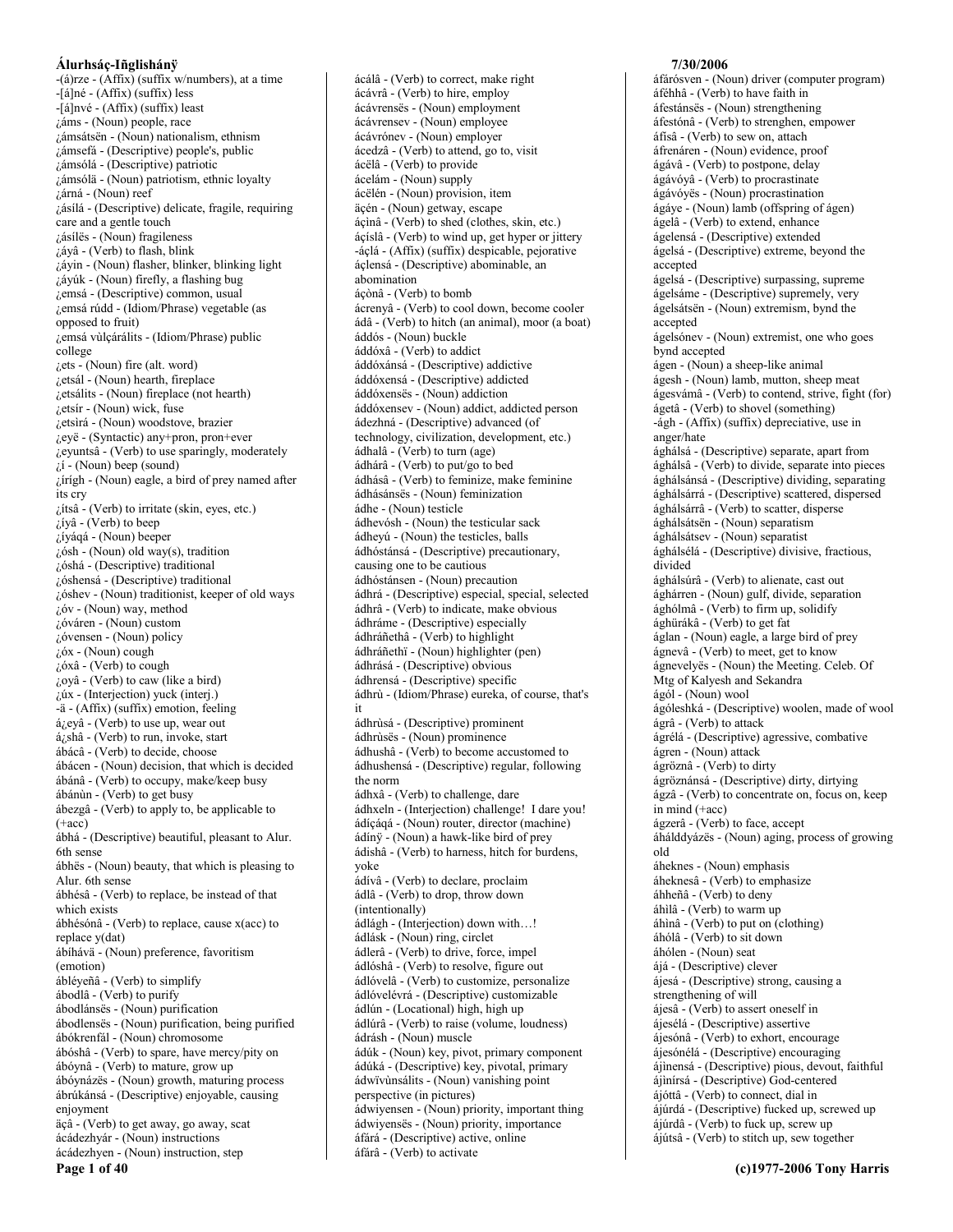-ák - (Affix) (suffix)commander or military chief of ákál'rhâ - (Verb) to divvy up, pass out ákálâ - (Verb) to take the initiative, go for it, get going ákális - (Noun) tinker, travelling merchant (Kritsen) ákámâ - (Verb) to ground (electrically) ákánelyâ - (Verb) to take over, take command of ákánsá - (Descriptive) negative, contrary, minus (of numbers, follows number, indeel.) ákánsâ - (Verb) to resist ákárvâ - (Verb) to survey, measure land ákasâ - (Verb) to lower, let down, put down ákázâ - (Verb) to put to sleep, set down for the night ákèlâ - (Verb) to yield to, recognize/accept authority ákèlánzhyâ - (Verb) to make a disciple (person=acc) (dat=teacher or teaching) ákélzâ - (Verb) to progress, move ahead ákélzës - (Noun) progress ákenyávâ - (Verb) to call for, speak/act in favor  $\alpha$ f ákenyáven - (Noun) petition ákerâ - (Verb) to believe in, place one's belief/faith in ákilzâ - (Verb) to retreat, fall back ákítâ - (Verb) to cross (of limbs) ákítensá - (Descriptive) akimbo, folded, crossed (of arms, legs, etc.) áklâ - (Verb) to keep, retain ákles - (Noun) slope, incline áknâ - (Verb) to take, accept áknelshá - (Descriptive) acceptable, worth taking áknévrá - (Descriptive) acceptable, able to be taken ákólâ - (Verb) to mount up, get on ákólmâ - (Verb) to become friends with ákólskázen - (Noun) ministry ákózhâ - (Verb) to humble oneself (about=acc) ákózhâ - (Verb) to line up, form a queue ákrâ - (Verb) to get, acquire ákrishá - (Descriptive) toasted, crisp ákrïshâ - (Verb) to toast, crisp áksâ - (Verb) to help áksefá - (Descriptive) auxiliary, helping áksen - (Noun) help, aid ákseskváts - (Noun) program, aid program, help system -áksev - (Affix) (suffix) assistant, one who assists with ákshâ - (Verb) to drive, lead (a horse, etc.) áksónev - (Noun) helper, assistant ákúlâ - (Verb) to enrich ákúlánsá - (Descriptive) enriched álä - (Noun) lovingkindness (emotion) álác - (Noun) rice noodles áláxâ - (Verb) to arm, equip (person=acc, with=dat) álef - (Locational) to the point where, with the result of  $(+\inf)$ áleftâ - (Verb) to weaken, make weaker áléjá - (Descriptive) acquitted, blameless áléjâ - (Verb) to acquit, declare blameless álélhá - (Descriptive) clear, empty álélhâ - (Verb) to empty, erase, clear, drain álepâ - (Verb) to turn off (colloquial) áleshâ - (Verb) to aspire (to) áleshélá - (Descriptive) aspiring aleshkâ - (Verb) to loosen álesqâ - (Verb) to slow down, decelerate álesvá - (Descriptive) sick, ill álesvâ - (Verb) to be sick

álesvánsá - (Descriptive) sickening, infectious, contagious álesvázhën - (Noun) biohazard álesvórh - (Noun) sickness, disease álezá - (Descriptive) negative, pessimistic álghá - (Descriptive) faded álhárá - (Interjection) a word used in relaxation,  $_{\text{om}}$ álhárâ - (Verb) to calm, still, pacify álhúshâ - (Verb) to lower (volume, loudness) álícá - (Descriptive) funny, humorous álíces - (Noun) comedy (play or story) álícës - (Noun) humor álírâ - (Verb) to center, put in the center, balance, aim true áliská - (Noun) largest moon of Morda (4th planet) -álits - (Affix) (suffix) place where álitsâ - (Verb) to enflame álkë - (Noun) lower leg állájâ - (Verb) to make heavy, weigh down álláshthä - (Noun) disgust, grossed out (emotion) álláshthâ - (Verb) to disgust, gross out álodlâ - (Verb) to contaminate álodlem - (Noun) contaminant, pollutant álózâ - (Verb) to hesitate álqâ - (Verb) to lick álqen - (Noun) a lick, a small amount -áls -  $(Affix)$  (suffix) -dom álsen - (Noun) kind, type, sort álshá - (Descriptive) purposeful, deliberate álsháxne - (Descriptive) on purpose, deliberate álshin - (Noun) beacon, signal light álská - (Descriptive) wet álskápáls - (Noun) tea-kettle álskem - (Noun) fluid, liquid álskemsá - (Descriptive) liquid (adj.) álsken - (Noun) water álskës - (Noun) wetness álstâ - (Verb) to stay, remain (place) álstónâ - (Verb) to keep, cause to stay áltish - (Noun) kale, a leafy vegetable álurhen - (Noun) The Alur, The Alurian or Alurhsa race álurhná - (Noun) Aluria, homeworld, 1st planet in Alurian system álurhsá - (Descriptive) Alurian (adj) álurhsánsës - (Noun) alurianness álúsh - (Noun) night, total dark time álúvá - (Descriptive) bright, clear álúvâ - (Verb) to light, illuminate álúválî - (Interjection) morning greetings -álvá - (Affix) (suffix) tool, thing used in perf.act. álvá - (Noun) joy álvánsá - (Descriptive) joyous, happy, good álváyósá - (Descriptive) joyful álvë - (Pronoun) you (fam., plur., alt form) álves - (Pronoun) your (fam., plur., alt form) -álye - (Affix) (suffix) doing, acting out, performing álznâ - (Verb) to go on foot, walk álznár - (Noun) journey (under one's own nower) álznen - (Noun) walk, trip (on foot) ámághá - (Descriptive) dark, morbid, negative ámághä - (Noun) dark mood, morbid, negative, pessimistic ámáshâ - (Verb) to present, portray ámáth - (Noun) pagent, show ámáthálits - (Noun) theater (place where shows are done) ámáthányá - (Noun) presentation, dog-and-pony show

ámegâ - (Verb) to clean off, clear off

# 7/30/2006

ámejâ - (Verb) to blame, lay guilt on ámexvá - (Descriptive) glorified, exalted, magnified ámexvâ - (Verb) to exalt, glorify, magnify ámlâ - (Verb) to maintain, keep up, tend ámlárhvës - (Noun) stewardship, duty of tending ámlónev - (Noun) keeper, maintainer, maintenance person, steward ámlótsâ - (Verb) to save, store (file) ámòdhev - (Noun) victim ámòdhónev - (Noun) perpetrator ámòdhrâ - (Verb) to afflict ámòdhránsës - (Noun) affliction, that which afflicts ámòdhrensës - (Noun) affliction (being afflicted) ámólrâ - (Verb) to pale, fade away, pine ámóvránsá - (Descriptive) empowering ámózhâ - (Verb) to lower (pitch) ámúrâ - (Verb) to sadden, make sad ámúsâ - (Verb) to play (an instrument) ámúsáren - (Noun) band (musical) ámyâ - (Verb) to spot, locate àn - (Noun) arch, archway áñâ - (Verb) to address, speak to, call (+acc) áñâ - (Verb) to speak, give a speech ánámlâ - (Verb) to keep house ánámlónev - (Noun) homemaker áñárùn - (Verb) to masturbate (female) ànásá - (Descriptive) arching, curving ánáshâ - (Verb) to manifest, show forth ánásháqá - (Noun) indicator ánáshen - (Noun) show, program, presentation ánáshës - (Noun) manifestation ánásken - (Noun) message or email address ánáyish - (Noun) sourcream (made from a fungus, yogurtlike) áncë - (Descriptive) broad, wide ándezhyâ - (Verb) to learn, notice, realize ándezhvál - (Noun) news, information ándezhyálár - (Noun) the News, informative session ándezhyálek - (Noun) newspaper, gazette ándezhyáles - (Noun) news article ándezhyen - (Noun) notice, alert ándezhyes - (Noun) notice, writ ándhesk - (Noun) wrist ándheskádleñkár - (Noun) handcuffs, manacles ándívâ - (Verb) to acknowledge, affirm ándíves - (Noun) credit, recognition, acknowledgement ándlâ - (Verb) to stand for, take, put up w/ ándlúshâ - (Verb) to discipline, correct ándúqâ - (Verb) to take, take hold of ándúqen - (Noun) knuckle (on hand, not finger) ándzá - (Descriptive) probable ándzálâ - (Verb) to visit ándzálen - (Noun) visit ándzálóvá - (Noun) visitor, tourist ándzálóválits - (Noun) visitor/tourist center ándzáme - (Descriptive) probably ándzónâ - (Verb) to promote ánegvâ - (Verb) to turn on, power on ánegváqá - (Noun) engine, motor áñélyâ - (Verb) to perish, come to nought áñen - (Noun) speech, oration áñésá - (Descriptive) vain, empty, futile áñése - (Descriptive) in vain, without result áñésës - (Noun) vanity, futility áñeth - (Noun) paint áñeth pugá - (Noun) lipstick áñethâ - (Verb) to paint áñethäl - (Noun) parrot, a large multicolored bird ànets - (Noun) arc (of a curve), bend áñevâ - (Verb) to discuss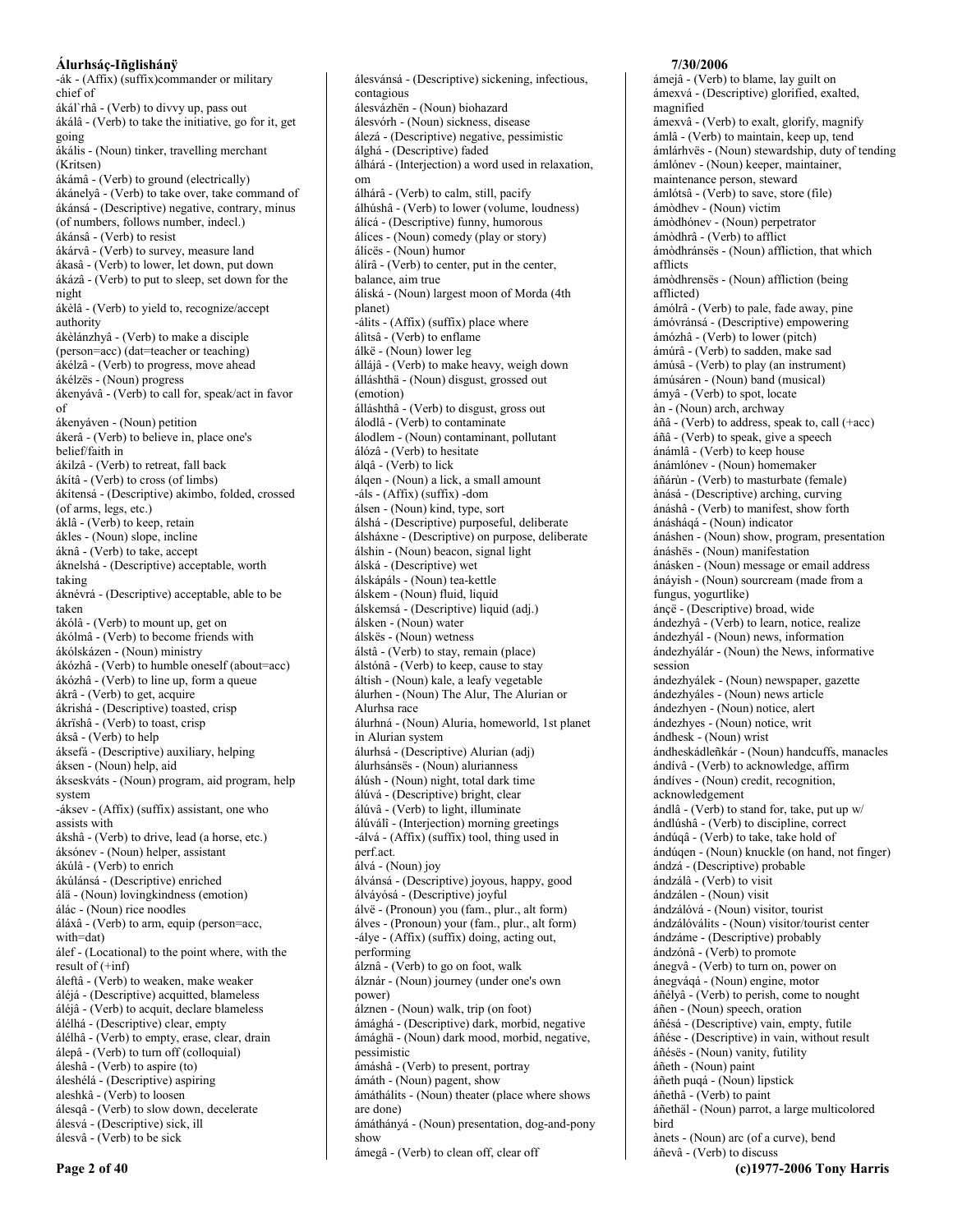áñeven - (Noun) discussion ánexvâ - (Verb) to threaten, endanger ánfek - (Noun) ankle ángev - (Noun) native house, birth dwelling ánilâ - (Verb) to feel at home ánishá - (Noun) wharf, dock ánishev - (Noun) dockworker, wharfrat ánkasâ - (Verb) to descend, go down áñlâ - (Verb) to see, meet, greet áñlédh - (Noun) vestibule, entryway, antechamber áñlen - (Noun) greeting, salutation áñles - (Noun) greeting card, letter, postcard áñmál - (Noun) bottle, flask (for liquids) ánògzâ - (Verb) to evaluate, consider, review ánògzélës - (Noun) ritual/ceremony of pondering ánóñen - (Noun) homeworld ánògâ - (Verb) to refer to, make a reference to  $(+acc)$ ánóryâ - (Verb) to weigh down, burden, load ánòsen - (Noun) affadavit ánòvâ - (Verb) to treat, concern, be on or about ánòven - (Noun) essay, treatise -ánsës - (Affix) (suffix) -ity, -ness, -ship ánsígvâ - (Noun) home ánsígvánsá - (Descriptive) home (adj.), domestic ánsígváznâ - (Verb) to go home ánsígvì - (Locational) at home ántelâ - (Verb) to lift, raise ántelsvárh - (Noun) elevator ántelzâ - (Verb) to ascend, go up àntesh - (Noun) quonsett-shaped house common in Kritsen esp. Monesár and Kolexná -ánthá - (Affix) (suffix) area where ántir - (Noun) homeland ántrâ - (Verb) to attract ántránsá - (Descriptive) attractive ántsefárâ - (Verb) to install (make work) ántsegâ - (Verb) to insert ántseyánsá - (Descriptive) baptist (adj) ántseyánsës - (Noun) baptism, baptising someone ántseyensës - (Noun) baptism, being baptised ántseyónâ - (Verb) to immerse, baptize ántseyónev - (Noun) baptist, baptizer ántsilâ - (Verb) to assure ántsilánsës - (Noun) insurance ántúren - (Noun) sign, indication ántúshthámâ - (Verb) to embarrass (alt. Form) ántúshthámánsá - (Descriptive) embarassing ánúmánsá - (Descriptive) delightful, pleasing ánvá - (Descriptive) lost, missing (of people) ánvâ - (Verb) to become lost, go astray ánvelá - (Descriptive) dark, shaded -ánvi - (Affix) (suffix) measurement of ánvilâ - (Verb) to measure, tell, count áñxá - (Descriptive) tired áñxâ - (Verb) to be/become tired áñxónâ - (Verb) to tire (someone) -ányá - (Affix) (suffix) diminutive, endearing ányáçâ - (Verb) to drive away, repel ányádhrù - (Idiom/Phrase) no wonder, it is obvious ányáklâ - (Verb) to reserve ányákles - (Noun) reservation, request to hold ányákrâ - (Verb) to receive ányálesvâ - (Verb) to get sick, become ill ányálskâ - (Verb) to water (plants) ányálvâ - (Verb) to rejoice, be glad ányálvánsá - (Descriptive) joyous, bringing or causing joy ányánsva - (Noun) dative (case) ányáqávílen - (Noun) charter ányárhvâ - (Verb) to appoint, ordain ányárshâ - (Verb) to control, cause to work for Page 3 of 40

ányárshálâ - (Verb) to access, use ányárshálës - (Noun) access, use ányáshthálen - (Noun) runway (for planes) ányátâ - (Verb) to split into fractions, divide, separate ányátsës - (Noun) authority ányáváme - (Descriptive) increasingly, more and more ányávrâ - (Verb) to enable ányázhyánsës - (Noun) training, teaching ányéfâ - (Verb) to suggest, recommend ányekleskës - (Noun) darkening, shadowing ányélâ - (Verb) to tend to, be inclined to ányélázen - (Noun) habit, tendency ányelçâ - (Verb) to research ányélen - (Noun) tendency, thing tending to be done ányélës - (Noun) tendency, inclination ányelev - (Noun) signature, seal ányelevâ - (Verb) to sign (one's name) ányelevìrá - (Noun) signature block (in email) ányelshâ - (Verb) to respect, acknowledge the worth of ányelshánsen - (Noun) affirmation, encouragement ányemsá - (Descriptive) popular ányemsâ - (Verb) to popularize, make popular ányemsës - (Noun) popularity ányensâ - (Verb) to sponsor, produce ányershâ - (Verb) to develop, work on ányershánsá - (Descriptive) creative ányershánsës - (Noun) creativity ányershávrës - (Noun) creativity, ability to create ányershélev - (Noun) creative person ányèsâ - (Verb) to oil, grease with oil ányeshá - (Descriptive) positive, favorable ányeszâ - (Verb) to make up, use cosmetics ányeszánsës - (Noun) makeup, act of putting on makeup, maquillage ányeszem - (Noun) makeup, cosmetics ányeszem dèlá - (Idiom/Phrase) eyeshadow (makeup) ányévâ - (Verb) to reduce, make less, lose ányéve - (Syntactic) minus, less (in math) ányexâ - (Verb) to update ányexen - (Noun) update ányidâ - (Verb) to fasten ányìlánsá - (Descriptive) impressive ányilónâ - (Verb) to impress, cause to feel positively about ányílshâ - (Verb) to print (mechanically) ányílshen - (Noun) report, printout, print änyin - (Noun) badge ányïnáqâ - (Verb) to represent, symbolize ányïnáqer - (Noun) icon, avatar ányïnáqës - (Noun) imagery, symbolism ányïsqâ - (Verb) to take (medicine, etc.) ányízhâ - (Verb) to pull, tug ányòkâ - (Verb) to enclose, shut up ányólâ - (Verb) to use the familiar forms, tutover ányólveñkâ - (Verb) to use the insulting forms ányólyevâ - (Verb) to use the formal forms, vouvover ányontâ - (Verb) to lead (path, direction) ányórá - (Descriptive) plentiful, thick ányórlhâ - (Verb) to apply, put to use ányórlhósven - (Noun) operating system (computer) ányórvâ - (Verb) to come ashore, land ányóvâ - (Verb) to cause ányúdrâ - (Verb) to exercize (physical) ányúdránsës - (Noun) physical exercize in general ányúdren - (Noun) physical exercize, technique

# 7/30/2006

ányúñ - (Noun) wound, injury ányúñâ - (Verb) to wound, injure ányúrevâ - (Verb) to induct, draft ányüsqâ - (Verb) to drive out, expel ánzádrâ - (Verb) to adjust ánzáxâ - (Verb) to straighten, make straight ánzhyâ - (Verb) to learn ánzhyádhráme - (Descriptive) for example ánzhyádhren - (Noun) example ánzhyálek - (Noun) textbook ánzhyálgâ - (Verb) to tell a parable ánzhyálqen - (Noun) parable ánzhyányës - (Noun) introduction (course for a subject) ánzhyénâ - (Verb) to teach, present ánzhyeshen - (Noun) objective, thing to be learned ánzhyónâ - (Verb) to teach, cause to learn ánzhyónev - (Noun) student, learner ápagyónev - (Noun) immigrant ápálâ - (Verb) to lay, lay down ápándâ - (Verb) to cast (lots), throw (dice), flip  $(coin)$ ápeshrâ - (Verb) to interrupt ápeshren - (Noun) interruption ápífénâ - (Verb) to initialize áplonâ - (Verb) to squat down, sit down onto one's haunches ápóndrâ - (Verb) to add in, put away áprelçâ - (Verb) to research, study the past ápreme - (Locational) once, once upon a time, ago áprevâ - (Verb) to prepone, move up, advance ápshá - (Descriptive) hasty, quick -áqá - (Affix) (suffix) tool, receiver of action  $áq\hat{a}$  - (Verb) to lead áqál - (Noun) field, meadow áqálâ - (Verb) to speed up, accelerate áqálen - (Noun) prairie, meadow ágányâ - (Verb) to guide áqányálvá - (Noun) guide (thing) ágányóvá - (Noun) guide (person) áqárine - (Noun) The Holy Guide (a name of God) áqársës - (Noun) technology ágázhyes - (Noun) introduction áqedâ - (Verb) to quiet down, make quiet áqeshâ - (Verb) to grind, mill into flour áqeshálits - (Noun) grist mill, flour mill áqíëdâ - (Verb) to arrive áqíëdes - (Noun) arrival áqilár - (Noun) instincts ár`zâ - (Verb) to dominate, control, put down árányâ - (Noun) to focus on, narrow view to árányánsá - (Descriptive) targeted, focused, intense or intensive árányen - (Noun) focus (object of) árányensá - (Descriptive) targeted, focused upon árányës - (Noun) focus, concentration áráyâ - (Verb) to visit, go see (doctor, etc.) áráyvâ - (Verb) to playback (video) áráyvës - (Noun) playback (video) áref - (Noun) dog árefentá - (Noun) doghouse árèksâ - (Verb) to relax, unstress áren - (Noun) group, collection (things) áréne - (Noun) conscience, sense of right and wrong áréqâ - (Verb) to bear witness to, testify about  $(+acc)$ árégen - (Noun) witness, testimony áréqóvá - (Noun) witness, one who testifies áréyâ - (Verb) to play (audio) áréyvâ - (Verb) to playback (audio) árhvárh - (Noun) riverboat, rivercraft, craft, boat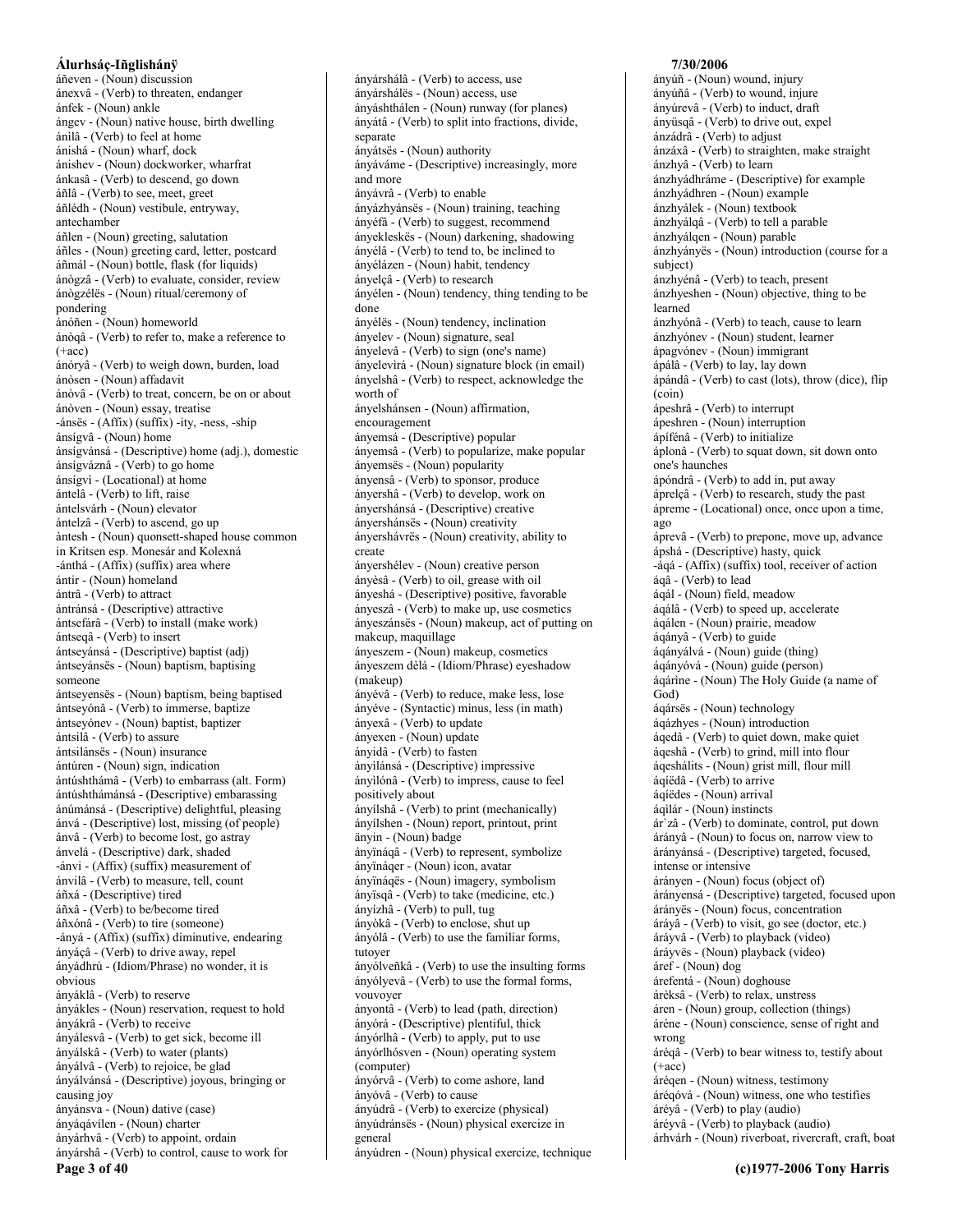árïkán - (Noun) Arikan, 2nd planet of Alurian system árishten - (Noun) a luxury árishtës - (Noun) luxury (in general) árishtósá - (Descriptive) luxurious árïtsâ - (Verb) to stand up, arise árme - (Descriptive) apparently, evidently árqâ - (Verb) to cling to, grasp árrászâ - (Verb) to be in a hurry ársáyá - (Descriptive) seeming árshâ - (Verb) to use, employ -arshálits - (Affix) (suffix)-ery, shop, place where x is sold árshensá - (Descriptive) busy, occupied, in use (of things) árválen - (Noun) field of study -árválës - (Affix) (suffix) -ology, study/subj. of -árválev - (Affix) (suffix) -ist, -ologist, one who studies to learn about árwâ - (Verb) to poke (coals), prod into action árwálvá - (Noun) poker (fireplace tool) -árxánsës - (Affix) (suffix w/numbers) x-sided 3D object árzâ - (Verb) to drive, pilot, steer árzeg - (Noun) rudder árzës - (Noun) driving, piloting (action or skill) árzídh - (Noun) spinnaker, steering sail ás - (Locational) up to, until ás dzelyánálÿ áyeván - (Idiom/Phrase) until I'm blue in the face (lit. until I become dark grey) ás váný zále - (Idiom/Phrase) so far so good -ás(á) - (Affix) (suffix) seeming, looking, -ish ásálâ - (Verb) to relax, become peaceful ásálqâ - (Verb) to announce, give a message ásálqám - (Noun) message ásálgámónev - (Noun) messenger ásálqáren - (Noun) bulletin board, message board ásálgen - (Noun) announcement ásálgen - (Noun) bulletin, posting, message áságen - (Noun) link, connector ásávlâ - (Verb) to inquire áscályâ - (Verb) to set, configure áscedzâ - (Verb) to be at hand, near, on the point of arriving áselçâ - (Verb) to study until getting an answer áseqámílshâ - (Verb) to outline, flowchart ásegámílshen - (Noun) outline, flowchart -ásh- - (Affix) (suffix) eater of, -ivore -áshá - (Affix) (suffix) endearment áshâ - (Verb) to make, add up to, amount to  $(+acc)$ áshála - (Noun) relief (what you feel) áshálâ - (Verb) to relieve áshálen - (Noun) relief (a specific example of relief áshálës - (Noun) relief (what you provide to another) áshándâ - (Verb) to set right, set in order, take control of ásháqâ - (Noun) to mold. shape ásháqen - (Noun) mold (for shaping) áshárä - (Noun) wellness, balance áshártsâ - (Verb) to set the heart on, lust after, want ásháyâ - (Verb) to channel, conduct áshávâ - (Verb) to work out, come together ásháyánsës - (Noun) channelling, conducting áshendül - (Noun) an edible root veg., carrot, parsnip áshevâ - (Verb) to live for, live out áshhâ - (Verb) to melt áshì - (Locational) abord, on board àshid - (Noun) the 7th planet of the Alurian system áshilâ - (Verb) to puff up or out

Page 4 of 40

áshín - (Descriptive) pointy, sharp tipped áshïnâ - (Verb) to visualize áshír - (Noun) acid áshírá - (Descriptive) acidic áshlévâ - (Verb) to fold, pleat áshlhál - (Noun) palm tree (generic), any tree with fronds instead of leaves áshrëtánsem - (Noun) fertilizer áshrëtánsva - (Noun) spring, planting time áshrëtáze - (Noun) 2nd month of the Alurian year, April áshrëtóen - (Noun) Planting Festival áshtháçlá - (Descriptive) frizzy áshthágvâ - (Verb) to wire, create circuits áshulâ - (Verb) to receive, welcome, host, man a front desk áshulédh - (Noun) office, reception áshútë - (Noun) indentation áshvâ - (Verb) to wash up, get ready (person) ásídhâ - (Verb) to search until finding ásílâ - (Verb) to copy ásílálvá - (Noun) copier ásílárâ - (Verb) to back up, copy/save ásíláren - (Noun) a backup copy ásílársá - (Descriptive) backup, copy of (adj.) ásílen - (Noun) a copy ásíleshká - (Descriptive) replica (adj) ásíleshkâ - (Verb) to replicate ásíleshken - (Noun) replica, copy (item) ásítâ - (Verb) to raise (pitch) áskályen - (Noun) objective, purpose áskályës - (Noun) reason, purpose, end áskánensës - (Noun) commission, mission, assignment, orders áskélá - (Descriptive) important, priority (adj) áskélen - (Noun) priority (item) áskelyâ - (Verb) to perform, act out áskenâ - (Verb) to convince, win over áskerâ - (Verb) to assume áskeráclá - (Descriptive) presumptious áskeren - (Noun) assumption, thing assumed ásketánsá - (Descriptive) asketan, of Asketana, incl. Language spoken there pre-unification áslâ - (Verb) to bleed, lose blood áslártsä - (Noun) blood-fever, passion áslávál - (Noun) vein, artery, blood flow áslezh - (Noun) blood clot áslínyâ - (Verb) to upload áslínyës - (Noun) upload (process) áslizhem - (Noun) mercury (metal) áslónâ - (Verb) to bleed, remove blood from áslónám - (Noun) marrow áslónem - (Noun) marrow, blood-prod. material áslósá - (Descriptive) bloody áslú - (Noun) blood áslúvâ - (Verb) to shine ásólâ - (Verb) to commit to, pledge to (item, way, task)(+acc) áspál - (Noun) temple, worship place áspesä - (Noun) attitude of worship áspësâ - (Verb) to worship áspësálá - (Noun) worship song or music áspesen - (Noun) act of worship áspësén - (Noun) worship prayer áspesës - (Noun) worship (in general) ásqâ - (Verb) to skim, scrape the top of ásgám - (Noun) surface ásqe - (Noun) face, side ásqelçâ - (Verb) to study briefly, skim, scan ásgen - (Noun) surface layer, scum ásqídhâ - (Verb) to search briefly, skim the surface ástárhâ - (Verb) to heal, make well ástárháksev - (Noun) nurse, physician's assistant ástárhálits - (Noun) hospital, clinic, sickbay

ástárhentá - (Noun) hospital (building)

#### 7/30/2006

ástárhónev - (Noun) doctor, physician ástrónâ - (Verb) to deliver, send, drop off ásttólevâ - (Verb) to evolve, change ásttólevánsës - (Noun) evolution, change ásttólvánsá - (Descriptive) general, public ástúbelsá - (Descriptive) extreme, at the edge ástúbelsónev - (Noun) extremist, one who pushes boundries ástúrâ - (Verb) to indicate, add up to ásùlónágem - (Noun) insulation -ásvá - (Affix) (suffix) having done ásvá - (Descriptive) completed, over, finished ásvâ - (Verb) to complete ásven - (Noun) end, completion ásvezhen - (Noun) destiny ásvlansá - (Descriptive) early (adj) ászánzá - (Descriptive) expired ászánzâ - (Verb) to expire (transative) ászánzës - (Noun) expiration ászensá - (Descriptive) sibilant, hissing aszlâ - (Verb) to startle ászúnyâ - (Verb) to grease, make slippery átá - (Descriptive) partial -átárh - (Affix) (suffix) doctor of átáshnensës - (Noun) elightenment (spiritual) átecâ - (Verb) to clear, clear out, make a clearing átelák - (Noun) umbrella, parasol átelshâ - (Verb) to rise, soar or float upwards áter'zhë - (Noun) front (weather formation) átesá - (Descriptive) soft, gentle, softening, mellow átesâ - (Verb) to soften áthâ - (Verb) to notice, become aware of áthárâ - (Verb) to enthrone áthárensá - (Descriptive) enthroned átháshâ - (Verb) to freshen, renew áthelâ - (Verb) to plant, seed átheleshe - (Noun) male partner in sex act áthelshá - (Descriptive) notable áthelsháme - (Descriptive) notably áthévrá - (Descriptive) noticeable áthéyâ - (Verb) to detect áthéyës - (Noun) detection -áthlá - (Affix) (suffix) plant which bears x áthrizâ - (Verb) to decline (a noun or descriptive) áthùshá - (Descriptive) sexy, arousing áthùshâ - (Verb) to arouse (sexually) áthùshélá - (Descriptive) horny, desiring sex, in heat áthùshónâ - (Verb) to sexualize átiksâ - (Verb) to emerge, come out átiksánsës - (Noun) emergence, coming out -átrá - (Affix) (suffix) - ful, - fer, bearing átráqes - (Noun) advertisement átrëlâ - (Verb) to harvest, gather átrëlánsva - (Noun) autumn, harvest time átrelás - (Noun) autumn, fall (alt.form) átrëláze - (Noun) 5th month of the Alurian year, Oct átrémâ - (Verb) to get into a lotus position átrìzhâ - (Verb) to attract, draw magnetically átsá - (Descriptive) official átsâ - (Verb) to have authority átsáren - (Noun) institute, office, board átsárzâ - (Verb) to prepare for a long and difficult task, for a battle, gird up one's loins átsédh - (Noun) office átsefeshá - (Noun) female partner in sex act -átsën -  $(Affix)$  (suffix) -ism átsentá - (Noun) gov't. building, city hall átsepóndrâ - (Verb) to install, put in place átseqelsá - (Descriptive) inbound, inward, ingrown átseráyâ - (Verb) to look within, introspect

```
(c)1977-2006 Tony Harris
```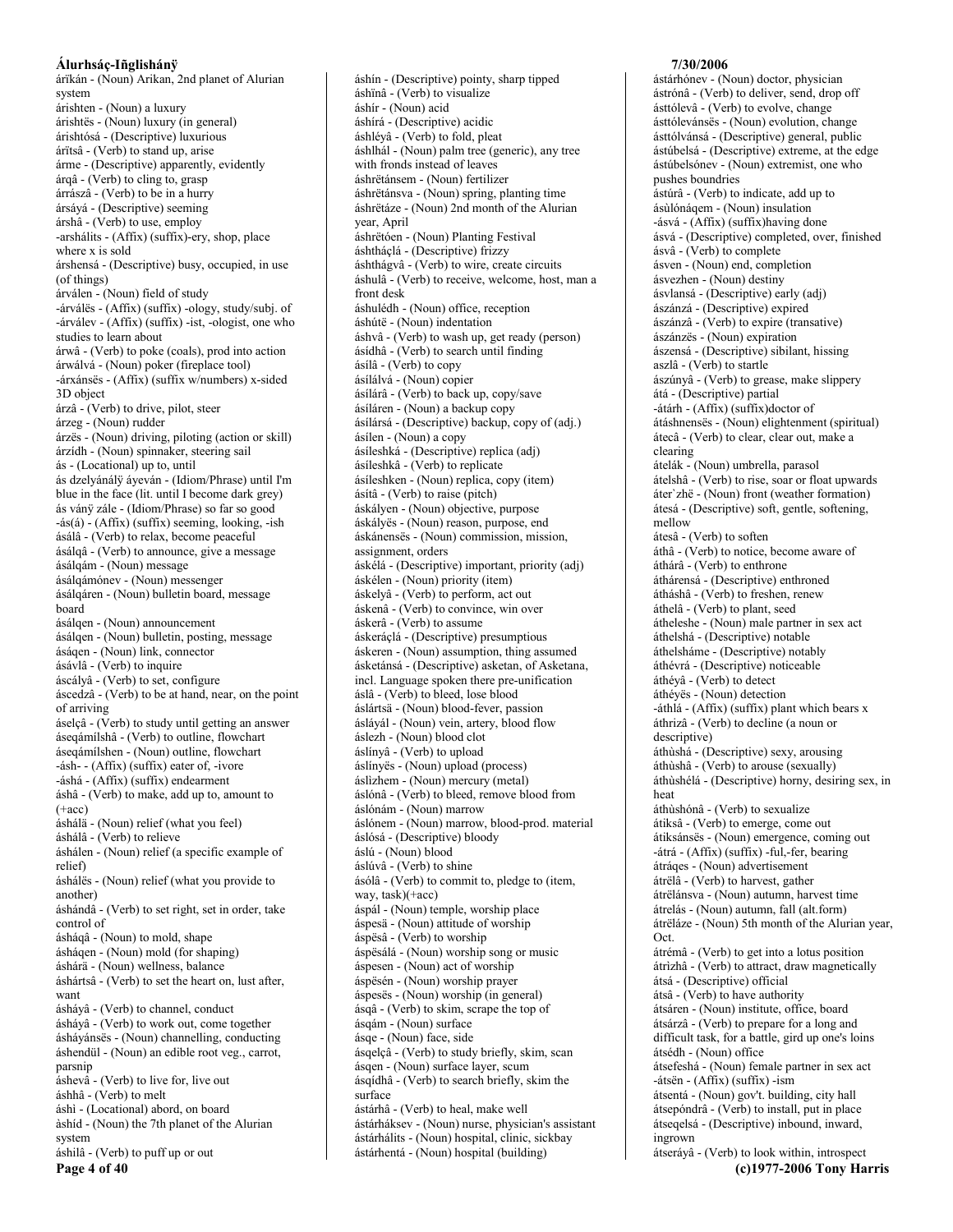átserávélá - (Descriptive) introspective (adj.) átses - (Noun) papers, documentation -átsev - (Affix) (suffix) ist, one who follows a philosophy átsévâ - (Verb) to admit, allow átseyâ - (Verb) to penetrate átseyensës - (Noun) penetration, being nenetrated átseyës - (Noun) penetration, act of penetrating átsílâ - (Verb) to register, enroll átsilménâ - (Verb) to validate, prove átsónâ - (Verb) to appoint, install (in office) átsoshâ - (Verb) to loop, encircle, circle átsyá - (Noun) sneeze átsyâ - (Verb) to sneeze áttâ - (Verb) to clasp, join (of hands) áttáshâ - (Verb) to feed, give food to áttávâ - (Verb) to bloom, flower áttensá - (Descriptive) clasped, joined (of hands) áttícá - (Descriptive) jealous, possessive áttícä - (Noun) jealousy, possessiveness áttórsensá - (Descriptive) dynamic, real-time áttrìshâ - (Verb) to starve (transitive), make hungry áttvinâ - (Verb) to flourish átúçâ - (Verb) to take aim (at=acc) -átvá - (Affix) (suffix)skin of, hide of, outer wrapping átvë - (Noun) peel, rind, husk átveshká - (Descriptive) leather (made of) átveshken - (Noun) leather (material) ává - (Numeric) more ává vùn áváyá - (Idiom/Phrase) more and more, ever more áválâ - (Verb) to have under one's authority áváme - (Descriptive) more (adv.) ávásá - (Descriptive) higher, upper (with number ranges, sizes, etc.) ávegesâ - (Verb) to declare a truce or cease-fire ávegzâ - (Verb) to glaze over, become bored or confused ávegzánsës - (Noun) ritual of blanking mind ávehinâ - (Verb) to undress áveklâ - (Verb) to forget, be forgetting ávelitsä - (Noun) burnout (emotiona/spiritual) ávelrúkánsës - (Noun) hair removal (body or beard), electralysis ávelrúkónev - (Noun) electralysist ávelyâ - (Verb) to increase áveñkánâ - (Verb) to lose control ávensáme - (Descriptive) at all (dialect form) ávensës - (Noun) oxymoron ávenyáshâ - (Verb) to alight, land on (not ground) ávérâ - (Verb) to clarify, explain áverhsâ - (Verb) to truth, to live, walk, say, do act truth áverhsánselyâ - (Verb) to add validity to, make real. validate áveshâ - (Verb) to slope, incline áveskâ - (Verb) to dry, dry off áveskálvá - (Noun) dryer, drying machine, dehydrator ávezá - (Descriptive) garbled, mixed up ávezâ - (Verb) to garble, confuse, mix up ávezgúâ - (Verb) to set down, leave alone, stop touching or doing with ávezhá - (Descriptive) accidental, not-onpurpose ávezháxne - (Descriptive) accidently, not on purpose ávezhen - (Noun) accident, coincidence ávílâ - (Verb) to record ávílë - (Noun) note, scribble ávílen - (Noun) record ávílensës - (Noun) recording, recordkeeping Page 5 of 40

ávilshensá - (Descriptive) sweetened (of things). smitten (of persons in love) ávishâ - (Verb) to nurse, suckle (from child's point of view) ávné - (Noun) force, power ávnen - (Noun) majority ávnensá - (Descriptive) the majority of, most ávni - (Noun) maximum ávô - (Verb) they are (3rd. plur. pres. of delzyû) -ávon - (Affix) open-faced sandwich (root used only in compounds) ávóreskváts - (Noun) the welfare system ávözâ - (Verb) to apply for (position, task) ávözen - (Noun) application (process/form for applying for a position or task) ávözóvá - (Noun) applicant (for a position or task) (specify Pos.or Task in Genitive) -ávrá - (Affix) (suffix) -able to do ávrâ - (Verb) to be able to, be capable of ávrejâ - (Verb) to work on, work at ávrejáznâ - (Verb) to go to work, commute ávrejensá - (Descriptive) working, temporary  $(adj.)$ ávrës - (Noun) ability, capability ávríâ - (Verb) to screw in ávrídë - (Noun) building, block ávríqá - (Noun) screwdriver ávrïtámâ - (Verb) to wind, twist ávsá - (Descriptive) mutually exclusive ávshágë - (Descriptive) pathetic ávùdzelyës - (Noun) convergence, merger ávùjâ - (Verb) to ally with  $(+acc)$ ávùjensës - (Noun) alliance, coalition ávùnâ - (Verb) to gather together ávùñevâ - (Verb) to contact ávùnyefâ - (Noun) to convert ávùsá - (Descriptive) incremental ávùsâ - (Verb) to increment (by=zó) ávùsen - (Noun) increment ávùzen - (Noun) insight ávùzhâ - (Verb) to group together, collect áwendâ - (Verb) to fuel (+acc of object fueled, +instr of fuel) áwlen - (Noun) siren, alarm áwoshhá - (Descriptive) acrid (smelling) áwshä - (Noun) embracing, the emotion of full acceptance áwshâ - (Verb) to embrace, accept fully áwxás - (Noun) hail (precipitation) áwxásâ - (Verb) to hail (precipitation) -áxáns--(Affix) (suffix) base x (of numbers), imal/inary áxávâ - (Verb) to gamble, wager áxávánsës - (Noun) lottery, pool áxelánsá - (Descriptive) identifying áxelánsës - (Noun) identity áxen - (Noun) amount, number, total áxensá - (Descriptive) gutteral áxnelyâ - (Verb) to multiply áxólá - (Syntactic) positive (of numbers. follows the number) äxrád - (Noun) damage äxrádâ - (Verb) to damage áxrevâ - (Verb) to catch up, draw near áxreznâ - (Verb) to approach, come close to áyák - (Interjection) Success! To Victory! Forward! áyáls - (Descriptive) some kind of áváls simlányá - (Idiom/Phrase) something like that, something like it áyámás - (Locational) ever, at any time áyánáshâ - (Verb) to image, duplicate, capture the likeness of áyáshâ - (Verb) to vary áyáshé - (Pronoun) one another, each other áye - (Syntactic) any, any one of many

#### 7/30/2006

áyël - (Noun) offspring áyelef - (Locational) sometime áyemyá - (Locational) somewhere áyensá - (Locational) for some reason áyesh - (Descriptive) gray, silver colored áyeshtá - (Noun) Earth's moon, the moon áyev - (Descriptive) gray, dark gray áyexen - (Locational) someday áykâ - (Verb) to cheer, shout favorably to/about áyólfe - (Descriptive) in any way, like anything áyólvá - (Pronoun) anyone, anybody áyórá - (Numeric) any amount áyóváxne - (Descriptive) somehow áyshá - (Descriptive) silver (colored) áyshán - (Noun) a silver coin áyshárá - (Noun) Alt. term for The Alur, the Alurian or Alurhsa Race, also The Silver Ones áyshárdá - (Noun) Alt. term for Aluria, the Alurhsa homeworld áyshem - (Noun) silver (metal) áyshìlâ - (Verb) to blush áyshlúvem - (Noun) chrome, chromium áyshtá - (Noun) Luna, Earth's moon ávvúrâ - (Verb) to sponsor, adopt, take into tribe/family -áz- - (Affix) (suffix) -ing ázálá - (Descriptive) positive, optimistic ázáláqá - (Noun) affirmation, positive ázálevnâ - (Verb) to do one's best ázálevnen - (Noun) one's best effort ázányâ - (Verb) to shrink ázáren - (Noun) series, repetition ázárrá - (Descriptive) swollen ázárrâ - (Verb) to grow, get bigger ázárrem vùçárá - (Idiom/Phrase) mascara, evelash thickening makeup ázárrës - (Noun) growth, enlargement ázárrónâ - (Verb) to exaggerate ázgâ - (Verb) to treat, act towards ázgáclósá - (Descriptive) unruly, misbehaved ázgágh - (Noun) jerk, asshole ázgál - (Noun) role, actions, behaviour ázgáren - (Noun) behaviour ázgélâ - (Verb) to behave, act ázgélës - (Noun) behavior ázgen - (Noun) act, behaviour ázhâ - (Verb) to mount, get on, climb onto, go abord ázháf - (Noun) air ázhálvá - (Noun) fan, blower -ázhg- - (Affix) (suffix) augmentative, oversized/outsized ázhì - (Locational) abord, mounted on  $(+gen, dat,abl)$ ázhíyírsá - (Descriptive) self or person centered ázhókâ - (Verb) to track, follow ázhrâ - (Verb) to beware, stay away from, be cautious of ázhreln - (Interjection) beware! ázhyárâ - (Verb) to educate ázhyáren - (Noun) education, learning ázírä - (Noun) affection, love, friendship, connection felt between people ázírâ - (Verb) to love, feel a bond or connection with ázírev - (Noun) friend, one with whom a bond or connection is felt ázlâ - (Verb) to prosper, succeed, be well ázlës - (Noun) prosperity, success ázñeven - (Noun) verb ázör - (Noun) pet, close animal friend bácâ - (Verb) to choose, pick bácálvá - (Noun) selector, knob, dial bácáren - (Noun) menu, choice list bácefá - (Descriptive) key, choosing (adj.)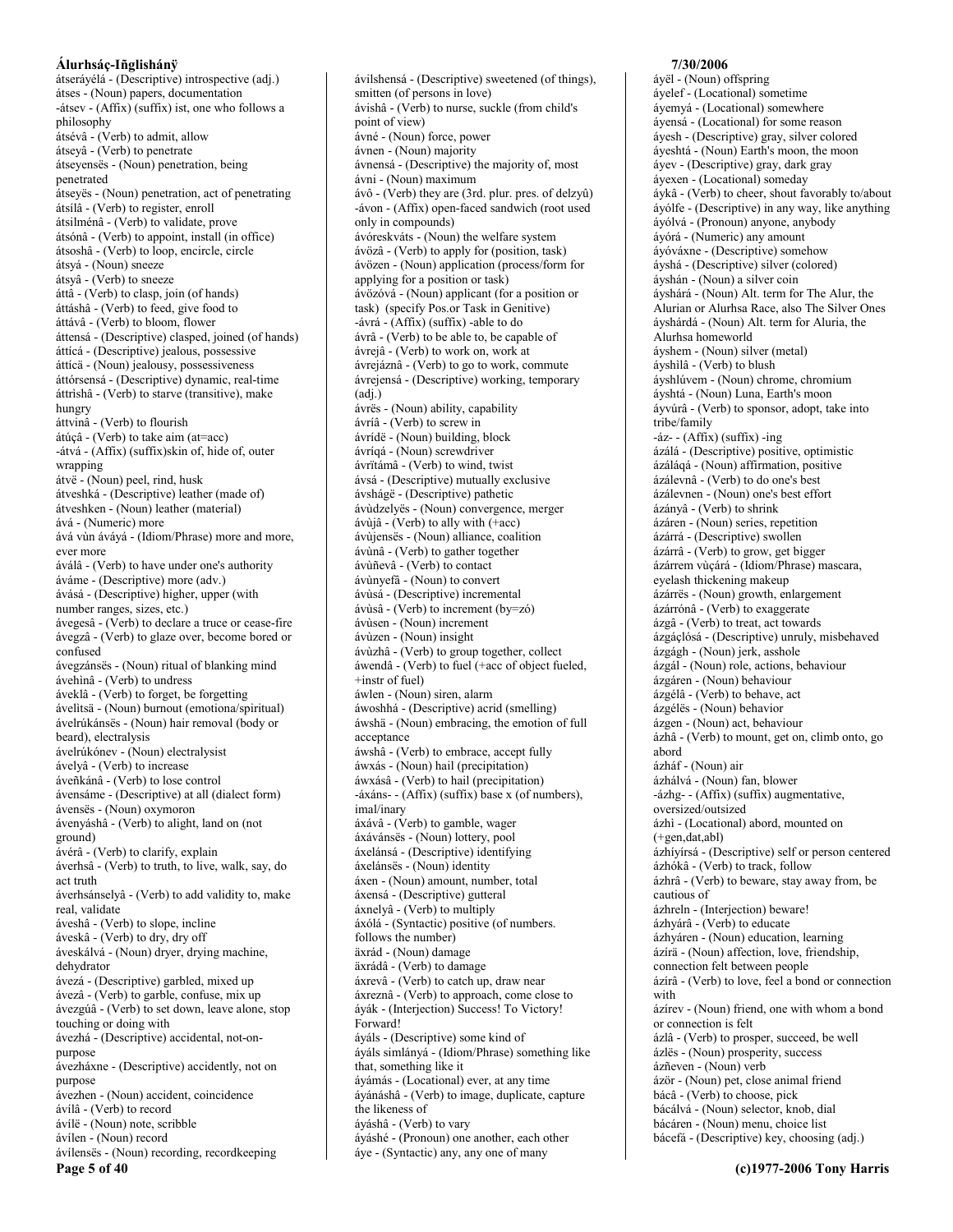bácen - (Noun) decision, choice, that which is decided or chosen bácensá - (Descriptive) chosen bácensev - (Noun) candidate báceren - (Noun) criterion báceshen - (Noun) decision or choice that must be made bácévrá - (Descriptive) optional bácévren - (Noun) option, choice bácleshä - (Noun) resolve, determination bácleshâ - (Verb) to resolve, determine bácúrevár - (Noun) board, council báhá¿átsën - (Noun) baha'ism báná - (Noun) affairs, business bánánsá - (Descriptive) busy, making one busy bánáren - (Noun) business, company bánáren nyáshánsësá - (Noun) airline bánárensá - (Descriptive) business, corporate  $(adi.)$ bánárensev - (Noun) businessman, company man bánárës - (Noun) business, commerce bánensá - (Descriptive) busy, occupied (of neonle) báshán - (Noun) tower báthâ - (Verb) to balance, be equal bátháven - (Noun) balance, equality, fairness be - (Locational) on beç - (Noun) blade (of knife, sword, etc.) beçlâ - (Verb) to knock off bedrâ - (Verb) to mount, put up (of things) beghel - (Noun) climax, zenith (of an event) bel - (Noun) edge belen - (Noun) end belenásven - (Noun) end of text/story mark beles - (Noun) virgin (m/f) bèlesä - (Noun) obedience, following the lead of bèlesâ - (Verb) to follow, obey belets - (Noun) rim (cup, mug, etc., or galaxy) belká - (Noun) boundary belná - (Descriptive) end, final (adj) belnâ - (Verb) to finish belnáqá - (Noun) terminator, end belnáshh - (Noun) the fourth (last) week of the month belnávná - (Descriptive) last belnáze - (Noun) last month of Alurian year belnsva - (Noun) Friday belvárhen - (Noun) caboose, end car bemyâ - (Verb) to sit atop, crown ber - (Locational) atop, at the top of, on top of berçâ - (Verb) to tear down, reduce to ruin or rubble bercen - (Noun) rubble, ruin berelçâ - (Verb) to study quickly, scan berelev - (Noun) header, column title beren - (Noun) top berídhâ - (Verb) to search quickly, scan berísá - (Noun) top, tippy-top berïshan - (Noun) tenth planet in the Alurian system berïshán - (Noun) tenth planet of the Alurian system berits - (Noun) jacket, blazer berkasì - (Locational) upside down bersá - (Descriptive) top, prime (adj.) bersídh - (Noun) topsail (on a ship) bertelì - (Locational) rightside up beshá - (Noun) side, back burner, not the middle of the action beszá - (Descriptive) whimsical, fanciful beszâ - (Verb) to whim, fancy beszen - (Noun) whim, fancy betâ - (Verb) to fall off, come off betsá - (Noun) foot or base of an object bevrâ - (Verb) to flip, turn over Page 6 of 40

bhajín - (Noun) swamp bhakúná - (Noun) fiord bhálá - (Noun) dignitary, worth, VIP, honored one (female) bhálë - (Noun) dignitary, worth, VIP, honored one (in general) bhále - (Noun) dignitary, worth, VIP, honored one (male) bhálísá - (Descriptive) personal (intimate) bhálíxne - (Descriptive) personally bháls-- (Pronoun) your (polite singular) bhár - (Noun) vine bhárásá - (Noun) a town in Kálásh, N. Kritsen bhawyán - (Noun) sea (dialect form) bhaván - (Noun) sea bhayánesh - (Noun) seafood bhé(s)--(Affix) (prefix) replace, change bhécedzónev - (Noun) proxy (person) bhèdlâ - (Verb) to spit rain, sprinkle bhèdlen - (Noun) spitting rain, sprinkling rain bhéhìnâ - (Verb) to change clothes bhelâ - (Verb) to see, sense bhëlázâ - (Verb) to patrol bhelen - (Noun) view or sight, that which is percieved by Alur 6th sense bhëlí - (Interjection) watch out! alert! watch closely! bhëlíñá - (Noun) watchman, guard (female) bhëlíñe - (Noun) watchman, guard (male) bhëlipir - (Noun) tripwire bhëliyá - (Descriptive) alert bhëlíyâ - (Verb) to be alert bhelk - (Noun) tree bhelkányá - (Noun) bush bhelkár - (Noun) forest, woods bhelkáren - (Noun) forest, woods (as a whole) bhelkem - (Noun) wood (material) bhelkúz - (Noun) a piece of wood bhelvâ - (Verb) to look, sense bhényír - (Noun) hostage bhèrz - (Noun) time, occurence bhèrzáxne - (Descriptive) sometimes bhèrzì - (Locational) once, one time, at one point bhèrzísá - (Descriptive) occasional bhèrzísáme - (Descriptive) occasionally bhésálgáme - (Syntactic) in short, in summary bhésálqen - (Noun) synopsis, summary bheshányá - (Noun) shorts, panties bheshún - (Noun) pants, trousers bheshúnísá - (Noun) shorts, short pants bhésì - (Locational) instead, in its place, alternatively bhésódle - (Noun) pronoun bhigeven - (Noun) colony, settlement bhigevensá - (Descriptive) colonial, to do with a colony bhìghelen - (Noun) horizon bhïksâ - (Verb) to settle, inhabit bhïksák - (Noun) chieftain, colonel bhïksen - (Noun) village, settlement, town bhiksev - (Noun) outsider (Pashthár dialect) bhïksónev - (Noun) villager, settler, inhabitant of town/village bhïksúntá - (Descriptive) distributed, settled, dispersed bhïksúntës - (Noun) diaspora, exodus bhilá - (Descriptive) distant, far bhìlánzhyánsen - (Noun) webinar, distance learning session bhìlánzhyánsës - (Noun) distance learning, online classes bhilíksá - (Noun) telescope bhìnáshánsen - (Noun) TV station, broadcaster bhìnásháqá - (Noun) television set

bevreská - (Noun) foundation, base

#### 7/30/2006

bhinásháqíhev - (Noun) TV lover, couch potato bhináshen - (Noun) television (generally) bhiñevágá - (Noun) telephone, communicator bhiñeváqásá ásálqám - (Noun) voice msg, phone  $msq$ bhìráyálvú - (Noun) binoculars bhiszïl - (Noun) a small orange lizard or salamander bhiyä - (Descriptive) orange (color) bhiyál - (Noun) an orange fruit (Alurian version is not citrus) bhógá - (Noun) stir fry (generic term) bhögán - (Noun) a kritsenese tangy stew bhór - (Noun) hour, time bhórálvá - (Noun) clock, watch bhóran - (Noun) day (total rotation of planet) bhóránthá - (Noun) time zone bhórh - (Noun) time of x bhórh zhë ñethá - (Noun) foliage season bhórhál - (Noun) phase, period, time bhórhásven - (Noun) tense, time (grammatical) bhórhen - (Noun) time, period, session, meeting bhórhës - (Noun) season bhórhìsen - (Noun) period, division of time bhórì - (Locational) on time (at the right time) bíblen - (Noun) Bible bíhâ - (Verb) to like bíhávâ - (Verb) to prefer bíháven - (Noun) preference bíhávná - (Descriptive) favorite bíshárá - (Noun) an asketan stew bízhyä - (Noun) curiosity (emotion) bízhyâ - (Verb) to be curious (about=acc) blé - (Noun) day, daylight period bleçä - (Noun) greed (emotion) bleçâ - (Verb) to be greedy for bleçës - (Noun) greed, greediness bleshkélá - (Descriptive) sleepy (wanting to sleep), lazy bleshkélâ - (Verb) to be sleepy bleshkélánsá - (Descriptive) sleepy, causing one to sleep bleshkerâ - (Verb) to expect, want, believe one will get bleshvä - (Noun) will, emotion of want/intent bleshvâ - (Verb) to want bleshvárrâ - (Verb) to desire bleshvélá - (Descriptive) greedy, desirous bleshvelshá - (Descriptive) desirable, worth wanting blesqál - (Noun) oddity, ideosyncracy blesqë - (Descriptive) strange, odd blesqen - (Noun) strangeness, an oddity blesqës - (Noun) strangeness, oddity bletsâ - (Verb) to squelch, douse bléyál - (Noun) date, note of day bléyeñ - (Descriptive) simple bléyeñelyës - (Noun) simplification, becoming simpler blír - (Noun) an earthy-tasting grain like quinoa blyév - (Descriptive) poor, unfortunate (alt. term) bodlá - (Descriptive) pure bójá - (Descriptive) related (family or genetic) boje - (Descriptive) wretched, awful, in terrible shape bójës - (Noun) relationship (family or genetic) bolâ - (Verb) to droop, wilt bólerhâ - (Verb) to delay, hinder bólës - (Noun) sex, gender bólevá - (Descriptive) normal, ordinary, common bólevâ - (Verb) to delay, slow down bóleven - (Noun) standard, norm bólevensá - (Descriptive) standard, standardized bólevì - (Syntactic) in general, normally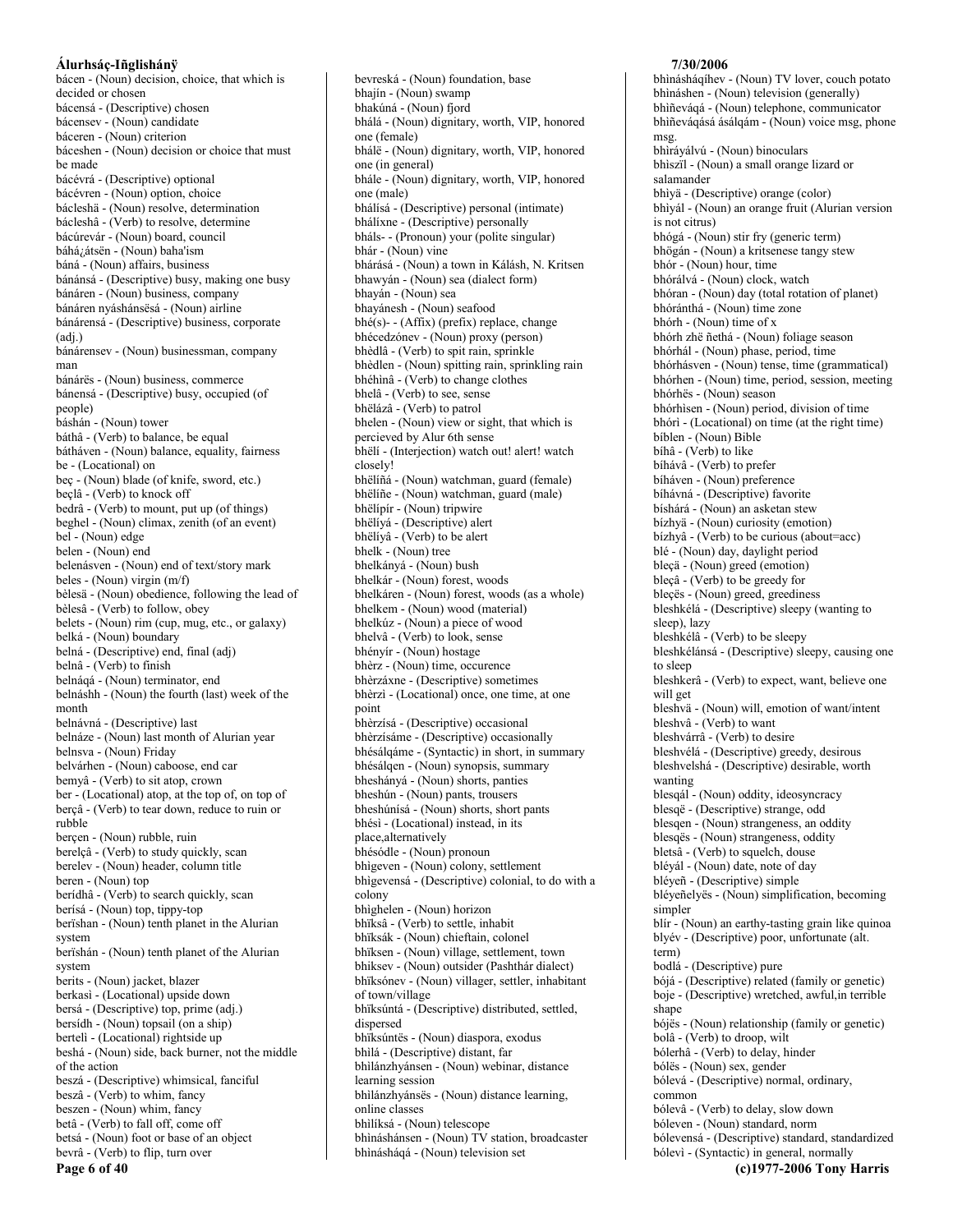Álurhsáç-Iñglishánÿ bólevá - (Noun) family (immediate) bóleyánsës - (Noun) tribal rule, tribal government bóleyává - (Noun) family (extended), tribe, clan bóleyelev - (Noun) family/tribe name bóleyúrev - (Noun) family member bóran - (Noun) a maroon nut with soft, pulpy meat bórásht - (Noun) friendship-cup, used in Jaskarna bós - (Noun) board, plank bóshä - (Noun) mercy, compassion (emotion) bóshâ - (Verb) to show mercy towards bóshál - (Noun) charity, alms bóshánósá - (Descriptive) merciful bóshen - (Noun) mercy, not giving bad as deserved bósnä - (Noun) box side, plank, wall bósnárísh - (Noun) ark, barge, ship bósnävár - (Noun) box bóvádâ - (Verb) to answer bóvádárâ - (Verb) to fill in, complete (a form) answer bóváden - (Noun) answer bóvel - (Descriptive) young bóveláren - (Noun) youthgroup bóvels - (Noun) child, adolescent, teen (over 10  $VIS)$ bóvelsá - (Noun) girl (over 10 yrs) bóvelse - (Noun) boy (over 10 yrs) bóvelsës - (Noun) adolescence, teen years bóyá - (Descriptive) old, mature (in comparisons, vs. young/new) bóyâ - (Verb) to grow, get older/bigger bóyen - (Noun) man, person bóyenár - (Noun) crowd, group bóyensásá - (Descriptive) personal, person-like bóyes - (Noun) character (literary) bóyev - (Noun) adult, full grown person bóvnáshâ - (Verb) to impersonate bóynáze - (Noun) August (month) bóynelyës - (Noun) festival of puberty, adulthood bozhál - (Noun) pile, heap bozhën - (Noun) lot of, bunch of, pile of brágál - (Noun) sleeve bráqás - (Noun) arm (body part) bráginish - (Noun) peninsula bráshâ - (Verb) to vow, swear brázhä - (Noun) stress, tension (feeling) brázhánsá - (Descriptive) stressful brázhónélá - (Descriptive) stressful, tense breshâ - (Verb) to ram, butt brír - (Noun) elbow brúk - (Noun) clown, jester brúkâ - (Verb) to enjoy brúkévrá - (Descriptive) enjoyable búçâ - (Verb) to vomit búçem - (Noun) vomit búlë - (Noun) vagina, female sex organ búlen - (Noun) femal genitals (all together, in general) búshkë - (Noun) labia, nether lips çá - (Noun) tea çá(l)--(Affix) (prefix) un-, undo, reverse çábá - (Descriptive) crazy, mad, unbalanced (person) çábánsá - (Descriptive) crazy, mad, unbalanced (thought or action) çábáthá - (Descriptive) upset, distraught, unbalanced or out of balance çábáthä - (Noun) upset, distress, unbalance, out of balance (emotion) çábáthánsá - (Descriptive) upsetting, distressing, unbalancing, setting one out of balance

cábáthónev - (Noun) upsetor, distressor, crazymaker çábrázhelyes - (Noun) unstressing, process of becoming de-stressed cádá - (Descriptive) open (of eyes) çádâ - (Verb) to open the eyes çáddósâ - (Verb) to unfasten, unlatch, untie çáddóxâ - (Verb) to release, free, un-addict, untran cádezhyâ - (Verb) to inform, make aware of cádezhyálek - (Noun) manual, reference book cádezhyáqá - (Noun) terminal, information point cádezhyár - (Noun) data cádezhyárek - (Noun) encyclopedia cádezhyáren - (Noun) database cádezhyekáren - (Noun) encyclopedia cádezhyen - (Noun) datum, piece of information cádezhyës - (Noun) information cádezhyeskváts - (Noun) infonet, internet cádezhyìlen - (Noun) field (data, item in a record) cádezhyìrá - (Noun) folder, directory cádezhyìsen - (Noun) data element cádezhyósá ghóleven - (Idiom/Phrase) smart card cádílshâ - (Verb) to write a report cádílshen - (Noun) a printed/written report çádlúpâ - (Verb) to untie, unbind çádzelyâ - (Verb) to collapse, fade, become undone cáfòrhâ - (Verb) to dust, remove dust from çághë - (Noun) chest çághìtsä - (Noun) heartburn çáhìnâ - (Verb) to take off, strip (clothing) çájóttâ - (Verb) to disconnect çájóttensá - (Descriptive) disconnected çákâ - (Verb) to break, smash, crack cákarzâ - (Verb) to unlock çákélùn - (Verb) to get out of the way (of=abl) çákelyâ - (Verb) to undo çákítâ - (Verb) to uncross (arms, legs), unknit, unweave cálá - (Descriptive) right, correct çálá - (Noun) herbal tea, tisane, hot steeped drink cálâ - (Verb) to be right, correct çalâ - (Verb) to dine, eat a meal çálâ - (Verb) to undo, unmake, repeal çálálskáqá - (Noun) dehumidifier çalálvá - (Noun) dish, pan, silverware (general eating implement) calálvár - (Noun) the dishes (in general) calám - (Noun) dish, type of prepared food calár - (Noun) feast çáláz - (Noun) teapot, brewing pot çalédh - (Noun) dining room çalen - (Noun) meal, dinner çáletsiqâ - (Verb) to reveal, declassify cálidâ - (Verb) to unfasten cálin - (Noun) hero, heroine çálïplonâ - (Verb) to de-wrinkle cálís - (Noun) wall, barrier, outer wall of house/bldg. calísghár - (Noun) cafe, food booth or place  $(smail)$ çalits - (Noun) restaurant, eating place çálitsónev - (Noun) firefighter, fireman cáljóttâ - (Verb) to disconnect, unlink çálrüqâ - (Verb) to shave, remove hair çálrüqálvá - (Noun) razor cálrüqánsá únyem - (Noun) shaving cream çálrüqánsës - (Noun) shaving, act of hair removal çálrüqensá únyem - (Noun) aftershave lotion cálsâ - (Verb) to pass, seem correct or approved

7/30/2006 cálsánsá - (Descriptive) passable, seeming correct or approved çálúvâ - (Verb) to extinguish, douse (a light) cályá - (Descriptive) ready cályâ - (Verb) to be ready cályáze - (Noun) 4th month of the Alurian year cályenses - (Noun) preparation, act of being made ready cályónâ - (Verb) to prepare çámâ - (Verb) to march çánóryâ - (Verb) to unburden, unload çánúqâ - (Verb) to unbutton çápál - (Noun) male genitals (all together, in general), the groin çápë - (Noun) penis, male sex organ cárâ - (Verb) to carry, port çárál - (Noun) stretcher, carry-frame çárshâ - (Verb) to undo, destroy, disrupt cárúshá - (Descriptive) unashamed, freed from shame çárúshelyâ - (Verb) to become unashamed, get past çárvá - (Noun) wagon, trailer cásárâ - (Verb) to reveal, unhide cásheván - (Noun) LifeGiver, a name of God çátsilónâ - (Verb) to rollback, undo a commitment çátvâ - (Verb) to peel, skin, husk cávál - (Noun) price, cost, duty çáváyâ - (Verb) to reveal, unveil, demystify cávávánsá - (Descriptive) revealing, demystifying çávigâ - (Verb) to close (window on computer), get rid of çávin - (Syntactic) although cávrâ - (Verb) to pay a wage or salary cávránsës - (Noun) pay, compensation cávren - (Noun) salary, wages, pay çávríâ - (Verb) to unscrew çáyá - (Descriptive) yellow cáyâ - (Verb) to enter, inform cáyádhrá - (Noun) cursor (computer) cáyál - (Noun) datafile cáyágá - (Noun) console, terminal cáyáren - (Noun) table (data, collection of records) cáyë - (Noun) entry, value cáyen - (Noun) record (data, collection of fields) çázhelâ - (Verb) to thaw out çázhelámálvá - (Noun) snowblower çe - (Syntactic) just (to have just...) çebóyn - (Noun) young adult çebóyná - (Noun) young woman, adult çebóyne - (Noun) young man, adult çëddâ - (Verb) to cheat, not play fair, be unsporting cedzá - (Locational) in the presence of cedzâ - (Verb) to attend, go to, be at/present cedzálâ - (Verb) to invite, ask one's presence cedzálen - (Noun) invitation cedzës - (Noun) presence cedzóvá - (Noun) attendee çéf - (Noun) leak çéfà - (Verb) to leak celâ - (Verb) to give çèlâ - (Verb) to open one's eyes celám - (Noun) grace (of God) celámósá - (Descriptive) gracious, full of grace celen - (Noun) gift cëlensá - (Descriptive) given cëlinen - (Noun) sacrifice, holy gift cen - (Locational) at çeqâ - (Verb) to fit, go, suit çeqelshá - (Descriptive) appropriate, good çeqelshá tsúkelyës - (Idiom/Phrase) artificial

intelligence, appropriate reactions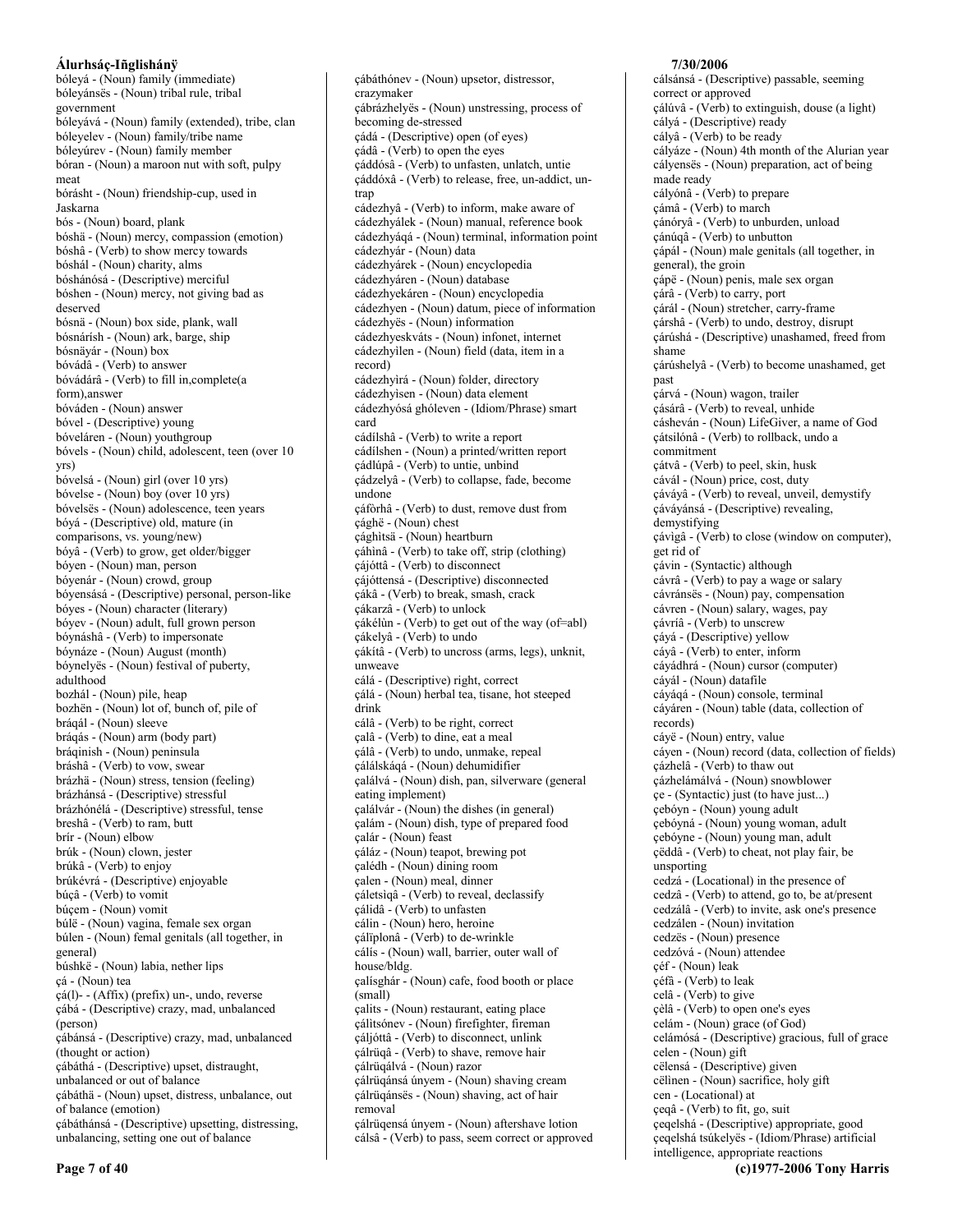cerá - (Descriptive) icy, chilled certá - (Noun) tundra, frozen plain çesá - (Descriptive) past, last, just over çevnä - (Noun) hug, embrace cevnâ - (Verb) to hug, embrace çìdâ - (Verb) to take off, put off cìlshâ - (Verb) to enter, key in, type çír - (Noun) grill, cooking grate cìr - (Noun) sky círá - (Descriptive) fancy círâ - (Verb) to grill, cook over a fire grate círâ - (Verb) to train, learn/acquire a skill req. practice çïrál - (Noun) jacket, windbreaker çïrányá - (Noun) vest, waistcoat cìrensá - (Descriptive) clear (of weather) çíslá - (Descriptive) wound, jittery, fast-paced çíslä - (Noun) feeling of being wound, jittery clá - (Syntactic) indeed, quite, very clásá - (Descriptive) significant, serious, critical, absolute çocâ - (Verb) to itch, feel itchy çógísh - (Noun) turtle (cannot pull head in) cógöl - (Noun) an anklyosaurus-like animal çóhhâ - (Verb) to throw, heave çokâ - (Verb) to hit, strike çokélá - (Descriptive) pugnacious, tending to hit or fight çölâ - (Verb) to rack with pain, give a seizure to  $(+acc)$ cölád - (Noun) attack, seizure (pain) çòn - (Noun) bomb, explosive çònâ - (Verb) to explode (of bombs, etc.) cònánsá - (Descriptive) explosive, causing to explode çònárës - (Noun) bombardment cònásá - (Descriptive) explosive, like an explosion çònélá - (Descriptive) explosive, tending to explode còntál - (Noun) Chontal, a language once spoken in the Arh region çònvárh - (Noun) missile, bomb-bearing rocket çònvárhálits - (Noun) missile base çònvárhìrá - (Noun) missile silo cörish - (Noun) 2 bladed war-axe crê - (Descriptive) cold creçá - (Descriptive) chill, bone cold creçës - (Noun) cold (noun), chill crenóyáqá - (Noun) refrigerator crenyá - (Descriptive) cool crenyánsva - (Noun) winter crenyáze - (Noun) February crenyédháqá - (Noun) air conditioner, room cooling unit crenyës - (Noun) coolness crenyónâ - (Verb) to cool down crístánsës - (Noun) christianity crístës - (Noun) Christ crístónev - (Noun) Christian (person) crushá - (Descriptive) thirsty crushâ - (Verb) to thirst for çüçâ - (Verb) to joke, kid çüçén - (Noun) a joke çúddâ - (Verb) to hit (a target) çúdrá - (Descriptive) rough (water, sea, flight, trin road) çúkâ - (Verb) to smell, percieve a scent cúkáfá - (Noun) scent çúkáfâ - (Verb) to smell, have a scent çúkáfáçlá - (Noun) odor, stench çúkáfsá - (Descriptive) scented çúkinál - (Noun) incense çúles - (Noun) nausea, motion sickness çuqâ - (Verb) to suck çuqálvá - (Noun) vacuum cleaner/device Page 8 of 40

cúqë - (Noun) hook cùrâ - (Verb) to sacrifice çúrë - (Noun) a tart blue fruit common to Eskál cùrelev - (Noun) sacrifice, one who has been sacrificed çútâ - (Verb) to skip, pass over cútöñ - (Noun) a nasty lizard, weasle, jackal çútt - (Noun) squirt çúttâ - (Verb) to squirt çúvâ - (Verb) to smell, sniff, seek the scent of cvedâ - (Verb) to lift, steal, sneak off with cveshá - (Descriptive) sneaky, sly, full of guile cveshä - (Noun) guile, sneakiness, slyness dájól - (Noun) pylon, specifically The Pylon in Seneká dárshâ - (Verb) to shout, cry, scream dásálá - (Numeric) ten million dáshá - (Descriptive) wide dástárá - (Numeric) trillion dávrá - (Descriptive) hard (not soft) dáznâ - (Verb) to maintain, cause to remain/continue ddá - (Syntactic) and ddá bhilávány - (Idiom/Phrase) etc., and so on... ddá ve dezhyé (tázhë) - (Idiom/Phrase) who  $knows?$ ddal - (Noun) mountain pass, high and barren ddántül - (Noun) an acidic root used in cooking, onion ddásh - (Noun) nut (in general) ddáshhám - (Noun) fence ddeksá - (Descriptive) flat ddeksál - (Noun) pancake, a flat cake-food ddeksálsá - (Descriptive) two-dimensional, flat ddeksï - (Noun) pancake ddeksórh - (Noun) beaver, a flat-tailed lizard ddíddíyâ - (Verb) to chatter, titter ddïszál - (Noun) palm tree ddízyá - (Descriptive) ragged, ratty, in poor condition ddízÿen - (Noun) rags, tattered clothing or cloth ddok - (Noun) knock, rap ddokâ - (Verb) to knock, rap ddósâ - (Verb) to fasten, latch, lace, tie ddósçúqen - (Noun) latch hook ddóscúgensen - (Noun) latch hook design ddósen - (Noun) fastening, lace, latch ddósen - (Noun) sandal, open shoe ddóshú - (Noun) sandles, open footware ddóxâ - (Verb) to catch, trap ddóxen - (Noun) trap ddúddúyâ - (Verb) to bubble, gurgle ddúp - (Noun) bubble ddúpárren - (Noun) balloon ddúpíshtá - (Noun) balloon (toy) ddúrën - (Noun) a small carnivore, fox-like de- - (Affix) (prefix)ten, dekadeçálá - (Numeric) ten thousand dèlá - (Descriptive) closed (of eyes) dèlâ - (Verb) to close one's eyes dèlázâ - (Verb) to blink, flutter the eyelids deldelzyû - (Verb) to exist dèlë - (Noun) eyelid delghâ - (Verb) to glare, glower at delikeshá - (Descriptive) lovely, delightful (appearance) delnáqës - (Noun) landscape, place picture delnáshen - (Noun) map delnáshës - (Noun) geography delsá - (Numeric) ten delsáren - (Noun) a set of ten, dixaine delsásárxánsës - (Noun) dodecahedron, 12-sided 3D object delsáxánsës - (Noun) decimal (system). (noun) delselká - (Numeric) hundred delselkíznâ - (Noun) century

#### delsíznâ - (Noun) decade delsvâ - (Verb) to have been, pres.perf.inf. of delzvû (to be) delvá - (Noun) eye delvár - (Noun) eyes (collectively) delvárren - (Noun) the Great Lake, the Eye of the World (alt term) delvátárh - (Noun) optometrist, opthalmologist, eve doctor delvázâ - (Verb) to stare (at) dely - (Locational) here, in this area/region delyáren - (Noun) district (political division) delyen - (Noun) area, region delzyës - (Noun) being, the act or fact of being delzyósá - (Descriptive) static, being (adj)  $delay\hat{u} - (Verb)$  to be  $(irr.)$ denelsá - (Numeric) thousand denelsíznâ - (Noun) millenium dershá - (Descriptive) rest, remaining dershâ - (Verb) to leave behind deshâ - (Verb) to have to, must (irr.) deská - (Noun) tear, teardrop devlen - (Noun) dekameter, alurian measure of  $420$  inches  $(35$  feet) dezhyá - (Descriptive) smart, knowledgable dezhyál - (Noun) wisdom dezhyen - (Noun) given, a known thing dezhyës - (Noun) knowledge dezhyósá - (Descriptive) smart, knowledgable  $(alt. term)$ dezhyúntá - (Descriptive) famous, familiar, well-known (of things) dhá - (Pronoun) she dhalâ - (Verb) to be x old, of age dhalës - (Noun) age dhalés - (Noun) age, years/time old dhálívránsës - (Noun) women's liberation (event) dháne - (Pronoun) he/she/it (spiritual/divine) dhánsárre - (Noun) fang, canine dhánsátárh - (Noun) dentist dhánsátárhës - (Noun) dentistry dhánseshká - (Noun) false tooth dhár - (Noun) bed dhárányá - (Noun) cot, small bed dhárónâ - (Verb) to send/put to bed dhárvin - (Noun) mattress dhásá - (Descriptive) female (adj) dhásánsës - (Noun) femininity dhash - (Interjection) exclamation indicating minor annoyance dháshâ - (Verb) to hang, be hanging dhâshághár - (Noun) shower stall dháshálvá - (Noun) hanger (for clothes, also a  $h \circ \circ k$ dhásháren - (Noun) rack, line (of things hung) dhâshédh - (Noun) shower room dhâshefá veskïn - (Noun) bathtowel dháshúgë - (Noun) hammock, hanging chair dháxâ - (Verb) to dare, have courage to dhe - (Pronoun) he dhë, dhó - (Pronoun) it dhegrâ - (Verb) to deck, knock over, hit powerfully dhékâ - (Verb) to be sorry (for, ens+instrum.) dhékánsá - (Descriptive) unfortunate, saddening dhékánsáme - (Descriptive) unfortunately, regrettably dhesá - (Descriptive) male (adj) dhesá ábókrenfál - (Idiom/Phrase) Y (male) chromosome dhesensës - (Noun) masculinity dheskám - (Noun) handful dheskázâ - (Verb) to do/process manually dheskinen - (Noun) glove, mitten dheskinú - (Noun) pair of gloves or mittens (c)1977-2006 Tony Harris

7/30/2006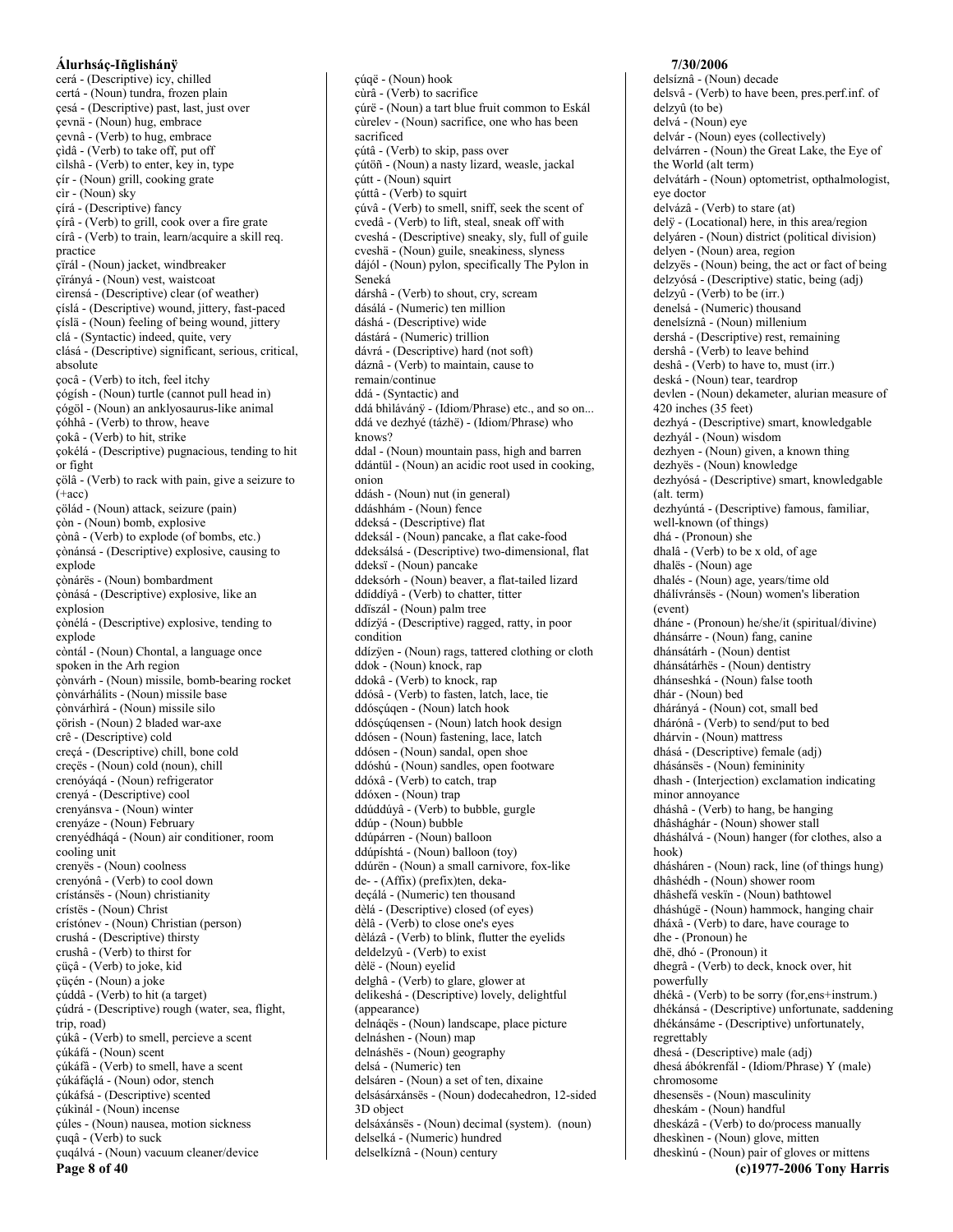dheskúl - (Noun) hand dheskúlensá - (Descriptive) by hand, manual dheskúlsá veskïn - (Noun) handtowel dheskúsh - (Noun) bracelet dheve - (Noun) man dhevensës - (Noun) manhood dhevesá - (Descriptive) manly, man's (adj) dhevesh - (Noun) sperm, male seed dhevezhën - (Noun) testosterone, male hormone dhevin - (Noun) husband dhí - (Pronoun) him/her/it-self (reflex.pron) dhìcä - (Noun) shelf dhìcál - (Noun) counter, shelf dhícelélá - (Descriptive) dedicated, self-giving dhícelës - (Noun) dedication, sacrifice dhìcen - (Noun) tray, holder dhìcósh - (Noun) hard palatte (in mouth) dhíghólmánsá - (Descriptive) fixed, firm on its own dhíkerës - (Noun) self-confidence, belief in self dhílâ - (Verb) to feel (physically) dhílen - (Noun) feeling, the way something feels dhílensélá - (Descriptive) symptomatic dhilensen - (Noun) symptom dhílikeshá - (Descriptive) delightful (feeling) dhínárhvá - (Descriptive) adult, responsible for actions, of age dhiqâ - (Verb) to farm, cultivate dhiqáren - (Noun) farm dhiqen - (Noun) crop, cultivated plant(s) dhiqer - (Noun) field (farm), garden dhiqónev - (Noun) farmer dhísùlùrá - (Descriptive) selfish, self-centered dhívözósá - (Descriptive) willful, self-willed dhíxnës - (Noun) exponent, power (in math) dhízgä - (Noun) attitude, projection dhízgâ - (Verb) to project oneself, have an attitude (good/bad) dhízgáçlá - (Descriptive) having a bad attitude, snotty, bitchy dhízgáçlâ - (Verb) to have a bad attitude  $dhó - (Pronoun)$  it (of non-material things) dhónásti - (Noun) a bread or pie w/meat and veg. dhórhentá - (Noun) a bread-like food w/meat and veg. dhósá - (Noun) neuter, genderless dhósónsá - (Descriptive) unisex, genderless, neuter, asexual dhósónsës - (Noun) genderlessness, neuterness dhóstä - (Noun) caution dhóstâ - (Verb) to be careful dhóstefá - (Descriptive) precautionary, for the reason/purpose of being cautious dhóstélá - (Descriptive) cautious dhrálen - (Noun) point, prominence (place) dhúlë - (Noun) boot dhúlú - (Noun) pair of boots dhúr - (Noun) carving or bread knife dhúrâ - (Verb) to carve, slice (meat or bread) dhushá - (Descriptive) normal, what one is used to dhushâ - (Verb) to pounce on dhútë - (Noun) niche, corner, spot dhútsâ - (Verb) to stick, seal, apply a stamp/seal dhútsen - (Noun) stamp, seal, sticker dhyáns-- (Pronoun) his, her, its di- - (Affix) (pfx) mono, single díçâ - (Verb) to aim, go, point in a direction díçánsës - (Noun) directions, instructions for travel díçáqá - (Noun) compass díçen - (Noun) direction, course dícis - (Noun) direction, compass point didícensá - (Descriptive) oneway dilwánthá - (Noun) wilderness Page 9 of 40

dilwe - (Descriptive) wild, untamed, uninhabited dinápe - (Noun) an antilope w/Yshaped horn dinçálá - (Numeric) hundred billion diñethá - (Descriptive) monochrome, monocolor dírä - (Noun) medicine dírádhá - (Numeric) hundred million dírálits - (Noun) pharmacy dishák - (Noun) yoke, harness dishthe - (Descriptive) direct, without deviation dívâ - (Verb) to say, tell dlaçâ - (Verb) to seize, capture, steal dlaçensár - (Noun) loot, booty, plunder dlaçónev - (Noun) pirate dlághâ - (Verb) to destroy dlárâ - (Verb) to cycle, ebb and flow dláren - (Noun) cycle, rhythm dlárhem - (Noun) iron (metal) dlárhemsá shthálen - (Idiom/Phrase) railroad dlárrâ - (Verb) to run dlárvi - (Noun) cycle, hertz, measure of change dlàshâ - (Verb) to slay, kill dlashárá - (Descriptive) rhythmic dlashárës - (Noun) rhythm dläshthárún - (Noun) mountain dulcimer dlàshùnsës - (Noun) suicide dláshvá - (Descriptive) rough, harsh (sound) dläsír - (Noun) eighth planet in the Alurian system dláskúyád - (Noun) the Milky-Way galaxy dláts - (Noun) splat (sound) dlátsâ - (Verb) to splatter dláv - (Noun) nest, den, burrow dlázhâ - (Verb) to conquer, defeat dlázhád - (Noun) conqueror, ruler, victor dlázhónev - (Noun) conqueror, one who conquers dleçâ - (Verb) to jump, jump up dlekrâ - (Verb) to crush, squeeze, press dlekrálvá - (Noun) press, crusher dleñkâ - (Verb) to bind/link with chains dleñken - (Noun) chain dleñkilen - (Noun) link (of a chain) dlegá - (Noun) side dlerâ - (Verb) to press dleregyës - (Noun) pressure/energy dlerës - (Noun) pressure, pushing dlervâ - (Verb) to pressurize dlervensá - (Descriptive) pressurized dlervi - (Noun) pressure (measure, strong or weak) dleshárren - (Noun) boulder dleshem - (Noun) rock (material), stone dleshev - (Noun) a rock person (myth) dleshmóghâ - (Verb) to stone (to death) dleshòn - (Noun) rock dleshórh - (Noun) mineral dletë - (Noun) burlap dletír - (Noun) burlap sack, tote bag dlíçá - (Descriptive) unpleasant, irritating, sucky dliñâ - (Verb) to jingle, tinkle dliñánsá - (Descriptive) klingon (lang., cult.) dlír - (Noun) rib dlírár - (Noun) ribcage dlírgá - (Descriptive) rough, difficult, painful dlírhá - (Descriptive) moderate, temperate, controlled dlishâ - (Verb) to mist, rain like mist dlishen - (Noun) mist, misty rain dliská - (Descriptive) crisp, crispy dlóçâ - (Verb) to ruin, damage severely dlóçëm - (Noun) ruin, ruined building dlòlázhen - (Noun) diskette dlòlë - (Noun) loop dlòleská - (Descriptive) round dlòlesky - (Noun) circle

#### 7/30/2006 dlòleskven - (Noun) disk dlòlrüqë - (Noun) curl, wave (of hair) dlónâ - (Verb) to rain dlónázhge - (Noun) deluge, downpour dlónázhge - (Noun) downpour, torrential rain dlónen - (Noun) rain dlónex - (Noun) rainforest valley (narrow, damp gulfs in Mónesár) dlónìlen - (Noun) raindrop dlónósá - (Descriptive) rainy dlònzâ - (Verb) to circle, pivot, fly or go around dlòr - (Noun) wheel dlòr'zháf - (Noun) tire, tyre, pneu dlórâ - (Verb) to be in a mood (good/bad), to feel dlòrâ - (Verb) to rotate, spin dlòrázhge - (Noun) ferriswheel dlòrek - (Noun) top, rotating toy dlòrin - (Noun) rotating light, emergency vehicle bubble dlosh - (Noun) boat, canoe dlóshâ - (Verb) to solve, resolve, fix dlóshen - (Noun) solution, resolution, fix dlòskï - (Noun) bagel, a boiled bread dlóváncá - (Descriptive) spiritual, wide-souled (of people) dlóvánçës - (Noun) spirituality, wide-souledness (of people) dlóve - (Noun) soul, emotions, will dlóvelányä - (Descriptive) personal dlóvensá - (Descriptive) heartfelt, from the heart of the soul dlóvensës - (Noun) personality dlòvritâ - (Verb) to roll over (intrans.) dlóvúñen - (Noun) soul pain dlózhyâ - (Verb) to mentor, coach dlózhyev - (Noun) mentor, coach dlúcá - (Descriptive) bitter (taste)  $dlúdh - (Noun) blob, mass$ dlúfâ - (Verb) to hop dlúfázâ - (Verb) to jump up and down  $d$ lúghâ - (Verb) to starve (intransitive) dlúje - (Descriptive) vicious, nasty dlújen - (Noun) a wooly poncho, made from ágól dlúná - (Descriptive) tall, high dlúnâ - (Verb) to be x tall or high dlúnánvi - (Noun) altitude dlúnentá - (Noun) skyscraper dlúnï - (Locational) at a-the height of, x-high  $(+acc)$ dlúnvi - (Noun) height, stature dlúpâ - (Verb) to tie, make a knot dlúpáqen - (Noun) bonds, ropes dlúpen - (Noun) knot dlúrá - (Descriptive) loud dlúránvi - (Noun) decibel (measure of loudness) dlúrës - (Noun) loudness, intensity (of sound) dlúxâ - (Verb) to calculate, figure (from=elÿ) dlúxálvá - (Noun) calculator dlúxánsá - (Descriptive) mathematical, for calculations dlúzhâ - (Verb) to punish dlúzhál - (Noun) penalty dóç - (Noun) blemish, spot, mark dóçál - (Noun) pimple, acne spot dóçáles - (Noun) acne (disease) dógát - (Noun) a yak-like animal, rel. to Vuráps dógázhge - (Noun) mammoth, elephant, large dógát relative dógírís - (Noun) yogurt, a processed dogat milk product dólá - (Descriptive) tasty, having taste dólâ - (Verb) to taste, have taste dólárrá - (Descriptive) strong (of foods and tastes)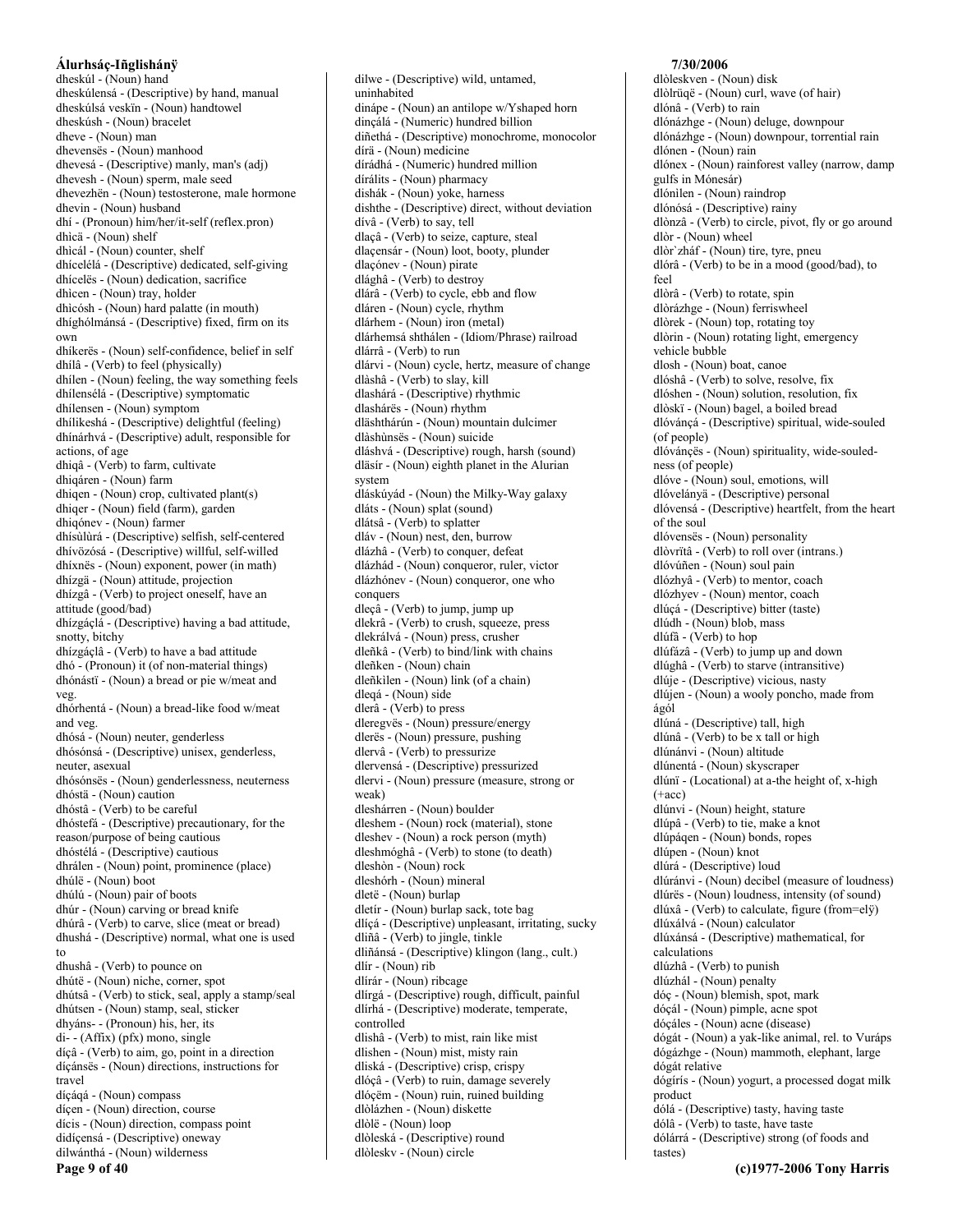dólen - (Noun) flavor, taste dórzá - (Descriptive) clumsy dósá - (Noun) swimming pool, place, or hole dòshän - (Noun) a brush tree dòshh - (Noun) mark, spot dòshhem - (Noun) ink dòshhï - (Noun) marker, felt pen dóvenyá - (Numeric) million dóvírá - (Numeric) hundred thousand drálhâ - (Verb) to draw, limn, sketch drálhen - (Noun) drawing, sketch drálhónev - (Noun) painter, picture artist drásh - (Noun) shawl, wrap, cloak drejen - (Noun) tongue crud dreshvá - (Descriptive) rough, not smooth dretë - (Noun) axe drex - (Noun) thumb dríshâ - (Verb) to tear, rip drísháles - (Noun) hernia, rupture drozh - (Noun) pound, kilo, a measure of weight, large amount drúç - (Noun) troll, withered person (myth) drúñâ - (Verb) to ache, throb drúzhâ - (Verb) to carve dú--(Affix) (prefix) mega, million dúçâ - (Verb) to loan, allow to use dúçámen - (Noun) loan, mortgage (financial) dúçen - (Noun) loan, loaned item dúlÿ - (Locational) yonder, yonder area dún - (Noun) priest, shaman  $d$ únÿ - (Noun) spear, pike dúqâ - (Verb) to click (mouse), finger, push (button) dúqál - (Noun) handle, knob dúqálsken - (Noun) dam dúqánsá - (Descriptive) key, prime, principle dúqár - (Noun) fingers (collectively) dúqë - (Noun) finger dúqish - (Noun) cape (geographic) dúqúnek - (Noun) clothespin, any pincer or finger like clamp dúr'zhen - (Noun) shoe dúr'zhensá - (Descriptive) shod, wearing shoes dúr'zhisá - (Noun) slipper, soft shoe dúr'zhisú - (Noun) pair of slippers dúr'zhú - (Noun) pair of shoes dúrásá - (Numeric) ten billion düshâ - (Verb) to poke, stick dúshentá - (Numeric) billion dúz - (Noun) hole, small poked hole dúzhën - (Noun) chin dúzhïn - (Noun) a dried travelling meat, beef jerky dúzhnüqî - (Noun) goatee, chin hair dúzlúren - (Noun) gigabyte, gig dwensá - (Descriptive) alone dwensárin - (Noun) solitaire, any of several games played alone dwensélá - (Descriptive) loner, liking to be alone (adj.) dwensës - (Noun) solitude, aloneness dwensilá - (Descriptive) lonely dwensva - (Noun) Sunday dwesës - (Noun) oneness dwevâ - (Verb) to unite, band together dwevelyës - (Noun) unification dwevsá - (Descriptive) united dwevsen - (Noun) union dwevsës - (Noun) unity dwi - (Numeric) one dwigezensá - (Descriptive) single-minded dwigheszá - (Descriptive) having integrity, honor dwigheszánsës - (Noun) integrity, honor dwiñeves - (Noun) monologue

one at a time dwiyátsën - (Noun) monism dwiyev - (Noun) individual (person)  $dv$ ár - (Pronoun) they dyárs-- (Pronoun) their dyer - (Noun) flightless, domestic bird, a chicken dÿerázhge - (Noun) turkey, a large cousin of dÿer dzálâ - (Verb) to meet, be (somewhere) dzálits - (Noun) meeting place, rendezvous dzalÿ - (Locational) there, in that area/region dzánâ - (Verb) to be going to be, fut. infinitive of delzyû  $dzánd\hat{a} - (Verb)$  to stomp (on=acc) dzatâ - (Verb) to catch, snag (tr.) dzelâ - (Verb) to have been, past infinitive of delzyû dzelyâ - (Verb) to become dzelyâ ñárán - (Idiom/Phrase) to 'become clay', reach sexual highpoint (fem). dzín - (Noun) a pungent herb, dill dzípâ - (Verb) to tweeze dzípálvú - (Noun) tweezers dzúttá - (Descriptive) sleazy  $-e_{\xi}$  - (Affix) (suffix) depreciative, less force than -áclá or -ágh eç - (Syntactic) even, même, aún eç prë úmázhëç - (Idiom/Phrase) in the first place eçe - (Syntactic) even so, even still, still -édh - (Affix) (suffix) room where -ef- - (Affix) (suffix) intended for, for the purpose of eghrìtsë - (Noun) granite ehen - (Numeric) zero éhenázá - (Noun) lady (title of nobility) ehenává - (Descriptive) zeroeth (number zero in sequence) ehene - (Noun) lord, master (ancient title of nobility) eklesk - (Noun) shade, shadow eklev - (Noun) a shadow person (myth) ektólish - (Noun) cumin, a spice ekú - (Noun) tea, a bush close to terran tea ekúshká çálá - (Idiom/Phrase) black or green tea  $el--(Affix)$  (prefix) out, out of -él- - (Affix) (suffix) tending to el - (Syntactic) that el'rehâ - (Verb) to exhale, breathe out el rehánsës - (Noun) expiration, breathing out élâ - (Verb) to pray eláksá - (Descriptive) square (adj) eláksársá - (Descriptive) patchwork, quilted  $(adj.)$ eláksë - (Noun) square (noun) elbácâ - (Verb) to select, choose out elçâ - (Verb) to study elçánsës - (Noun) science, field of study elcáren - (Noun) program of studies elçásvá - (Descriptive) educated, learned elcávrâ - (Verb) to deliver (acc) from (abl), redeem elcávrës - (Noun) redemption, act of redeeming elcáyâ - (Verb) to output, share elçázen - (Noun) course of study, major/minor elcëlâ - (Verb) to release, put out, produce elçensár - (Noun) studies, subject matter elçónev - (Noun) student, scientist eldhárâ - (Verb) to get out of bed eldheveshâ - (Verb) to ejaculate eldheveshùn - (Verb) to masturbate (male) eldheveshùnsës - (Noun) masturbation (male) eldüshâ - (Verb) to protrude, stick out

élen - (Noun) prayer (specific instance)

dwirzánsá - (Descriptive) serial, single-flow,

#### 7/30/2006

élës - (Noun) prayer (in general), act of praying elev - (Noun) name, first name, title eleványá - (Noun) nickname eleven - (Noun) title (book, song, etc.) elévâ - (Verb) to discover elgezâ - (Verb) to express, share thoughts on  $(+acc)$ elín - (Descriptive) old (things) elìnä - (Noun) attitude elírá - (Descriptive) original, native eljúrâ - (Verb) to pour out, empty elká - (Numeric) four elkárxánsës - (Noun) tetrahedron, 4-sided 3D obiect elkentá - (Noun) pavillion, gazebo (square) elkúwes - (Noun) license elñ - (Syntactic) if elnáshâ - (Verb) to show forth, pull out and show elnáshensës - (Noun) revelation, being revealed or shown forth elñevâ - (Verb) to pronounce, say out loud elñevánsës - (Noun) pronunciation elrévâ - (Verb) to utter elsálgâ - (Verb) to quote, reference elsálqen - (Noun) quotation, reference -elsh- - (Affix) (suffix) worthy to be elshá - (Descriptive) worthy, worth elshâ - (Verb) to be worth elsházgá - (Descriptive) ethical elsházgen - (Noun) ethic (specific example) elsházgës - (Noun) ethics (in general) elshen - (Noun) valuable, object of value or worth elshës - (Noun) value, worth elshósá - (Descriptive) valuable eltásh - (Syntactic) honestly, swearing to eltáshnesá - (Descriptive) heartfelt, from the heart (adi) elthó¿ës - (Noun) persona, voice (in literature) eltúrâ - (Verb) to stick out, protrude elúvánsá - (Descriptive) effulgent elvâ - (Verb) to enter, go into elvácá - (Descriptive) outer, peripheral, external elvácen - (Noun) outside, outer part, periphery, edge elvám - (Noun) entrance elven - (Noun) entrance, entry elvezhâ - (Verb) to result from, come out of elvezhen - (Noun) result, outcome elvínâ - (Verb) to suggest, propose elvínen - (Noun) suggestion, proposal elÿ - (Locational) out of elyálskòts - (Noun) amphibian, land animal born in the water elyáznâ - (Verb) to go, set out elyeksen - (Noun) version, edition elyensâ - (Verb) to excuse, give an excuse for elyensen - (Noun) excuse elyershâ - (Verb) to produce, yield elyershen - (Noun) product, result elyínâ - (Verb) to come up with (an idea) elyízhâ - (Verb) to extract, pull out elyónâ - (Verb) to remove, take out elyónùvyòts - (Noun) reptile, bird, animal born from an egg elzhyâ - (Verb) to perceive, pick up, see -em - (Affix) (suffix) material, substance -emsá - (Affix) (suffix) composed of (naturally)  $-\n\text{én-} - (Affix)$  (suffix) causing to be x -en -  $(Affix)$  (suffix) forms noun enátsá - (Descriptive) formal enátsinen - (Noun) uniform, suit endá - (Noun) step (walking) endâ - (Verb) to step, walk endárâ - (Verb) to walk, take a walk (leisure) (c)1977-2006 Tony Harris

Page 10 of 40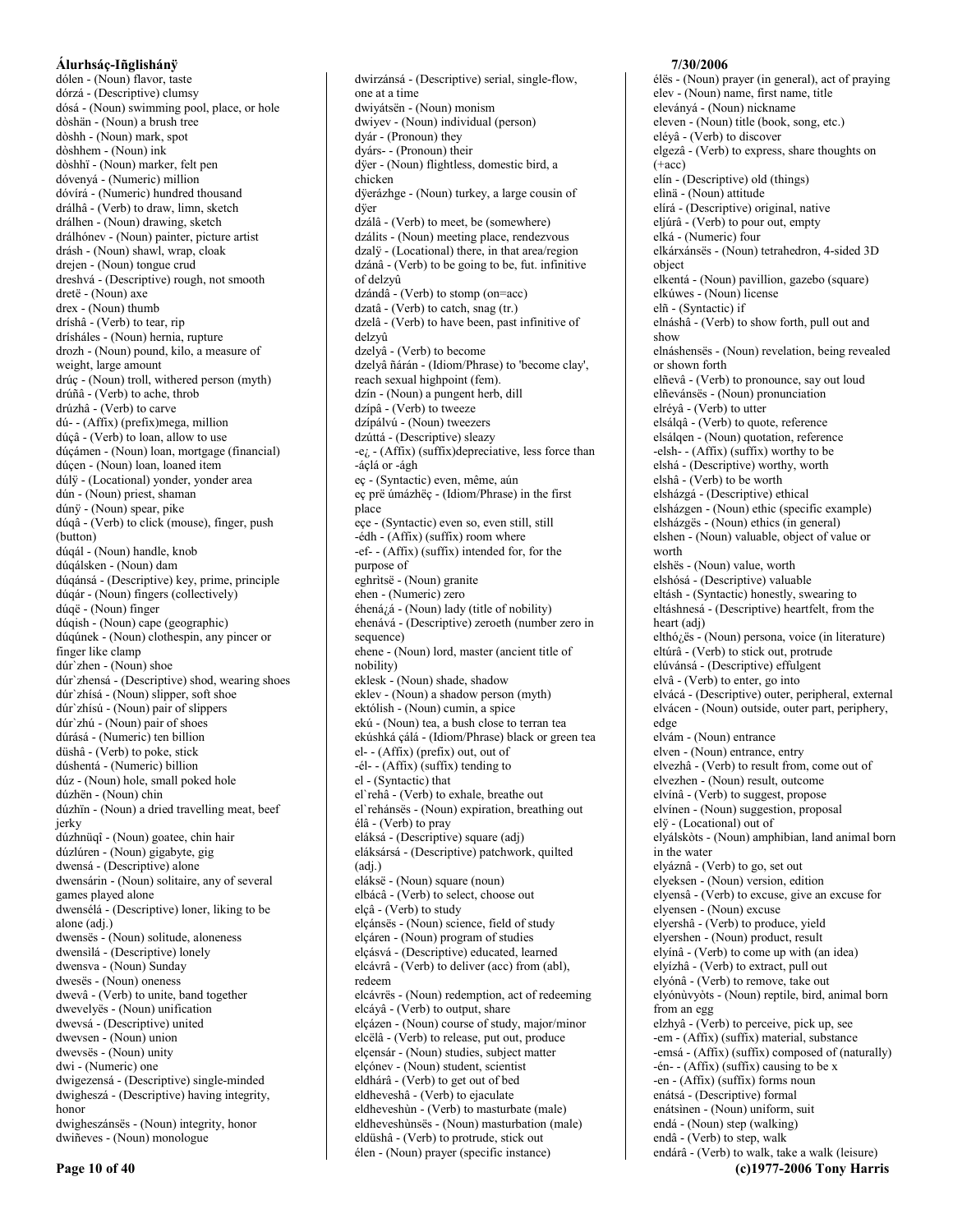endárágá - (Noun) treadmill, walking machine endúk - (Noun) footstep, footfall enegvâ - (Verb) to power, energize, give energy to enegválits - (Noun) power plant, facility, powerstation enegválvá - (Noun) generator (electric) enegvám - (Noun) electricity enegvámsá - (Descriptive) electrical, electric, power enegvë - (Noun) energy enegvensá - (Descriptive) powered, energized enegvìrá - (Noun) battery (electrical) enegvósá - (Descriptive) energized, energetic enesnál - (Noun) cultural/national heritage enesne - (Noun) culture enesnerrëv - (Noun) civilization enesnerrëvensës - (Noun) civilizing, unification of Aluria enesnósá - (Descriptive) civilized, cultured ens - (Locational) because of ensál - (Noun) condition, requirement ensës - (Noun) cause, reason, impetus ensvezhen - (Noun) consequence -entá - (Affix) (suffix) building entá - (Noun) building entáren - (Noun) city block enten - (Noun) building, structure, ediface enthá - (Syntactic) maybe, perhaps enthásá - (Descriptive) iffy, unreliable enthásá - (Descriptive) possible, unproven, alleged enthásva - (Noun) conditional tense/mode epná - (Locational) for, for the benefit of -eprálës - (Affix) (suffix) -ology, study and examination of, checking -eprálev - (Affix) (suffix) -ologist, one who studies or examines, one who checks eref - (Syntactic) therefor, so erná - (Syntactic) as long as, provided that érsá - (Descriptive) irish (lang., cult.) ershâ - (Verb) to do, make, produce ershálits - (Noun) factory ersháqá - (Noun) machine ersháren - (Noun) portfolio, collection of works ersházensáren - (Noun) work in progress ershédh - (Noun) workroom ershefen - (Noun) ingredient, component ershélánsá - (Descriptive) productive ershélánsës - (Noun) productivity ershen - (Noun) work, oeuvre, obra, opus, build, make ershensës - (Noun) makeup, creation ershósven - (Noun) generator (program) èrzâ - (Verb) to growl -ës - (Affix) (suffix) forms abstract noun -es - (Affix) (suffix) litterary piece èsá - (Descriptive) oily èsálem - (Noun) gasoline èsen - (Noun) oil (not petroleum) èsensá - (Descriptive) greasy èseshká - (Descriptive) plastic, made of plastic  $(adi.)$ èseshkem - (Noun) plastic (material) esh- - (Affix) (prefix) towards -esh- - (Affix) (suffix) having/needing to be eshák - (Noun) target esháqâ - (Verb) to hint at, allude to (+acc) eshágen - (Noun) hint, allusion, clue eshávâ - (Verb) to increase, advance (+instr of in what) esháyâ - (Verb) to funnel esháválvá - (Noun) funnel eshbácâ - (Verb) to determine, decide eshcâ - (Verb) to offer eshcelâ - (Verb) to refer, pass towards

Page 11 of 40

eshcìnâ - (Verb) to sacrifice, offer up for a holy nurnose eshcìnen - (Noun) sacrifice, holy offering eshcìrá - (Locational) heavenward, up, upwards, skyward eshcìrâ - (Verb) to take off, lift off, launch eshcìrálits - (Noun) launchpad eshdleqensá - (Descriptive) sidelong, sideways  $(adi.)$ eshdúqâ - (Verb) to hold forth, hold out éshek - (Noun) notch, pass eshgesálá - (Descriptive) agressive, competative eshgesálë - (Noun) aggression, warlike behavior eshghel - (Locational) away (direction) eshilâ - (Verb) to feel like, be in the mood for eshínâ - (Verb) to conceive, form as an idea eshjóttê - (Verb) to depend, be linked (on=dative) -eshká - (Affix) (suffix) made of (formed out of) eshká - (Descriptive) artificial, not-natural eshkâ - (Verb) to create/make artificially eshkális - (Locational) northward eshkályâ - (Verb) to develop, work on or towards eshkámâ - (Verb) to land, touch down eshkámálits - (Noun) landingpad eshkánâ - (Verb) to assign x(acc) to y(dat) eshkas - (Locational) down, downward eshkél - (Locational) forward eshkev - (Noun) robot, android, artificial person eshkï - (Locational) out of (material) eshkináçlës - (Noun) idolatry eshkine - (Noun) idol, icon eshkivrá - (Locational) backwards (direction) eshkónex - (Noun) formula (chem.) eshlháksá - (Locational) leftward, towards the  $left$ eshlháksá túrásven - (Idiom/Phrase) grave accent eshmáçis - (Locational) eastward eshmónâ - (Verb) to faint, fade éshná - (Noun) lady (Kritsenese title) eshnâ - (Verb) to face/point towards, face head on éshnámâ - (Verb) to manage, administer éshnámóvá - (Noun) manager, administrator éshne - (Noun) lord eshñelis - (Locational) southward eshólâ - (Verb) to sit up eshónä - (Noun) motivation (emotion) eshónâ - (Verb) to motivate eshqâ - (Verb) to reach for eshránsá - (Descriptive) riotous, rebellious eshráyâ - (Verb) to look up, look towards eshrïtsâ - (Verb) to stand up, move to get up eshtel - (Locational) upwards, up eshtelzâ - (Verb) to head up, go up eshtís - (Noun) a narcotic powder made from tísí leaves and flowers eshtránsá - (Descriptive) charismatic eshúntá - (Descriptive) scattered, strewn about eshúntâ - (Verb) to scatter, strew about eshveçis - (Locational) westward eshvrâ - (Verb) to rebel, revolt, rise up eshvránsës - (Noun) rebellion, revolt eshvrïtâ - (Verb) to turn towards eshyáská - (Locational) rightward, towards the right eshyáská túrásven - (Idiom/Phrase) acute accent eskáldúnsá - (Descriptive) basque (lang., cult.) eskálik - (Verb) pre-unification language spoken in Eskál eskï - (Noun) muffin (usually square and nearly flat)

eshcen - (Noun) offer, offering

-eskváts - (Affix) (suffix) system, procedure

#### 7/30/2006

-eskvë - (Affix) (suffix) cycle, system estrúâ - (Verb) to model, simulate estrúë - (Noun) statue estrúen - (Noun) model, simulation estrúónev - (Noun) sculptor étän - (Noun) dove, a soft, gentle bird etsâ - (Verb) to step, step up etsámá-etsámá - (Idiom/Phrase) step by step (motion) etsár - (Noun) stairs, staircase etsen - (Noun) step (of stairs), stair etsìqá - (Descriptive) secret, hidden etsigen - (Noun) a secret, hidden thing -ev - (Affix) (suffix) person évárre - (Locational) finally, at last! éve - (Descriptive) less évelyâ - (Verb) to lessen, abate évesá - (Descriptive) lower (with number ranges, sizes, etc.) évne - (Descriptive) least -évrá - (Affix) (suffix) able to be 'd exen - (Locational) these days exná - (Noun) today exnár - (Noun) these days, nowadays exnársá - (Descriptive) modern exnársáme - (Locational) lately ezhem - (Noun) material, substance ézhyâ - (Verb) to investigate ézhyélá - (Descriptive) curious, investigative ézhyelshá - (Descriptive) curious, strange ézhyónev - (Noun) investigator, detective eznâ - (Verb) to go, travel (alt.word) eznë - (Noun) route, path, trail fadezhyâ - (Verb) to realize, have dawn on one fadezhyefá - (Descriptive) introductory, for the purpose of beginning learning fadezhyës - (Noun) introduction, first lesson(s) faghelâ - (Verb) to begin to see fáhâ - (Verb) to force to x fájâ - (Verb) to beat the odds, run counter to the expected fáji - (Locational) in spite of fakâ - (Verb) to fall asleep fakánâ - (Verb) to take control/charge of fakiren - (Noun) outburst fáksánsá - (Descriptive) convenient fáksánsës - (Noun) convenience fákse - (Descriptive) easy, not hard fál - (Noun) hat, bonnet, a simple cloth head covering fälárïn - (Noun) armchair, easychair faldrâ - (Verb) to be fevorish, have a fevor faldren - (Noun) fevor faleghlâ - (Verb) to begin not to see fàlhá - (Descriptive) innocent, naïve fàlhës - (Noun) innocence, naïveté falitsâ - (Verb) to engulf in flames fálnï - (Noun) an oat-like grain fálnïsh - (Noun) oatmeal, rolled oats (not flour) falzâ - (Verb) to lightening fálzen - (Noun) lightening, a bolt of lightening fán - (Noun) nape of the neck fanyír'zâ - (Verb) to throw in prizon fánzerá - (Descriptive) sensuous, pleasing all the senses faqâ - (Verb) to seize, grab faqánsâ - (Verb) to snapshot, capture state faqánsës - (Noun) snapshot, capture fárâ - (Verb) to work, function, serve fárálágá - (Noun) Operating System fárálits - (Noun) facility, installation fáráqá - (Noun) apparatus, appliance fárendá - (Noun) sixth planet of the Alurian system fáreskváts - (Noun) system, functional setup fárónâ - (Verb) to set up, make work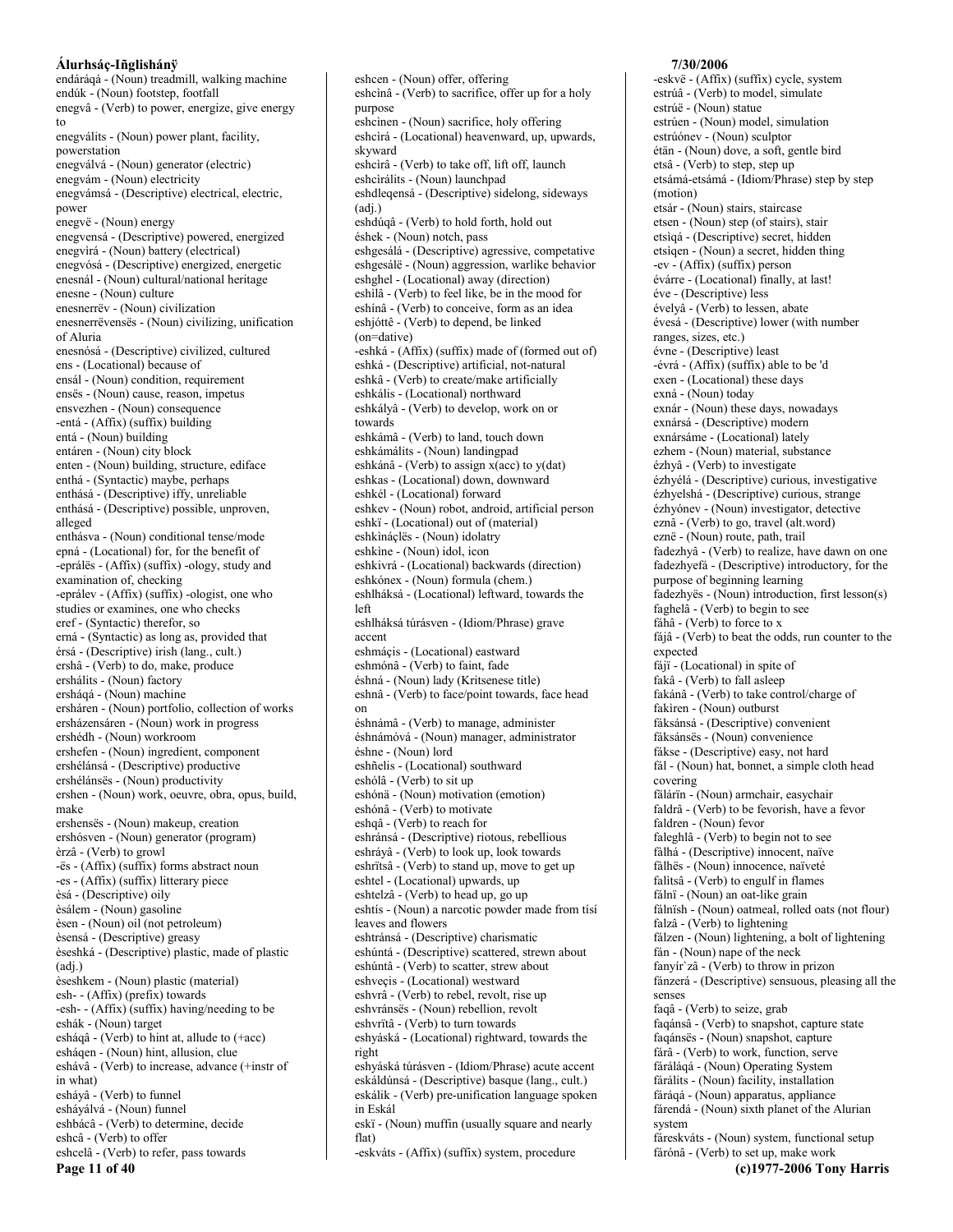fáróven - (Noun) principle, operating/motivating fáróyánsës - (Noun) support, maintenance fáróyónâ - (Verb) to maintain, keep running fáróyónev - (Noun) support person, technician, maintainer fárshá - (Noun) glory fárshä - (Noun) glory (alt.form) fárshánsá - (Descriptive) glorious fárshev - (Noun) hero, person of reknown fárshónâ - (Verb) to glorify fàshá - (Descriptive) clean, tidy, neat fáshá - (Descriptive) nice, fr. sympathique fàshâ - (Verb) to clean, tidy, arrange, neaten fashthámárrâ - (Verb) to become/be terrified fátâ - (Verb) to confess, admit favrejâ - (Verb) to get to work fayáshevázâ - (Verb) to resume life/living faz - (Noun) chaff, husks, extra unneeded stuff fazhakâ - (Verb) to begin to interest fázhyâ - (Verb) to teach, be responsible for learning fázhyen - (Noun) doctrine, thing taught fázhyénâ - (Verb) to teach, present (a course) fázhvónev - (Noun) teacher fedlâ - (Verb) to kick féhhánsál - (Noun) warranty, guarantee féhhelshá - (Descriptive) faithful, trustworthy féhhelshës - (Noun) faithfulness, trustworthiness féhhólâ - (Verb) to be faithful, reliable, loyal féhhùnsës - (Noun) self-confidence, belief in onesself fek - (Noun) foot fekár - (Noun) feet (collectively) fekátárh - (Noun) podiatrist fekensá hìyán - (Noun) soccer, football (an Alurhsa sport, more dance-like, involving sophisticated ways of passing a ball between two or more players) felíshá - (Descriptive) beautiful (feeling, to the touch) felíshës - (Noun) beauty (feeling, touch) feñâ - (Verb) to prevent, stop from fenâ - (Verb) to spend (time), pass fenál - (Noun) hobby, passtime fenálâ - (Verb) to spend hobby time at, putter at  $(+acc)$ fenzâ - (Verb) to feel phys.good, provide phys.pleasure fenzánsátsën - (Noun) hedonism, pleasurecentric living feqë - (Noun) toe fershá - (Noun) harp, lyre fesh - (Noun) seed festá - (Descriptive) strong festáqá - (Noun) repeater, booster (device) festárrá - (Noun) city wall, castle wall festës - (Noun) strength fétác - (Noun) pasta fetsâ - (Verb) to trim, prune, clip févá - (Descriptive) honest, sincere filsefá - (Descriptive) cat (adj.), for cats filshä - (Noun) feline mammal (general) filsíshtá - (Noun) kitty (child word) fín - (Noun) needle fínálhekshá - (Noun) porcupine fir - (Noun) horn (of an animal) fir'zhál - (Noun) filter fir`zhálâ - (Verb) to filter (out=acc, from=dat) fir'zhen - (Noun) screen, mesh firálh - (Noun) hornpipe, a flute made from the kóshthe horn firálhensá - (Noun) hornpipe, a dance to the horn flute fírnä - (Noun) a bush w/healing properties fírnázhïn - (Noun) a healing salve from the fírnä fírzâ - (Verb) to lob, throw in battle or anger Page 12 of 40

fírzhentá - (Noun) screenhouse físâ - (Verb) to sew físágá - (Noun) sewingmachine físónev - (Noun) tailor, seamstress fójá - (Noun) wasp, blue with yellow wings fóleñy - (Noun) locust, grasshopper, flying swarming bug fór - (Noun) heel fòrh - (Noun) dust fósá - (Descriptive) thin (substance), airy, watery fóshâ - (Verb) to please, make happy/satisfied fòshín - (Noun) curtain, drape (often beads) fótish - (Noun) a warm, furry hat fóvárhá - (Noun) new beginning, usually for hetter fóvárhsá - (Descriptive) auspicious fózÿâ - (Verb) to be frustrated with (+acc) frenâ - (Verb) to prove frenáshâ - (Verb) to evidence, show proof of  $(+acc)$ frenáshen - (Noun) evidence, visual proof frenës - (Noun) proof gá - (Locational) after, bevond gábleshvâ - (Verb) to long for gáçalâ - (Verb) to feast, gorge, party gáçalen - (Noun) feast, food party gáçalës - (Noun) feasting, gorging, partying gácályá - (Descriptive) complete, perfect, finished gádezhyá - (Descriptive) wise, knowing gádezhyâ - (Verb) to realize, grasp gádlárvi - (Noun) megahertz gádlerâ - (Verb) to overwhelm (w/emotion) gádlòleskvës - (Noun) paradox gádlóvánsá - (Descriptive) breathtaking, wonderous gádlúpâ - (Verb) to tie up, tie (something) un/together gádlúpâ ás - (Idiom/Phrase) to tie to, tie up (+acc of person/object tied, +dat of object/person to which tied) - to larger, immobile objects gádlúpâ be - (Idiom/Phrase) to tie to, tie up (+acc of person/object tied, +dat of object/person to which tied) - to small objects gádlúpensës - (Noun) bondage gáexensá - (Descriptive) post-modern gáexensev - (Noun) post-modern person gáfánzá - (Descriptive) wonderful, more than pleasing gáfestá - (Descriptive) overpowering gáfil - (Noun) cougar, catamount, a mediumsized cat gágrâ - (Verb) to trample, run over gáhávárren - (Noun) wind storm gáhhélâ - (Verb) persecute gáhhélës - (Noun) persecution gaín - (Descriptive) green (emerald) gaíntá - (Noun) Uranus (planet) gájesâ - (Verb) to urge gájúgrish - (Noun) lobster gákályá - (Descriptive) perfect, done, accomplished gákánâ - (Verb) to override gákánâ - (Verb) to overrule gákáyá - (Noun) granddaughter gákáyár - (Noun) grandchildren gákáye - (Noun) grandson gákelyósá - (Descriptive) extravagant gákrâ - (Verb) to defeat, beat, win against gáláhín - (Noun) elk, a large herbivore in the deer family gáláhín kálisá - (Idiom/Phrase) cariboo gáláx - (Noun) war, conflict gálçárrálits - (Noun) institute (organization)

#### 7/30/2006 gálë - (Noun) bog, swamp gálelshá - (Descriptive) tragic gálesárrá - (Descriptive) disasterous gáleshen - (Noun) goal, vision, purpose gálezárren - (Noun) disaster gálhásvensá - (Descriptive) superb, beyond expectations gálívâ - (Verb) to separate gálláshthe - (Descriptive) grotesque, appalling gálórgá - (Descriptive) ultrashort (vowels), brief (duration) gálòzhâ - (Verb) to bemoan, wail gálshá - (Descriptive) eager, willing gálshâ - (Verb) to be eager, willing gálshárrá - (Descriptive) eager, willing, excited gálshóvá - (Noun) volunteer, eager doer gálsvarrenvë - (Noun) universe, cosmos gálùnsës - (Noun) mourning, weeping gálùtá - (Noun) mourning robe  $\overline{g}$ álvâ - (Verb) to wonder (alt. form) gálvelshá - (Descriptive) questionable, in doubt gálxâ - (Verb) to be at war with (+acc) gályä - (Noun) mourning, sorrow gályùn - (Verb) to mourn gályùnev - (Noun) mourner gámácish - (Noun) buffalo, bison gámás - (Locational) never (from now on) gámáshtá - (Noun) bear gánáqâ - (Verb) to fantasize gánáqen - (Noun) fantasy, a fantasy gánágës - (Noun) fantasy (subject) gánár - (Noun) Emperor, High King gánáráls - (Noun) empire, imperial domain gánáshá - (Descriptive) obvious, clear gánelhâ - (Verb) to require gánelhá ánzhyeshenár - (Idiom/Phrase) essential objectives, required learning gáñeványen - (Noun) ending, case or verb ending gáñevensá - (Descriptive) beyond words gáñevévrá - (Descriptive) unspeakable (in a good way), beyond words gánúmáxá - (Numeric) infinity, an infinite amount of (number) gáñyâ - (Verb) to gossip, rumor gányefélev - (Noun) rebel, dissident gáñyen - (Noun) gossip, rumor gápándzá - (Descriptive) ornate gáqïdá - (Descriptive) next (alt. term) gáqïdâ - (Verb) to be next, come after gárantsâ - (Verb) to scorch gáreshká - (Descriptive) precious, beyond worth gárévíksá - (Noun) stethoscope gárrevnâ - (Verb) to control/rule absolutely gárrévnásva - (Noun) syntactic (word type) gárrévnen - (Noun) grammar point or rule gáruçâ - (Verb) to loot gáruçánsës - (Noun) looting gásá - (Descriptive) next, coming+time expr. gásá zó - (Idiom/Phrase) X-amount late (+ time reference) gásálqâ - (Verb) testify, tell, recount, relate gásehenës - (Noun) overabundance, excess gáseqâ - (Verb) to pursue, follow, hunt gáshentá - (Numeric) zillion, a really big number gáshháványá - (Noun) weekend gashrä - (Noun) rage, fury gáshrëtâ - (Verb) to grow, increase gashrósá - (Descriptive) enraged, furious gáshtâ - (Verb) to shove, push hard gáshthárrâ - (Verb) to be furious gáshthiqä - (Noun) a tall, leafy plant w/leaves in circle gásigósá - (Descriptive) deep, meaningful gäsíl - (Noun) ruby (gem)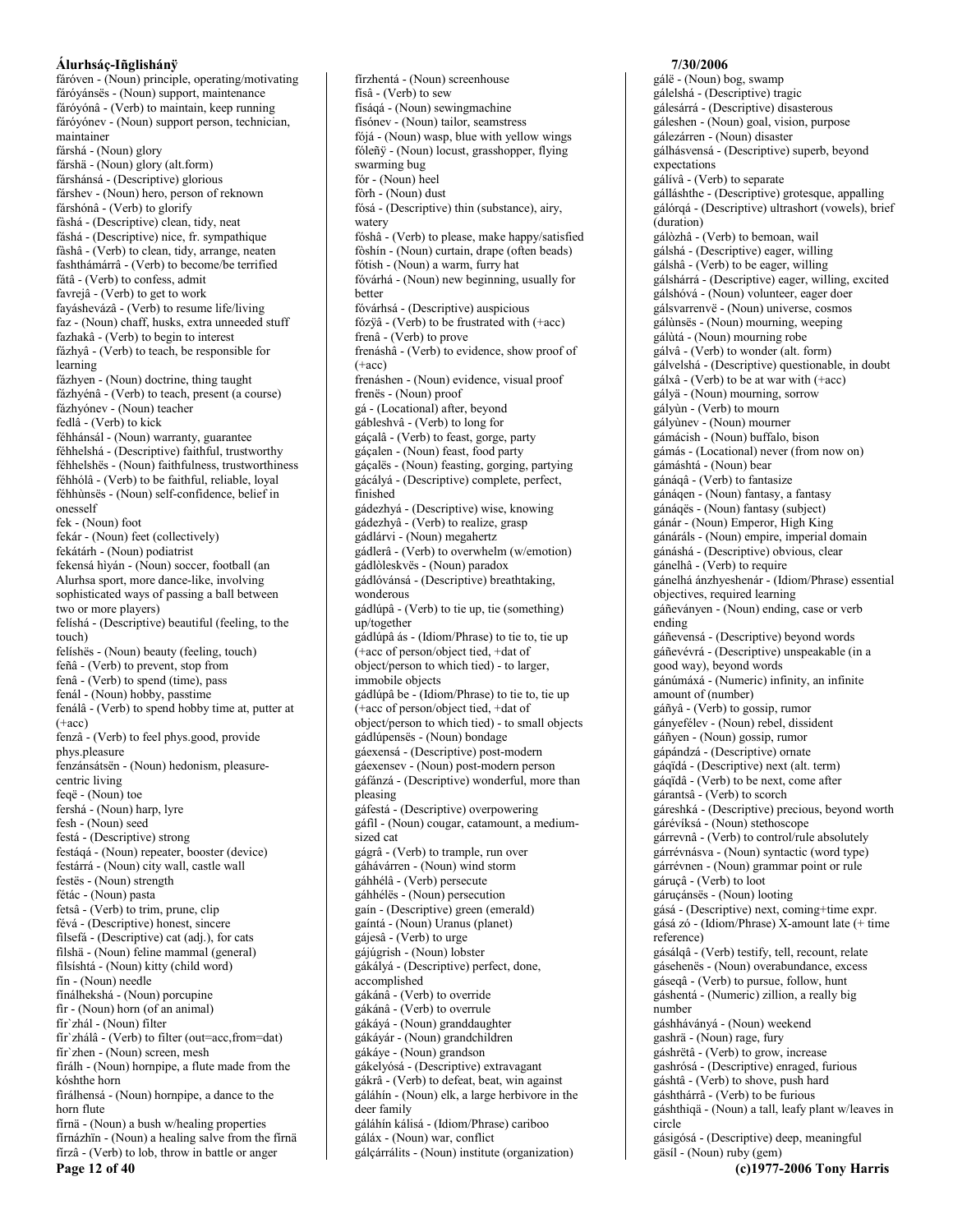gásíná - (Descriptive) scarlet gásísâ - (Verb) to overcome, trump gáspezhá - (Descriptive) vital, very urgent gásvâ - (Verb) to complete, fulfill, supercede gásvárren - (Noun) plane (of existance or reality) gászólâ - (Verb) to amaze gászólánsá - (Descriptive) amazing gátálórh - (Noun) soul-companion, used only of God gáthexán - (Locational) the day after tomorrow gáthó¿â - (Verb) to discern gáthó¿élá - (Descriptive) discerning, discreet gáthrázhá - (Descriptive) presumptuous gátólhársá - (Descriptive) arctic, frigid, hyperboreal gátrâ - (Verb) to pull (a wagon, cart, etc.) gátrázen - (Noun) train, trailor-set, railroad-train gátsár - (Noun) ashes (collectively) gátsem - (Noun) ash (substance) gátsíránsá - (Descriptive) exceptional, way beyond expectations gatsú - (Syntactic) anyway, also, as well, in any case gáttáshâ - (Verb) to get nourishment/strength from gáttáshélá - (Descriptive) rich (soil), nourishing, hearty (food) gáttìshen - (Noun) dress, robe, skirt-plus gáttolá - (Descriptive) beta, test, trial, prerelease gáttrìshâ - (Verb) to starve, be starving gáválâ - (Verb) to dominate gáváme - (Locational) afterwards, later on gáveñgá - (Descriptive) mentally exhausted gávetá - (Descriptive) closed (for business) gávetá çalen - (Idiom/Phrase) supper, evening meal gávezhásva - (Noun) future tense gávezhen - (Noun) future gávigháren - (Noun) high peaks region of Kritsen gávözâ - (Verb) to volunteer for gávözánsá - (Descriptive) voluntary gávözóvá - (Noun) volunteer gávrejélës - (Noun) workaholism, overwork gávrejélev - (Noun) workaholic gávrïtárrá - (Descriptive) winding, twisting, curving gávùzilá - (Descriptive) paranormal, to do w/superstition gávùzilen - (Noun) paranormality, superstition gáyâ - (Verb) to be late, be fast (of clocks) gáyev - (Noun) descendant gáyshâ - (Verb) to thrive gázâ - (Verb) to conclude, realize, come to the conclusion gázále - (Descriptive) fine, good, excellent gázánye - (Descriptive) tiny gázányíksá - (Noun) microscope gázárre - (Descriptive) huge, massive gázhídlâ - (Verb) to be sick of (+acc) gázhólâ - (Verb) to cancel, abort gazhrá - (Descriptive) ruthless gázhrâ - (Verb) to elude gázlúren - (Noun) megabyte, meg geçá - (Descriptive) hostile, belligerent gekriddál - (Noun) sport, game gel - (Locational) beyond, past gel móghenánÿ - (Idiom/Phrase) to the grave, unto death gélâ - (Verb) to hear, percieve/realize by hearing gelánzhyásvá - (Descriptive) highly educated, learned gelár'zâ - (Verb) to oppress, suppress gelávrâ - (Verb) to be expert in, excel at

Page 13 of 40

gelávrónev - (Noun) an expert gelelshá - (Descriptive) remarkable gelershá - (Descriptive) abundant, bountiful gelershâ - (Verb) to multiply, make abundant gelershës - (Noun) abundance, bounty gelévárre - (Locational) at long last gelmónesná - (Noun) overmountain, a name for north/central Kritsen, esp. coast gelórlhâ - (Verb) to exploit gelózhâ - (Verb) to persist, insist gelsá - (Descriptive) high, beyond (adj.) gelttá - (Descriptive) extraordinary gelv - (Noun) living thing, life form (dialect form) gelznâ - (Verb) to pass, go past or beyond geneshká - (Noun) pre-unification language spoken in Geneshlìcá genev - (Noun) friend, acquaintance gensá - (Descriptive) known, familiar gèrzâ - (Verb) to act/be violent towards, attack gesä - (Noun) trouble, fighting, competition, battle (emotion) gesáçlâ - (Verb) to brawl, fight for no reason gesád - (Noun) warlord gesádár - (Noun) warlords, a boardgame like cross btwn chess and stratego gesáqen - (Noun) weapon gesh - (Noun) axle gesin - (Noun) game, match gesk - (Noun) gun (colloquial) gesnányev - (Noun) cadet, junior warrior gesnár - (Noun) war gesnáránthá - (Noun) war-zone gesnáren - (Noun) military, armed forces gesnev - (Noun) warrior gesnvá - (Noun) battle gesvâ - (Verb) to fight, battle gesválits - (Noun) battlefield getâ - (Verb) to dig getáshne - (Noun) ghost, apparition getë - (Noun) shovel gevâ - (Verb) to dwell, live geválits - (Noun) dwelling, appartment geváránsës - (Noun) population gevárhin - (Noun) truck, cargo transport geven - (Noun) habitation, dwelling gevónev - (Noun) inhabitant gevónevár - (Noun) population gevosh - (Noun) houseboat (used by lakedwellers) gevúdrâ - (Verb) to move, change living quarters/location gevúntâ - (Verb) to live in dispersion, scattered about gezálen - (Noun) train of thought gezálvá - (Noun) computer gezálvâ - (Verb) to process (by computer) gezálvánsá kridden - (Noun) computer game gezálvánses - (Noun) informatique, I.S., I.T., D.P. gezálvár - (Noun) computer workgroup or network gezálvédh - (Noun) computer room gezálveskváts - (Noun) computer network, LAN, WAN gezálvíhev - (Noun) computer hobbyist, geek, nerd, hacker gezánsá néfár - (Idiom/Phrase) thinking/meditation stones gezárës - (Noun) consciousness gezen - (Noun) thought geznë - (Noun) brain ghá--(Affix) (prefix) away, from, deghácávrâ - (Verb) to redeem, buy back, ransom ghádháshen - (Noun) serif (on letters), tittle

ghádheskâ - (Verb) to let go of, drop, unhand

#### 7/30/2006 ghádzâ - (Verb) to be away gháláksen - (Noun) category ghálensá - (Descriptive) divided ghálílshâ - (Verb) to publish ghálílshánsen - (Noun) publisher (company), publishing house ghálílshánsev - (Noun) publisher (person) ghálílshen - (Noun) publication, thing published ghálínyâ - (Verb) to download ghálínyës - (Noun) downlod (process) ghálsám - (Noun) section, part ghálstâ - (Verb) to elude, stay away from ghányáshâ - (Verb) to fly away ghányefã - (Verb) to revolt, change (violently) ghányefës - (Noun) revolution, revolt ghápínyâ - (Verb) to stretch out, hold out ghápúzhâ - (Verb) to uproot -ghár - (Affix) (suffix) booth, spot where ghár - (Noun) grass, moss ghárïçâ - (Verb) to rip/tear off/away ghárish - (Noun) hay, dried grass gháshthâ - (Verb) to run away, go wandering gháshthës - (Noun) running away, wandering  $(noun)$ gháshthóvá - (Noun) runaway (person) gháshútâ - (Verb) to push away ghátâ - (Verb) to fall off, fall away, fall out gháthrávensáren - (Noun) church, ecclesia, called-out ones ghátsámâ - (Verb) to send away, banish ghávâ - (Verb) to blow away ghávrâ - (Verb) to forsake, turn away from ghávrïtâ - (Verb) to turn away, repent ghávrïtónâ - (Verb) to turn someone away (transitive) gháyâ - (Verb) to flee, escape gházâ - (Verb) to take (acc) away from (abl) gházhónâ - (Verb) to banish, exile gházhráyâ - (Verb) to flee, become a refugee gházhráyev - (Noun) refugee gháznâ - (Verb) to away, depart, leave gháznës - (Noun) departure, leaving gheçlä - (Noun) malice, intention to harm or hurt gheçlâ - (Verb) to harm, hurt ghel - (Locational) from, away from ghelâ - (Verb) to see gheláqâ - (Verb) to distract, lead away ghelávrës - (Noun) sight, ability to see ghelen - (Noun) sight, view gheles - (Noun) part, piece ghelesná - (Descriptive) regional, spotty, separate ghelévrá - (Descriptive) visible ghelì - (Locational) away (location) ghelisen - (Noun) element, part, piece, component ghelits - (Noun) scenic overlook, view place ghelízhâ - (Verb) to pull away gheló<sub>l</sub>en - (Noun) perspective, view(point) ghelshá - (Descriptive) special, worth seeing, nice, great, important ghelútsë - (Noun) amphibian w/5 limbs, 5 eyes, bulb body ghelvrïtâ - (Verb) to repent of, turn from ghelvritës - (Noun) repentence ghená - (Descriptive) thick, not watery or light ghenâ - (Verb) to avoid, head/stay away from gheszâ - (Verb) to look, appear, seem gheszrë - (Noun) face gheszren - (Noun) face, form, case (noun, pron.,  $adj.$ ) gheszüqî - (Noun) beard, facial hair ghìdlâ - (Verb) to flee, run away ghílâ - (Verb) to find ghìmâ - (Verb) to get rid of, drive out/away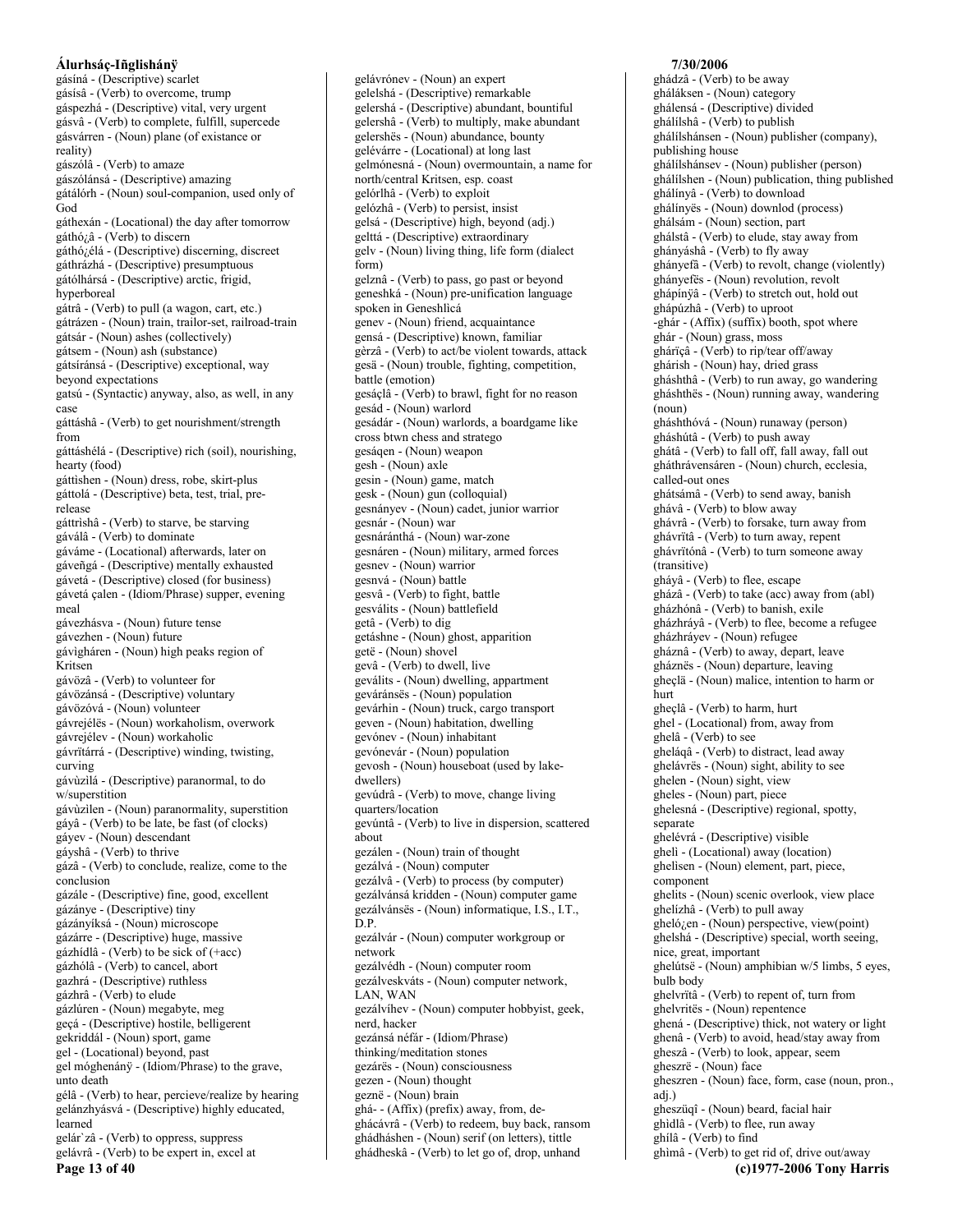#### Álurhsáç-Iñglishánÿ ghísâ - (Verb) to peek (at) ghixâ - (Verb) to choke, gag ghìzhâ - (Verb) to remove ghóclá - (Descriptive) stubborn ghólá - (Descriptive) stable, unmoving ghólës - (Noun) stability ghólev - (Noun) card (in general, playing, business, etc.) ghólevár - (Noun) deck of cards ghólevem - (Noun) cardboard ghóleven - (Noun) card (business, promotional,  $etc.$ ) ghólm - (Descriptive) firm, solid ghólmelyâ - (Verb) to set, harden, become hard ghrúzháren - (Noun) transmission (mechanical) ghrúzhen - (Noun) gear (mechanical) ghürák - (Descriptive) fat, chubby ghürákárrá - (Descriptive) fat, obese, overweight ghürákárrës - (Noun) obesity gìdhâ - (Verb) to quest or search for (+acc) gìdhen - (Noun) quest, search gilá - (Descriptive) passionate, fervent  $(about=+dat)$ gilä - (Noun) passion, strong feelings gilâ - (Verb) to be passionate about, feel strongly about (+acc) gilen - (Noun) passion, thing one feels strongly about ginárá - (Descriptive) emerald (color) ginárë - (Noun) emerald (jewel) ginishen - (Noun) black and blue mark gìnìshen delváyá - (Noun) black eye ginzólexná - (Noun) Vermont gír - (Noun) value, ethic gírâ - (Verb) to see, percieve/realize by seeing gírshâ - (Verb) to evaluate, examine gith - (Noun) thing, item, belonging, stuff githánsá - (Descriptive) material, substantive  $(adi)$ githánsátsën - (Noun) materialism, possessioncentric living githánsës - (Noun) material, substance githár - (Noun) things, stuff githìrá - (Noun) suitcase, carrying case githirár - (Noun) luggage, belongings glendre - (Noun) (myth) giant black eagle/hawk gnevélá - (Descriptive) familiar, known gnevúntá - (Descriptive) famous, renowned, well known (of people) gnithem - (Noun) stuff, non-spec. subst. gnizhïn - (Noun) spread, spreadable stuff gó - (Locational) while, during godrá - (Descriptive) sour, closed (emotionally), dour gójä - (Noun) emotion of rebuke or condemntation (for person doing the action) gójâ - (Verb) to rebuke, speak sharply/correctingly gólâ - (Verb) to last, continue, endure gónjá - (Descriptive) failed gónjâ - (Verb) to fail, not succeed gónsá - (Descriptive) current, contemporary górásh - (Descriptive) disgusting góráshä - (Noun) disgust góráshâ - (Verb) to be disgusted by or about  $(+acc)$ góshal - (Noun) a blue-grey coastal bird góshe - (Noun) local tribal elder góshhá - (Descriptive) kind, bighearted, widesouled góyá - (Descriptive) continual, chronic góyâ - (Verb) to continue, last, endure góyánvâ - (Verb) to time, measure duration of góyánváqá - (Noun) timer, device for measuring duration

Page 14 of 40

góyánvi - (Noun) duration, length of time góyáze - (Syntactic) as long as, while, throughout góyensës - (Noun) continuity góyrá - (Noun) stasis box (small and portable) gózhâ - (Verb) to be determined, committed graçâ - (Verb) to chew graçë - (Noun) jaw grágín - (Noun) a legendary shape-changing monster grashthâ - (Verb) to grumble about, mutter against  $(+acc)$ gráthâ - (Verb) to grip, hold onto gráthen - (Noun) grip, handle gráthës - (Noun) grip, hold grávyâ - (Verb) to watch for, be on the lookout for  $gres\hat{a} - (Verb)$  to fight, battle, war (against =  $acc.)$ gresen - (Noun) war, fight grezgá - (Descriptive) mean, nasty (alt. word) grïshâ - (Verb) to defend grïshánsës - (Noun) defense (in general) grïshónev - (Noun) defender gritsáráná - (Noun) Cinderella (from story) grízhâ - (Verb) to crave grízhen - (Noun) desire, craving, thing craved grízhës - (Noun) craving, desire gròshâ - (Verb) to fire, bake (brick, pottery) gròsháqá - (Noun) kiln gróyâ - (Verb) to glare, stare angrily, at (+acc) grózen - (Noun) dirt, filth grózhá - (Descriptive) fierce grözne - (Descriptive) dirty grúâ - (Verb) to stand, hold on, hold out grúánsá - (Descriptive) unyielding, unbending grúçâ - (Verb) to beat, hit grúës - (Noun) stand, holding, resistance grún - (Noun) gorge, narrow canyon grúnâ - (Verb) to pound, beat grushâ - (Verb) to plow (a field) grushen - (Noun) plow (tool) grúshets - (Noun) necklace grútë - (Noun) neck grútets - (Noun) collar, neck ring (person or animal) grútíhye - (Noun) tie, necktie, cravatte gùmósá - (Descriptive) voiced gúrá - (Descriptive) depressed gúrä - (Noun) depression gúránsá - (Descriptive) depressing gúrlá - (Descriptive) hollow, empty, cavernous gvâ - (Noun) room, chamber gvánéshne - (Noun) landlord gványál - (Noun) alcove, niche gvárren - (Noun) chamber (large), room gventë - (Noun) mask gvózhá - (Descriptive) sober, serious, reliable, diligent, studious gzálvâ - (Verb) to wonder gzárâ - (Verb) to express, communicate gzáren - (Noun) sentence gzárës - (Noun) expression gzáreskváts - (Noun) interface, comm-system gzárósá - (Descriptive) expressive gzénâ - (Verb) to imply gzerâ - (Verb) to think, be of the opinion that gzerámâ - (Verb) to consider gzón - (Noun) hint, taste, touch hálá - (Descriptive) safe (status) hálâ - (Verb) to rescue, save hálánsá - (Descriptive) safe (providing safety) hálddye - (Descriptive) old, aged (person) hálddyev - (Noun) old man, old person hálensës - (Noun) salvation, being saved hálés - (Noun) haven, harbor, shelter, safe place

# 7/30/2006 hálés - (Noun) port (city, station) hálésâ - (Verb) to harbor, shelter háline - (Noun) Holy Savior, a name of God hálits - (Noun) shelter, safe place

hálónev - (Noun) savior hálóvá - (Noun) rescuer hály - (Syntactic) why?, for what reason? hályárválës - (Noun) linguistics, study of language hályárválev - (Noun) linguist, one who studies and learns about languages hálye - (Noun) language hályës - (Noun) language, speech hályevá - (Noun) dialect hályóven - (Noun) accent, way of speaking hámbúrksen - (Noun) hamburger háná - (Descriptive) living, alive hánâ - (Verb) to live hándláren - (Noun) biorhythm, life cycle hánórh - (Noun) life (spiritual) hápnâ - (Verb) to wave, flap in the breeze háser - (Noun) gateway, portal, mouth (of tunnel or cave) hávâ - (Verb) to call háverh - (Noun) forum, market hávës - (Noun) wind, moving air hávrólázhge - (Noun) hurricane háy-ká - (Interjection) ahoy, hello, hey házhálesvá - (Descriptive) viral (adj) házhálesvórh - (Noun) virus házhör - (Noun) animal, beast házhósá - (Descriptive) barbaric, animalistic házhyâ - (Verb) to know why, understand he - (Syntactic) but, however hécá - (Noun) official prayers, litany hécárren - (Noun) cathedral hedvâ - (Verb) to criticize hedvélá - (Descriptive) critical, tending to criticize hedven - (Noun) complaint (specific example) hedvës - (Noun) criticism (in general) hedvósá - (Descriptive) critical, full of criticism hekná - (Descriptive) bold, emphatic (colors, font, etc.) heledh - (Noun) glass (material) heledheshká - (Descriptive) glass, made of glass heleksám - (Noun) format, layout heleksë - (Noun) form, shape heleksës - (Noun) layout, arrangement helen - (Noun) center, important village or place helensáren - (Noun) district heñ - (Interjection) no heñâ - (Verb) to say no, refuse henárhvä - (Noun) sense of duty or responsibility henárhvâ - (Verb) to be responsible for henárhven - (Noun) task, duty henárhvës - (Noun) responsibility, duty henárhvónev - (Noun) elder, trustee heñës - (Noun) refusal hhá - (Interjection) gasp (interj) hhalhâ - (Verb) to gasp, rasp hharâ - (Verb) to wrestle hháyâ - (Verb) to gasp hhélâ - (Verb) to hunt hhélen - (Noun) prey, quarry, thing hunted hhélónev - (Noun) hunter hheñ - (Interjection) no (reversing other's statement) hhesqü - (Noun) belly, abdomen hhesqüsá - (Descriptive) intestinal, stomach  $(adj)$ hhì - (Interjection) alas, woe! hhínâ - (Verb) to curse, let out an expletive hhínen - (Noun) curse, outburst, swear hhínsva - (Noun) curse word, expletive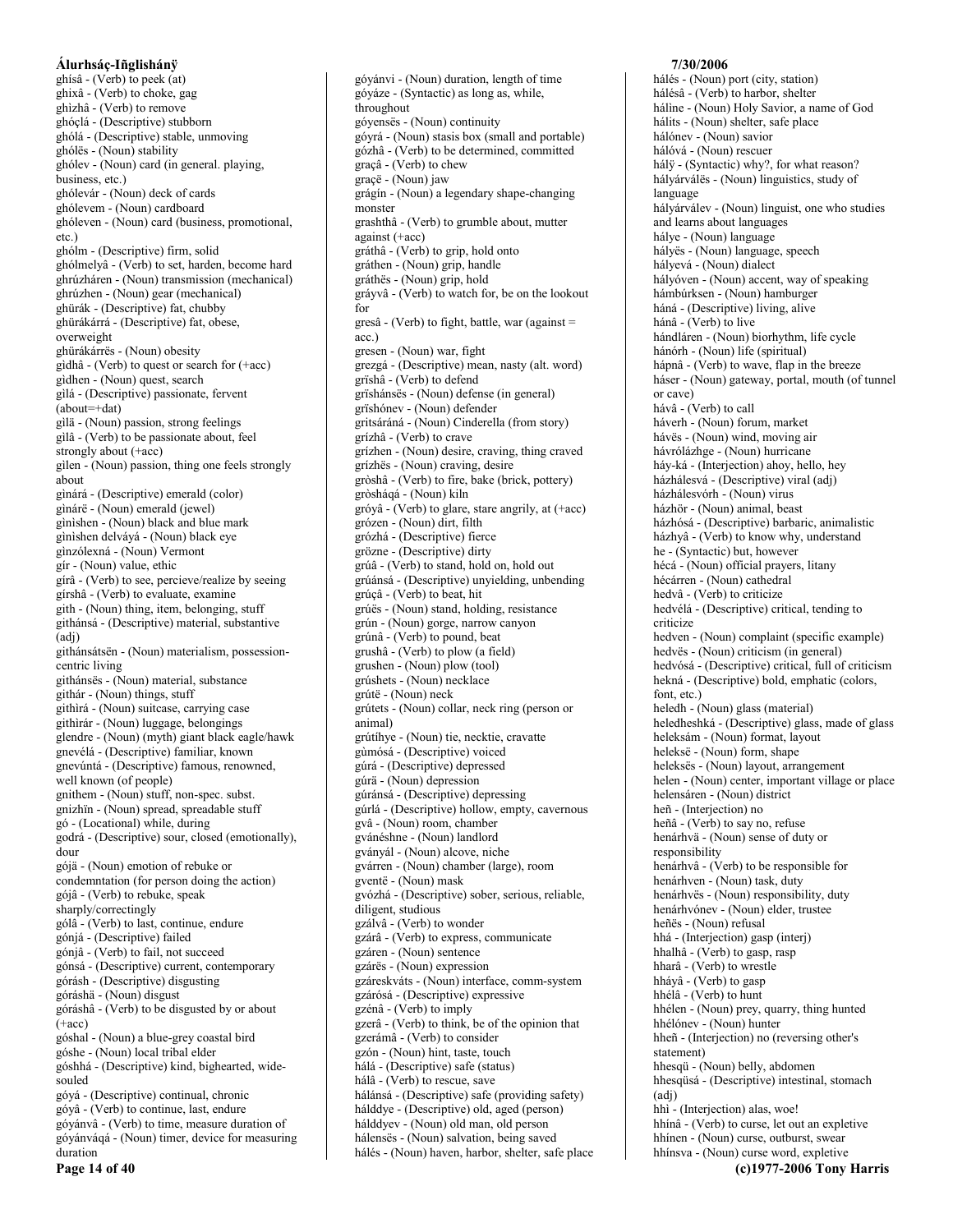hhíqâ - (Verb) to cling to, hold tight, clutch hhír - (Noun) gust (of wind) hhushâ - (Verb) to purloin, lift, steal secretly hídhâ - (Verb) to look for, seek hídhâ vúdráshësán - (Idiom/Phrase) to sue, seek judgement hídhál - (Noun) search, query hídhánsës - (Noun) search (noun) hídhen - (Noun) searched-for item, looked-for item hìlá - (Descriptive) hot hilánsá - (Descriptive) warm, making one warm, generating/radiating heat hìlánsva - (Noun) summer hilánvi - (Noun) temperature, measure of heat hilányá - (Descriptive) warm hìláqá - (Noun) heater hilás - (Noun) summer (alt.form) hiláze - (Noun) July hilen - (Noun) heat hilitsä - (Noun) sweater, sweatshirt hìlónâ - (Verb) to heat up hì-ná - (Interjection) oh dear! hìnâ - (Verb) to wear hìnár - (Noun) clothes, clothing, outfit hìnárédh - (Noun) clothes closet hinarshálits - (Noun) clothing store hìnefá - (Descriptive) clothes, laundry (adj.) hìnefá dhásháren - (Noun) clothesline hinen - (Noun) garment hìnenìrá - (Noun) clothes rack hínyá - (Noun) mound, hillock híqâ - (Verb) to cook híqák - (Noun) chef, chief cook híqáles - (Noun) recipe (for cooking) híqánsës - (Noun) cooking, culinary arts, cuisine hígen - (Noun) cooked item, food hígensá - (Descriptive) cooked híqónev - (Noun) cook, chef hìr'zhá - (Descriptive) tropical hìr'zhányá - (Descriptive) subtropical hìrâ - (Verb) to cry, shout hiren - (Noun) cry, shout (noun) hìsï - (Noun) bead hìvâ - (Verb) to be (warmth, use w/ number of degrees) hìvës - (Noun) temperature, warmth hivin - (Noun) degree (measure of temperature) hìyán - (Noun) ball, sphere hìyánsá - (Descriptive) globe, ball, globular  $(adj.)$ hìyásk - (Noun) fist hìyeth - (Noun) pill (medicine) hiyevnä - (Noun) dome hólám - (Noun) gate hólánéf - (Noun) sitting-stone, a stone to sit on hóláren - (Noun) bench, pew hólef - (Locational) when hólef ándzálánô zákúsä - (Idiom/Phrase) when my/your/his/etc. ship comes in hólex - (Noun) valley hólkâ - (Verb) to attempt, make an effort to hólken - (Noun) attempt, try hólsá - (Descriptive) open hólvá - (Noun) key hólvár - (Noun) keys, keyring, set of keys hólvirá - (Noun) keychain, keyring, keyholder hólyâ - (Verb) to open hólyê zhë dlóve - (Idiom/Phrase) to be shocked, be blown away hólyen - (Noun) door hólyenirá - (Noun) door jam hólyísá - (Descriptive) ajar, cracked, open hólyósven - (Noun) portal, gateway (screen or program) hónáyex - (Noun) dale, glen Page 15 of 40

hónxál - (Noun) canyon hózhen - (Noun) matter, buildup, stuff, crud húlnávárh - (Noun) window húnál - (Noun) pipe, tube húnálitsä - (Noun) tube top, sleveless strapless shirt húnyá - (Noun) hose (pipe or tube) húpïl - (Noun) rabbit, a rodent w/large ears húplíshtá - (Noun) bunny hushâ - (Verb) to steal, take hushánsës - (Noun) theft, thievery, stealing hushélës - (Noun) kleptomania hushélev - (Noun) kleptomaniac hushen - (Noun) theft, stolen thing or item hushensa - (Descriptive) stolen (adj.) húvnä - (Noun) roof hyór - (Noun) robin (bird, flaming blue chest) ibrâ - (Verb) to hold in/on the arms -íçë - (Affix) (suffix) component, part of, element of ìçlâ - (Verb) to offend içlen - (Noun) offense ïddóx - (Noun) snare ídlásâ - (Verb) to run, race, dash ïdòshh - (Noun) mark, X, diacritic idrë - (Noun) drawer idúqâ - (Verb) to hold idúqásá - (Noun) handheld, palmtop computer, **PDA** íë - (Syntactic) a, an, a certain igrá - (Noun) spelt (grain) igrásá - (Descriptive) spelt (grain), to do with spelt (adj) igreshká - (Descriptive) made of spelt (grain) íhen - (Noun) ribbon -íhev - (Affix) (suffix) one who is a fan of, likes, is into íjâ - (Verb) to spread, cover with ijúg - (Noun) claw, pincers (crab, lobster, etc.) íká - (Noun) hiccup íkâ - (Verb) to hiccup íkin - (Noun) doll -íksá - (Affix) (suffix) -scope -il- - (Affix) (suffix) one item of a collective ilâ - (Verb) to feel (emotion) ilárzâ - (Verb) to influence (people or opinion) ilef - (Locational) one day (general) ilen - (Noun) feeling (emotion) ilenár - (Noun) the emotions ilensës - (Noun) emotion, feeling ilhâ - (Verb) to hiss (in anger or frustration) ilish - (Noun) shawl, wrap ìlónâ - (Verb) to move, cause to feel ilósá - (Descriptive) emotional, sensitive ilqâ - (Verb) to bow ïlrúk - (Noun) hair on body, pubic or eyebrow iltóm - (Noun) saying, proverb, motto ílvón - (Descriptive) shy, timid ímás - (Locational) one day (future) ïmáth - (Noun) rite, ceremony ïnáqánsës - (Noun) imagery, art, pictorialism ïnáqávrës - (Noun) imagination (ability) ïnágen - (Noun) image ïnáqensá - (Descriptive) symbolic ïnáqes - (Noun) a moving narration, poem ïnáqesës - (Noun) imagery, poetry ïnáqilen - (Noun) figment/piece of imagination ïnáqónev - (Noun) poet índëge - (Interjection) holy cow! good grief! íné - (Noun) idea inefá - (Descriptive) sacred, for holy purposes ínélá - (Descriptive) creative, having ideas ínélyâ - (Verb) to have an idea dawn on one inelyánses - (Noun) sanctification, making something holy

#### inelyensës - (Noun) sanctification, being made holy inelvónâ - (Verb) to sanctify ínényá - (Noun) little idea, flash of insight ínershâ - (Verb) to design, plan, lay out ines - (Noun) holiness ínésá - (Descriptive) conceptual, not (yet) real ínésës - (Noun) concept inev - (Noun) saint, holy man or woman ínévâ - (Verb) to come up w/an idea inevne - (Noun) holy one, Most Holy ínéyár - (Noun) concept, collection of ideas ínéyársá - (Descriptive) conceptual, having to do with concepts inik - (Noun) spike ïnír - (Noun) victory ïnírsá - (Descriptive) victorious inish - (Noun) island inisháren - (Noun) archipelago inishárre - (Noun) continent inkelná - (Noun) Inkelná, n-e district of Galar, next to Intárná ínleksâ - (Verb) to design ínleksánses - (Noun) design, design process ínleksen - (Noun) design, layout inóryán - (Noun) burden insálqónev - (Noun) angel ínshâ - (Verb) to sense, perceive, feel insùlálits - (Noun) monastery, abbey, hermitage insùláren - (Noun) monastery, retreat group insùlónev - (Noun) hermit, monk, nun intárná - (Noun) Intárná, s-w district of Lyivna, next to Inkelná intüs - (Noun) moon of Vodeg (5th planet) inús - (Noun) Inus, pre-unification language of Intárná and Inkelná ínyâ - (Verb) to whimper ïplon - (Noun) wrinkle ïplonâ - (Verb) to wrinkle (tr.) ígâ - (Verb) to draw (water), take/measure  $-ir - (Affix)$  (suffix) a container made from -ìrá - (Affix) (suffix) holder for írâ - (Verb) to carry (in a basket, pail, etc.) ìrâ - (Verb) to hold, contain, have room for írdálisz - (Noun) opal (precious stone) íren - (Noun) container iren - (Noun) holder, sheath, holster írgä - (Noun) irritation, annoyance (emotion) írgâ - (Verb) to annoy, irritate írgánsá - (Descriptive) annoying, irritating írgánsen - (Noun) irritation, annoyance (that which irritates or annoys) írgen - (Noun) annoyance, irritation ïríshen - (Noun) tavern, inn írrâ - (Verb) to vibrate írren - (Noun) vibration -írsá - (Affix) (suffix) centered or focused on írshä - (Noun) fir tree, spruce -ísá - (Affix) (suffix) diminutive, small and cozy ïsád - (Noun) a soft, bright green plant, corn-like leaves -isen - (Affix) (suffix) division of, piece of ísev - (Noun) halfling, small mythological being íshâ - (Verb) to tell, determine íshárá - (Descriptive) beautiful smelling íshárës - (Noun) beauty (smell) ishid - (Noun) scale (of reptile or fish) ïshídá - (Descriptive) scaly, having scales íshkâ - (Verb) to bite (of insects) íshken - (Noun) bug bite ishlâ - (Verb) to strain, drain (liquid from something) -íshtá - (Affix) (suffix) dinimutive, used with childhood things ïshthál - (Noun) route, path, travels

7/30/2006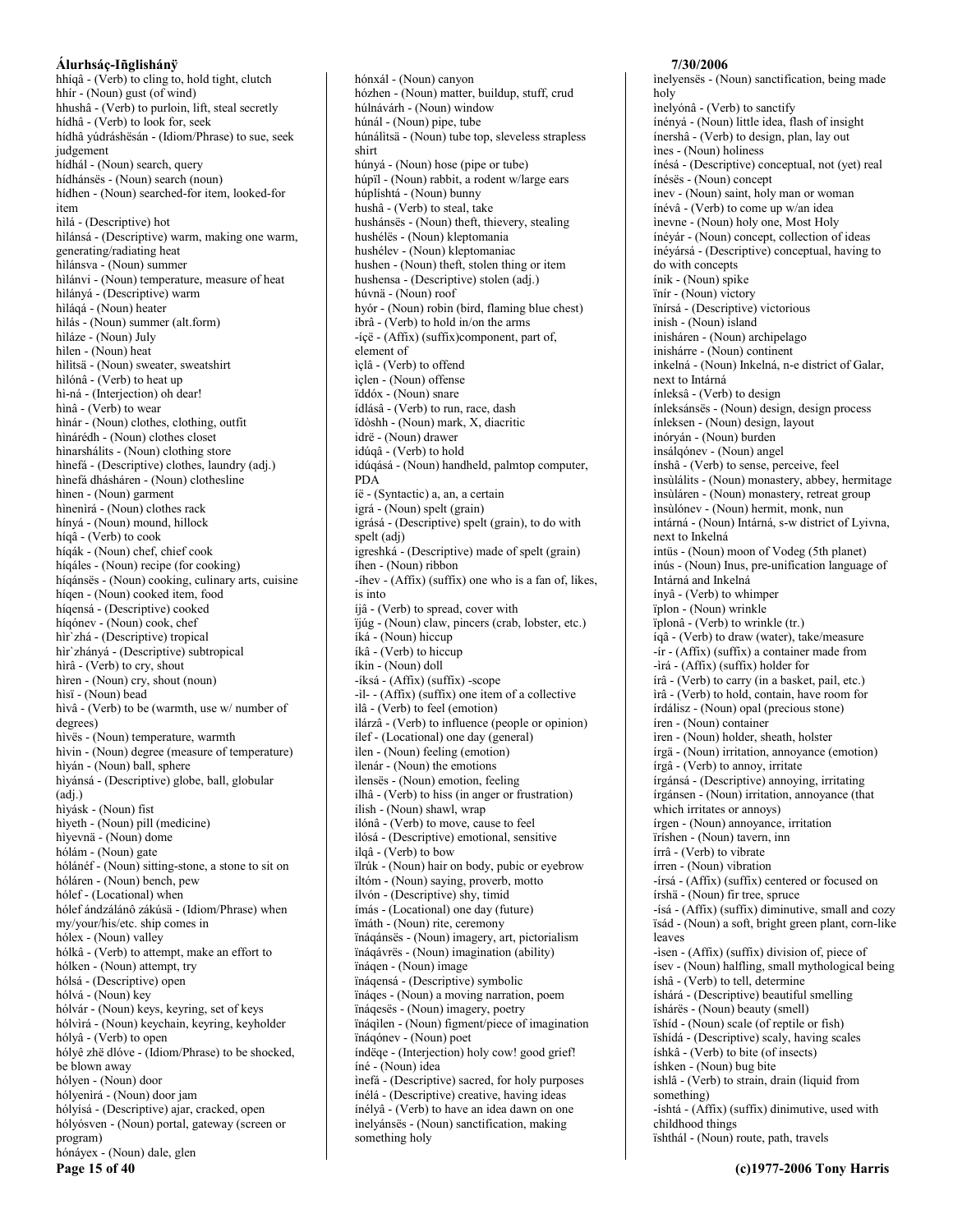iská - (Noun) pre-unification language spoken in Iskárá, a region in S. Lhékáná íslâ - (Verb) to brush aside ïsmól - (Noun) beer (a grain beverage, non alcoholic, tastes like malta or postum) ïsqâ - (Verb) to swallow isqe - (Noun) throat isqe káshírá - (Noun) The Dragon's Throat, famous pass from Genesh into Kalash ístúrá - (Descriptive) concise ïtásh - (Noun) spirit, magic, élan íten - (Noun) baby, infant, newborn (up to 5 yrs) ítená - (Noun) girl child, baby (up to 5 yrs) ítene - (Noun) boy child, baby (up to 5 yrs) ítenës - (Noun) infancy ïthál - (Noun) herb, flavorful plant ïtháleshká - (Descriptive) herbal, make from herbs ïtháleshká ködásh - (Noun) ranch-style dressing, herbal dressing ïthish - (Noun) spice íthlán - (Noun) city ítinen - (Noun) diaper, swaddling cloth itrá - (Descriptive) distracted ìtrâ - (Verb) to distract itrávâ - (Verb) to go off on a tangent, digress itráváme - (Syntactic) as an aside, as a sidenote itsä - (Noun) fire itsáçlës - (Noun) arson itsál - (Noun) phoenix, firebird, a rare red and orange bird itsárre - (Noun) bonfire itsen - (Noun) stove itsévrá - (Descriptive) flammable, combustible itsin - (Noun) torch ivens - (Noun) an impala-like animal ïxál - (Noun) geas, spell, strong compulsion ïxálâ - (Verb) to lay a geas or spell on, compel ízhâ - (Verb) to pull ízhatâ - (Verb) to pull apart ízhávárh - (Noun) tractor  $-izhem - (Affix)$  (suffix) element ízhem - (Noun) spread, butter ízhól - (Noun) ox, a large cattle-like animal ïzíd - (Noun) a plant with white, stringy leaves, used like cotton jáçä - (Noun) panic, frenzy (emotion) jáçâ - (Verb) to panic, be in a frenzy jáçës - (Noun) panic, frenzy (action) jáçósá - (Descriptive) panicky, frantic jádhílâ - (Verb) to be on a high, drug or trance induced jádhílës - (Noun) high, trance jádze - (Noun) heart, center, joining point of soul and body jàlâ - (Verb) to restore, bring back jálâ - (Verb) to stare distantly, look into space jálshá - (Noun) connection between people, network, community játárún - (Noun) zither jàvól - (Noun) favor, good deed jáwkâ - (Verb) to try desperately jáwken - (Noun) desperate attempt jáxâ - (Verb) to compare jáxës - (Noun) comparison jáxï - (Locational) compared to (+acc) jelë - (Noun) cap, hat jèlen - (Noun) hall, corridor jèliqë - (Noun) secret passage jep - (Noun) fig tree jepesh - (Noun) fig jershâ - (Verb) to tell, count jershen - (Noun) count, sum jesá - (Descriptive) bold, forward (of people) jesélá - (Descriptive) courageous, brave jesélës - (Noun) courage

jesrä - (Noun) courage, bravery jevná - (Noun) ms., mrs., miss, ma'am jevne - (Noun) sir, mister jevnú - (Noun) mister and missus, couple (title) jídlásélev - (Noun) habitual liar jídlë - (Noun) thorn jídlek - (Noun) pricker, bramble jikâ - (Verb) to peck jikóyn - (Noun) a pecking bird, woodpecker jinárválës - (Noun) theology, the study of the divine jinárválsá - (Descriptive) theological, relating to the study of the divine jinátsá - (Descriptive) theistic jìnátsën - (Noun) theism jine - (Noun) god (generic term), God jinesá - (Descriptive) divine jinesës - (Noun) divinity jìnósá - (Descriptive) godly jírá - (Descriptive) desperate, deeply urgently driven jírä - (Noun) desperation, deep urgent drive jírâ - (Verb) to be desperate, deeply urgently driven jíszevrâ - (Verb) to lie, tell a lie jíszevren - (Noun) lie, falsehood jólikeshá - (Descriptive) delightful (taste. adj) jórâ - (Verb) to taste, sense the taste of jórës - (Noun) sense of taste jóritsá - (Noun) tastebud jórvâ - (Verb) to taste, seek the taste of jóttá - (Noun) connector, plug jóttâ - (Verb) to join, connect to jóttásven - (Noun) hyphen, dash jöttázhën - (Noun) a leafy vegitable jóttem - (Noun) mortar, glue jótten - (Noun) link, connection jóxá - (Descriptive) tight józnâ - (Verb) to squeeze into or through a tight place júd - (Noun) oak tree, a tree w/nut (used for flour) júdesh - (Noun) acorn, nut sometimes used for flour júdzâ - (Verb) to milk, drain, squeeze júgrâ - (Verb) to squeeze, pinch júgrál - (Noun) vise júgräshâ - (Verb) to crush, break, open as a nut júgrish - (Noun) crayfish, crawdad, a small lobster-like crustacean júk - (Noun) bug, insect júkit - (Noun) reverse betleh júntâ - (Verb) to bite, take a bite of júnten - (Noun) bite (out of something) júrâ - (Verb) to pour júrdá - (Descriptive) fucking (curse, adj.) júrek - (Noun) pitcher (for water, drink) jushâ - (Verb) to venture, make the effort to júthâ - (Verb) to fuck, have sex with (slang  $term)$ jutsâ - (Verb) to stitch (do one sew operation) jútsákâ - (Verb) to cross stitch jútsáken - (Noun) cross stitch design jútsen - (Noun) stitch (one sew) ká- - (Affix) (prefix)hundred, hectaká - (Interjection) c'mon, come, go to kâ - (Verb) to sleep kabhelk - (Noun) forest floor kabhesh - (Noun) underpants, shorts, panties kaçlâ - (Verb) to knock over kaçòn - (Noun) mine, landmine kaçònálits - (Noun) minefield káfézhën - (Noun) caffeine káfézhënsá - (Descriptive) caffinated

kafrâ - (Verb) to trample

jesrá - (Descriptive) brave

#### káhálárren - (Noun) crisis káhálsá - (Descriptive) problematic, having/being a problem káhánsá - (Descriptive) serious, problematic káhen - (Noun) bother, annoyance káhhä - (Noun) mistrust káhhâ - (Verb) to mistrust, suspect káhhélá - (Descriptive) suspicious, untrusting kahín - (Noun) hill kál`rháshvá - (Noun) commune, kibbutz, kholkhoz kal'rhesá ábókrenfál - (Idiom/Phrase) X (common, female) chromosome kál'rhesen - (Noun) share, shared item kál`rhesensá - (Descriptive) shared, common kál'rhesensës - (Noun) sharing, action or state of being shared kál`rhesórhen - (Noun) communion ceremony kál'rhùná - (Descriptive) openhearted, trusting kálá - (Noun) female cousin kále - (Noun) male cousin kálendí - (Noun) pre-unification language spoken in Kalendir region of Lyívná kalesfek - (Descriptive) barefoot kalesh - (Interjection) well, so, now then käleshthá - (Noun) a meat/veg/pasta stew with pesto-like sauce kalesna - (Descriptive) nude, naked kálesv - (Noun) date, day kálesven - (Noun) calendar kalhárâ - (Verb) to appease kális - (Noun) north kálisì - (Locational) in the north of, on the north side of (+gen) kálóvñen - (Noun) hairtie (stretchy) kalràge - (Descriptive) bareback (adv.) kálrányá - (Noun) detail, intricacy kálrányósá - (Descriptive) detailed, intricate kálren - (Noun) feature, detail kálrhensá - (Descriptive) common, shared commonly kálrhesâ - (Verb) to share kálsen - (Noun) nature, characteristics kálshá - (Noun) sister (in family) kálshe - (Noun) brother (in family) kálshë - (Noun) sibling, brother or sister kalsí - (Interjection) hello! hi! informal greeting kálstrá - (Noun) capital, capital city kálstrâ - (Verb) to govern kálstránsës - (Noun) regime, rule, government kálstrentá - (Noun) capitol building kálstróvá - (Noun) governor kálÿ - (Syntactic) because kályâ - (Verb) to accomplish kályásves - (Noun) diploma, certificate, degree kályásvóen - (Noun) graduation ceremony kályen - (Noun) accomplishment kályen - (Noun) accomplishment, result kályen zháls-le<sub>l</sub>shenáxná - (Idiom/Phrase) fruit of ones labor kályës - (Noun) reason kályeshe - (Noun) father kályeshelev - (Noun) middle name, patronymic kályeshen - (Noun) goal, task, to-do kálzâ - (Verb) to orbit kálzám - (Noun) moon, satellite kálzen - (Noun) orbit kálzóñen - (Noun) moon kám - (Noun) dirt, soil kámál - (Noun) floor, i.e. not ceiling kámen - (Noun) dirt, ground kámensì - (Locational) on the ground floor kámeshká - (Descriptive) dirt, made of dirt kámír - (Noun) dry land, terra firma (c)1977-2006 Tony Harris

7/30/2006

káhál - (Noun) problem

káhâ - (Verb) to be a problem for

Page 16 of 40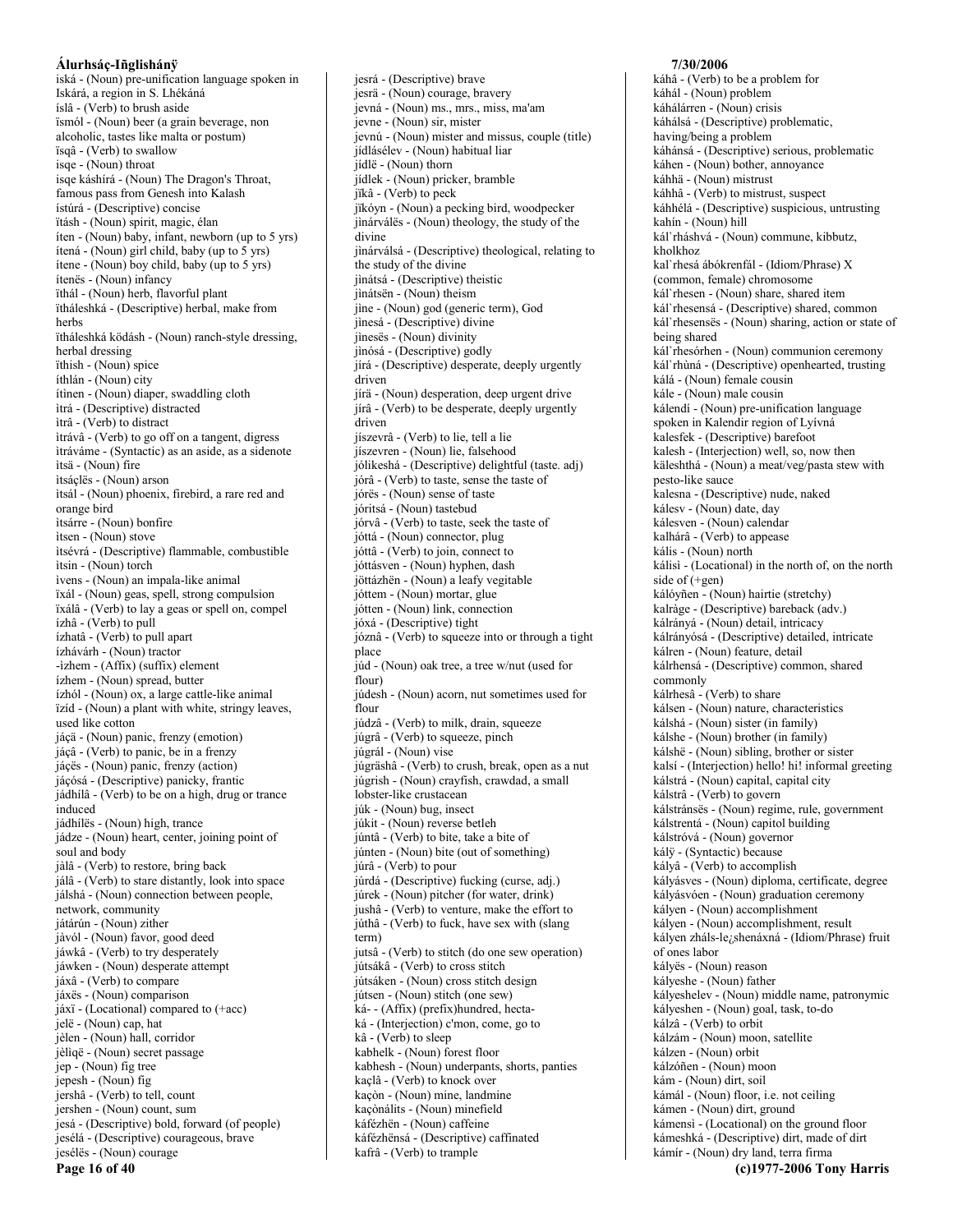kámizhâ - (Verb) to mine, dig out kámìzhen - (Noun) mine, dig kámìzhónev - (Noun) miner kánâ zhë dlóven - (Idiom/Phrase) to keep one's head, keep calm, keep cool kánál - (Noun) command, order kánálits - (Noun) headquarters, command center kánáqár - (Noun) control panel kánásva - (Noun) imperative tense/mode kánázen - (Noun) commandment kánefá - (Descriptive) control (adj.) also ctrl-key kánelyâ - (Verb) to ordain, command kánev - (Noun) master, owner, lord kánin - (Noun) signal light or traffic light káníshá - (Noun) sapphire kánónevár nyáshánsësá - (Noun) air traffic control kanóryâ - (Verb) to try, tempt, test, burden kánóryen - (Noun) temptation (specific instance) kánóryës - (Noun) temptation (in general) kánózhâ - (Verb) to insist, demand káns - (Locational) against káns(á)-- (Affix) anti-, contrakánsáçlâ - (Verb) to betray, be a traitor against kánsáclev - (Noun) traitor kánságrúâ - (Verb) to resist, stand against kánságzâ - (Verb) to disagree in opinion of facts with (dat) about (acc) kánsájáxâ - (Verb) to contrast, compare kánsákeren - (Noun) heresy (polite form) kánsákerónev - (Noun) heretic (polite form) kánsál - (Noun) contradiction kánsálensá - (Descriptive) contradictory kánsályâ - (Verb) to sabotage kánsályen - (Noun) act of sabotage kánsályës - (Noun) sabotage (in general) kánsályóvá - (Noun) saboteur kánsályùnsës - (Noun) self sabotage kánsávës - (Noun) head wind kánsázányezhem - (Noun) antibiotic kánsázgâ - (Verb) to transgress, rebel against  $(+acc)$ kánsázgélá - (Descriptive) rebellious kánsázgéles - (Noun) rebelliousness kánsázgen - (Noun) transgression, rebellion (specific act) kánsázges - (Noun) rebellion, transgression (in general) kánsdívâ - (Verb) to disagree kánsev - (Noun) opponent, adversary kanshâ - (Verb) to dive kánsigá - (Descriptive) ironic kánsigës - (Noun) irony kánsilâ - (Verb) to contend with/against, have strife with kánsilës - (Noun) contention, strife kánsónâ - (Verb) to turn (acc) against (dat) kánsóxá - (Descriptive) anti-cough, to prevent coughs kánsúrä - (Noun) defiance, disagreement kánsúrâ - (Verb) to be against, on the other side  $\alpha$ f kánsúrev - (Noun) opponent (political, debate,  $etc.$ ) kányâ - (Verb) to nap, take a nap kányánevár - (Noun) air traffic control (abbrev.) kányen - (Noun) nap, short sleep kanyëvâ - (Verb) to inundate, flood kár - (Noun) land, plot, acrage karasik - (Noun) a pre-unification language spoken in central Kritsen karrevnóvá - (Noun) governor, viceroy kárrósá - (Descriptive) dark, troubled kars - (Noun) spiritual law, commandment karsá - (Descriptive) splendid, glorious, radiant Page 17 of 40

kársáren - (Noun) law, cannon, decalogue kársës - (Noun) splendor, glory, radiance karshâ - (Verb) to sell karshálits - (Verb) store karshálitsárre - (Noun) supermarket karshánsá - (Descriptive) marketing (adj) karshánsës - (Noun) marketing (action or procedure) karshánthá - (Noun) market, mall karshónâ - (Verb) to market, sell karú - (Noun) torso kárvi - (Noun) acre, hectare, measure of land karzâ - (Verb) to lock kas shhúlúvánáxná - (Idiom/Phrase) by candlelight kasá - (Descriptive) below, following, next (on page) kasâ - (Verb) to lower, set/put down kasâ zhë skensán - (Idiom/Phrase) to lower one's guard kasálskensá - (Descriptive) underwater, submerged, marine (adj) kascádezhyes - (Noun) footnote kasgetâ - (Verb) to undercut kasgven - (Noun) cellar kashâqî - (Noun) moustache, lip hair káshír - (Noun) dragon, a large carnivorous lizard kashlems - (Noun) underwear kashthálvárh - (Noun) a subshuttle car kashthálvárhálits - (Noun) a subshuttle station kashthálvárheskváts - (Noun) the subshuttle system kasì - (Locational) downstairs kaskahíná - (Descriptive) underhill(adj.), at/along base of hill kaskámensá - (Descriptive) underground (adj) kaskámi - (Locational) underground (loc) kaskárrâ - (Verb) to flood (with=instru.) káskárren - (Noun) flood kaskólâ - (Verb) to underline kaskólen - (Noun) underline kasósven - (Noun) daemon, service kasqámá - (Descriptive) underwater (adj) kasqámvárh - (Noun) submarine (vehicle) kätán - (Noun) cotton (borrowed word) kávezhá - (Descriptive) default (adj.) kávezhen - (Noun) emergency (situation) kavùñâ - (Verb) to argue kavùñen - (Noun) argument káyágh - (Noun) brat káyál - (Noun) child (in general) káyálës - (Noun) childhood (vs. adulthood) káyánsá - (Descriptive) pregnant káydlâ - (Verb) to abort a child, slay an infant káydlánsës - (Noun) abortion káyë - (Noun) child, offspring káye - (Noun) son káyensá - (Descriptive) children's (adj) káyësh - (Descriptive) wet, damp káynyë - (Noun) little child káyósá - (Descriptive) fruitful (of people), having many offspring káyshányá - (Descriptive) damp kázánsá çalen - (Idiom/Phrase) bedtime snack, last meal of day kázédh - (Noun) bedroom, sleeping room kázélës - (Noun) sleepiness kázen - (Noun) sleep kázìn - (Noun) pyjamas, sleeping robe kázósá - (Descriptive) sleepy, needing sleep kéçá - (Noun) bastard, daughter, girl born out of wedlock kéçë - (Noun) bastard, child born out of wedlock

#### 7/30/2006

kéce - (Noun) bastard, son, boy born out of wedlock keçlá - (Descriptive) cursed, f<sup>\*\*</sup>king kéfà - (Verb) to recommend, speak well of kèjá - (Descriptive) wound, coiled, tense kèjâ - (Verb) to wind, coil, tense kekâ - (Verb) to wrong, do wrong to këkor - (Noun) rattle (sound) këkorâ - (Verb) to rattle, make a rattling sound kél - (Locational) forward, in front of kél rélev - (Noun) audience (at a speech) kél`rélits - (Noun) auditorium kèlâ - (Verb) to obey kélâ - (Verb) to think, believe, feel (more nebulous) kéláñâ - (Verb) to orate, speak to a group kéláñev - (Noun) orator, speaker kèlánzhyelyâ - (Verb) to become a disciple (acc=teacher or teaching) kèlánzhyës - (Noun) discipleship kèlánzhyev - (Noun) disciple, follower kéláqâ - (Verb) to lead the way, take the lead kélásven - (Noun) prefix kélává - (Noun) a bird whose eyes look forward kéláznâ - (Verb) to advance, go forward kéle - (Locational) onward, forward kélen - (Noun) front keleñÿ - (Noun) a red, juicy, sweet fruit kèlës - (Noun) obedience, surrender, discipleship kélì - (Locational) in front, ahead kélisá - (Descriptive) live (of performances or events) kélnáshâ - (Verb) to present (as done w/newborns) kelnì - (Interjection) actually, in fact kélsá - (Descriptive) front, frontal, forward kélúshâ - (Verb) to perform (act) entertainment kélúshen - (Noun) performance, act kélúshónev - (Noun) performer, actor (professional) kélúshóvá - (Noun) performer, actor (amateur) kelyâ ùzan(ùmán) - (Idiom/Phrase) to go pee (poopoo) (child term) kelyák - (Noun) head, chief, boss kelyánsen - (Noun) practicum, experience, internship kelyársës - (Noun) activity, things being done kelyázen - (Noun) process kelyélâ - (Verb) to do, keep (habitually) kelyensá - (Descriptive) passive, having things done to one kelyensës - (Noun) service, thing/action available kelyensva - (Noun) accusative, objective (case) kelyës - (Noun) action kélyesh - (Locational) back and forth kelyeshen - (Noun) task, chore, homework kelyósá - (Descriptive) active kelyóvárválës - (Noun) methodology, study of method kelyóven - (Noun) process, way, method, technique kélzâ - (Verb) to proceed, come/go before kélzhyen - (Noun) sermon, preaching/teaching presentation kélzhvónâ - (Verb) to preach ken - (Interjection) yes kensá - (Descriptive) accepted, agreed to kensâ - (Verb) to accept kensélá - (Descriptive) accepting kenselshá - (Descriptive) acceptable, worthy of being accepted kensen - (Noun) agreement, pact kensévrá - (Descriptive) acceptable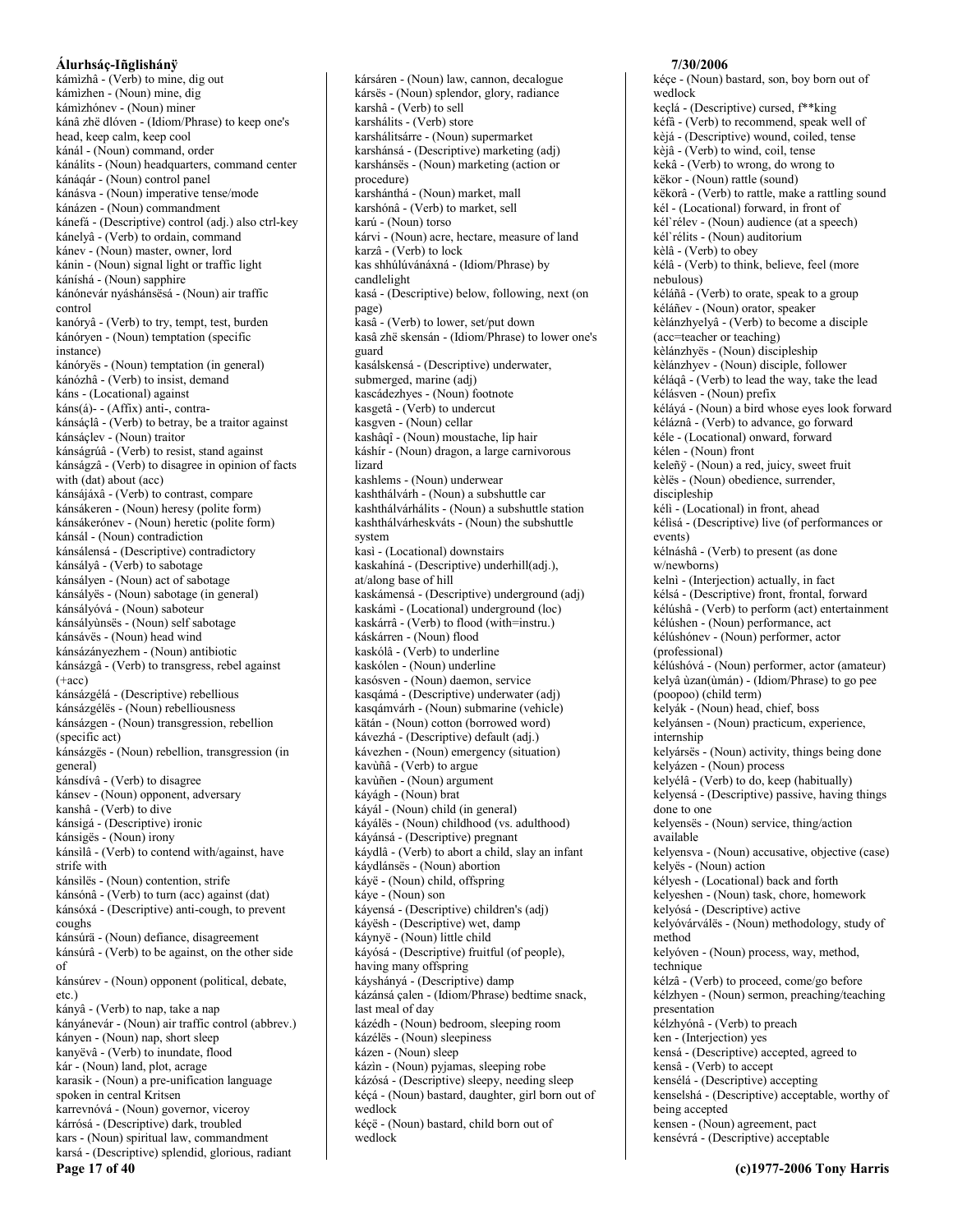kenÿ - (Interjection) yes (disagreeing w/prev. negative) kenyâ - (Verb) to receive, accept, allow, take on ker`zálâ - (Verb) to be optimistic, believe the hest kerâ - (Verb) to believe, accept keráclen - (Noun) heresy, false heretical belief keráclónev - (Noun) heretic, infidel, unbeliever keráren - (Noun) denomination, confession, doctrine group keren - (Noun) belief, thing believed kereskváts - (Noun) religion, belief system kerïsá - (Descriptive) marvellous késhe - (Noun) grampa (in general, endearing term) kesnë - (Noun) toy, plaything késqâ - (Verb) to present, introduce a story or idea kesyâ - (Verb) to tic, tap kétál - (Noun) forearm këtáth - (Noun) a partridge-like wild fowl keth - (Noun) meat ketháshélá - (Descriptive) carnivorous, meat eating ketháshélev - (Noun) carnivore, meat eater kethávon - (Noun) open faced meat sandwich ketházhïn - (Noun) meat spread, pâté kethósin - (Noun) meatpie këtúm - (Noun) pump kevi - (Noun) pound, kilo, a measure of weight kezâ - (Verb) to know why, understand, accept, approve, agree kiçâ - (Verb) to cheat, not follow rules kìkálá - (Noun) female cousin on father's side kìkále - (Noun) male cousin on father's side kìkálshá - (Noun) aunt, father's sister kìkálshe - (Noun) uncle, father's brother kìkän - (Noun) birch tree, a white-barked tree kike - (Noun) grampa, grandad (father's dad) kikishe - (Noun) grandfather, father's father kil'ráyâ - (Verb) to look back/behind kìlâ - (Verb) to disturb, bother, interrupt kilánzhyâ - (Verb) to be a disciple or follower of  $(+acc)$ kílrüqâ - (Verb) to plait or braid the hair kílrügár - (Noun) plait, braid (hair) kils - (Locational) behind, backward kilsá - (Descriptive) rear, back (adj.) kilsáznâ - (Verb) to retreat, go backward kilsen - (Noun) back kilsì - (Locational) in back kin - (Noun) toy kin - (Syntactic) almost, just kinâ - (Verb) to play or toy with kinsá - (Descriptive) borderline (adj.), almost kiprë - (Descriptive) previous, just before kír - (Locational) underneath, on the underside  $\sigma$ f kirâ - (Verb) to cry, cry out kíráson - (Noun) a grub-like parasite, lives in trees kiráyvâ - (Verb) to be suspicious of kíren - (Noun) the underneath, underside kisá - (Noun) gramma, granny (father's mom) kìsál - (Noun) third planet in the Alurian system kisekrá - (Noun) grandmother, father's mother kish - (Descriptive) white kishánsem - (Noun) bleach kishe - (Noun) daddy, dad kìshrá - (Noun) gull, a white seabird kíshthávár - (Noun) paternal grandparents kisvá - (Descriptive) previous, just finished kítâ - (Verb) to weave, knit kitársónev - (Noun) lawyer, attorney kítensen - (Noun) weaving, tapestry kítine - (Noun) Holy Weaver, a name of God

Page 18 of 40

kítírál - (Noun) lace (material, not string/tie) kitish - (Noun) cider, fruit nectar kìtvá - (Noun) birch, a white-bark tree kìvá - (Locational) on behalf of kivelyâ - (Verb) to represent kìvelyentá - (Noun) embassy (building) kivelyev - (Noun) emissary kìvelyónev - (Noun) ambassador kivelyóvá - (Noun) representative kivense - (Locational) in favor of (+dat) kìvës - (Noun) reason, promotor kivónev - (Noun) agent (person) kìvónevár - (Noun) agency, collection of agents kivrá - (Descriptive) backwards (adj) kìvúrâ - (Verb) to be for, on the side of kìzhá - (Descriptive) imminent, about to happen kizhâ - (Verb) to be about to, on the point of kìzhïn - (Noun) ivory, enamel of teeth klesá - (Descriptive) steep (incline) klesâ - (Verb) to lean  $($ on) kleská - (Descriptive) tilted kleskâ - (Verb) to tilt (intransitive) kleskónâ - (Verb) to tilt (transitive) klewës - (Noun) pitch (musical or tonal) ködásh - (Noun) light vinagre dressing ködém - (Noun) vinegar ködémeshká - (Descriptive) pickled kójá - (Descriptive) trashy, worthless, garbage kójâ - (Verb) to trash, throw out as garbage kójen - (Noun) trash, garbage, thrown out stuff kójìrá - (Noun) wastebasket kökémeshken - (Noun) pickle kólâ - (Verb) to ride (an animal, esp. a kóláshthe) kólámä - (Noun) surrender, submission, yielding (spiritual) (emotion) kólámâ - (Verb) to surrender, submit, yield to  $(spiritud)$  $(+dat)$ kólámélá - (Descriptive) submissive, yielding (spiritually) kólámës - (Noun) surrender, submission, yielding to (spiritual) (+dat) kóláshthe - (Noun) a trained horse/unicorn kóle - (Noun) steed, mount (animal for riding) kóleksâ - (Verb) to serve, wait on, service kóleksóvá - (Noun) waiter, waitress, server, **CSR** kólen - (Noun) line, rule kóleñ - (Syntactic) as if... kólesñá - (Noun) slave (female) kólesñë - (Noun) slave (general term) kólesñe - (Noun) slave (male) kólesñës - (Noun) slavery, servitude, bondage kólevä - (Noun) worry (emotion) kólevâ - (Verb) to trouble, worry kóleven - (Noun) a concern, worry kólex - (Noun) ocean kólf - (Syntactic) like kólfe - (Descriptive) thus, in that way kólfeyn - (Interjection) amen, so be it kólfi - (Interjection) yes, like that kólír - (Noun) letter or word written in Asketan script kólírës - (Noun) Asketan alphabet, Asketan writing system kólísná - (Descriptive) beautiful kólísnës - (Noun) beauty (visual) kólm - (Noun) friend (general term) kólmä - (Noun) friendship (emotion) kólmáren - (Noun) circle of friends kólmónâ - (Verb) to befriend, make friends with kólónev - (Noun) horseman, rider (by profession) kólóvá - (Noun) rider (one who is riding a beast) kólrávâ - (Verb) to make or do a work of art or  $craft$ 

#### kólrávónev - (Noun) artist (in general) kólsá - (Descriptive) cute, good-looking, attractive kólsáná - (Noun) cutie, cute-one kólskázálvá - (Noun) server (machine) kólskázélá - (Descriptive) serving, ministry minded kólskázen - (Noun) service, thing/activity offered kólskónev - (Noun) servant kólváren - (Noun) mankind, humanity kólyâ - (Verb) to span, cross kólyëm - (Noun) bridge kólyinish - (Noun) isthmus kólzâ - (Verb) to zip, fasten kólzágá - (Noun) zipper, fastener kómâ - (Verb) to spend, dispense kómsâ - (Verb) to pay, pay for kómsálâ - (Verb) to pay a tax kómsálen - (Noun) tax, toll, duty kómsálónâ - (Verb) to cause/make pay a tax, to tax kómseshen - (Noun) expense, cost kómséve - (Descriptive) on sale, reduced in price kóná - (Noun) berry kórá - (Numeric) so much, so many kórâ - (Verb) to recognize, remember kòre - (Noun) master, leader, sovereign kórsá - (Descriptive) so long, for so much time, for such a long (or short) time kósâ - (Verb) to throw, pitch, toss kòsh - (Noun) bowl kóshthe - (Noun) horse, unicorn kóvâ - (Verb) to remember kóvánsen - (Noun) reminder kóvárnálits - (Noun) museum kóváxne - (Descriptive) in such a way, thus, like  $SO<sub>2</sub>$ kóvës - (Noun) memory (the process in general) kóves - (Noun) note, reminder, mnemonic kóvï - (Locational) in memory of (+acc) kóvílës - (Noun) caligraphy, decorative writing kóvílshes - (Noun) memoir(s) kóvìrem - (Noun) computer memory kóvlá - (Descriptive) human (adj.) (alt. Form) kóvlágh - (Noun) human (depreciative) kóvlánsá - (Descriptive) human (alt. form) kóvlásá - (Descriptive) humanoid kóvlik - (Descriptive) human (adj.), a human being kóvónâ - (Verb) to remind kózhá - (Descriptive) humble kózhä - (Noun) humility kózhâ - (Verb) to be humble about (+acc) kózhen - (Noun) line, queue krenf - (Noun) body krenfës - (Noun) physical, material world (n) krenfilen - (Noun) body part (in general) kriddâ - (Verb) to play (a game) kridden - (Noun) game krináqâ - (Verb) to pretend, play krishen - (Noun) crisp, cracker, flake (of cereal) krusâ - (Verb) to knock over, topple, fell krutsál - (Noun) pant leg, trouser leg krutsë - (Noun) leg kruvish - (Noun) hip kselä - (Noun) gratitude, thanksgiving, thankfulness kselâ - (Verb) to thank kselámâ - (Verb) to appreciate, be thankful for kselámósá - (Descriptive) grateful kseláze - (Noun) November (c)1977-2006 Tony Harris

7/30/2006

kólrávélá - (Descriptive) artistic, creative

kólráven - (Noun) work of art, craft

kólrávës - (Noun) art, craft (in general)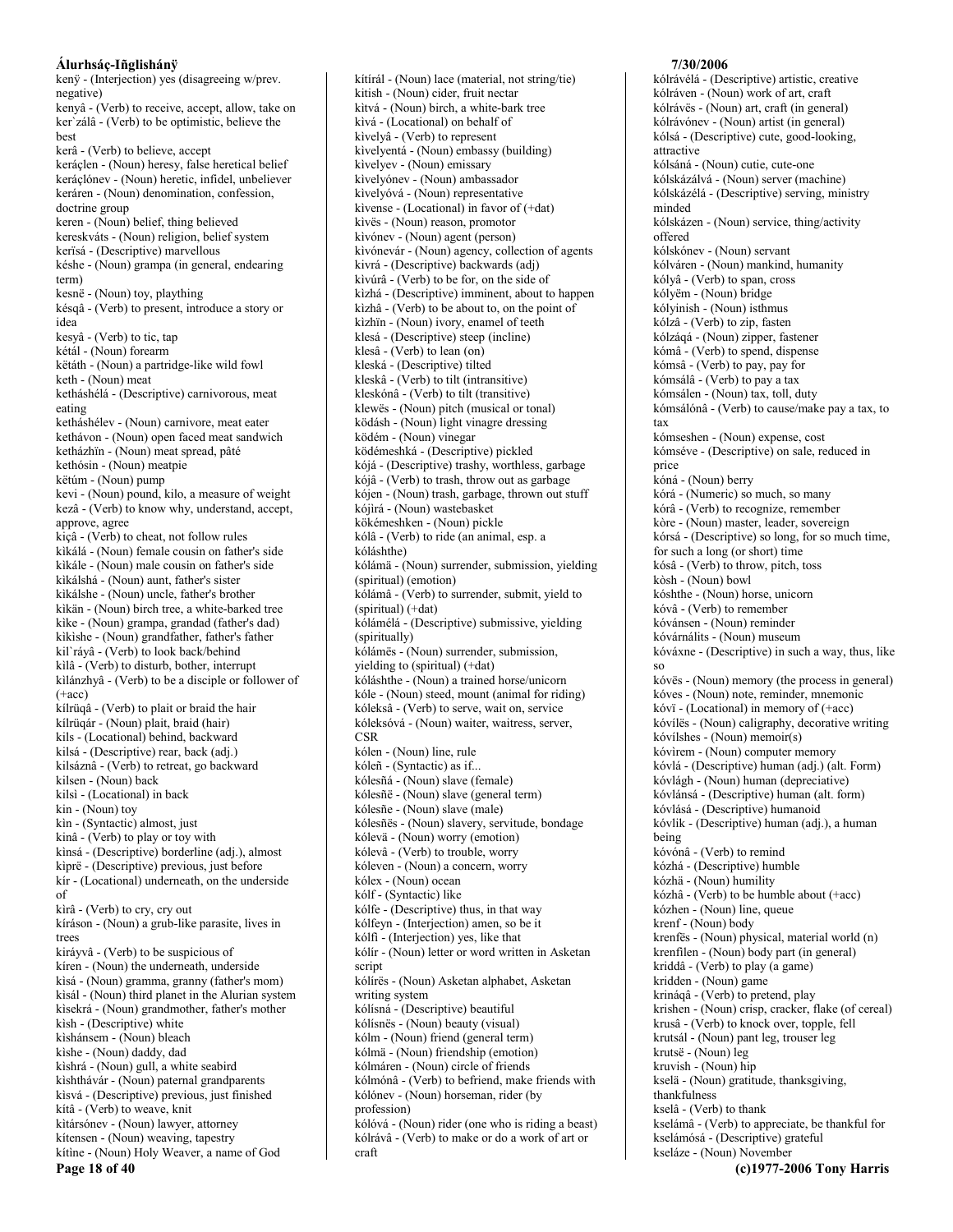kseleln - (Interjection) thanks, thank you kselelshá - (Descriptive) thankworthy, worthy of giving thanks for kselï - (Locational) thanks to (+acc) kselóen - (Noun) Thanksgiving Day ksònísek - (Noun) mobile, starfish-like plant ksònye - (Numeric) five ksònyesva - (Noun) Thursday, the 5th day of the week kúlá - (Descriptive) rich, fertile, well-endowed kúlásá - (Descriptive) rightful, having/deserving the right of/to kúnyásá - (Descriptive) concave kúnyë - (Noun) corner kúrelev - (Noun) user ID kúren - (Noun) treasure kúres - (Noun) account (bank/computer, etc.) kúth - (Noun) sword kúwâ - (Verb) to possess kúwál - (Noun) right, copyright, ownership kúwálâ - (Verb) to have the right to kúwánsá - (Descriptive) possessing, parent (organizationally) kúwár - (Noun) wealth, property kúwen - (Noun) possession, owned item kúwósá - (Descriptive) rich, having much kúwósélá - (Descriptive) materialistic kúwósélës - (Noun) materialism kúwósës - (Noun) wealth kúwóvátsën - (Noun) capitalism lá--(Affix) (prefix) deci-, tenth of láhín - (Noun) a deer-like antilope láhínátveshká - (Descriptive) deerskin(adj.), made of deerskin láhínesh - (Noun) venison, deer meat lákâ - (Verb) to fish, catch fish láksirá - (Noun) aquarium, fishtank láksúl - (Noun) dolphin, a water-dwelling playful animal lámâ - (Verb) to give, surrender, give up làñâ - (Verb) to sweep làñálvá - (Noun) broom lánshâ - (Verb) to be discouraged, dismayed lánye - (Noun) borough, section of a city lár - (Noun) row, line lártsúren - (Noun) table, rows and columns, spreadsheet làsâ - (Verb) to show hospitality to, be host to làsédh - (Noun) guestroom làsélá - (Descriptive) hospitable làsës - (Noun) hospitality làsev - (Noun) guest láshkâ - (Verb) to salute, greet with honor and respect láshtï - (Noun) lotus-shaped flower lásóá - (Noun) sorceress lászárâ - (Verb) to compromise, give in on, surrender látínsá - (Descriptive) latin (language, culture) lávlen - (Noun) decimeter, alurian measure of 4.2 inches láxáren - (Noun) host, army lâzá - (Noun) bladder (in body, where urine is held) läzínsá - (Descriptive) of Läzín, region in NE. Lhékáná, incl. Pre-unification language spoken there  $l\ddot{e}(i)$ - (Affix) (prefix) not, in-, unlë andlévrá - (Descriptive) intolerable lë elévá - (Descriptive) undiscovered le/shá - (Descriptive) hard, laborious  $leq_{\zeta}$ shâ - (Verb) to labor at, exert oneself at  $(+acc)$ le¿shánsá - (Descriptive) laborious, challenging lezshen - (Noun) labor, task lebá - (Descriptive) rare, uncommon Page 19 of 40

lëbácélá - (Descriptive) indecisive lebhá - (Descriptive) unable to perceive/bhelâ lëbóleyávsá - (Descriptive) unfamilied, in civil service léc - (Noun) branch (of a tree or plant) leçá - (Descriptive) bad tasting léçá - (Descriptive) resigned (to), surrendering lecá - (Descriptive) wrong, faulty léçä - (Noun) resignation, surrender (emotion)  $l$ éçâ - (Verb) to be resigned to  $(+acc)$ lécányá - (Noun) twig lécáren - (Noun) candelabra, menora lecen - (Noun) error, fault, failure lecrá - (Descriptive) lukewarm lëdeldzá - (Descriptive) nonexistant lëdeldzës - (Noun) nonexistance lëdház - (Noun) casserole dish, glass cookware ledhen - (Noun) jar, bottle ledheshòn - (Noun) porcelain ledhrá - (Descriptive) general, non-specific lefã - (Verb) to ought to, should (irr.) lefánsá - (Descriptive) difficult, making things difficult lefárá - (Descriptive) inactive, deactivated, offline lefárâ - (Verb) to deactivate, take offline lëfárâ - (Verb) to turn off, take offline lefrâ - (Verb) to malfunction, fail lefren - (Noun) malfunction, failure lefsá - (Descriptive) difficult, hard leftá - (Descriptive) weak leftáslensá - (Descriptive) anemic, weakblooded leftáslórh - (Noun) anemia, weak blood legezánsá - (Descriptive) crazy, insane lëgezévrá - (Descriptive) unthinkable leghá - (Descriptive) blind lëghálensá - (Descriptive) undivided, indivisible lëgheláqá - (Noun) blindfold leghlén $\hat{a}$  - (Verb) to hide, minimize (window on computer) legná - (Descriptive) unknown, unfamiliar legnev - (Noun) stranger lëgnevsá - (Descriptive) unknown (person) lëgzárévrá - (Descriptive) inexpressable lehásá - (Descriptive) insufficient lehásen - (Noun) insufficiency, deficit lehhâ - (Verb) to doubt, mistrust lejá - (Descriptive) ignorant, stupid due to lack of training or knowledge lejës - (Noun) ignorance, lack of training or knowledge lëjinósá - (Descriptive) ungodly lek - (Noun) clown, buffoon, joker lekâ - (Verb) to clown around, play the fool lëkarzá - (Descriptive) unlocked lekásá - (Descriptive) clownish lëkerévrá - (Descriptive) unbelievable lekmá - (Descriptive) hostile, inimical lekmä - (Noun) enmity, hostility (emotion) lekmélá - (Descriptive) tending to have/be enemies inimical lekmës - (Noun) enmity, hostility (situation) lekmev - (Noun) enemy lëkólsá - (Descriptive) plain, average looking lékrâ - (Verb) to delight in, be delighted by leksá - (Descriptive) vertical leksâ - (Verb) to form, make up, shape leksál - (Noun) version leksáls - (Noun) style, fashion, form leksár - (Noun) form, page lëkselélá - (Descriptive) unthankful, thankless lélhá - (Descriptive) empty lélhës - (Noun) emptiness lëlúvá - (Descriptive) dim, poorly lit lèmâ - (Verb) to push, shove with both hands &

body

lemtis - (Noun) west (dialect form) leñá - (Descriptive) mute, dumb, unable to speak lénâ - (Verb) to prevent, inhibit lëñeváqá - (Noun) gag, talk-preventer lënògzévrá - (Descriptive) inconsiderable, out of the question lensâ - (Verb) to tolerate, put up with lensélá - (Descriptive) tolerant leñtá - (Descriptive) numb, blank (emotionally) leñtës - (Noun) numbness, blankness (emotional) lepâ - (Verb) to stop, cease (doing something) lëpecávrá - (Descriptive) nonprofit lepshâ - (Verb) to let be, leave alone legá - (Descriptive) short (length or distance, not time) lëqáçlá - (Descriptive) uncorrupt lëqáçlévrá - (Descriptive) uncorruptable leqásven - (Noun) apostrophe leges - (Noun) abbreviation lëqushá - (Descriptive) unexpected lerá - (Descriptive) deaf lerká - (Descriptive) cheap, not worth much lerlhá - (Descriptive) idle, fallow lerxá - (Descriptive) easy, light les - (Locational) since les vneresá - (Idiom/Phrase) from now on lésá - (Descriptive) peaceful, having no strife lésä - (Noun) peace, lack of strife lèsâ - (Verb) to disobey, act against (+dat person) concerning (+acc order) leshá - (Descriptive) left, left side (dialect form) leshâ - (Verb) to wish leshhkú - (Noun) a raccoon-like animal leshká - (Descriptive) loose leshná - (Descriptive) dull, not sharp leshpá - (Descriptive) unhealthy, bad for one leskáyensá - (Descriptive) childhood, since childhood lesmelárës - (Noun) diversity lesmelárre - (Descriptive) opposite lesmìlâ - (Verb) to disagree emotionally with (dat) about (acc) lespá - (Descriptive) unimportant, not critical, small lesqá - (Descriptive) slow lesqâ - (Verb) to go slow leszá - (Descriptive) slow, pokey, casual leszâ - (Verb) to tarry, go slowly, delay leszvâ - (Verb) to pick, select lètâ - (Verb) to barge, shove one's way  $(into=acc)$ létán - (Noun) child (5 to 10 yrs) létáná - (Noun) girl (5 to 10 yrs) létáne - (Noun) boy (5 to 10 yrs) letánës - (Noun) childhood, pre-teen years letáthùshev - (Noun) paedophile lëthálsá - (Descriptive) unplanned, unexpected, disorganized lëthreshánsá - (Verb) uncomfortable, causing discomfort lethshá - (Descriptive) stale, old lets - (Noun) coal, ember letsë - (Noun) urchin, child (depreciative) lëttòzálës - (Noun) imperfection lëtúrsá - (Descriptive) arrhythmic, irregular lévâ - (Verb) to allow, let lèvâ - (Verb) to block, interfere with lévánsës - (Noun) permission lëvelávrá - (Descriptive) illiterate léves - (Noun) license, pass, permit levíshá - (Descriptive) beautiful, sweet, soul-

7/30/2006

lëmóvrá - (Descriptive) impossible

filling (general all-senses beauty)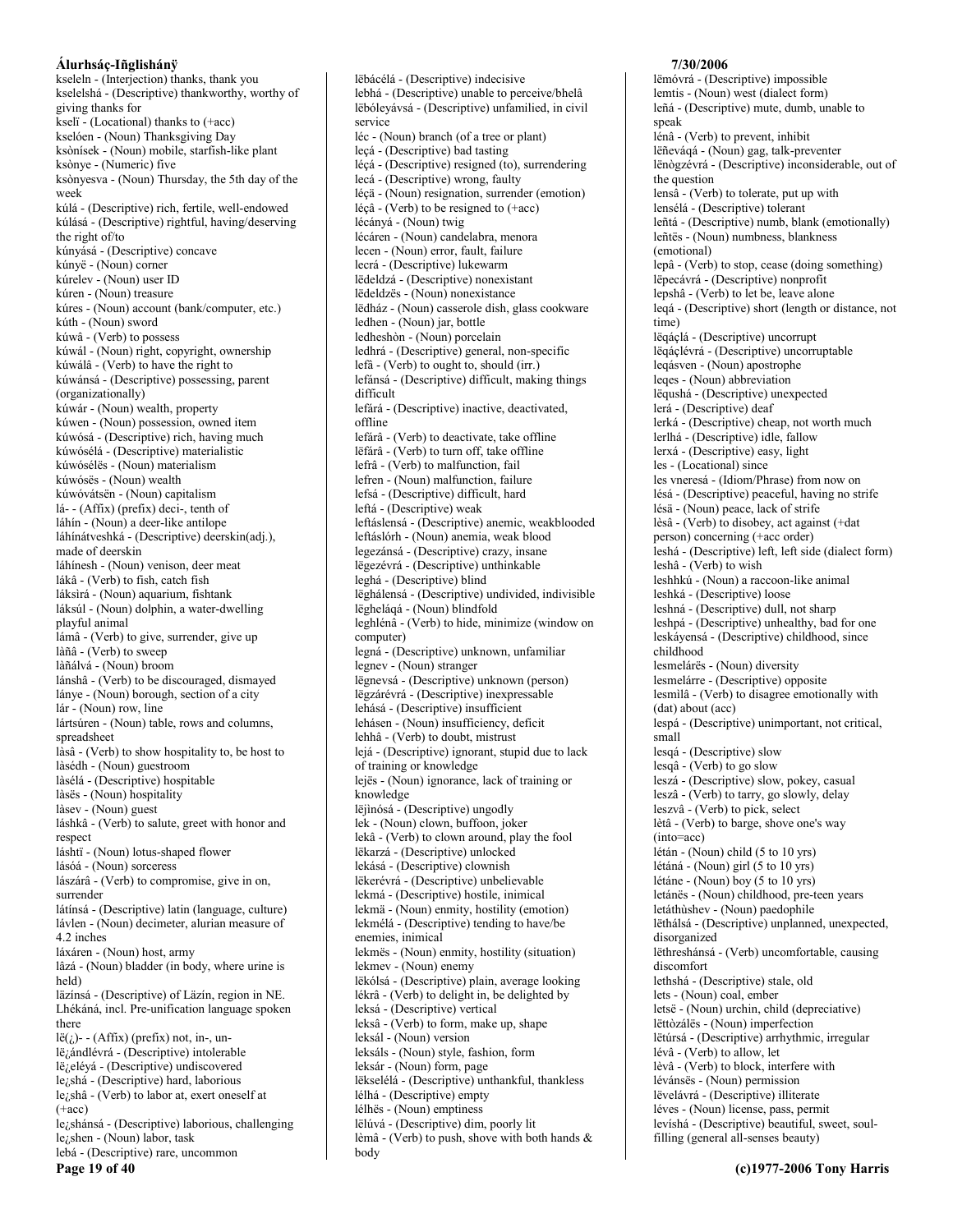levíshës - (Noun) beauty, sweetness, soul-filling general all-senses beauty levne - (Descriptive) daring, bold lévólzhen - (Noun) crossbow levreshh - (Noun) weekend, off time, down time levs - (Noun) lie, untruth levsá - (Descriptive) false, untrue, lying levsál - (Noun) trick, scheme levsázgâ - (Verb) to deceive, act falsely towards levserâ - (Verb) to be deceived, deluded levshá - (Descriptive) sour, tart lëvùlefsá - (Descriptive) asynchronous lëvúshá - (Descriptive) unfeigned, not played, real lëvùzévren - (Noun) source of confusion, nonunderstandable thing lëyúdev - (Noun) Gentile, non-Jew lez- - (Affix) (prefix) mislezá - (Descriptive) bad lezábólenses - (Noun) transsexuality, gender dysphoria lezábólensev - (Noun) transsexual, transgendered person lezáfárélá - (Descriptive) dysfunctional lezáfenâ - (Verb) to dally, waste time, delay lezáfrâ - (Verb) to misfunction, function incorrectly lezáfren - (Noun) misfunction, bug lezáksâ - (Verb) to hinder, interfere w/ lezánthá - (Noun) the Badlands lezárshâ - (Verb) to misuse lezáshútílshâ - (Verb) to mistype, do a typo lezáshútílshen - (Noun) typo, typing error lezávelyâ - (Verb) to worsen, become worse, get worse lezávílâ - (Verb) to misspell lezávílen - (Noun) misspelling, typo lezáxne - (Descriptive) unfortunately lezázgâ - (Verb) to mistreat lezázgósá - (Descriptive) unruly, riotous, rauckus, badly behaved lezës - (Noun) bad, bad things/stuff lezgá - (Descriptive) hurt, hurting, in pain lezgâ - (Verb) to hurt, harm, be bad for lezgánsá - (Descriptive) hurtful, harming, bad lezhâ - (Verb) to dismount, get off lezhak - (Descriptive) boring, dull lezhghâ - (Verb) to be missing, in unknown location lezhná - (Descriptive) indefinite lëzhráyávrá - (Descriptive) unable to escape lëzhráyévrá - (Descriptive) inescapable, unable to be escaned lezhyá - (Descriptive) foolish, ignorant lezhyâ - (Verb) to be unaware/ignorant of lezhyágh - (Noun) idiot, moron lezhyélá - (Descriptive) clueless, unaware lezhyélónev - (Noun) a clueless/unaware person lezhyen - (Noun) unknown item lezhyev - (Noun) fool, dip lezrá - (Descriptive) distant, closed (emotionally) lezréqâ - (Verb) to misrepresent lhákáyská - (Descriptive) zigzag (adj+noun) lháksá - (Descriptive) left (side) lháksev - (Noun) lefthander lháksì - (Locational) on the left side lháles - (Pronoun) mine, my (independant form) lháls-- (Pronoun) my lhányâ - (Verb) to wane, descend, decrease, shrink lhányelÿ - (Noun) sixth month of Alurian year lhányóen - (Noun) festival of Midyear lhásá - (Descriptive) smooth lháshen - (Noun) mist, fog lháskâ - (Verb) to wax, ascend, increase, grow Page 20 of 40

lháskyets - (Noun) festival of New Year lháskyetsvá - (Noun) first month of Alurian year lhásvá - (Noun) hope lhásvâ - (Verb) to hope for lháx - (Noun) log lháxeshká - (Descriptive) log (adj.), made of logs lhe, lhá - (Pronoun) I lhékan - (Noun) lake lhékánsev - (Noun) lake dweller lhékísá - (Noun) pond, pool lhekshá - (Noun) spine lhényá - (Descriptive) full lhényálsá - (Descriptive) three-dimensional lhényës - (Noun) fullness lhérak - (Descriptive) bloated lherak - (Descriptive) plump lhéshä - (Noun) inspiration, motivation, drive lhéshâ - (Verb) to inspire, fill and motivate, drive lhezä - (Noun) emotional pain, sting lhezâ - (Verb) to hurt, be in pain (emotional) lhezánsá - (Descriptive) painful, stinging  $(emotionally)$ lhírem - (Noun) lace (material) lhíremeshká - (Descriptive) lace (made of) lhírísá - (Descriptive) frilly, frilled lhírnä - (Noun) a red and silver flower lhíshká - (Noun) barrel, cask lhíshkúz - (Noun) bunghole, hole for spigot or cork lhôñ - (Verb) is (3rd. sing. pres. of delzyû) lhúdlòren - (Noun) tricycle lhúlá - (Descriptive) calm, serene lhúlä - (Noun) serenity, calm lhúlánsá - (Descriptive) calming, soothing lhúlónâ - (Verb) to calm down lhúpúnen - (Noun) club (cards), trefoil lhùshá - (Descriptive) correct, suitable, appropriate lhúshá - (Descriptive) soft (not loud) lhushâ - (Verb) to blow lhushen - (Noun) wind lhushényá - (Noun) breeze, draft lhúshevilòts - (Noun) insect, animal having 3 life stages lhushídh - (Noun) sail (sheet) lhúshthâ - (Verb) to drift lhúvá - (Numeric) three lhúvál - (Noun) Tuesday, the 3rd day of the week lhúvánsës - (Noun) trinity lhúváren - (Noun) a threesome lhúvárxánsës - (Noun) pyramid, 3-sided 3D object lhúváze - (Noun) March (month) lhúzenyës - (Noun) semester, lit. trimester líbácâ - (Verb) to compromise líbrâ - (Verb) to embrace lícelâ - (Verb) to trade, exchange gifts licem - (Noun) obsidian lícísá - (Descriptive) silly, goofy líëcâ - (Verb) to laugh líëcányá - (Noun) a giggle líëcányâ - (Verb) to giggle líëcár - (Noun) laughter líëcen - (Noun) a laugh lífórhâ - (Verb) to swap, exchange lígzä - (Noun) love, sympathy líhyá - (Descriptive) tied back (hair, etc.) líhyâ - (Verb) to tie back líhyál - (Noun) tape, band, cassette/cartridge tape líhyáláqá - (Noun) tape player, tape recorder, tape machine líhyen - (Noun) band, stripe

#### líjá - (Noun) hub likâ - (Verb) to be happy likánsá - (Descriptive) happy, causing one to be happy likárren - (Noun) delight (thing), favorite thing/stuff líkerársá - (Descriptive) interfaith, ecumenical líkólits - (Noun) equator lìnâ - (Verb) to gird linen - (Noun) girdle, belt líñevâ - (Verb) to debate, exchange views líñeven - (Noun) debate, exchange of views línsá - (Descriptive) clear, visible, in focus línven - (Noun) range, spread línyâ - (Verb) to change, exchange, transfer línyës - (Noun) transfer (process) línyósven - (Noun) ftp, an ftp program, a transfer routine líqá - (Descriptive) raw, uncooked lírá - (Noun) center, middle, heart, source lìren - (Noun) bucket, pail lírshá - (Descriptive) glowing, aglow lírshâ - (Verb) to glow lírshál - (Noun) aura lírshánsës - (Noun) radiance lírshen - (Noun) a glow lírzâ - (Verb) to hide behind, use for protection lírzen - (Noun) shield, screen lísâ - (Verb) to lose, be beaten líserensá - (Descriptive) international lish - (Noun) inner thigh lísvâ - (Verb) to concern/involve oneself with lítrâ - (Verb) to circulate (news), spread, pass around lítren - (Noun) liter, liquid measure lits - (Noun) cactus lítsá - (Descriptive) light (colored) litsä - (Noun) flame livâ - (Verb) to wrap up, enfold lívál - (Noun) Wednesday, the 4th day of the week líváshthá - (Descriptive) neutral, in between lívilá - (Descriptive) neutral, ambivalent lívílánsës - (Noun) correspondence livìn - (Noun) blanket livísá - (Noun) sheet, bedsheet lívrá - (Descriptive) free, having unfettered liberty lívrâ - (Verb) to free, give freedom/liberty to lívráçlës - (Noun) licentiousness lívrës - (Noun) freedom, liberty lízgâ - (Verb) to interfere llájá - (Descriptive) heavy llájâ - (Verb) to weigh, be x in weight (+nom) llájánváqá - (Noun) scale, weighing apparatus llájánvi - (Noun) weight llándá - (Descriptive) lacking, short llándá - (Descriptive) missing, lacking llándä - (Noun) lack, feeling that something's missing llándâ - (Verb) to lack, want llánshä - (Noun) discouragement, dismay llánvâ - (Verb) to weigh, measure the weight of lláshâ - (Verb) to fail to do something, neglect lláshhul - (Noun) a cabbage-like vegitable lláshthághá - (Descriptive) grotesque, twisted, dark. monstrous lláshthe - (Descriptive) gross, disgusting llászïl - (Noun) a small lizard found in the mountains lláznâ - (Verb) to plod, trudge llózh - (Noun) anchor lodlá - (Descriptive) impure, unclean lókan - (Noun) a woven poncho with hood lòndrósá - (Descriptive) sunny (weather)

7/30/2006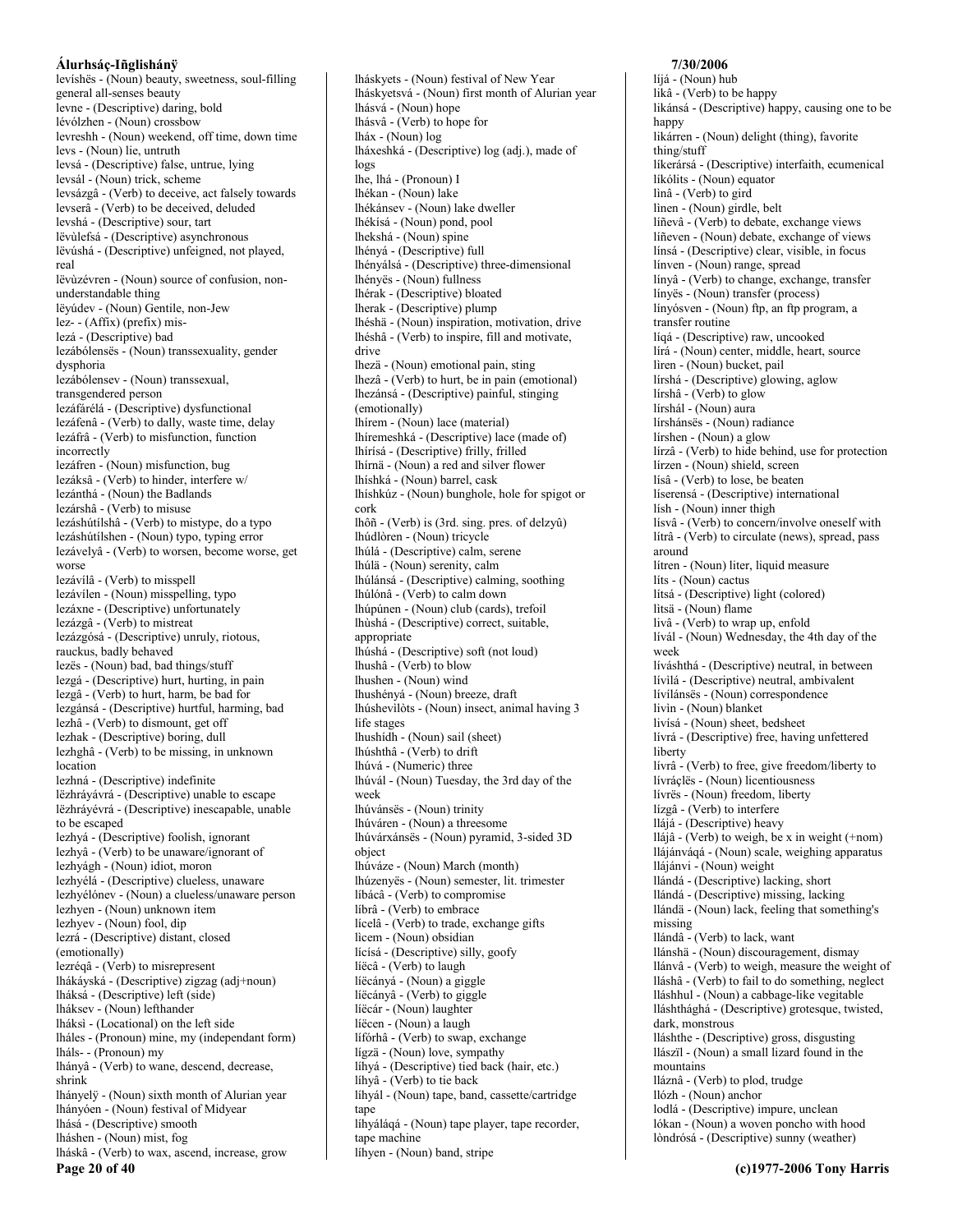lógâ - (Verb) to let go of, release, stop holding onto (something steady) lóran - (Noun) larger moon of Arikan (2nd planet) lórgá - (Descriptive) short (duration) lórshâ - (Verb) to flow lösál - (Noun) basin, tub lösálázhge - (Noun) vat lösén - (Noun) tank, vat lóshhá - (Descriptive) nervous lóshhä - (Noun) nervousness lóshhâ - (Verb) to be nervous about (+acc) lòshthá - (Noun) room, space lòshthen - (Noun) space, spot, cell lösósh - (Noun) soft palatte (in mouth) lóvñá - (Descriptive) rubbery, stretchy lóyñäl - (Noun) rubber plant, a plant whose sap makes rubber lóyñem - (Noun) rubber, a rubbery material lóyñemeshká - (Descriptive) rubber, made of rubber (adj.) lózá - (Descriptive) hesitant, unwilling lözé - (Descriptive) ceremonially unclean or impure lòzhâ - (Verb) to complain lòzhen - (Noun) complaint lózhïn - (Noun) a large yellow flower in Gálár Iräcâ - (Verb) to stick, stab Iräcin - (Noun) fork (larger cooking/working utensil) Iràgë - (Noun) back (of a person/animal) Irägésh - (Noun) the small of the back Iràgìn - (Noun) saddle, horse blanket Iráksä - (Noun) enchantment, emotion of magic lráksâ - (Verb) to enchant, ensorcel Iráksánsá - (Descriptive) magical Iráksne - (Noun) magic Iráksónev - (Noun) witch, wizard, magician Iràndïl - (Noun) a small herb, pointed, reduces fevor lrávës - (Noun) skill, art, craft lrávósá - (Descriptive) talented lrávsá - (Descriptive) skilled, capable at lrávsárra - (Descriptive) highly skilled lrávúdrónev - (Noun) acrobat lrigá - (Noun) tongue lròshthâ - (Verb) to deal with, endure lròshthárâ - (Verb) to suffer, endure pain/ill lrúki - (Noun) brush (artist, painter's, etc.) lrúnísúdd - (Noun) apricot, a small, blue, soft, furry fruit lruqän - (Noun) a hair plant lrüqeshkál - (Noun) wig, hairpiece Irüqî - (Noun) hair lrüqìlen - (Noun) hair (single strand) lrüqìrá - (Noun) strand of hair Irüqisá - (Descriptive) hair (adj), for/of hair or fur Irüqisá pínyem - (Noun) shampoo, hair soap Irüqisá únyem - (Noun) hair conditioner lrügósá - (Descriptive) hairy, furry lrushthâ - (Verb) to creep, sneak lrushthelvâ - (Verb) to sneak-enter, break and enter Irushthelvës - (Noun) intrusion, break-in lruvnä - (Noun) fork, eating utensil lrúzhá - (Noun) a gray scavenger bird lrvázhâ - (Verb) to test, examine, prove one's knowledge lrvázhen - (Noun) a test, exam Irvish - (Noun) shoulder (joint) lrvòrázen - (Noun) lesson, activity, project lrvòren - (Noun) problem, exercize (on a test) Irvòrev - (Noun) lesson, material to be learned lrvórhná - (Noun) luck Irwinâ - (Verb) to smile

Page 21 of 40

Irwinë - (Noun) smile lù - (Locational) among, with lùkarshâ - (Verb) to transact business lùkarshánsá - (Descriptive) transaction (adj.) lùkarshës - (Noun) transaction lùmës - (Noun) reality, the world, the field, real life lùmsá - (Descriptive) real, field, real life (adj) lúná - (Noun) blueberry, a small, sweet, blue fruit lúnye - (Descriptive) blue lúnyes - (Noun) blueness lúre - (Noun) lover, beloved (male) lúsá - (Descriptive) sparse, thin lúsh - (Noun) puddle lushá - (Noun) girl, wench lúshóyná - (Noun) raven, midnight bird lútsâ - (Verb) to flash, spark lúvá - (Noun) star, sun luváçen - (Noun) callous lúvál - (Noun) morning lúván - (Noun) light lúvánsá - (Descriptive) bright (light) lúvágá - (Noun) light fixture, lamp, light lúvársës - (Noun) festival of mid-Lháskyetsvá lúvárválës - (Noun) astronomy lúváskyets - (Noun) Festival of Light lúváyá - (Noun) galaxy lúváze - (Noun) 3rd month of the Alurian year lúvék - (Noun) Andromeda galaxy lúvelâ - (Verb) to scan, image lúveláqá - (Noun) scanner (picture device) lúvem - (Noun) light energy, solar heat lúvemìlen - (Noun) photon lúvénâ - (Verb) to enlighten, fill with light lúvens - (Noun) sunlight lúvensá - (Descriptive) sunny, bright lúvilen - (Noun) beam or ray of light lúvin - (Noun) lamp, light lúvitsá - (Descriptive) fluorescent (of colors) lúvizhem - (Noun) hydrogen lúvónâ - (Verb) to light (fire, candle, light, etc.) lúvóstá - (Noun) Venus (planet) lúvrïtánsës - (Noun) solstice luvyen - (Descriptive) firm, hard lúxár - (Noun) caravan lúxen - (Noun) the large square wagon used by the Pashthár nomads lyestál - (Noun) seam lyestë - (Noun) furrow lyíbhelká - (Descriptive) forest(adj.), among trees lyíblésá - (Descriptive) noon, midday (adj.) lyíblésá çalen - (Idiom/Phrase) lunch, midday meal lyíçal - (Noun) lunch (alt. form) lyídzen - (Noun) line, gap, layer, thing btwn 2 things lyíjóttáqám - (Noun) gateway, interface (computers) lyíjóttósvám - (Noun) API, programming interface lyíkán - (Noun) switch, control lyílíshú - (Noun) genitals (male or female, slang) lyíñevázen - (Noun) pause (when speaking) lyísá - (Descriptive) moderate, mid-level, midrange lyíshevá - (Descriptive) midlife (adj.) lyíshháv - (Noun) wednesday, fourth day of week lyíshthárrä - (Noun) discord lyísqü - (Noun) waist, abdomen lyítiren - (Noun) border, line btwn two places lyív - (Locational) between, among

lyívályâ - (Verb) to translate, interpret

#### 7/30/2006

lyívályen - (Noun) translation, translated version lyívályónev - (Noun) translator, interpreter lyívílázen - (Noun) pause (when writing) lyízá - (Descriptive) middle aged, in the middle of their age group/range lyízhen - (Noun) break, pause, intermission lyíznâ - (Verb) to walk the center way, walk w/halance lyíznen - (Noun) the center path, the path of balance lyòrá - (Descriptive) midsized, medium lyúrá - (Descriptive) cyan, light blue-green mácä - (Noun) milk mácázhën - (Noun) a soft spread like butter mácesh - (Noun) beef, veal, cow meat máceshòn - (Noun) milkstone, white quartz mácírís - (Noun) yogurt from cow's milk máçis - (Noun) east mácish - (Noun) a milk-producing herbivore mácisì - (Locational) on the east of, on the east side of (+gen) máckális - (Noun) northeast máçñelis - (Noun) southeast máhálí - (Noun) pre-unification language spoken in Mahal river region (Kashandir, Mahalaren, Queysh, etc.) maísá qesh - (Noun) cornmeal maká - (Descriptive) expensive, costly makâ - (Verb) to cost, be valued at/for sale at  $(+acc)$ makén - (Noun) cost, value mälír - (Noun) a singing night-bird, grey with red wings már - (Noun) people, race, ethnic group márá - (Descriptive) golden, gold colored máre - (Descriptive) golden, gold-colored márem - (Noun) gold máremsá - (Descriptive) golden márev - (Noun) national, person from an ethnic group or nation márishá - (Noun) cinnamon (a tangy spice) mársá - (Descriptive) ethnic máryá - (Noun) Mary másâ - (Verb) to design, make a pattern máságen - (Noun) tapestry másen - (Noun) design, pattern máshrel - (Noun) milkstone, pearl, a jewel máshrelásá - (Descriptive) pearly, nacreous máshtá - (Noun) badger, a small bear-like creature másín - (Noun) palm (of the hand) másit - (Noun) pattern másitensá - (Descriptive) patterned, displaying or covered with a pattern mástúmárválës - (Noun) algebra, also calculus mástúmex - (Noun) formula (math) mátâ - (Verb) to dawn, rise (sun, stars, etc.), sunrise, brighten mátës - (Noun) dawn, morning máthâ - (Verb) to celebrate máthár - (Noun) festival, holiday mátháren - (Noun) festival máthen - (Noun) celebration máthes - (Noun) a celebratory passage máthìlen - (Noun) event (at a celebration) máveg - (Noun) rough, sharp-edged grass in the Lezánthá  $m\$ {a}ven - (Noun) bowels (in body, intestines + colon) mávish - (Noun) sea grass, a bitter edible grass máxá - (Noun) smoke (from intentional woodfire) máxún - (Noun) chimney, stove pipe, smokestack me - (Syntactic) too (+adj/adv)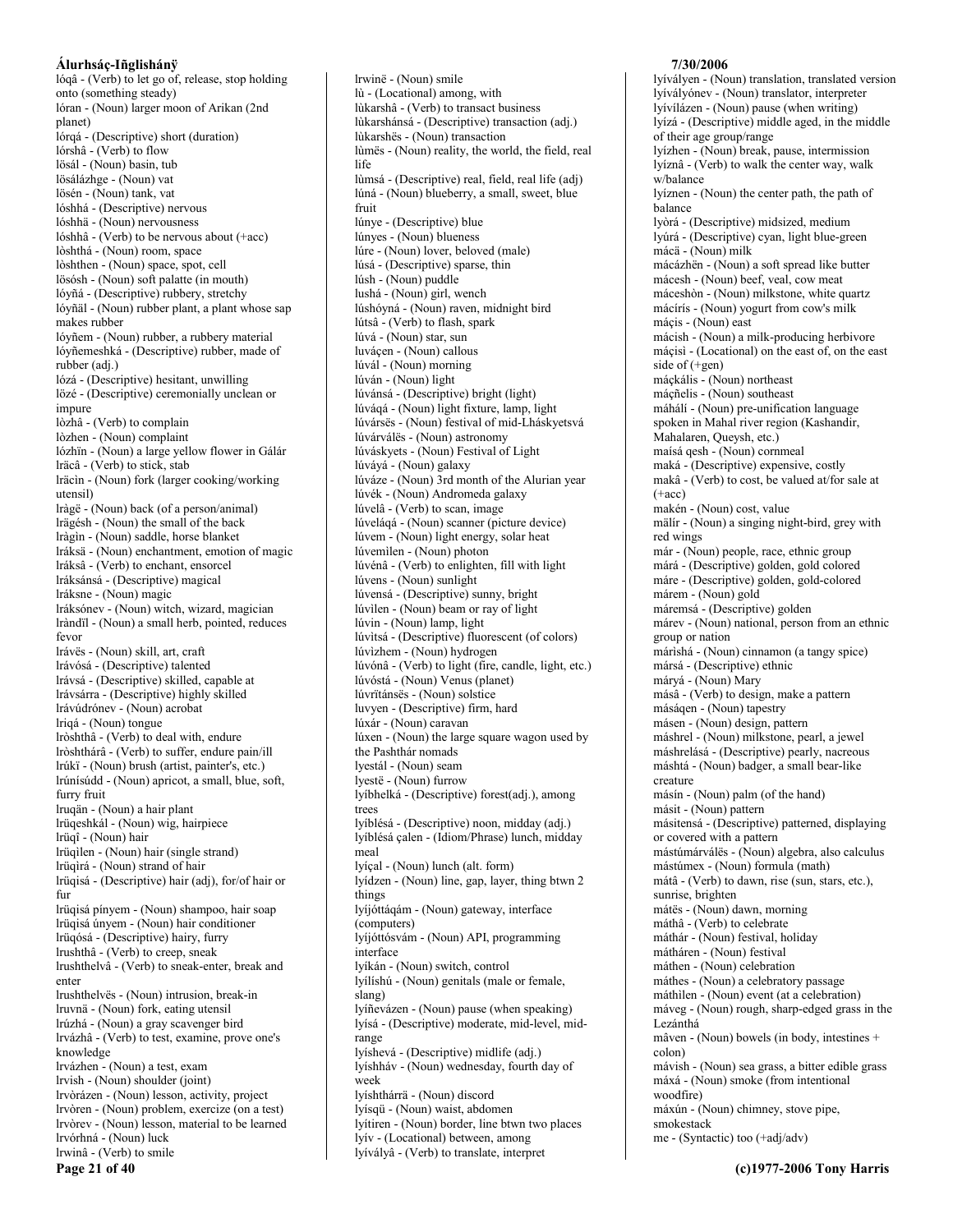méd - (Noun) yacht, schooner, a small but classy ship megá - (Descriptive) clean, clear, uncluttered meghesz - (Noun) a large and richly petaled, very fragrant, flower megtá - (Descriptive) drunk, high, intoxicated megtélá - (Descriptive) drunken, tending towards drunkenness mejä - (Noun) guilt (emotion) mejâ - (Verb) to feel guilty mejósá - (Descriptive) guilty, feeling guilty, hlamed mekráze - (Noun) 9th month of the Alurian year melá - (Descriptive) innocent, not guilty mëlâ - (Verb) to take care of, care for mělágóvá - (Noun) pastor, minister mele - (Locational) then, at that time mëlélá - (Descriptive) caring melës - (Noun) innocence, not guilt melexen - (Locational) in those days melsá - (Descriptive) cared for, kept up mená - (Noun) priestess menák - (Noun) pope, high priest menáren - (Noun) priesthood (male or female) mene - (Noun) priest mesá - (Descriptive) bad (of colds, bruises, etc.), excessive mêshë - (Noun) trumpet meshh - (Noun) flaw, vice mevâ - (Verb) to classify, describe meven - (Noun) class, classification mexná - (Descriptive) great, honored mídzâ - (Verb) to wiggle, squirm míjú - (Noun) a playful, otter-like salamander míláyá - (Noun) a violin-like instrument mílyá - (Descriptive) purple/brown eye colored, amaranthine (adj) mírál - (Noun) curl (hair, rope, etc.) mírálósá - (Descriptive) curly mírgâ - (Verb) to cross (fingers, arms, etc.), weave mírgäshá - (Descriptive) tangled, interwoven mírgäshâ - (Verb) to tangle mírgäshen - (Noun) tangle, snarl mírshá - (Noun) jungle mishnál - (Noun) nozzle, head, mouth, opening mishnë - (Noun) mouth mishúká - (Noun) epiglottis (lit. mouth-tail) miskem - (Noun) saliva míson - (Noun) a round shellfish, scallop mláç - (Noun) sink, basin mlákâ - (Verb) to train an animal or slave mláná - (Descriptive) fond, warm, comforting mlásä - (Noun) pity, sympathy, feeling sorry for mlásâ - (Verb) to pity, feel sorry for mláselshá - (Descriptive) poor, worthy of sympathy mlázhìn - (Noun) the rough, brown robe worn by the Pashthár nomads mleve - (Descriptive) lazy mlevës - (Noun) laziness mlezhgä - (Noun) boredom, ennui mlezhgâ - (Verb) to be bored mlezhgánsá - (Descriptive) boring, drudgery  $(adi)$ mlízá - (Descriptive) thin (of people, etc.) mlìzhä - (Noun) betrayal, feeling of being betrayed, abandoned, or let down mlìzhâ - (Verb) to betray, abandon mlìzhen - (Noun) betrayal, abandonment, letdown (act or incident) mlòg - (Noun) thong mlógï - (Noun) salamander-like amphibian mlót - (Noun) glob mlóth - (Noun) cream, milkfat mlótsâ - (Verb) to store, keep Page 22 of 40

mlótsálits - (Noun) storage place mlótsë - (Noun) barn mlótsédh - (Noun) storeroom mlótsentá - (Noun) warehouse, storehouse mlótsës - (Noun) storage mlótsìrá - (Noun) storage container mlówë - (Noun) phlegm mlóxâ - (Verb) to choke, gag (intransitive, on=instrumental) mlòzhen - (Noun) sandal, flipflop mlòzhú - (Noun) pair of sandals or flipflops mlúd - (Noun) block, hunk, cube mlúdzâ - (Verb) to demand mlúdzen - (Noun) demand mlúsá - (Descriptive) humble, meek mlúts - (Noun) frog, a green aphibian with 6 legs mlüx - (Interjection) hmph, humph (grunt) mlúzhâ - (Verb) to climb, clamber mlúzhets - (Noun) ladder mô - (Verb) can, 3rd.sing. of to be able (irr., colloquial) mód - (Noun) gap módányá - (Noun) crack, gap módásh - (Noun) a black, slimy, pond animal mòdhrâ - (Verb) to suffer, be in pain módlets - (Noun) a bitter, edible lichen grown in arctic mófá - (Descriptive) satisfied, content mófã - (Noun) satisfaction, contentment (emotion) móghä - (Descriptive) dead móghän - (Noun) a dead-tree. Black leaves/stems móghánsá - (Descriptive) fatal mógháze - (Noun) 7th month of the Alurian year móghensálits - (Noun) funeral altar, funeral home móghensës - (Noun) funeral móghës - (Noun) death, dving móghílshes - (Noun) obituary, death announcement móghìtsen - (Noun) funeral pyre móghóen - (Noun) All-Souls-Day, festival móghónélá - (Descriptive) deadly móhhirá - (Noun) flagpole mójâ - (Verb) to invade, swarm into or over mójánsës - (Noun) invasion mójen - (Noun) swarm, horde móllë - (Noun) mud móllélá - (Descriptive) muddy, soft (ground) móllósá - (Descriptive) muddy, mudfilled (water) mólrá - (Descriptive) pale, faded mólrâ - (Verb) to pine, fade, wither molrän - (Noun) a hairy tree mónes - (Noun) mountain mónyá - (Verb) can, 3rd. pl. of to be able (irr., colloquial) mór - (Noun) cap, beret, hat mor - (Noun) rut mòrâ - (Verb) to warn, admonish mórdá - (Noun) fourth planet in the Alurian system mòren - (Noun) warning mórhkâ - (Verb) to clutter, junk up mórhkensá - (Descriptive) cluttered móríshä - (Noun) fruit, soft and juicy, red inside, rich brown rind morósá - (Descriptive) rutted mórshek - (Noun) plains, lowlands mósá - (Noun) comb mósâ - (Verb) to comb mósh - (Noun) grain (in general) mòshâ - (Verb) to forgive

# 7/30/2006

móshágál - (Noun) small flightless insects that cause móshágü móshágü - (Noun) disease caused by insects that lay eggs under skin móshálen - (Noun) cereal mòshélá - (Descriptive) forgiving mòsheln - (Interjection) I am sorry, forgive me mòshensës - (Noun) forgiveness, being forgiven móshentá - (Noun) granery, grain-house móshhád - (Noun) waterfall móshï - (Noun) porridge, grain stew móshvá - (Locational) by, by means of móshven - (Noun) cause, source móskâ - (Verb) to drown (v.i.) móverhs - (Noun) theory móvrá - (Descriptive) possible móvrálës - (Noun) opportunity, possible path móvren - (Noun) option, possibility móvrës - (Noun) power, ability móvrî - (Verb) to be able móvrî vùznâ ñólyësán - (Idiom/Phrase) to be okay with something (idiom) mózhá - (Descriptive) deep, low (pitch of music or voice) mózhánsës - (Noun) resonance, timbre mùlâ - (Verb) to mourn mùláren - (Verb) lamentation mumâ - (Verb) to hum múnác - (Noun) spinach, a leafy vegetable múnÿ - (Noun) pool, puddle, small pond múrá - (Descriptive) sad múrä - (Noun) sadness múrâ - (Verb) to be sad múrsá - (Descriptive) tragic múrsen - (Noun) tragedy (tragic event) múrses - (Noun) tragedy (play or story) múrzä - (Noun) grief, dispair mush - (Noun) sigh mushâ - (Verb) to sigh múshvâ - (Verb) to have a cold múshvórh - (Noun) cold (illness) músilen - (Noun) tone, musical note músilósá - (Descriptive) tonal músnágá - (Noun) musical instrument músne - (Noun) music músónev - (Noun) musician múzâ - (Verb) to mope (cause=acc) myá - (Locational) where (relative conj., dialect form) myánsva - (Noun) genitive/locative case, instative myává - (Locational) where? myávádhrásva - (Noun) locational (word type) -ná - (Affix) (suffix) realm, world, land of ná - (Syntactic) desiderative particle, would that- $\tilde{n}$ á(v) - (Affix) (prefix) ex-, former nádlë - (Noun) coin nágzáren - (Noun) metaphore nágzárensá - (Descriptive) metaphoric, figurative náká - (Descriptive) old (to subject), had/known for a long time, opp. of zhírá nálád - (Noun) wine, fruit/cooking wine nálásv - (Noun) ninth planet in the Alurian system náljá - (Descriptive) tricky, sly, deceptive náljâ - (Verb) to deceive (someone=dat) about (something=acc) náljen - (Noun) deception náljës - (Noun) deceit nály - (Syntactic) therefore, thus, for this reason náná - (Descriptive) yummy náqâ - (Verb) to show, display náqáçlen - (Noun) caricature (depreciative), poor image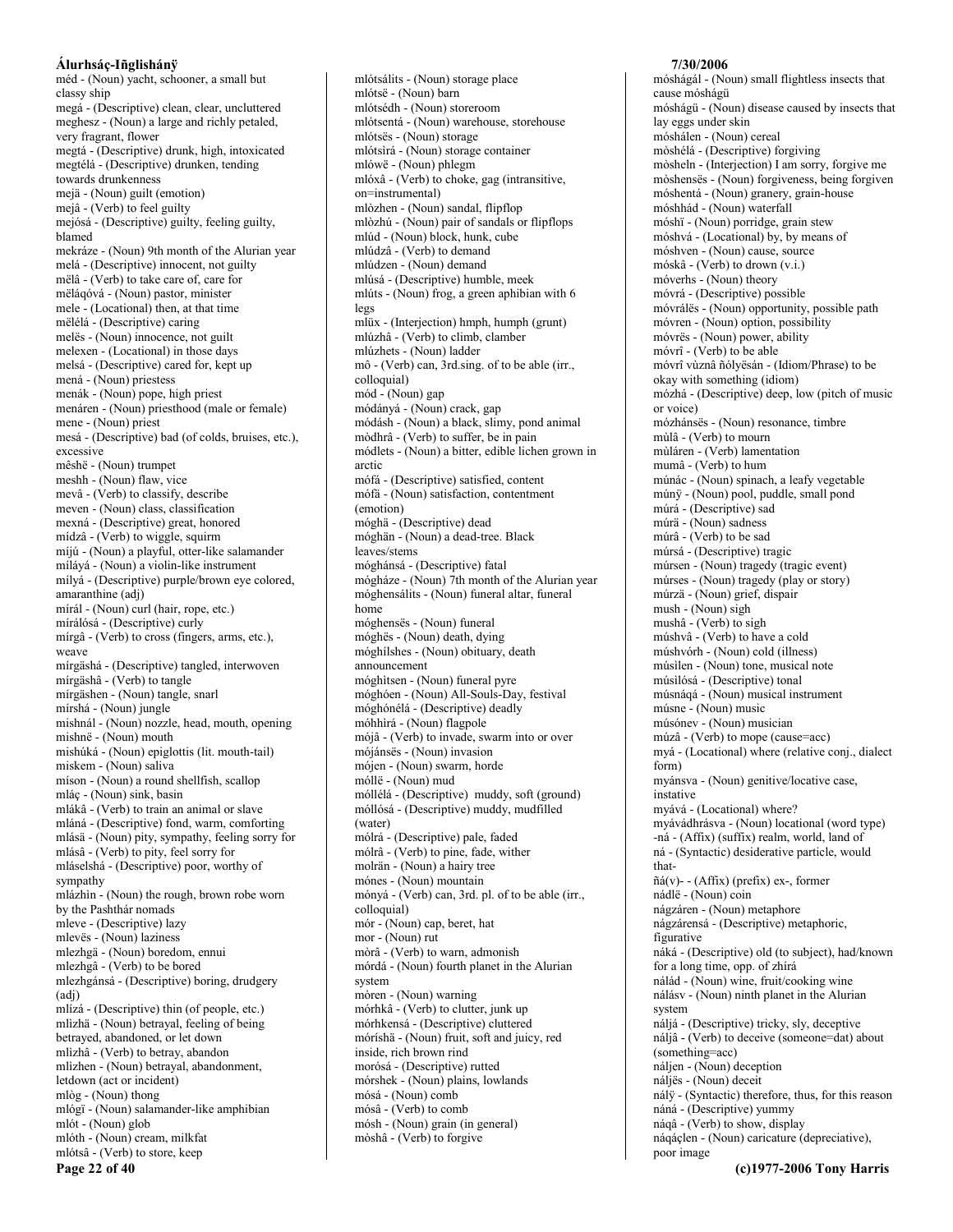#### Álurhsáç-Iñglishánÿ náqál - (Noun) photograph náqálvá - (Noun) camera, picture taking aparatus náqényá - (Noun) icon, image (computer) náger - (Noun) picture náqerósá - (Descriptive) graphical nágerósá gzáreskváts - (Idiom/Phrase) graphical user interface náqirá - (Noun) picture frame náqónev - (Noun) photographer ñár - (Noun) clay, wet moldable clay nár - (Noun) king náráls - (Noun) kingdom ñárónev - (Noun) potter nársá - (Descriptive) regal, royal ñárshá - (Descriptive) old, out of date, passé náshá - (Descriptive) dear, beloved (alt.form) náshâ - (Verb) to show, reveal násháne - (Noun) divine avatar, manifestation of God, incarnation náshdívâ - (Verb) to say out, put forth náshé - (Interjection) y'know náshek - (Noun) footprint, track náshilen - (Noun) expression, look, body language náshìn - (Noun) curtain náshóen - (Noun) open-house, gathering náshqë - (Noun) phenomenon, unusual occurance náshqensá - (Descriptive) exceptional, unusual náshthá - (Descriptive) shiny, reflective náshthâ - (Verb) to polish, shine náshthánsá - (Descriptive) shiny náshtházen - (Noun) brass náshúntá - (Descriptive) on display, on show náshúntâ - (Verb) to display, show off náshúnten - (Noun) a display náshúntës - (Noun) display, show násíná - (Descriptive) russet, rust red-brown náskâ - (Verb) to correspond via msg/letter náskálits - (Noun) post office náskánsá númáxës - (Idiom/Phrase) zipcode, postal code náskánsës - (Noun) post, mail system náskáren - (Noun) mail, post, correspondance náskáreskváts - (Noun) email system násken - (Noun) letter, correspondance náskúntës - (Noun) bulk or general mail/email, junk mail, spam nátá - (Descriptive) tan (color) ñává - (Descriptive) no more, no longer náváles - (Noun) budget náválits - (Noun) bank (institution where money is kept) návám - (Noun) cheque (money) návánsá ghóleven - (Idiom/Phrase) credit card návár - (Noun) credit (money unit) návárh - (Noun) portal, viewport, window(computer) návárh zhë fíná - (Idiom/Phrase) needle's eye, eve of the needle návársá - (Descriptive) financial návársës - (Noun) finance(s) ñávátsénâ - (Verb) to impeach, remove from office náven - (Noun) 1/10 credit (money unit) ñávensá - (Descriptive) former, old, exnávës - (Noun) currency návìrá - (Noun) bank, vault, money holder návúdráqá - (Noun) scrollbar, view mover ñâyâ - (Verb) to whine, complain náz - (Noun) prize, booty, spoil názh - (Noun) crew, staff názhev - (Noun) crewmember, staffmember

ñe - (Syntactic) not Page 23 of 40

ñe lhôñ vekrévrá - (Idiom/Phrase) there is no doubt ne<sub>l</sub>á - (Syntactic) but, except that  $ne_{\lambda}$ ávâ - (Verb) to object to nezelñ - (Syntactic) but, unless, except that nezen - (Noun) exception ñeclâ - (Verb) to insult ñeclen - (Noun) insult néfányá - (Noun) pebble néfár - (Noun) gravel néfárálits - (Noun) gravelpit néfemsá - (Descriptive) composed naturally of stone néfeshká - (Descriptive) made from stone negel - (Syntactic) nevertheless, however negizhem - (Noun) protein negvi - (Noun) volt, measure of electricity negvirrásá - (Descriptive) high-voltage (adj) neká - (Noun) mouth of a river or stream  $nelá<sub>i</sub>á - (Noun) queen$ ñëláshâ - (Verb) to greet ñëláshkî - (Interjection) greetings! ñelef - (Locational) never (up till now) nelhá - (Descriptive) needed, necessary nelhâ - (Verb) to need nelhen - (Noun) need, necessity nelhósá - (Descriptive) needy ñelis - (Noun) south ñelisì - (Locational) on the south of, on the south side of  $(+gen)$ ñelsá - (Descriptive) so-so, fair ñemä - (Noun) muffin, a small pastry ñemen - (Noun) jug, pitcher, ceramic pot w/handle ñemyá - (Locational) nowhere nëpáls - (Noun) pot, pan nëpázh - (Noun) pothole in river or road neren - (Noun) 12.6 seconds, 1/10 of peshen nerényá - (Noun) 1.26 seconds, 1/10 of neren neres - (Noun) moment neres nyefórha - (Idiom/Phrase) tipping point, moment of change neresá - (Descriptive) immediate, of the moment ñésá - (Descriptive) vain, of nothing ñésës - (Noun) vanity, nothingness nésh - (Noun) wing ñështhálâ - (Verb) to say goodbye neská - (Noun) pre-unification language spoken in central Lyívná, near Seneká nestá - (Numeric) seven ñeth - (Noun) color ñethá - (Descriptive) colored ñethárósá - (Descriptive) multi-colored ñëthén - (Noun) rainbow ñethósá - (Descriptive) colorful, bright ñethósáme - (Descriptive) bright (+ color) ñets - (Descriptive) no longer ñévá - (Pronoun) no one, nobody ñevâ - (Verb) to speak ñevájóttës - (Noun) syntax ñevan - (Noun) night ñevár - (Noun) vocabulary ñeváren - (Noun) dictionary ñevë - (Noun) word (one) ñevélá - (Descriptive) talkative ñevélâ - (Verb) to talk alot, chatter, babble ñeveleksë - (Noun) construction (phrase), way of speech ñevélev - (Noun) babbler, chatterer ñeven - (Noun) word (saying) ñevës - (Noun) speech ñevíçë - (Noun) syllable ñevilen - (Noun) verse, line ñevïnágen - (Noun) logo ñevítá - (Noun) word-weaver, storyteller ñevónev - (Noun) chief speaker, orator

#### 7/30/2006

ñevóvá - (Noun) speaker (person) ñevùn - (Verb) to talk to onesself ñevyúdrâ - (Verb) to interview, evaluate ñevyúdren - (Noun) interview, evaluation nexvá - (Noun) danger nexvánsá - (Descriptive) dangerous  $ni$ - (Affix) (prefix) milli-, 1000th of nídzä - (Noun) jealousy nídzâ - (Verb) to be jealous of (acc=person, inst=action or state) níësv - (Noun) bokchov, a leafy cabbage-like plant níf - (Noun) drip nífâ - (Verb) to drip nikë - (Noun) nail, spike nìle - (Descriptive) vain, conceited nilës - (Noun) vanity, conceit ñír - (Noun) knee ñírâ - (Verb) to kneel, stoop down nírâ - (Verb) to overcome nírzev - (Noun) victim nísál - (Numeric) a bit of, a taste of (number) nísále - (Descriptive) kind of, sort of, a little bit  $(+adi/adv)$ nìshä - (Noun) mercy, pity, desire to help níshâ - (Verb) to bruise nìshélá - (Descriptive) merciful, helpful, pityfilled/pitying níshen - (Noun) bruise nívlen - (Noun) millimeter, alurian measure of  $.042$  inch nízírá - (Descriptive) plaid (colored) ñmánvi - (Noun) litre, quart, a larger liquid measure ñmányá - (Noun) ounce, millilitre, a small liquid measure ñmáren - (Noun) bottle, jug ñmáz - (Noun) cup, mug, glass ñmázen - (Noun) cupful, glass, cup (measure) ñmén - (Noun) flask, canteen  $n\delta_{\zeta}$  - (Noun) Noah nog - (Noun) worm nògzâ - (Verb) to ponder nògzámâ - (Verb) to analyze nògzárâ - (Verb) to meditate upon nògzen - (Noun) opinion nògzeshen - (Noun) issue, concern nòl - (Noun) step, stage ñólá - (Locational) rarely, not often nòlâ - (Verb) to take steps, proceed in stages nòlá-nòlá - (Idiom/Phrase) step by step (process) nólen - (Noun) bay (geogr.), gulf ñólhúvá - (Pronoun) which (of three) nólísá - (Noun) cove, inlet ñólvá - (Pronoun) someone, somebody ñólyë - (Pronoun) which one ñólyës - (Pronoun) something nòqâ - (Verb) to treat of, be about nór - (Noun) honored guest nòr - (Noun) moss ñórá - (Numeric) little, not much, few nòrává - (Noun) mosswife, a mythical nymph or witch ñórsá - (Locational) at no time, never nórshá - (Descriptive) normal, characteristic, innate nórshä - (Noun) quality, trait, characteristic nórshen - (Noun) attribute, characteristic nóryâ - (Verb) to bear a burden, carry, transport nóryen - (Noun) burden, load  $n\delta s$  - (Locational) according to  $(\text{+inst})$ nòs nelhenáxná - (Idiom/Phrase) as needed nòs zhë dwixná - (Idiom/Phrase) on the one hand nòs zhë lezávnáxná - (Idiom/Phrase) at worst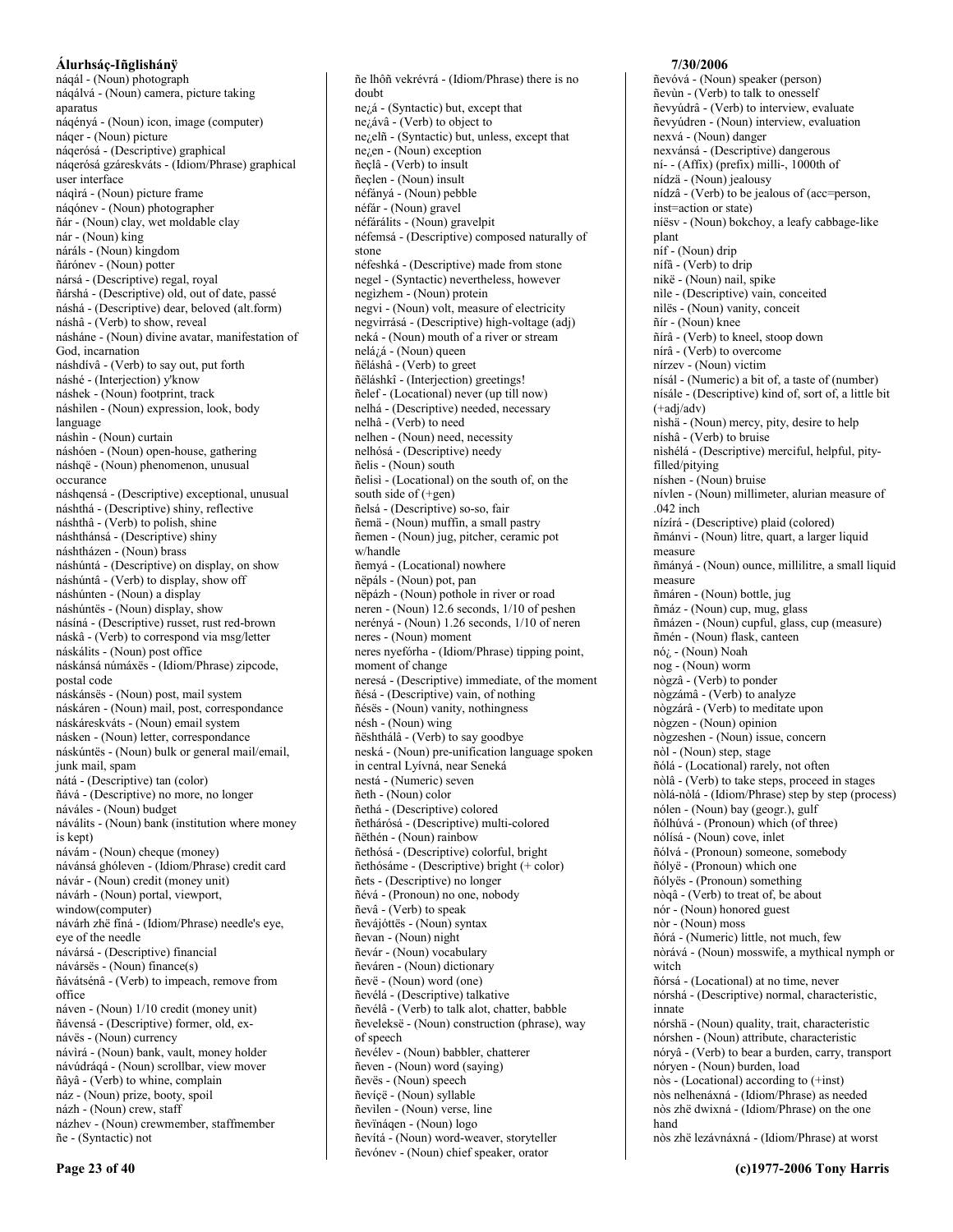nòs zhë yáshëxná - (Idiom/Phrase) on the other hand (phrase) nòs zhë zálevnáxná - (Idiom/Phrase) at best nòsh - (Noun) pad nóshá - (Descriptive) safe, secure nóshâ - (Verb) to protect nóshánsës - (Noun) security nóshánsev - (Noun) guard, police officer nóshánsevár - (Noun) guards or police (organization) nóshávrës - (Noun) security class, clearance nóshelev - (Noun) user ID, username, ID nóshñeven - (Noun) password ñósílá - (Pronoun) which (of two) nòsthó<sub>l</sub>átsën - (Noun) relativism nòsvílensá - (Descriptive) literal nòv - (Locational) about, concerning (+abl) ñóváxne - (Descriptive) in no way nóvë - (Descriptive) new, never before existing nòvelev - (Noun) title (book, etc.) nòven - (Noun) subject, theme ñóvexne - (Locational) no matter, notwithstanding nòvrâ - (Verb) to describe nòvre - (Noun) adjective/adverb, descriptive word nòvren - (Noun) description ñóye - (Locational) no longer, no more ñózhâ - (Verb) to wait for ñózhásven - (Noun) comma nózhën - (Noun) flesh núâ - (Verb) to suppose, guess, imagine ñúdhä - (Noun) pain, ache (emotional) ñúdhâ - (Verb) to hurt, ache (emotional) ñúdhánsá - (Descriptive) painful, aching (emotionally) núdzë - (Noun) goat, a small antelope relative with long fur. nújád - (Noun) mage, adept núk - (Noun) a moose-like large antelope núlísá - (Noun) sock, stocking núlísfek - (Descriptive) stockingfooted, wearing socks núlísú - (Noun) pair of socks, stockings núlú - (Noun) stockings, hose, tights númä - (Noun) pleasure, delight númáxánsës - (Noun) arithmetic, mathmatics númáxárválës - (Noun) numerology númáxen - (Noun) number, figure númáxensá - (Descriptive) digital (not analog) númáxeskváts - (Noun) number system núqâ - (Noun) to button núqen - (Noun) button (on clothing) núqìrá - (Noun) buttonhole núshä - (Noun) sadness, regret núshâ - (Verb) to be sorry, regret (+acc), be saddened by núts - (Noun) a rat-like animal nváçâ - (Verb) to discard, throw out/away nvácâ - (Verb) to give away, put away nvátsá - (Descriptive) dark (color) nvázhâ - (Verb) to lose nvázhës - (Noun) loss, losing nvelásá - (Descriptive) dark, blackish nveláze - (Noun) 8th month of the Alurian year nvelex - (Noun) the Black Mountain region of N.E. Jaskarna nvelsem - (Noun) petroleum nvelsen - (Noun) oil (petroleum based) nveshá - (Descriptive) murky, inky, brackish nvezhek - (Noun) a tree with hard, black wood nyáshâ - (Verb) to fly nyáshárválës - (Noun) aeronautics, science of flight nyáshen - (Noun) flight (journey) nyáshës - (Noun) flight (process) Page 24 of 40

nyáshthál - (Noun) flight path nyáshvárh - (Noun) aircraft, airplane nváshvárhálits - (Noun) airport nyátísh - (Noun) bat, a flying mammal related to petíshá nye(f)--(Affix) (prefix) change, varying nyedíçâ - (Verb) to change course or direction nyedíçánsës - (Noun) redirection (in general) nyedíçónâ - (Verb) to redirect nyedívâ - (Verb) to restate, reword nyefá - (Noun) new, different nyefekleskës - (Noun) variations of light/dark, shading nyefenesne - (Noun) new age (culture) nyefévrá - (Descriptive) variable (adj.) nyefévren - (Noun) variable (noun) nyefilázen - (Noun) mood swings nyefórh - (Noun) change (instance of) nyefórhâ - (Verb) to change, modify nyegevâ - (Verb) to move, change residences nyegzâ - (Verb) to change one's mind nyekámónâ - (Verb) to transplant (a plant), repot nyeleksâ - (Verb) to inflect, conjugate, decline nyeleksâ - (Verb) to transform, reshape nyeleksùnev - (Noun) shapeshifter nyelevâ - (Verb) to rename nyenáqâ - (Verb) to reframe, reimagine nyeñevensës - (Noun) relexification, encoding nyeseqársës - (Noun) reorganization nyethrïzâ - (Verb) to shift gears nyethrïzálvá - (Noun) shifting lever nyethrïzek - (Noun) clutch pedal nyevrejâ - (Verb) to change jobs nyír'zâ - (Verb) to hold prisoner, imprison nyír'zálits - (Noun) prison nyír'zénâ - (Verb) to make a prizoner of nyír'zensës - (Noun) bondage, captivity, imprisonment nyír'zentá - (Noun) prison building nvír`zónev - (Noun) jailer nyírózin - (Noun) prisoner nyítsúr - (Noun) prison bar, cage bar nyórzâ - (Verb) to bandage, bind up a wound nyórzen - (Noun) bandage nyúfâ - (Verb) to wipe x(acc) from y(abl) nyúfë - (Noun) napkin nyúfi - (Noun) towel, wipe nyúfirá - (Noun) napkinholder nyújâ - (Verb) to squish, squash nyúvë - (Noun) surf, tide, sea öçélá - (Descriptive) arrogant, self-important öçélës - (Noun) arrogance, self-importance ócyem - (Noun) afternoon ódá - (Noun) limb, arm or leg ódál - (Noun) sleeve or pantleg ódáreg - (Noun) peninsula (alt. term) -óen - (Affix) (suffix) festival, holiday ófrä - (Noun) peace, sense of doing the right thing ófrâ - (Verb) to have a peace about (+acc) óftâ - (Verb) to vote óftághár - (Noun) voting booth óftálits - (Noun) voting place óftáren - (Noun) election óften - (Noun) vote òká - (Descriptive) closed òkâ - (Verb) to close òká dlóve - (Idiom/Phrase) hard heart, closed soul ókád - (Noun) a large animal, herbivore, bearlike body, horse like head òkáfá - (Noun) stale or stuffy air òkáfsá - (Descriptive) stale, stuffy òkárrá - (Noun) wall, partition, inside wall separating rooms ól- - (Affix) (prefix) good, healthy

7/30/2006 ól - (Syntactic) than (comparitive) ólá - (Descriptive) loyal (being loyal to) ólä - (Noun) loyalty (feeling) ólâ - (Verb) to be loyal to ólcî - (Noun) fur, animal hair ólçóná - (Noun) strawberry, a hairy-berry ólélá - (Descriptive) loyal, tending to be loyal to óles - (Pronoun) thine, thy, yours (indep.form, 2nd pers.fam.sing.) ólevá - (Noun) piece of paper, page ólevár - (Noun) pad of paper óleváren - (Noun) pad, book of paper óleven - (Noun) page, side/sheet of paper óleveshká - (Descriptive) paper, made of paper  $(adi.)$ ólevirá - (Noun) folder ólevúz - (Noun) a piece of paper ólgezánsá - (Descriptive) sane, of sound mind ólgezánsës - (Noun) sanity ólhenárhvóvá - (Noun) President of Aluria ólhenárvá - (Noun) sacred duty óls- - (Pronoun) your, thy (familiar singular) ólsád - (Noun) a brittle, white fungus, bush sized. in humid, dark valleys óltárhá - (Descriptive) healthy, well óltárhánsá - (Descriptive) healthy, promoting health óltárhsá - (Descriptive) health, medical (adj.) ólùze - (Noun) cranberry (small, blue berry grown in swamps) ólùzeshká - (Descriptive) cranberry, made from cranberries ólvárrâ - (Verb) to consider  $x(acc)$  to be  $y(nom)$ ólvárres - (Noun) review, critique (written) ólvë - (Pronoun) we ólves- - (Pronoun) our ólyár - (Pronoun) you (familiar plural) ólyárs- - (Pronoun) your (familiar plural) ólyávilen - (Noun) bread, slice ólvávon - (Noun) bread, loaf ólye, ólyá - (Pronoun) you (fam. sing.) ólyev - (Pronoun) you (polite singular) ólyëvár - (Pronoun) you (polite plural) ólyëvárs- - (Pronoun) your (polite plural) ólyeven - (Pronoun) you (singular, insulting) ólyevenár - (Pronoun) you (plural, insulting) ólyevenárs- - (Pronoun) your (plur., insult.) ólyevens- - (Pronoun) your (sing., insult.) ólzhyâ - (Verb) to be a disciple of, follow, study under ólzhyev - (Noun) disciple, student ömishâ - (Verb) to flicker ömishélá - (Descriptive) flickering óñáren - (Noun) solar/stellar system óneg - (Noun) a large, lumbering, omnivorous lizard, rather like a bear óñen - (Noun) world, planet óñensá - (Descriptive) world (adj.), planetary óñentránsës - (Noun) gravity óñenyárválits - (Noun) planetarium óñenyósá - (Descriptive) worldly -ónev - (Affix) (suffix) one who does x habitually óníqë - (Noun) barnacle, a tough plant that fixes to ships, etc. -ónjá - (Affix) (suffix) so-called, said to be (but  $not)$ ontâ - (Verb) to follow (a path, line, direction), lead (of paths, etc.) óntâ - (Verb) to pulverize, grind to powder ontál - (Noun) trail, trace, path (left by something) ónte - (Noun) powder ontës - (Noun) following, course ónteská - (Descriptive) pulpy ónteskem - (Noun) pulp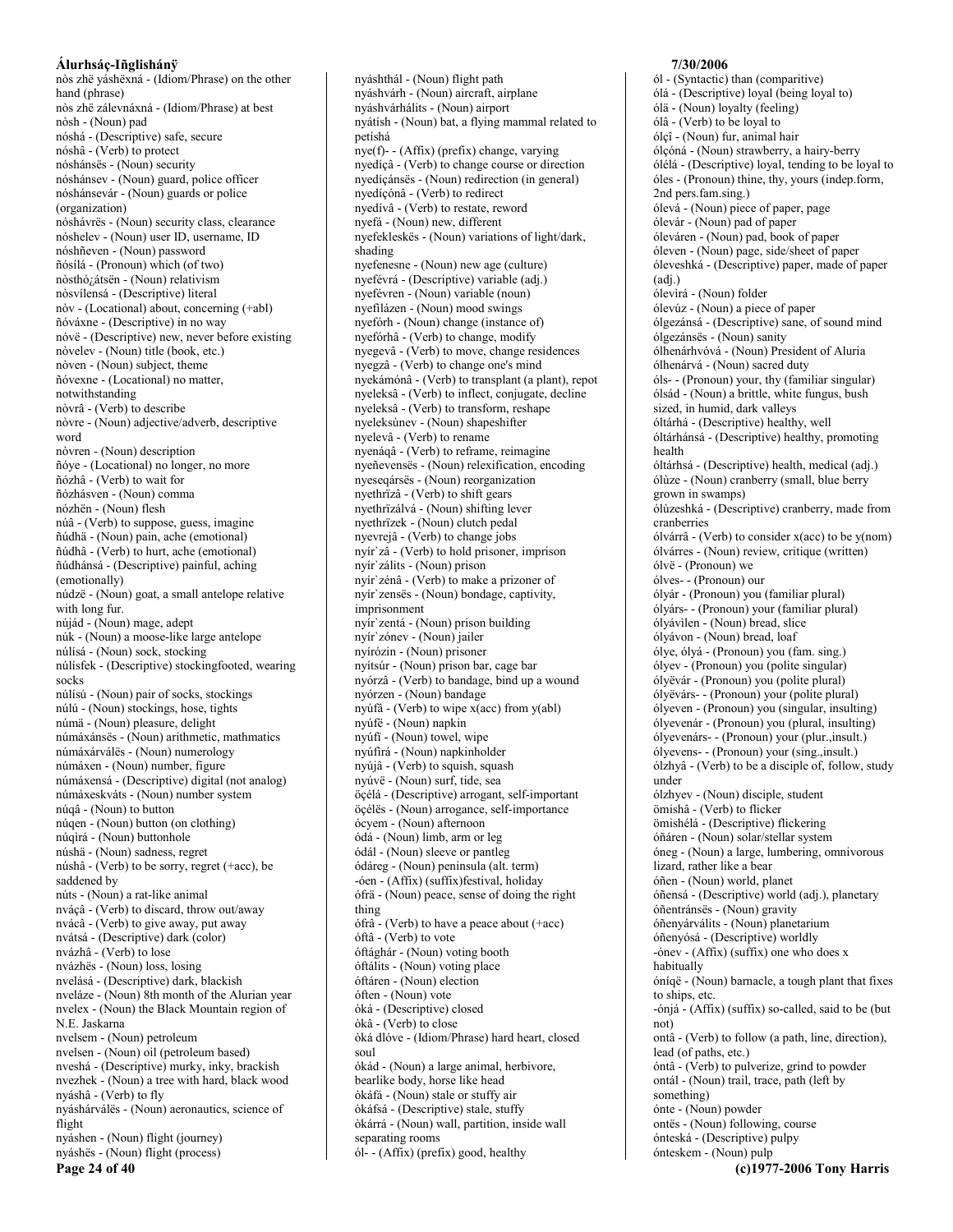onteszem - (Noun) cake makeup, foundation (powder) ónùshá - (Descriptive) oval (adj and noun) ónyâ - (Verb) to make, form, create ónyázâ - (Verb) to undulate ónyázen - (Noun) undulation, wave ónyen - (Noun) creation, created thing ónyensës - (Noun) creation, being made ónyëv - (Noun) wave (ocean) ónyónev - (Noun) creator ónyüvâ - (Verb) to blow away, astonish ónyüvelÿ - (Interjection) blow me down, shiver me timbers ór(á)--(Affix) (prefix) multi-, polyórá - (Numeric) many, much óráhályensá - (Descriptive) multilingual, polyglot órámá - (Descriptive) various órámel - (Descriptive) variety of, various different óráñethsá - (Descriptive) many-colored órányá - (Numeric) several, a fair amount of órárze - (Descriptive) many at a time órásva - (Noun) plural óráxne - (Descriptive) many times óren - (Noun) multitude órenesná - (Descriptive) multicultural órenesnesá - (Descriptive) multicultural órensá - (Descriptive) plentiful, numerous órhál - (Numeric) several -órhen -  $(Affix)$  (suffix) meeting órlhá - (Descriptive) useful órlhâ - (Verb) to use, make serve its purpose órlhágá - (Noun) tool órlhen - (Noun) resource órlhóvá - (Noun) user (person) órüv - (Noun) shore, beach órüvì - (Locational) on the shore, coast, or bank órüvisá - (Descriptive) coastal (adj.) órvár - (Noun) coast, coastline -ósá - (Affix) (suffix) full of ósán - (Noun) a pre-unification language spoken in the Kalash óshâ - (Verb) to haunt, weigh down with one's presence óshensá - (Descriptive) haunted ósírá - (Descriptive) beautiful (sound) ósírës - (Noun) beauty (sound) oskâ - (Verb) to guess, intuit, divine ósrá - (Noun) a light blue seabird òstâ - (Verb) to kiss ósten - (Noun) castle -ósven - (Affix) (suffix) program, application that does X óth - (Noun) boat, rowboat, small barge -óvá - (Affix) (suffix) one who does x now övárelçës - (Noun) science, study of natural law övárelçónev - (Noun) scientist övárs - (Noun) natural law, law of nature övársá - (Descriptive) scientific, having to do with the laws of nature óvná - (Descriptive) primitive, undeveloped óvrá - (Noun) coil óvreñ - (Noun) spring, coil óvreñár - (Noun) boxspring, submattress övùná - (Noun) nature övùnánsá - (Descriptive) environmental, natural övùnánsës - (Noun) environment, nature övùnásá - (Descriptive) natural óvùnásá - (Descriptive) ovoid, egg-shaped, egglike övùnátsën - (Noun) naturalism -óy- - (Affix) (suffix) continue, pursue, keep on óyddâ - (Verb) to snack, have a snack óyddefá - (Descriptive) snack (adj.) óydden - (Noun) a snack

Page 25 of 40

óynäl - (Noun) bird óynárválës - (Noun) ornithology  $6yz\hat{a}$  - (Verb) to be in the process of  $(+inf)$ ózä - (Noun) appreciation, admiration ózâ - (Verb) to appreciate, admire özáwle - (Verb) bizarre, strange, wierd ózhá - (Descriptive) intentional ózhä - (Noun) will, intention ózhâ - (Verb) to intend, be of a mind to ózhen - (Noun) intention, will, thing intended or willed ózhensá - (Descriptive) intended, intentional, deliberate ózhes - (Noun) plan, written intention páç - (Noun) chopping or slicing knife, general knife páçâ - (Verb) to chop, slice pácâ - (Verb) to train, teach/impart a skill req. practice pádlü - (Noun) a hot, purifying drink pághâ - (Verb) to be the turn of, fall to (+acc of person) pághál - (Noun) share (of work, reward, etc.) pághálsá - (Descriptive) to do with ones share of work etc. pághen - (Noun) turn, time, go pagvâ - (Verb) to migrate pagvélá - (Descriptive) migratory pálâ - (Verb) to lie down, lay down páláji - (Noun) spiced, mulled dógát milk, used in Friendship-cup páláñ - (Noun) headman, town/village/precinct leader páláx - (Noun) a warm, furry jacket páleshá - (Descriptive) bedridden pálh - (Descriptive) scanty, incomplete pálrásh - (Noun) a stir fry dish w/meat and veg. pándâ - (Verb) to fate, chance, destine, give luck pándáme - (Descriptive) by chance, by fate, it so happened pándë - (Noun) position (social), role, fate pándefi - (Syntactic) just in case pánden - (Noun) fate, chance pándzâ - (Verb) to adorn, decorate pándzen - (Noun) ornament, adornment, decoration pándzës - (Noun) adornment, decorating (activity) pár - (Noun) garden, glade párre - (Noun) rope parzem - (Noun) sulphur páshâ - (Verb) to praise páshálá - (Noun) hymn, praise song páshen - (Noun) a praise, lifting word pashthâ - (Verb) to wander, be nomadic pashthár - (Noun) nomadic people of the Lezánthá pashthélá - (Descriptive) nomadic pashthélä - (Noun) wanderlust, desire to roam pashthélev - (Noun) nomad, drifter, wanderer pashthíhës - (Noun) wanderlust, love of roaming páshthónev - (Noun) nomad, wanderer pashthónev - (Noun) wanderer, nomad pásthá - (Descriptive) humble, poor, ignoble, of low station páthâ - (Verb) to forsee, scry páthónev - (Noun) seer, mystic, wiseman/woman páwlës - (Noun) Paul páxâ - (Verb) to chop páxtálâ - (Verb) to chop down pázhâ - (Verb) to leave (behind) páznâ - (Verb) to sail, travel on water páználen - (Noun) canal, boat road páznelshá - (Descriptive) seaworthy páznórh - (Verb) large 3 mast ship like a junk

7/30/2006 pe- - (Affix) (prefix) for, pro, for the good/purpose peándzálá - (Descriptive) tourist, visitor (adj.) pebóláqen - (Noun) genitals (male or female, standard term) pebóleyá - (Descriptive) family (adj.), for or of the family pëçâ - (Verb) to use up, finish peçá - (Verb) used up, gone, finished pedheskúlá - (Descriptive) handheld (adj) pefárá - (Descriptive) open (for business) peghelá - (Descriptive) visual peghílá - (Descriptive) search (adj.), for searching peghílin - (Noun) searchlight peghílósven - (Noun) search engine (program) pekályá - (Descriptive) purposeful, purpose driven pekarshâ - (Verb) to put up for sale pekasqámá - (Descriptive) underwater, for use underwater pekávezhá - (Descriptive) emergency response  $(adi)$ pekávezhálits - (Noun) emergency or crisis center, dispatch pekólrává - (Descriptive) artistic, for the purpose of art pel - (Locational) around, about pel`ráyâ - (Verb) to look around pelámá - (Descriptive) forfeit, forfeited, surrendered pelefã - (Verb) to might-as-well pelegvám - (Noun) radio (receiver) pelegvánsen - (Noun) radio station, broadcaster pelegven - (Noun) radio (general) pelegvës - (Noun) radio (transmissions, waves) pelegvìren - (Noun) radio wave pelegvok - (Noun) antenna, aerial pelen - (Noun) lap, circuit, loop peljótten - (Noun) peripheral, related item pelòkâ - (Verb) to close in on, close up pelóven - (Noun) side effect pelsá - (Descriptive) surrounding, nearby peltsáxâ - (Verb) to circumcize peltsáxensev - (Noun) circumcized person pelúváná báshán - (Idiom/Phrase) lighthouse, phare pelzâ - (Verb) to wander peñâ - (Verb) to be sore, sting peñsá - (Descriptive) sore, stinging peórlhóvá - (Descriptive) user (adj.) for or about users pequshá - (Descriptive) just in case (adj.) pequsháme - (Descriptive) just in case (adv. and phrase) pésá - (Descriptive) innocent, harmless pesh - (Descriptive) suddenly peshá - (Descriptive) sudden (adj.) peshá çok - (Idiom/Phrase) low blow, blow below the belt peshâfá - (Descriptive) nasal (for the nose) peshár - (Noun) 10-minute period peshen - (Noun) minute pesóvá - (Descriptive) drinking, potable petárhánsá - (Descriptive) therapeutic petárhës - (Noun) therapy petíshá - (Noun) a small, cute mammal like squirrel or gerbil petsíleká - (Descriptive) catalog (adj.) for a catalog, for making a catalog pettolá - (Descriptive) testing, beta pettólvá - (Descriptive) universal, for everyone pettòsná - (Descriptive) universal pettósvá - (Descriptive) programming (adj.), for the purpose of programming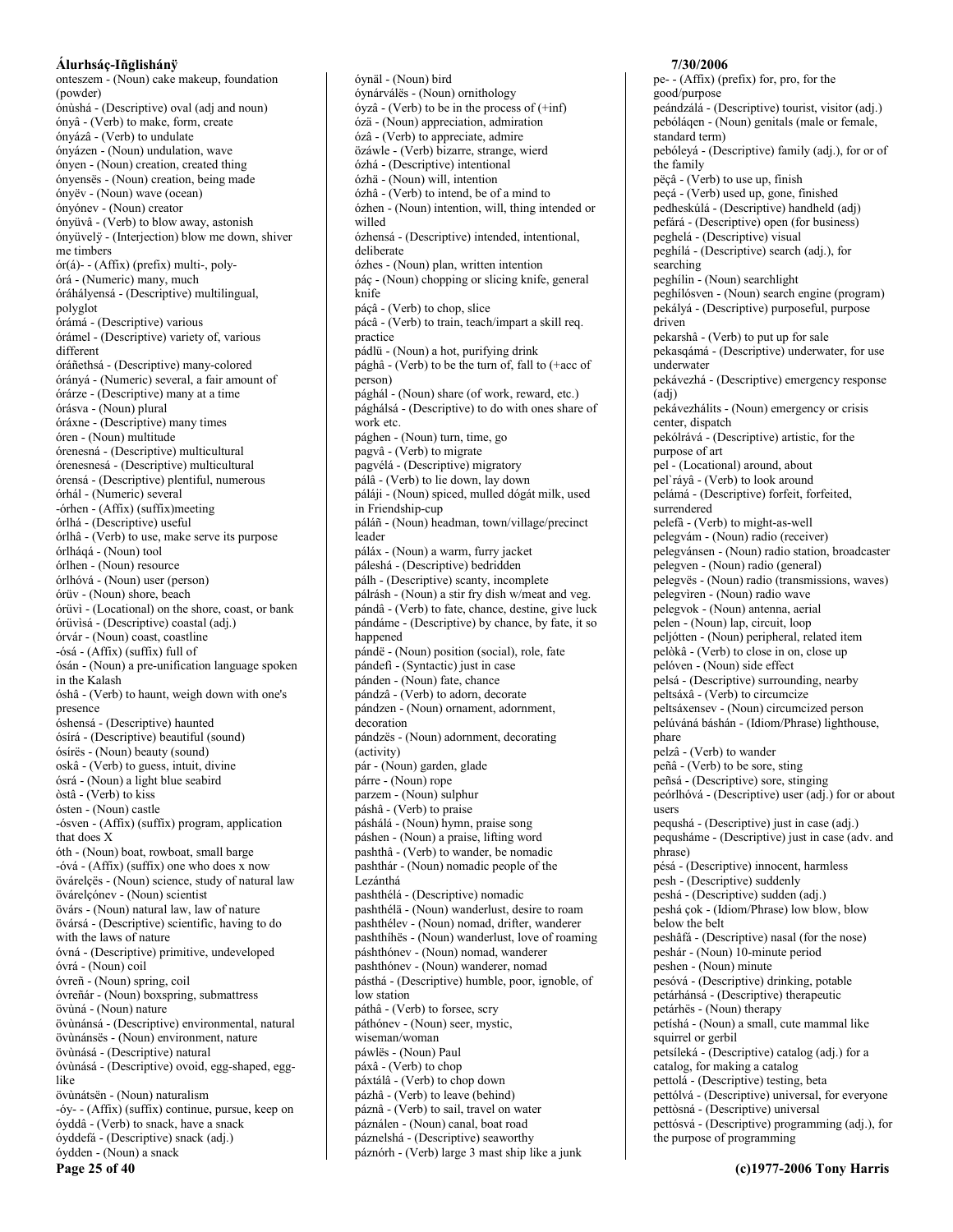pevéshá - (Descriptive) private, confidential, not for public pevishtál - (Noun) mammal, animal that suckles its young pevrejá - (Descriptive) work or job related pevrídìlen - (Noun) building block pezálâ - (Verb) to be of advantage pezálávrës - (Noun) opportunity, good option pezálen - (Noun) advantage pezálî - (Interjection) good luck! (interj.) pezharâ - (Verb) to order, request for purchase pezharvá - (Descriptive) shopping, for the purpose of shopping (adj) pezháská - (Descriptive) essential, basic, fundamental pífã - (Verb) to begin, start pífálskets - (Noun) headwaters, source (of a river, etc.) pífánsá - (Descriptive) startup, start, activation, boot-up (adj.) pífánsës - (Noun) startup, boot-up, activation (process) pífáshh - (Noun) the first week of the month pífen - (Noun) start, beginning pífi - (Locational) at first, in the beginning pífónâ - (Verb) to turn on, start píksâ - (Verb) to support, aid, enable pílá - (Noun) feather pílepsá - (Descriptive) fitful, intermittent, irregular pínyá - (Descriptive) clean, washed pínyâ - (Verb) to clean, wash pínÿâ - (Verb) to stretch, flex pínyálrúk - (Noun) brush (scrubbing, cleaning) pínyálvá - (Noun) washer, washingmachine pínyánsá - (Descriptive) cleaning, washing  $(adi.)$ pínyávrá - (Descriptive) flexible pínyédh - (Noun) washroom, bathroom pínyefá veskïn - (Noun) washcloth pínyem - (Noun) soap pínyensës - (Noun) cleansing, being cleansed pínyeshìrá - (Noun) hamper, holder for clothes to be washed pír - (Noun) string pírányá - (Noun) thread pírásá - (Descriptive) stringy píthâ - (Verb) to ask for pïtsog - (Noun) a water-dwelling snake-like mouse píx - (Noun) support rod píxâ - (Verb) to support, hold up or out píxáren - (Noun) crossbeam, yardarm plonâ - (Verb) to squat, be in a squat, sit on one's haunches ploshâ - (Verb) to wrap, envelop ploshál - (Noun) cartouche, balloon, bubble ploshen - (Noun) wrapper, envelope ploshï - (Locational) around, wrapping or envelopping (+gen, dat, abl) ploshír - (Noun) wallet, billfold pó - (Locational) along, by pó tázhëxná - (Idiom/Phrase) that way pó úmázhëxná - (Idiom/Phrase) this way pócáyál - (Noun) argument, parameter pödásk - (Noun) underarm, armpit póg - (Noun) nook, cleft pógë - (Noun) shoulder blade pók - (Noun) woodlander, fairy pólef - (Locational) in order to pólhá - (Descriptive) gentle póná - (Noun) spot or place where something belongs póndrâ - (Verb) to put, place pórdâ - (Verb) to shrug noncomittally

pórül - (Noun) shoulder, the flat part btwn neck and joint pòshä - (Noun) disappointment pòshâ - (Verb) to be disappointed póshâ - (Verb) to float pöshéná - (Noun) hammered dulcimer pöshthán - (Noun) rivulet, runoff póshvâ - (Verb) to float, hold position póshvárhen - (Noun) helicopter póskâ - (Verb) to float (on water) pósken - (Noun) float, buoy pótsâ - (Verb) to throw, toss póv - (Locational) depending on práxâ - (Verb) to pick, seize prë - (Locational) before (time) prëbelná - (Descriptive) penultimate, next-tolast preçal - (Noun) breakfast (alt. form) prëdezhyen - (Noun) foreknowledge prëdivâ - (Verb) to prophesy prëdiven - (Noun) a prophecy prëdívensá - (Descriptive) prophetic prëdívónev - (Noun) prophet pregzâ - (Verb) to expect, assume prekâ - (Verb) to catch, snag prëkerâ - (Verb) to anticipate, expect prel - (Noun) forehead preleks - (Noun) crystal, shard or stone of mineral salts prëlhényâ - (Verb) to prime, prefill preme - (Locational) before (adv), ago prenesnerrëvsá - (Descriptive) preunification prëñeven - (Noun) foreword prensá - (Descriptive) early prenyá - (Descriptive) recent, shortly past prenyáme - (Locational) recently, just a little while ago prëprexná - (Locational) day before yesterday (alt. form) prërávâ - (Verb) to preview presá - (Descriptive) past+time expression presá zó - (Idiom/Phrase) X-amount early (+ time reference) presh - (Noun) salt preshá - (Descriptive) salty preshem - (Noun) salt (mineral) preshìrá - (Noun) saltshaker, saltcellar presvla - (Locational) in a moment, right away prëtsirâ - (Verb) to look forward to prevá - (Descriptive) last, prior (time references) prëvezhá - (Descriptive) past (adj.), prior prëvezhâ - (Verb) to proceed, happen before prëvezhásva - (Noun) past tense prëvezhen - (Noun) past, the past prëvezhensá - (Descriptive) past (adj) prevná - (Descriptive) earliest, first prexnává - (Locational) the day before yesterday prexne - (Noun) yesterday prëyâ - (Verb) to be early, be slow (of clocks) prëyáñeth - (Noun) primer, pre-paint preyev - (Noun) ancestor prëyevná - (Descriptive) first, earliest prëyevná çalen - (Idiom/Phrase) breakfast, first meal prëyevnáme - (Descriptive) at first prezhnë - (Noun) omen, portent prìlen - (Noun) premonition prílívâ - (Verb) to revel, party prílíyen - (Noun) revel, party prílíyës - (Noun) revelling, partying pròshëvâ - (Verb) to survive, continue pròshëvánsem - (Noun) necessities, survival goods púdlâ - (Verb) to block, stop up

púdlálvá - (Noun) plug, block, stop, cork

#### 7/30/2006

púdláreháles - (Noun) apnea, ceasing to breathe (illness) púk - (Noun) a small biting insect púká - (Noun) tail (on an animal or a comet) púklúvá - (Noun) comet púkrenfë - (Noun) tadpole, the young of an amphibian púlä - (Noun) a deep, moving emotion pulvâ - (Verb) to cushion, soften pulvin - (Noun) pillow púná - (Noun) leaf, needle (tree), blade (grass) púnál - (Noun) deciduous tree, tree with leaves púnár - (Noun) foliage púnyá - (Noun) flake, chip puqë - (Noun) lip púqî - (Noun) ponytail (hair) púshhá - (Descriptive) awkward (emotionally) púshhä - (Noun) awkward (feeling of) púshhës - (Noun) emotional awkwardness pushtál - (Noun) sausage, hotdog pútál - (Noun) wire, cable, cord pútáleskváts - (Noun) cable system pútë - (Noun) cord, rope, line púzhë - (Noun) root (of plant) qáçlá - (Descriptive) corrupt, crooked qáçlës - (Noun) corruption, crookedness qáçlévrá - (Descriptive) corruptable qálâ - (Verb) to go fast, speed qálánváqá - (Noun) speedometer qálárâ - (Verb) to race, speed qálárálits - (Noun) raceway, race track qáláren - (Noun) race (speed event) qálárës - (Noun) racing (speed) qálávrës - (Noun) speed, ability to go fast qálek - (Noun) accelerator, gas pedal qálës - (Noun) speed qálónâ - (Verb) to speed, make go fast qálsá - (Descriptive) fast qálstá - (Noun) Mercury (planet) qármâ - (Verb) to meet in council, debate qármen - (Noun) parliament, legislature, congress qármës - (Noun) council, board, legislature qedá - (Descriptive) quiet, still qedës - (Noun) stillness, quiet qéjä - (Noun) thrill (emotion) qelávren - (Noun) collar (of a shirt) qelávrik - (Noun) collarbone qená - (Noun) banana, a long fruit (Alurian bananas are green, peel is soft  $&$  edible) qënâ - (Verb) to be x long qenâ - (Verb) to dwell, sit in authority over, rule qensá - (Descriptive) long (distance or things) qentá - (Noun) seat, dwelling place qèrzä - (Noun) vengeance, desire for revenge qèrzâ - (Verb) to revenge, avenge, take vengence on (+dat) for (+acc) qèrzányä - (Noun) spite (emotion) qèrzányélá - (Descriptive) spiteful (person) qèrzányensá - (Descriptive) spiteful (action) qèrzen - (Noun) vengeance, specific instance of revenge qèrzës - (Noun) vengeance qesh - (Noun) flour, meal qestâ - (Verb) to draw attention, signal qetï - (Noun) muffin, also english muffin qíëdâ - (Verb) to come qíëdës - (Noun) coming, advent qìlá - (Descriptive) distant (in time) qódze - (Descriptive) mean, nasty qol - (Noun) threat qolâ - (Verb) to threaten qórám - (Noun) age, long period qòrránëv - (Noun) rectum, apeture qórsá - (Descriptive) long (time, duration) qórsányá - (Descriptive) a little while (adj.)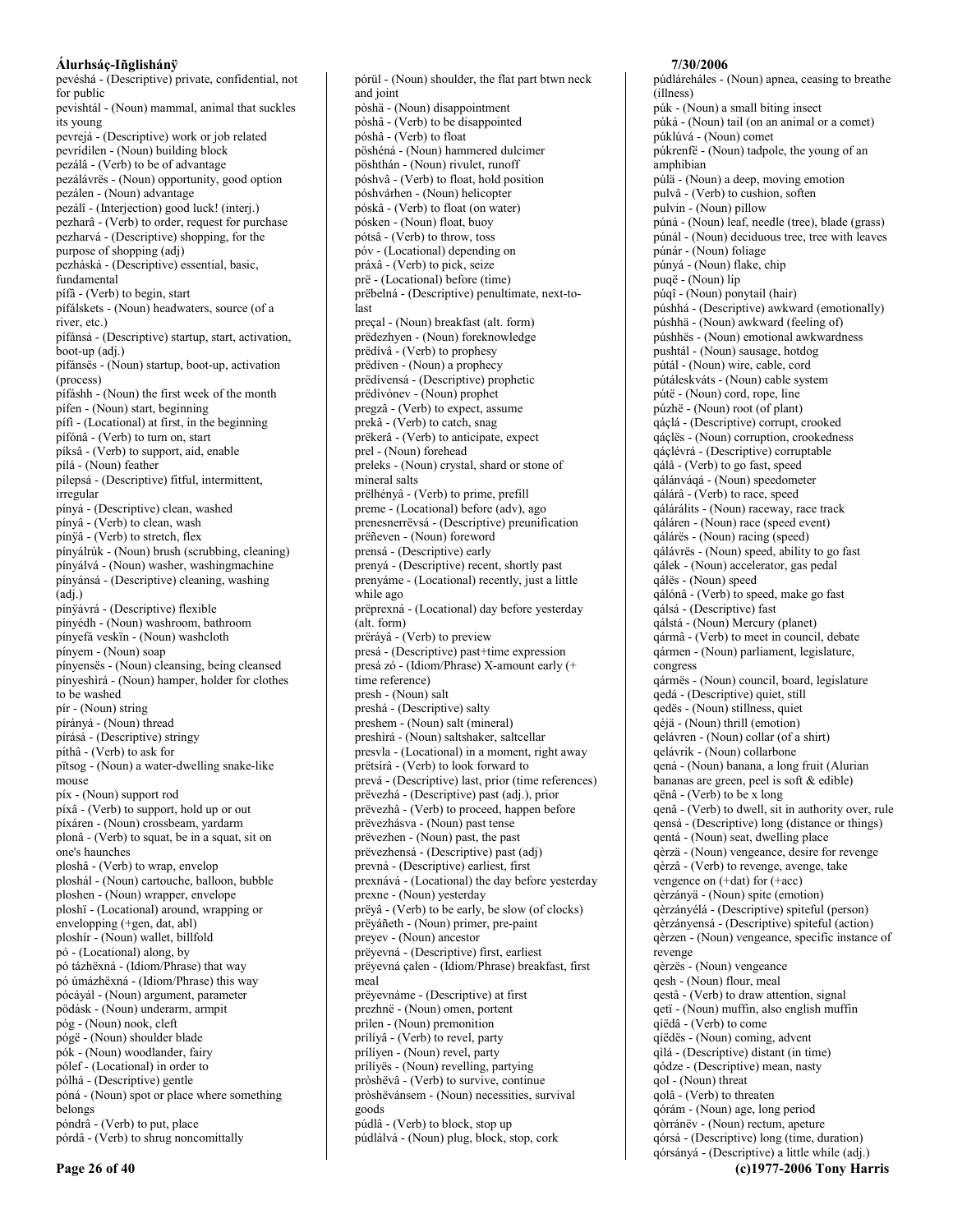qóyâ - (Verb) to cling to, hold onto (something steady) qüdish - (Noun) leech, bloodsucking parasite qushâ - (Verb) to expect, be ready for rácyem - (Noun) marble (stone) rágnevâ - (Verb) to recognize ráhál - (Noun) lung ráháyen - (Noun) airway, breathing passage rákánsem - (Noun) leaven rákem - (Noun) yeast rákshe - (Descriptive) chubby rálhâ - (Verb) to rely upon ránd - (Noun) fir tree, hemlock rantsá - (Descriptive) burnt rantsâ - (Verb) to burn ráshâ - (Verb) to be at fault for  $(+acc)$ rást - (Interjection) pay attention! rástâ - (Verb) to pay attention (to) ráthish - (Noun) a crisp-fried meat, bacon rätsáddesh - (Noun) peanut, a hard nutlike tuber rätsáddeshká ízhem - (Idiom/Phrase) peanut **butter** rátsel - (Noun) a potato-like vegetable râw - (Noun) meow sound, made by assorted animals râwâ - (Verb) to meow, make a meow sound ráyâ - (Verb) to look at, see ráyál - (Noun) screen, view, field of vision ráyáqá - (Noun) monitor, screen ráyçá - (Descriptive) damned, blasted ráyçlâ - (Verb) to leer, stare evily or lecherously ráyeledh - (Noun) screen, pane (window) ráyñâ - (Verb) to lurk, watch quietly or secretly ráysálgen - (Noun) movie, film, screenplay ráysálqenárválës - (Noun) cinematography ráysálgónev - (Noun) film maker ráythùshá - (Descriptive) leering or sexually staring ráythùshâ - (Verb) to look at with sexual overtones ráyv - (Verb) here is, voilà, behold, look! ráyvâ - (Verb) to watch ráyvâ zhë lìtsän - (Idiom/Phrase) to pray and meditate ráyválits - (Noun) vantage point ráyvórâ - (Verb) to check the status of re<sub>ć</sub>ká - (Noun) duck, an herbivorious waterfowl réclá - (Noun) noise, cacophony réël - (Noun) level, layer refágh - (Noun) dog, cur refíshtá - (Noun) doggy (child word) reg - (Noun) island (alt. term) regúb - (Noun) a pig-sized rodent regúbesh - (Noun) meat from regúb, crumbly or ground rehâ - (Verb) to breathe, draw breath rehen - (Noun) breath rèksâ - (Verb) to rest (relax) rèksál - (Noun) break, pause rèksánsá - (Descriptive) relaxing (now), causing now to relax rèksánsës - (Noun) vacation rèksónélá - (Descriptive) relaxing, causing one to relax rélâ - (Verb) to hear rélek - (Noun) shale rélen - (Noun) floor, level, story rélvá - (Noun) ear rélyár - (Noun) the ears (collectively) remâ - (Verb) to form, make up remen - (Noun) component, part, element remeshken - (Noun) ingredient reñ - (Noun) bell rén - (Noun) level, height reñâ - (Verb) to ring (of a bell) reñálvá - (Noun) ringer

Page 27 of 40

rend - (Noun) hemlock, fir tree reñen - (Noun) ring (sound) régâ - (Verb) to hear about, receive news of réqes - (Noun) report, story régónev - (Noun) reporter, journalist résâ - (Verb) to sound like, seem (sound) résálen - (Noun) tone, sound résálës - (Noun) tone, quality (of sound) reshká - (Descriptive) expensive, worth a lot révá - (Noun) ear (outside) révâ - (Verb) to listen to révíláqá - (Noun) microphone révilen - (Noun) audio recording réyâ - (Verb) to make a sound réyál - (Noun) sound, phoneme réválársës - (Noun) phonology réyáqá - (Noun) loud speaker réyáqányár - (Noun) earphones, headphones réyë - (Noun) sound, noise réyilen - (Noun) soundwave réyósá - (Descriptive) noisy rezh - (Descriptive) vast, wide rézhge - (Noun) ruckus, noise  $r\hat{i}$  - (Noun) whine (sound) rïçâ - (Verb) to rip, tear rigâ - (Verb) to struggle, thrash about, fight rigen - (Noun) struggle ríjë - (Noun) trunk (of tree), stalk (of plant) rílís - (Noun) grace, poise rílísá - (Descriptive) graceful rinçâ - (Verb) to crunch rísh - (Noun) ship, ocean vessel ríshá - (Descriptive) cool, neat, awesome, nifty, sweet rishá - (Descriptive) nonsensical, foolish rïshád - (Interjection) bullshit, falsehoods rishen - (Noun) nonsense rishkád - (Noun) earwax rishnâ - (Verb) to face, deal with, confront ríts - (Interjection) squeak, creak (sound made) rìtsä - (Noun) shirt rítsâ - (Verb) to squeak, creak rïtsâ - (Verb) to stand ritsál - (Noun) stool, step ladder ritsányá - (Noun) undershirt, t-shirt rïtságá - (Noun) stand, brace, bookend rítsen - (Noun) squeak, creak rïtsóven - (Noun) posture, stance rîyâ - (Verb) to whine, make a whining sound rízÿ - (Noun) rice (borrowed word) ròcánith - (Noun) seder, Lord's Supper, meal celebr. the Divine rönesh - (Noun) largest moon of Nalasv (9th planet) rònjâ - (Verb) to gnaw, grind the teeth on (+acc) rònjádh - (Noun) molar (tooth) ròsh - (Noun) hunting knife röshád - (Noun) saber-toothed lion, large fanged cat rráçâ - (Verb) to shake, wave back and forth rráksâ - (Verb) to shake rráshâ - (Verb) to trill, roll rrászá - (Descriptive) quick, rapid-fire, swift rrászâ - (Verb) to hurry, rush rráxá - (Descriptive) hard, difficult rrázhâ - (Verb) to roar rregel - (Noun) extent, amount, coverage rrevnâ - (Verb) to rule rrevnáls - (Noun) domain rrevnánsës - (Noun) government rrevnánsúrev - (Noun) member of government rrevnátsá - (Descriptive) political rrevnátsën - (Noun) politics rrevnùnsës - (Noun) sovreignty rrô - (Verb) I am (1st pers. sing. pres. of delzyû) rrólánsës - (Noun) wedding

rrólyets - (Noun) wedding anniversary rrónyá - (Verb) we are (1st pers. plur. pres. of delzvû) rrûyâ - (Verb) to snore ruc - (Noun) thief, robber rúçá - (Descriptive) rusty, rust colored ruçá - (Descriptive) thieving, stealing (adj) rúçâ - (Verb) to rust rúçálsem - (Noun) oxygen rúçem - (Noun) rust rúçev - (Noun) indian, a red skinned person rúdd - (Noun) fruit, vegitable rúddálï - (Noun) a fruit and cream dessert, fruit salad rúddázhën - (Noun) jam, jelly, fruit spread rúddilshán - (Noun) a sweet fruit salad rúddìn - (Noun) melon (in general) rúddsá - (Descriptive) fruitful rúshä - (Noun) shame (the feeling) rúshâ - (Verb) to be ashamed rúshánsá - (Descriptive) shameful rúshányá - (Descriptive) embarrassed rúshányánsá - (Descriptive) embarrassing rúshányës - (Noun) embarrassment rúshen - (Noun) shame, shameful thing rúshensá - (Descriptive) ashamed rúsken - (Noun) juice rúskin - (Noun) a very juicy purple melon, watermelon rùyçâ - (Verb) to cramp, have a cramp in (+acc of bodypart) rùyçen - (Noun) a cramp rzänáz - (Noun) measuring cup rzánsës - (Noun) system of measurement rzánvâ - (Verb) to measure -sá - (Affix) (suffix) forms an adjective sá - (Syntactic) so, so much sâ - (Verb) to seem to be sá lezá - (Idiom/Phrase) too bad, tant pis sá órsá - (Descriptive) so long (time), (adj) sá órsáme - (Descriptive) for so long, such a long time sádélsá - (Descriptive) brittle sághâ - (Verb) to spy on sághánsës - (Noun) espionage sághel - (Noun) book, volume, part of a collection sághensä - (Noun) feeling of being spied on or watched sághës - (Noun) spying sághónev - (Noun) spy sálá - (Descriptive) peaceful, at peace sálä - (Noun) peace, tranquility salálstï - (Interjection) goodbye, slán agat sálánsá - (Descriptive) peaceful, pleasant, tranquil sálek - (Noun) book sálekarshálits - (Noun) bookstore sálekìrá - (Noun) bookcase sálikä - (Noun) contentment, peace, happiness sálikensá - (Descriptive) blessed, happy (greek makarios) sáliksá - (Descriptive) content, contented sálkáren - (Noun) literature, publications sálqâ - (Verb) to tell, narrate, recount sálqánsës - (Noun) literature sálgányes - (Noun) short story sálgáren - (Noun) history sálgásva - (Noun) predicate, obj. of sálqásven - (Noun) quote (symbol) sálqázek - (Noun) magazine, journal sálqelshá - (Descriptive) noted, noteworthy, special sálqen - (Noun) narrative sálqénsá - (Descriptive) fabulous, mystical, mythical (c)1977-2006 Tony Harris

7/30/2006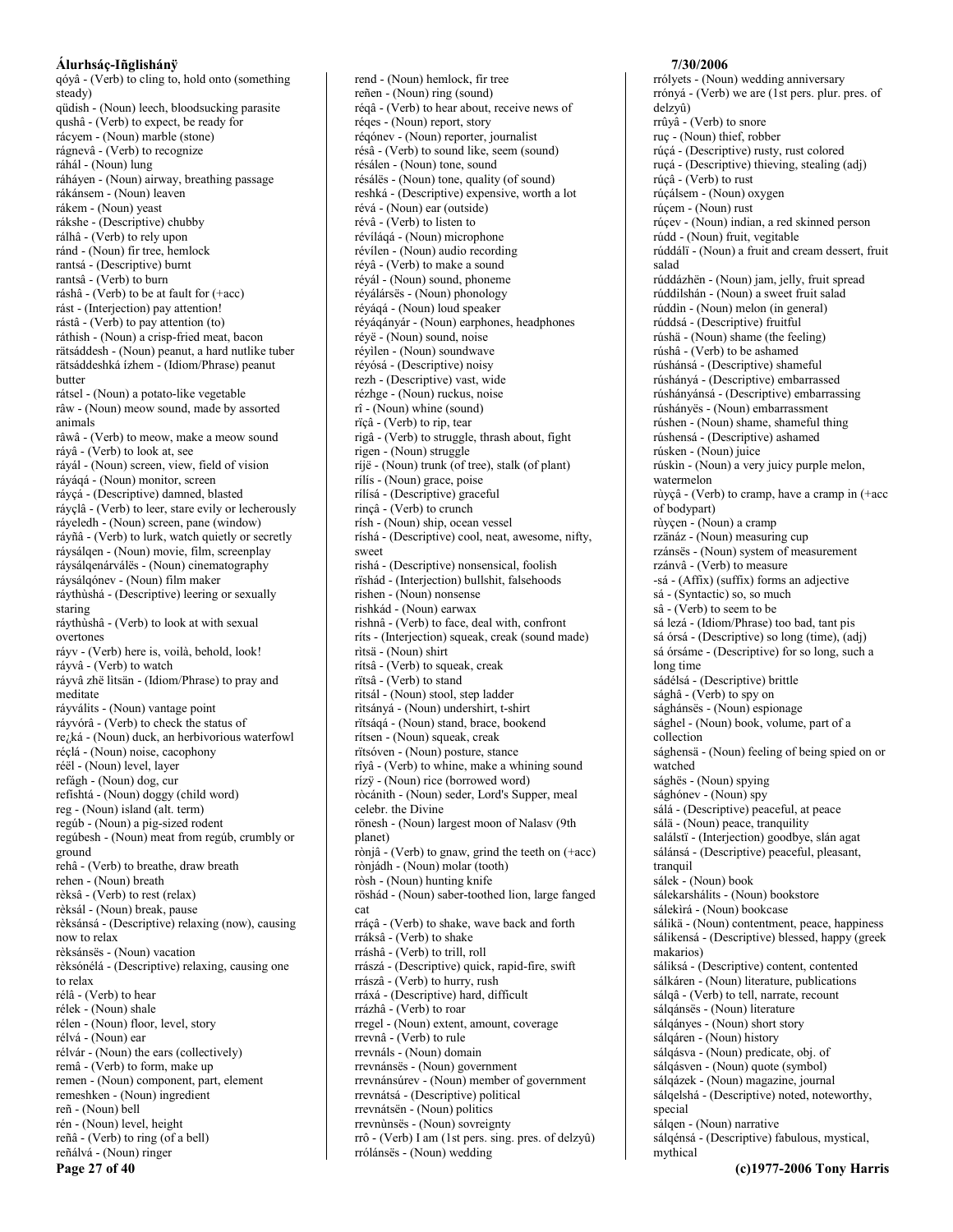sálgényá - (Noun) a children's story, fairytale sálqer - (Noun) poster, advertisement sálges - (Noun) story sálqesës - (Noun) storytelling, prose sálgísen - (Noun) vignette, short story sálgónevár - (Noun) the press, historians/storytellers salye - (Descriptive) how, what status sán - (Locational) across sányágâ - (Verb) to transcend sánzâ - (Verb) to cross, go across sáqï - (Noun) arrow sár'zhónâ - (Verb) to suppress sárâ - (Verb) to hide, conceal sárá-sárá - (Noun) hide-n-seek (children's game) sáréës - (Noun) dance-story, ballet sárensá - (Descriptive) hidden, having been intentionally hidden sasálkâ - (Verb) to lull sashthálï - (Interjection) goodbye, farewell sásznává - (Noun) dance sásznávâ - (Verb) to dance sásznávórhen - (Noun) ball, dance sásznávósá lúváren - (Noun) aurora borealis sáthrä - (Noun) sense of fulfillment, accomplishment sáthránsá - (Descriptive) fulfilling, rewarding sávárhen - (Noun) shade, blinds sávël - (Noun) question sávlä - (Noun) questioning attitude sávlâ - (Verb) to ask (a question) sávlánsës - (Noun) inquiry, query, questioning sávláres - (Noun) form, questionnaire sávúshâ - (Verb) to mimic sávúshev - (Noun) copycat, mimic sáxen - (Noun) number, position in sequence sáyá - (Noun) lover, beloved (female) sáyâ - (Verb) to resemble, be (look) like sáyázgâ - (Verb) to imitate sáyázgâ - (Verb) to imitate sáyázgës - (Noun) imitation (act of imitating) sáyen - (Noun) look, likeness, resemblance, the way something looks se- $- (Affix)$  (pfx) bi-, dual  $s\acute{e}(n)$ - (Affix) (pfx) enough, sufficient sebelsá - (Descriptive) two-edged sébhórì - (Locational) in time, soon enough sebólensá - (Descriptive) androgynous, dualgendered sebúlâ - (Verb) to have lesbian sex sécávrâ - (Verb) to afford sedhevezhálskïn - (Noun) DHT (dihydrotestosterone) sedíçensá - (Descriptive) two-way sedlòren - (Noun) bicycle segaíntá - (Noun) Neptune (planet) segezensá - (Descriptive) double-minded seghálsánsës - (Noun) dichotomy segheszá - (Descriptive) duplicitous, lacking integrity segheszánsës - (Noun) duplicity, lack of integrity segzeránsá - (Descriptive) causing one to be of two minds or undecided sehâ - (Verb) to suffice, be enough sehályensá - (Descriptive) bilingual sehánsës - (Noun) sufficiency sehásá - (Descriptive) sufficient sehen - (Noun) sufficiency, enough sehene - (Numeric) enough sehévrá - (Descriptive) passable, tolerable sehìlä - (Noun) satisfaction, having enough (emotion) sekálá - (Noun) female cousin on mother's side sekále - (Noun) male cousin on mother's side sekálshá - (Noun) aunt, mother's sister

sekálshe - (Noun) uncle, mother's brother seke - (Noun) grampa, grandad (mother's dad) sekishe - (Noun) grandfather, mother's father sekrá - (Noun) mother sekránsës - (Noun) motherhood sekúren - (Noun) the Great Lake, the Eye of the World selá - (Noun) song, tune, harmony selâ - (Verb) to sing (alt. form) selárek - (Noun) songbook, hymnal seláren - (Noun) chorale, opera or operetta, singing program seláshh - (Noun) the second week of the month sèlen - (Noun) flavor, theme, spirit sená - (Descriptive) clear, transparent séná - (Descriptive) enough, satisfactory, right, pleasing senáven - (Noun) dubloon, a silver coin used in the ancient Arh region senéf - (Noun) stone seneren - (Noun) a while, a time, a few minutes segá - (Descriptive) next seqâ - (Verb) to follow segársánsës - (Noun) organization, order segársës - (Noun) sequence, order seqársónâ - (Verb) to organize, put in order seqásven - (Noun) suffix, ending seqóyës - (Noun) progression, continuity ser - (Noun) land, region, province serák - (Noun) military governor, dictator seráken - (Noun) dictatorship (government run by a dictator) serákensës - (Noun) dictatorship, tyranny serányá - (Noun) region, state, county seren - (Noun) nation, country serkáren - (Noun) landscape, terrain serólä - (Noun) patriotism sèrzen - (Noun) condition, status sesá - (Noun) mommy, mom, ma sesál - (Noun) appearance, illusion sesálqásven - (Noun) double-quote (symbol) sesekrá - (Noun) grandmother, mother's mother seshthá - (Noun) fork in road, Y seshthávár - (Noun) maternal grandparents seská - (Noun) gramma, granny (mother's mom) setsâ - (Verb) to rattle setsíshtá - (Noun) baby's rattle sétteshá - (Descriptive) stuffed, well-fed sétteshâ - (Verb) to feed well, overfeed, stuff, fatten up (+acc of person or animal, +instr of  $food)$ sétteshásvùlÿ - (Idiom/Phrase) I have eaten well, Lam stuffed sévâ - (Verb) to sound like seváná - (Locational) forever more, eternally sevánsá - (Descriptive) eternal sevánsës - (Noun) eternity sevlá - (Locational) often sevláme - (Descriptive) usually sevlánsá - (Descriptive) frequent séxá - (Descriptive) prosperous séxä - (Noun) prosperity sezárâ - (Verb) to have gay sex sezhyáren - (Noun) philosophy (way of thought) sezhyárváles - (Noun) philosophy (study of) sezhyónev - (Noun) philosopher sha-- (Affix) (prefix) remote in time, prashá - (Syntactic) already shá gíëdelû zhë bhórh - (Idiom/Phrase) it's about time  $(+)$  phrase) shabhâ - (Verb) to be awake shabháqá - (Noun) alarm clock, wakeup device shabhelyâ - (Verb) to wake up, become awake shabhén - (Noun) waking, wakefullness, being awake shabhónâ - (Verb) to wake someone up

shabhóvónâ - (Verb) to keep awake shâf - (Noun) nose shâfáçlem - (Noun) snot, mucus inside nose shâfányá - (Noun) nostril shâfensá - (Descriptive) nasal (sound or vowel) shàlâ - (Verb) to hesitate, shy away, recoil shálâ - (Verb) to pant, perspire shálhâ - (Verb) to glide, move smoothly shâlikeshá - (Descriptive) delightful (smell) shálü - (Noun) apple, a tart, firm fruit shàlyá - (Descriptive) fair, equitable sháneg - (Noun) watt, measure of electrical flow sháqá - (Noun) shape, form sháqâ - (Verb) to hug, clasp formally on the shoulders shágen - (Noun) shape, thing shára - (Noun) love, attraction (physical) sharat - (Noun) thigh shárem - (Noun) steel shárshá - (Descriptive) used, pre-owned shárshä - (Noun) appetite (for food or drink) shárshâ - (Verb) to have an appetite for (food or  $drink$ ) shártsä - (Noun) lust, wicked desire shártsárrës - (Noun) lasciviousness, unbridled lust shárvä - (Noun) expectation, expectancy, the feeling of requiring shárvâ - (Verb) to expect, require shárven - (Noun) expectation, requirement shárvensá - (Descriptive) expected, required sháshâ - (Noun) to rub shásher - (Noun) massage (one instance of) shásherâ - (Verb) to massage shásherës - (Noun) massage (in general or technique of) shashir - (Noun) orgasm (female) shashirâ - (Verb) to have an orgasm (female) sháská - (Noun) a metal/wire whip w/pointed tip shàtâ - (Verb) to spank, slap sháthem - (Noun) crystal (material) shávëzhensá - (Descriptive) déjà-vu (adj) shávëzhensës - (Noun) déjà-vu (experience) shâvójen - (Noun) sinus cavity sháyâ - (Verb) to run, flow (as water) shávál - (Noun) channel (river, stream, etc.) sháyánthá - (Noun) bed (of river or stream) sháyányá - (Noun) runnel, rivulet sháyáshín - (Noun) nib or point of a pen sháyázen - (Noun) current, flow sháyegvám - (Noun) current, energy flow sháyegvës - (Noun) current (electrical) shedhá - (Descriptive) lithe, supple shel - (Noun) plate, dish shemín - (Noun) cheek shemineszem - (Noun) blush, rouge (makeup) shenvá - (Descriptive) missing, lost shenvâ - (Verb) to miss, be missing/lacking/lost shépä - (Noun) self respect shépâ - (Verb) to have self respect shepeñ - (Noun) a striped rodent related to zól, chipmunk shevâ - (Verb) to live, exist shevádlòrem - (Noun) DNA shevál - (Noun) living thing, life form shevárâ - (Verb) to survive shevárës - (Noun) survival shevárev - (Noun) survivor shevárválës - (Noun) biology shevensës - (Noun) biology, life sheves - (Noun) biography, autobiography shevezhen - (Noun) adventure shevezuñ - (Noun) pulse, heartbeat shevósá - (Descriptive) full of life, real shhá - (Interjection) behold, know that, lo shhádhá - (Descriptive) chief, main

7/30/2006

Page 28 of 40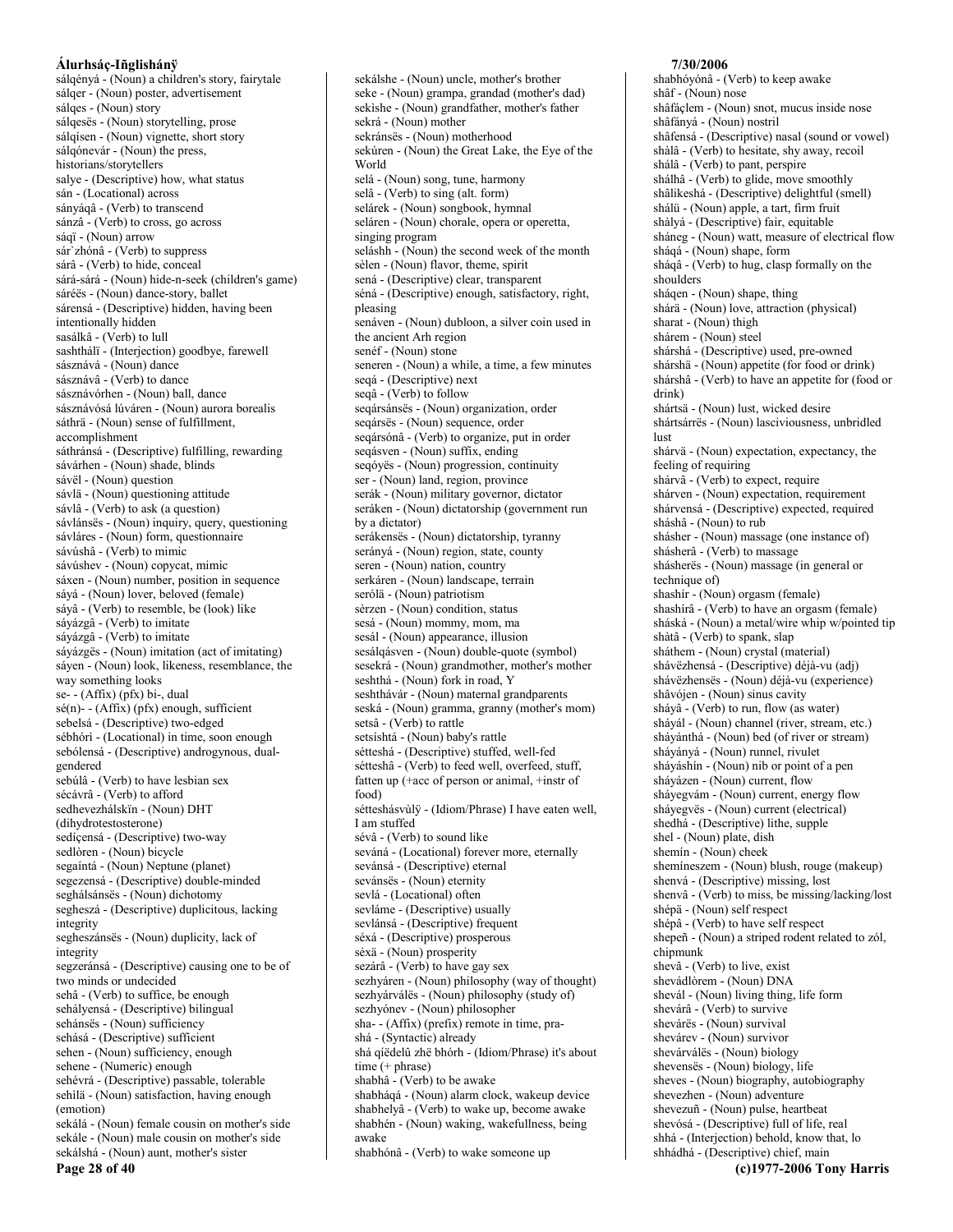shhádhá gezálváqá - (Idiom/Phrase) cpu, main computer shhádhá válónev - (Idiom/Phrase) prime minister shhádhóyes - (Noun) hero, protagonist, main character shhádlâ - (Verb) to poison shhádlánsá - (Verb) poisonous shhádle - (Noun) poison shháqá - (Noun) curse shhàrë - (Noun) jewel, precious stone shhàren - (Noun) piece of jewelry shhárú - (Noun) villain shhátrázhev - (Noun) monster, cruel, horrid person shhává - (Noun) Saturday, the sabbath, the 7th day of the week. shháványá - (Descriptive) week (7 days) shhável - (Noun) day of the week shhévâ - (Verb) to relent shhóghä - (Noun) envy, jealosy shhóghâ - (Verb) to envy, be jealous of shhráxâ - (Verb) to crash, break shhúlá - (Noun) wax shhúlèsem - (Noun) kerosene shhúleshká - (Descriptive) made of wax shhúlï - (Noun) crayon, wax pen shhúlúván - (Noun) candle shhúlúvánìrá - (Noun) candlestick shhúr - (Noun) womb shhúrâ - (Verb) to carry/bear a child in the womb shícá - (Noun) steam, vapor shícósá - (Descriptive) steamy shídzá - (Descriptive) scaly, flaking, scurvy shilá - (Descriptive) puffy, fluffy shïlén - (Noun) cloud (puffy) shilen - (Noun) fluff shïleshâ - (Verb) to seek/wish for a vision shïleshen - (Noun) vision quest shilha - (Noun) a small palm-tree-like fern shilósá - (Descriptive) stuffed (of toys), foggy (of thoughts, brain, etc.) shin - (Noun) point (of angle) shíná - (Descriptive) sharp shïnâ - (Verb) to have a vision, see (spirit) shínádh - (Noun) canine (tooth) shínák - (Noun) awl, punch shïnál - (Noun) vision, spiritual sight/image shïníqá - (Descriptive) having to do with spiritual seeking shïníqâ - (Verb) to seek spiritual things shïníqev - (Noun) seeker, one who seeks spiritual things shïnír - (Noun) magical clearing, spirit glade shíntá - (Noun) a wailing spirit, a banshee shíntárh - (Noun) spire shínyâ - (Verb) to rinse (acc) from (abl) shírá - (Descriptive) stinging shírâ - (Verb) to sting, produce sharp pain shíránsá - (Descriptive) spicy shírósá - (Descriptive) stinging, dark (of looks or glances) shírx - (Noun) a stinging insect shírzâ - (Verb) to wave, blow back and forth shïshâ - (Verb) to whisper shïshén - (Noun) a whisper shishilâ - (Verb) to scurry, scoot shívâ - (Verb) to motion over, wave to come or  $_{\text{20}}$ shix - (Noun) rotting log shlé - (Noun) fold, pleat shlésá - (Descriptive) pleated, folded shócre - (Noun) tribal chief, head of tribe shòdrâ - (Verb) to take out, get out, draw shòkâ - (Verb) to fetch, get, go after

shoköládeshká - (Descriptive) made of chocolate shòrâ - (Verb) to fit, be the right size for (+acc) shóthâ - (Verb) to rent, lease, take on lean shóthághár - (Noun) rentalbooth, rental counter shóthál - (Noun) rent money shóthes - (Noun) lease, contract shrecáles - (Noun) cancer shreçen - (Noun) tumor shrefá - (Descriptive) fertile smelling (soil, etc.) shretá - (Descriptive) fruitful, fertile shrëtâ - (Verb) to grow (as plants) shretás - (Noun) spring (season)(alt.form) shretës - (Noun) fertility (land, soil, plants) shrítâ - (Verb) to scream shriten - (Noun) scream shrúk - (Noun) lichen  $shthá(w) - (Affix)$  (prefix) near, beside shthágye - (Noun) circuit (electrical) shthákóleszem - (Noun) liner, outliner (makeup) shthákóleszem delváyá - (Idiom/Phrase) eyeliner (makeup) shthákóleszem lugá - (Idiom/Phrase) lip liner (makeup) shthál - (Noun) path, lane, way shthálâ - (Verb) to go, travel shthálánváqá - (Noun) odometer shthálár - (Noun) travel, commute, trip shthálázen - (Noun) pilgrimage shthálen - (Noun) road, way shthálényá - (Noun) alley, passage shtháles - (Noun) street shthálës - (Noun) trip, travelling, journey shtháleshká - (Noun) sidewalk, paved path shthálírës - (Noun) V'sul writing or alphabet shthámá - (Descriptive) scared, afraid, frightened shthámâ - (Verb) to fear shthámánsá - (Descriptive) scary, frightening shthámárrâ - (Verb) to be terrified shthámárrátsën - (Noun) terrorism shthámárrónev - (Noun) terrorist shthámen - (Noun) fear, thing one fears shthámòkä - (Noun) claustrophobia shthámòkánsá - (Descriptive) claustrophobic, close, tight shtháñevensár - (Noun) context shthánsâ - (Verb) to brush the teeth shthánsálvá - (Noun) toothbrush shthár - (Noun) place, spot, point shthárâ - (Verb) to marry shthárev - (Noun) spouse shthárevú - (Noun) married couple, husband and wife shthárrá - (Descriptive) angry shthárrä - (Noun) anger shthárrányánsá - (Descriptive) irritating, annoving shthárrélá - (Descriptive) angry, hot tempered, tending towards anger shthárzâ - (Verb) to stomp, walk angrily shtháteclen - (Noun) temple (side of head and face) shthávâ - (Verb) to bear, give birth to shthávál - (Noun) family tree, bloodline shthávár - (Noun) parents, father and mother shthávárhn - (Descriptive) dear, beloved shthávensá - (Descriptive) birth, maternal, native shthávensá útven - (Noun) birthmark, mark, scar shthávensës - (Noun) birth, Christmas shthávílshes - (Noun) birth announcement shthávyets - (Noun) birthday

shokölád - (Noun) chocolate

# shtháwál - (Noun) shoulder, breakdown lane, edge (of roadway)

7/30/2006

shtháwe - (Locational) beside, next to shtháwesá - (Descriptive) nearby, close, local shthe - (Pronoun) who? shthelÿ - (Noun) place, area shthensá - (Descriptive) why?, because of what? shthes - (Noun) hammer, mallet shthevá - (Noun) place, location, spot shtheváren - (Noun) environment, milieu shtheven - (Noun) site, location shthevlá - (Locational) how often shthezá - (Locational) past, by shtheznâ - (Verb) to pass, go past, go by shthíl - (Noun) V'sul letter shthó - (Pronoun) what? shthó vìgô nyefá - (Idiom/Phrase) what's new? shthòcâ - (Verb) to brush shthòçálvá - (Noun) brush shthodlâ - (Verb) to boil, be boiling shthodlónâ - (Verb) to bring to a boil shthóleñ - (Syntactic) what if... shthólfe - (Descriptive) how? like what? shthórá - (Numeric) how much, many shthórsá - (Descriptive) how long shthóvrâ - (Verb) to inherit, receive as inheritance shthóvránev - (Noun) heir, heiress shthóylúván - (Noun) lightbulb shthúr - (Noun) branch of tribe or clan shthúrev - (Noun) cousin, member of same branch of tribe or clan shúdë - (Noun) pocket shúdrá - (Noun) urge, push, pull, desire shulâ - (Verb) to welcome shunâ - (Verb) to finish with, be done with shúrátá - (Noun) recorder (flute-like instrument) shurëv - (Descriptive) grey-green shúrish - (Noun) rapids, whitewater shústâ - (Verb) to huddle, cower (in fear) shútâ - (Verb) to push shútáqá - (Noun) button (on a machine), key (keyboard) shútáqáren - (Noun) keyboard shútáslávál - (Noun) artery (of blood) shútávës - (Noun) tail wind shútílshâ - (Verb) to type, key shútílsháqá - (Verb) typewriter, also word processor shútól - (Noun) accent, stress shútólâ - (Verb) to accent, stress shùtrâ - (Verb) to stir, mix, agitate sicä - (Noun) chapter, section sícályâ - (Verb) to practice sícályálek - (Noun) workbook sicásven - (Noun) end of chapter/section mark sídhá - (Noun) cloth (a piece of) sídhem - (Noun) cloth (material) sigám - (Noun) definition, meaning sigámálqâ - (Verb) to define, say/tell meaning of sigámóna - (Verb) to define, give meaning to sigásqá - (Descriptive) logical, reasoned, making sense sigásqátes - (Noun) platitude, empty saying sigásqensá - (Descriptive) logical, practical sigásqës - (Noun) logic, reason, sense sigen - (Noun) meaning sigósá - (Descriptive) meaningful sígvâ - (Noun) house sígványá - (Noun) cottage sígváren - (Noun) neighborhood, development sígvâsá - (Descriptive) domestic, of the house or home sígvâsen - (Noun) grocery item, domestic item síhálâ - (Verb) to document síhálen - (Noun) documentation síhálóvá - (Noun) documenter síhán - (Descriptive) terrible, really bad (c)1977-2006 Tony Harris

Page 29 of 40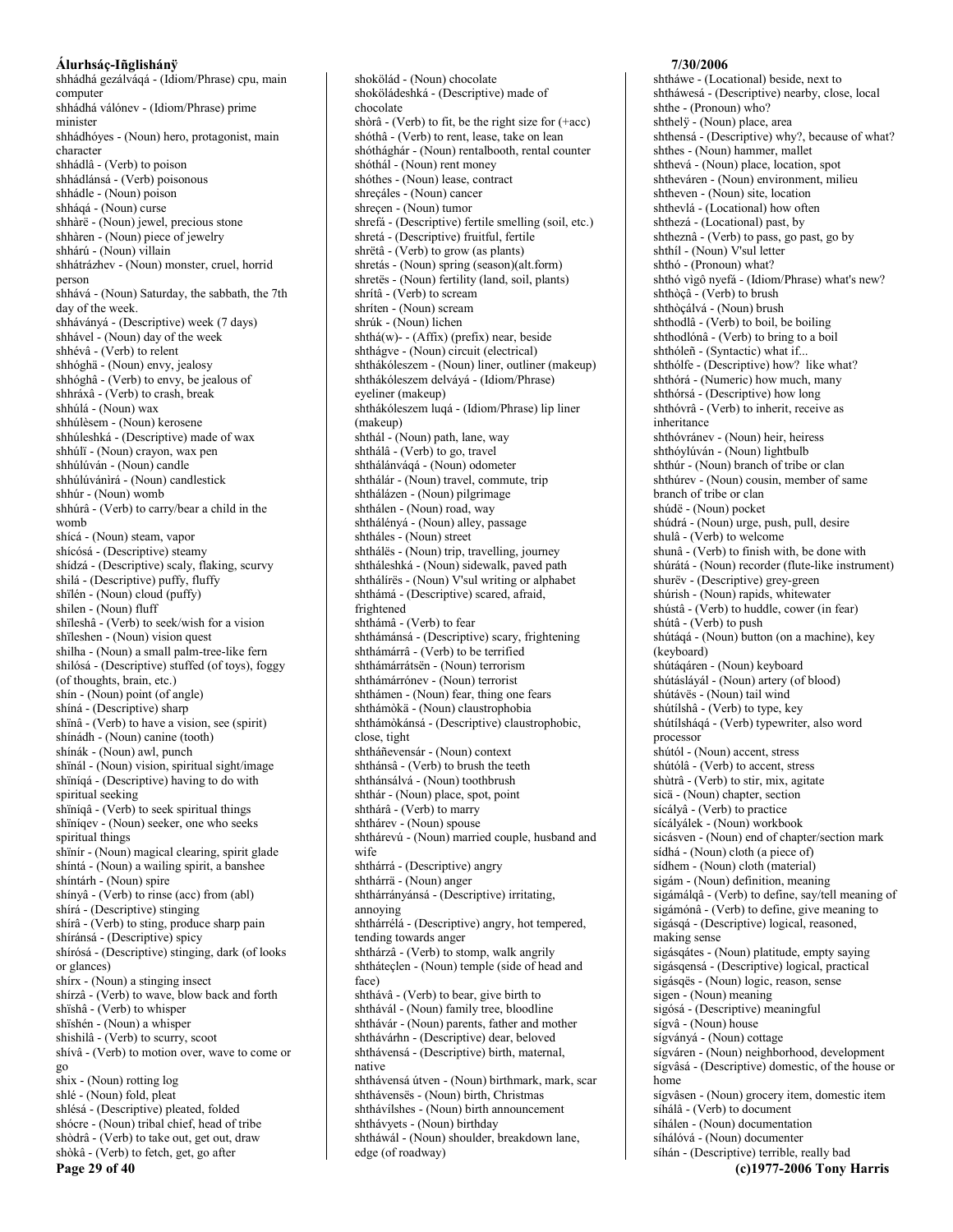síhen - (Noun) report, finding, result of inquiry or research síkáhâ - (Verb) to dream síkáháçlen - (Noun) bad dream, nightmare síkáhen - (Noun) dream síkáhës - (Noun) dreaming (action) síkân - (Noun) bastard (insult) sikátë - (Noun) sand sikátem - (Noun) silicon sikátilen - (Noun) grain of sand sílá - (Numeric) two silâ - (Verb) to feel like, give the feeling of  $(+acc)$ sílánev - (Noun) twin sílánsva - (Noun) Monday síláren - (Noun) a twosome, couple, pair sílátá-sílátá - (Idiom/Phrase) half and half síláxánsá - (Descriptive) binary (adj), base 2 síláxánsës - (Noun) binary (system). (noun) silë - (Noun) basket sílen - (Noun) pair, twosome sílensá - (Descriptive) even (of numbers) silensá hiyán - (Idiom/Phrase) basketball (sort of), a game involving throwing balls through a hoop. sílh - (Noun) nipple, teat silshá - (Descriptive) of equal value simárá - (Descriptive) civil, internecine, people's simárá gáláx - (Idiom/Phrase) civil war símáshtí - (Noun) a large carnivore like wolverine, red striping simlányá - (Descriptive) similar, alike but not exactly the same simlánye - (Descriptive) something like simlányës - (Noun) similarity simláxâ - (Verb) to liken, compare simlegzélá - (Descriptive) like minded simlensá - (Descriptive) even, stable, normalized simlesïgá - (Descriptive) synonomous simlesigen - (Noun) synonym simwágágh - (Noun) faggot, gay/lesbian simwágélá - (Descriptive) homosexual (adj.) sindá - (Noun) diamond sinit - (Noun) a red grape, a cherry-like fruit sínkìshnává - (Noun) the red-white-brown, the Alurian flag síntá - (Noun) Mars (planet) sínyá - (Descriptive) cute, cuddly, lovable sirá - (Numeric) of equal amount, equal amt of sirâ - (Verb) to be equal, of like value sirálúvál - (Noun) equinox siréyánsá - (Descriptive) onomonopoetic siréyánsës - (Noun) onomonopoeia sirüv - (Noun) beach (sandy) sísâ - (Verb) to win, beat sísh - (Noun) sty, pimple sítá - (Descriptive) high (pitch of music or voice) sívâ - (Verb) to consult on, inquire about (subject=acc, person=dat) sívázhën - (Noun) desk, workstation sívgá - (Descriptive) basic, fundamental, foundational sívgâ - (Verb) to spring forth, bubble up sívgál - (Noun) faucet, spigot, tap sívgan - (Noun) spring, water source sívgárrá - (Descriptive) surging sívgen - (Noun) source, origin, basis sívnä - (Noun) table sívnám - (Noun) plateau, stage sívnísá - (Noun) nightstand, endtable sivrá - (Descriptive) of equal ability or power síyáshâ - (Verb) to alternate, switch back and forth

 $etc.$ ) síyáshélá - (Descriptive) alternating (eg. current, etc.) síznâ - (Noun) year skán - (Noun) space, the Void skánánsës - (Noun) festival of mid-Lhányeszvá skánin - (Noun) spacesuit skánvárh - (Noun) spacecraft, spaceship skánzhe - (Noun) space shuttle skáyë - (Noun) stream, small brook skáyrren - (Noun) torrent, flood skazhâ - (Verb) to swim skensá - (Noun) shield sketë - (Noun) cliff skevâ - (Verb) to abandon skevensá - (Descriptive) abandoned, derelict skí - (Noun) drop (of liquid) skólnyá - (Verb) you are (2nd. plur. fam. pres. of delzyû) skólÿñ - (Verb) you are/thou art (2nd. sing. fam. pres. of delzvû) skriçâ - (Verb) to drag, pull along smólâ - (Verb) to brew, ferment sódlâ - (Verb) to be named/called (thing) sódle - (Noun) noun, name of thing sóvâ - (Verb) to drink söváz - (Noun) drinking glass sóvén - (Noun) intelligent being sóvénsá - (Descriptive) intelligent (of life), having speech sóyä - (Descriptive) green, plant colored sóyzhákánsem - (Noun) chloroform sóvzhem - (Noun) chlorine spágh - (Noun) a stinging social/hive insect, rel. to tep spé - (Syntactic) lest, so that not sperrâ - (Verb) to examine spezháne - (Descriptive) important spezhárre - (Descriptive) urgent spezhárren - (Noun) urgent activity or task spezhárrës - (Noun) urgency ste - (Noun) crown, headpiece symbolizing authority sthícä - (Noun) cabinet, cupboard sthímál - (Noun) closet, cabinet sthóren - (Noun) desk, work cabinet/center sthóylän - (Noun) a small, bulb-shaped flower sthóylë - (Noun) bulb, orb sthóylish - (Noun) pear, a bulb-shaped fruit sthóypâ - (Verb) to pucker, bulge (intransitive) stówë - (Noun) porch, balcony, deck sú- - (Affix) (prefix) centi-, 100th of sú- - (Affix) (prefix) clearly, undoubtably súçá - (Numeric) percent (adj and numeric, follows number) sudlá - (Noun) cauldron, deep stew/soup kettle súgë - (Noun) chair (plain) súgìn - (Noun) stuffed easychair súgísá - (Noun) perch, cradle (for devices) súgíshtá - (Noun) highchair sújá - (Descriptive) patient, having patience sújä - (Noun) patience sújósá - (Descriptive) patient, longsuffering sùlághá - (Descriptive) isolated, isolate sùlághâ - (Verb) to isolate sùlánsá - (Descriptive) exclusive sùleñ - (Syntactic) if only, only if sùlensá - (Descriptive) unique súlh - (Noun) dew súlhósá - (Descriptive) dewy, dew covered sùlì - (Locational) alone, in private sùlívránsá - (Descriptive) independent sùlívránsës - (Noun) independence sùlshthávensá - (Descriptive) only-begotten sùréyál - (Noun) vowel (sound)

síváshányi - (Noun) frequency (sound or radio,

#### 7/30/2006

súvlen - (Noun) centimeter, inch, alurian measure of .42 inch súvá - (Descriptive) clear, undoubtable svárrá - (Descriptive) physical, related to the corporeal world svárránsá - (Descriptive) material, physical svárránsës - (Noun) material or physical world svárren - (Noun) world (as opposed to spirit) svelnÿ - (Verb) you are/thou art (2nd. sing. pol. pres. of delzyû) svelnyá - (Verb) you are (2nd. plur. pol. pres. of delzyû) svírâ - (Verb) to deserve, merit, earn svla - (Locational) soon svlaní - (Interjection) see you soon, write soon, etc. svlarre - (Locational) as soon as svóná - (Descriptive) always, every time szál - (Noun) a natural fiber szánzâ - (Verb) to limit szánzen - (Noun) limit szár - (Noun) bosom, lap, safe place szárâ - (Verb) to promise, commit szárále - (Descriptive) espoused, fiancé, promised (man) száráthá - (Descriptive) espoused, fiancée, promised (woman) száren - (Noun) promise száres - (Noun) certificate, IOU szászâ - (Verb) to whistle (wind), hiss szászánsá - (Descriptive) sibilant, whistling szë - (Syntactic) emphatic particle szekäl - (Noun) a small grain-eating lizard szelná - (Noun) a stringed instrument szendá - (Noun) serpent szer - (Descriptive) lavender (pale), sky colored szevrúshá - (Descriptive) hypocritical szevrúshä - (Noun) hypocrisy (emotion) szevrúshen - (Noun) hypocrisy (act) szevrúshónev - (Noun) hypocrit szirtá - (Descriptive) delicate, needing extra care szíszívâ - (Verb) to whistle szóden - (Noun) tentacle szólâ - (Verb) to swear, take an oath szólen - (Noun) oath szólevâ - (Verb) to surprise szólevánsá - (Descriptive) surprising szrázhâ - (Verb) to cleanse, purge szúlád - (Noun) saw palmetto, a palm bush with berries szúládem - (Noun) saw palmetto (medicine made from plant) szúnyá - (Descriptive) greasy, slippery szúnyâ - (Verb) to slip, slide szúnyáznâ - (Verb) to slide szúnyáználits - (Noun) sliding path, trail, slide -tá - (Affix) (suffix) world, place, isle tá - (Syntactic) that, yon, (explative) you ! tácis - (Locational) that way, that direction tágá - (Noun) a rice-like grain tágeshká - (Descriptive) rice, made of rice táhá - (Descriptive) beige ták - (Noun) cross, crossroad tákelyónâ - (Verb) to crucify tákrá - (Descriptive) broken (in pieces), cracked tákrâ - (Verb) to crack, break tákrë - (Interjection) crack, cracking sound tákrélá - (Descriptive) fragile tákrensá - (Descriptive) broken, cracked tàl - (Noun) an herb with depressant qualities, St. John's Wort or Valerian Root tál - (Noun) drop, fall tálâ - (Verb) to fall, drop tálevsá - (Descriptive) of the same name (+dat of person or thing)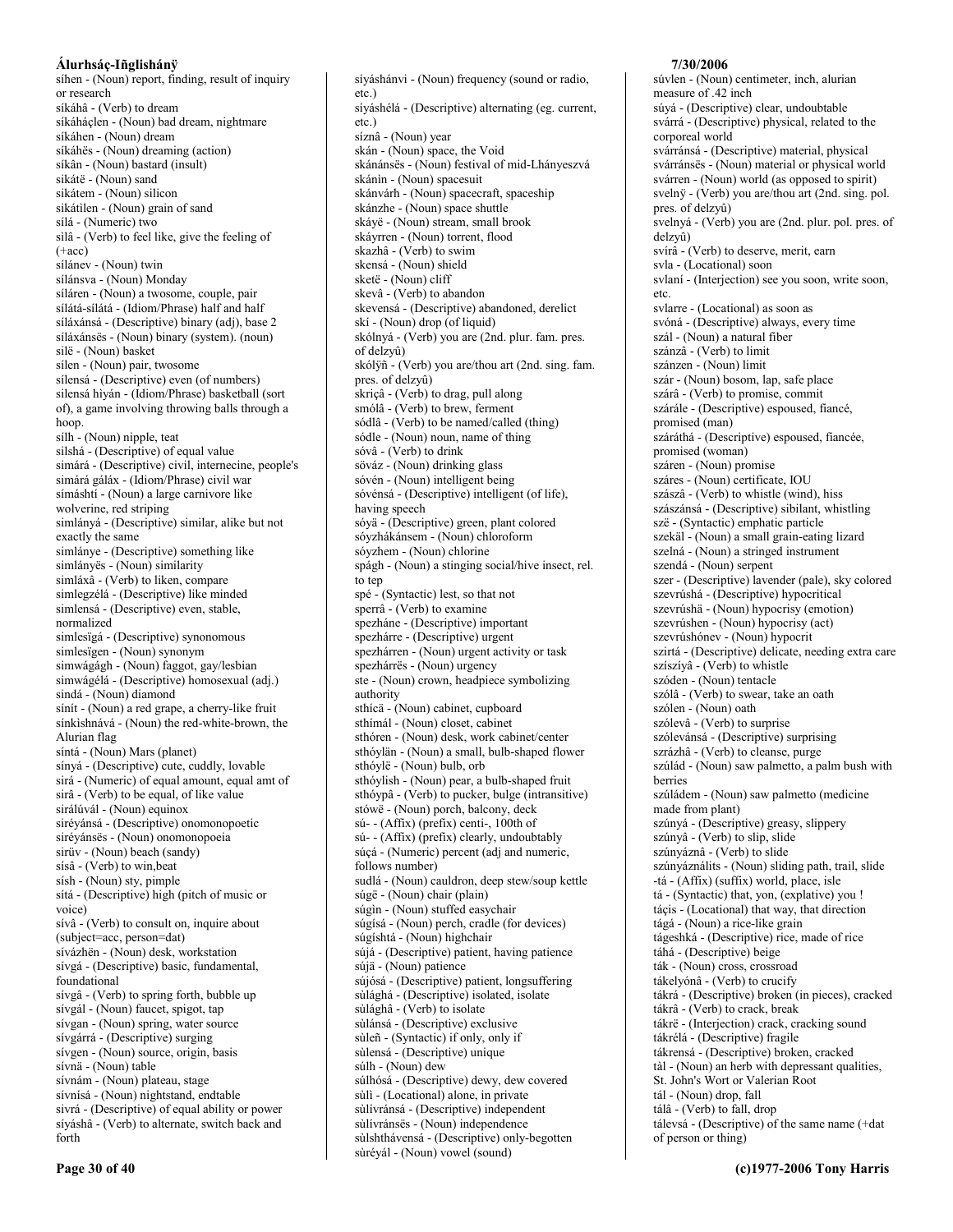tàlish - (Noun) an intoxicating drink made from the tàl herb tálórh - (Noun) deep friend, soul mate táneres - (Locational) at once, at that moment táneres elÿ zhë mishnác - (Idiom/Phrase) off the top of ones head táneresárrá - (Descriptive) immediate táneresárre - (Locational) immediately tárä - (Noun) love, attraction (emotional) tárelçës - (Noun) jurisprudence, study of law tárelçónev - (Noun) lawyer, legal scholar táren - (Noun) rule (game, office, etc.), policy tárhá - (Noun) keep, donjon, tower tárhásá - (Descriptive) towering, tall tárhkelyánsës - (Noun) operation (medical) társ - (Noun) law, rule, custom társensá - (Descriptive) legalistic társónev - (Noun) police, law enforcement officer társónevár - (Noun) law enforcement, police tárzá - (Descriptive) diligent tárzélës - (Noun) diligence tásáre - (Noun) a small blue fruit rather like a peach táshén - (Noun) being, spirit, ka táshmóghá - (Descriptive) spirit-dead, having the spirit quelled or crushed táshnäl - (Noun) a ghost-tree, white leaves/grey trunk táshnárálits - (Noun) spiritual center, retreat táshne - (Noun) spirit táshnensës - (Noun) spirituality táshnesá - (Descriptive) spiritual táshnónev - (Noun) spirit-healer, like souldoctor tásÿë - (Noun) country (not city) tásÿensá - (Descriptive) country, rural tásÿensev - (Noun) country person, hick tázhë - (Pronoun) that (near/just mentioned) te - (Pronoun) that, which tebël - (Noun) clitoris tec - (Noun) glade, clearing teçá - (Noun) sauce, gravy teçlë - (Noun) eyebrow tëkàshá - (Descriptive) kind, kind hearted tel  $(2)$  - (Noun) (slang) guy, dude tel`ráyâ - (Verb) to overlook, see from above telá - (Descriptive) above, previous (on page) telák - (Noun) tile telákâ - (Verb) to tile, inlay telákeshká náqer - (Idiom/Phrase) mosaic telál - (Noun) upper deck, balcony, stage, poopdeck telám - (Noun) cover telám dhárá - (Idiom/Phrase) bedspread telám pulviná - (Idiom/Phrase) pillowcase telámâ - (Verb) to cover telcádezhyár - (Noun) metadata, data about data telçárâ - (Verb) to carry high, play up tele zhë fekár - (Idiom/Phrase) head over heels, ass over teakettle telì - (Locational) upstairs telkám - (Noun) overhang (of dirt or ground) telmi - (Locational) over, covering (preposition) telnásháqá - (Noun) overhead projector telnávárh - (Noun) skylight, sunroof telsá - (Descriptive) covered (with), smothered (with) telshâ - (Verb) to hover, float above telshávárh - (Noun) skimmer, hovercraft telsídh - (Noun) apron, bib teltál - (Noun) see-saw, teeter-totter telzâ - (Verb) to raise, lift, hike tensá - (Syntactic) because of which (relative conjunctin)

tep - (Noun) a social/hive flying insect with no sting, ant ter'zhâ - (Verb) to be (weather) ter'zháren - (Noun) climate ter'zhen - (Noun) weather tersk - (Noun) squirt, kid, pup, little one tesá - (Descriptive) tender, soft teshá - (Descriptive) just, honorable, does the right thing téshá - (Descriptive) mellow feeling (adj) téshä - (Noun) mellow (emotion) tëshád - (Interjection) expletive used in frustration teshës - (Noun) justice, honor, the right thing tesìlá - (Descriptive) sensitive, thinskinned tesóf - (Descriptive) soft (yielding and gentle to the touch) tesqü - (Noun) tummy tesúl - (Noun) couch, sofa, loveseat tesúlányá - (Noun) loveseat, couch tetâ - (Verb) to stumble, trip tëtorâ - (Verb) to stutter tëtoznâ - (Verb) to stagger tevlá - (Noun) moccasin, a soft hide shoe tevlú - (Noun) pair of moccasins tevnä - (Noun) ceiling tezhem - (Noun) lead (metal) thá¿lá - (Descriptive) bold, strong, sharp, enhanced thá<sub>i</sub>,lâ - (Verb) to enhance, make bold, strong, or sharp thálâ - (Verb) to plan thálár - (Noun) project tháleksë - (Noun) template, format thálen - (Noun) plan thálesvâ - (Verb) to schedule, make an appointment (with=acc) thálesven - (Noun) appointment thálfenâ - (Verb) to schedule, plan (time) thálfenes - (Noun) schedule (written) thánsá - (Descriptive) good, just (morally pure) thánsálá - (Descriptive) righteous, upright thánsálës - (Noun) righteousness thánsálev - (Noun) a righteous, upright person thánsélës - (Noun) righteousness, good conscience thánselyensës - (Noun) justification thár - (Noun) throne thárin - (Noun) humus, soil, compost thásád - (Noun) class, learning setting thásádár - (Noun) course, class thásádevár - (Noun) class, people in learning group thásárársen - (Noun) curriculum tháshá - (Descriptive) fresh, new thává - (Noun) woman thávánsës - (Noun) womanhood thávásá - (Descriptive) womanly, woman's (adj) thávizhën - (Noun) estrogen, female hormone thávlin - (Noun) wife tháyná - (Noun) Thailand tháysá - (Descriptive) Thai tházhósá - (Descriptive) proud, prideful (neg. connotation) thecä - (Noun) hatred theçâ - (Verb) to hate thelev - (Noun) term, phrase, concept theln - (Noun) plant (vegitation) thelnáclá - (Noun) weed, unwanted plant thelnáshélá - (Descriptive) vegitarian, herbivorous thelnáshélev - (Noun) vegitarian, herbivore thénäl - (Noun) wine, an alurian distilled drink thénälúská - (Noun) wine cooler, a fruit drink théneshkálits - (Noun) winery, place for brewing thénäl

# 7/30/2006

therâ - (Verb) to drug, affect w/a drug theren - (Noun) drug théshhák - (Noun) breast, tit (dialect form) thír - (Locational) at the bottom of thír'zhakâ - (Verb) to be focused on, absorbed in thír zhyâ - (Verb) to fathom, know deeply thírelçâ - (Verb) to study in depth, thoroughly thíren - (Noun) bottom thírídhâ - (Verb) to search in depth, dredge thírízhâ - (Verb) to keelhaul, dredge along the hottom thírsá ányeszem - (Idiom/Phrase) foundation (makeup) thírshä - (Noun) honor, respect (what you feel for someone) thírshâ - (Verb) to honor, respect thírshál - (Noun) honor (what you have/receive) thírshárrâ - (Verb) to magnify, praise/honor greatly thírshelshá - (Descriptive) honorable, worthy thírshi - (Syntactic) in honor of  $(+acc)$ thívresk - (Noun) base, bottom, foundation thó¿â - (Verb) to percieve, look at something thózen - (Noun) point of view, perspective thó¿enár - (Noun) world view thó¿óven - (Noun) paradigm thóqâ - (Verb) to sense, peceive via senses thóqár - (Noun) the senses (collectively) thógen - (Noun) sense (sight, hearing, taste, etc.) thórïn - (Noun) crown, leader's headpiece thóshâ - (Verb) to comfort (emotionally/spiritually) thósháme síkáháyv - (Idiom/Phrase) sweet dreams (phrase) thóshátes - (Noun) platitude, false or partial comfort thóshen - (Noun) comfort (emotional/spiritual) thóxnásh - (Noun) orgasm (male) thóxnáshâ - (Verb) to have an orgasm (male) thráçlâ - (Verb) to rape, violate thrátsâ - (Verb) to shatter thrávâ - (Verb) to call out, call unto/upon, invoke thrázhä - (Noun) pride (emotion) thrázhâ - (Verb) to be proud of thrázhen - (Noun) pride, source of pride threshá - (Noun) comfort woman, prostitute threshâ - (Verb) to be comfortable threshánsá - (Descriptive) comfortable threshensës - (Noun) comfort, being comfortable threshës - (Noun) comfort thrïzâ - (Verb) to merge, mix thrïzálâ - (Verb) to engage (gears) thrizen - (Noun) case (noun-descriptive grammatical) thrïzén - (Noun) mix, mixture, merger thùçlâ - (Verb) to molest (sexually), commit an indecent act with or against thùçlónev - (Noun) molestor (sexually) thùjá - (Noun) whore thùnáshálës - (Noun) pornography thùrá - (Descriptive) chaste, faithful to one's spouse thùrän - (Noun) chaste weed, vitex, a plant whose leaves reducing sexual desire when eaten thùshâ - (Verb) to have sex/make love thùsháçlá - (Descriptive) perverted (sexually) thùsháçlâ - (Verb) to fornicate, do something sexually perverted thùsháçlës - (Noun) fornication, perversion thùshártsä - (Noun) sexual lust thùshensá - (Descriptive) non-virgin, deflowered thùsheshá - (Descriptive) in heat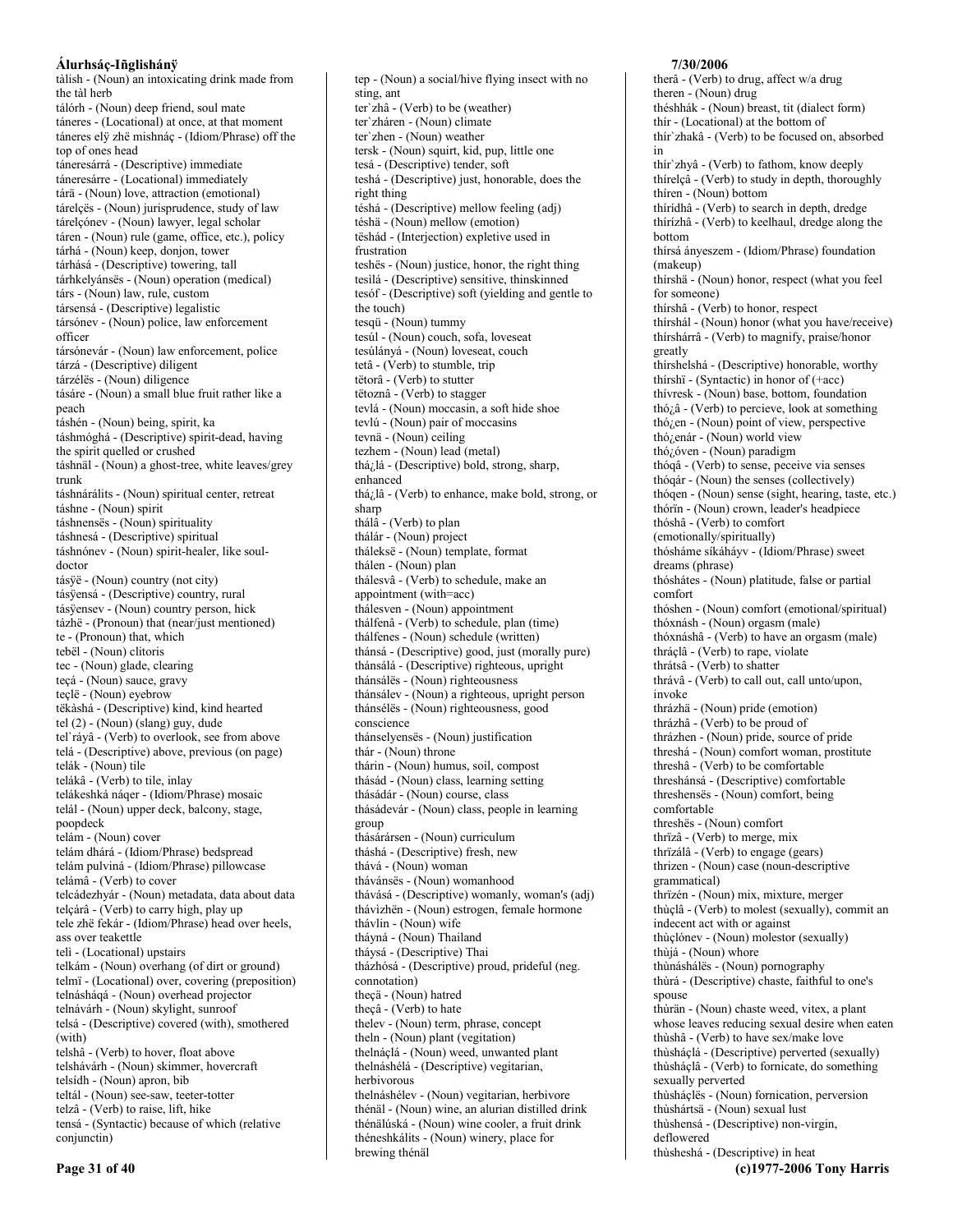thùshìlá - (Descriptive) aroused, in the mood for sex thùshìlës - (Noun) arousal, being in the mood for sex tìdhrâ - (Verb) to explore, investigate tìdhrávárh - (Noun) probe, exploratory craft/ship tidhreshen - (Noun) puzzle, challenge tir - (Noun) land, region, country tirányá - (Noun) region (political division) tirátsën - (Noun) regionalism tirbelen - (Noun) border, frontier (of a region) tiren - (Noun) world, land tírshâ - (Verb) to spin (into thread) tísh - (Noun) candy, sweet tíská - (Noun) grog, booze, a watery intoxicant made of distilled tisi flowers tiszâ - (Verb) to stay, lodge, spend the night tiszálits - (Noun) hotel, inn tiszédh - (Noun) room in hotel/inn, lodging tivël - (Noun) a flat baking sheet with sides tó¿áned - (Noun) thunder tó<sub>č</sub>ánedâ - (Verb) to thunder tolá - (Descriptive) poor, unfortunate tóláren - (Noun) world-wide-web tólárensës - (Noun) network, web, grid tölásh - (Noun) a tree w/sweet sap, maple tólen - (Noun) net, web tólensá - (Descriptive) web, net (adj.) tòlh - (Noun) rime, hoar-frost tòlhár - (Noun) frost tólhárná - (Noun) arctic, tundra, frostlands tólhársá - (Descriptive) frosty tólhensá - (Descriptive) frozen, frost(adj) tólúr'zhen - (Noun) snowshoe tólúr'zhú - (Noun) a pair of snowshoes tòre - (Noun) size tosh - (Noun) chalk trashä - (Noun) missing (emotion) trashâ - (Verb) to miss tráznâ - (Verb) to row or pole a boat trelávrï - (Noun) sicle trelávrï cìrá - (Noun) the big dipper (constellation) trelë - (Noun) machete, harvesting knife trelóde - (Noun) scythe trémâ - (Verb) to sit in a lotus position trísâ - (Verb) to trim, clip trìzhá - (Descriptive) magnetic trìzhen - (Noun) magnet trìzhónâ - (Verb) to magnetize trókïs - (Noun) pocket knife trólâ - (Verb) to cut with scissors/shears tróládh - (Noun) incisor (tooth) trólvú - (Noun) scissors tsábhelkâ - (Verb) to log, lumber, cut trees tsábhelkánsës - (Noun) logging tsábhelkónev - (Noun) logger, lumberjack tsábráshâ - (Verb) to send on a mission, commission, appoint tsábráshensev - (Noun) apostle tsákâ - (Verb) to clap the hands tsakâ - (Verb) to shoot tsakún - (Noun) cannon tsálâ - (Verb) to fail, give/run out tsámâ - (Verb) to send tsámensá - (Descriptive) sent, outgoing tsámensës - (Noun) missions, sending forth tsámensev - (Noun) missionary tsámúntâ - (Verb) to broadcast, send out tsámuntáqá - (Noun) transmitter tsámúnten - (Noun) broadcast tsáqâ - (Verb) to call, urge to come tsárzá - (Descriptive) diligent, responsable tsárzä - (Noun) discipline, diligence, application (emotion) tsárzâ - (Verb) to persist, be diligent Page 32 of 40

tsáshâ - (Verb) to splash tsátâ - (Verb) to bark, snap, shout tsáv - (Noun) strength, capability, bodily fortitude, health tsáxâ - (Verb) to cut tse- - (Affix) (prefix) in, into tsebrá - (Noun) upperarm tsecáyâ - (Verb) to enter, input tsedlerâ - (Verb) to compress tsedüshâ - (Verb) to intrude, insert, stick in tsekámâ - (Verb) to bury, also to plant tsekámálits - (Noun) grave, burial spot tsekámánthá - (Noun) graveyard, burial ground, cemetery tsekámúen - (Noun) gravestone tsekasá - (Locational) below, beneath, under here tseklâ - (Verb) to contain, keep/hold inside tselem - (Noun) metal tselesvórh - (Noun) infection tsemáthâ - (Verb) to participate in, take part in tsemúnyë - (Noun) inlet (water) tsemyá - (Noun) location, where something is tsemyâ - (Verb) to be, sit, lie (location of item) tsemyálits - (Noun) location, site tsemyen - (Noun) location tsemyes - (Noun) path, location, URL, directions tsemyónâ - (Verb) to locate, place tsenishá - (Descriptive) inland, away from the coast tsenishágh - (Noun) inlander, landlubber (insulting) tsenishe<sub>i</sub> - (Noun) inlander, a non-coastal person (depreciative) tsenishev - (Noun) inlander, non coastal person tsenishì - (Locational) inland, away from the coast (loc.) tseñmá - (Noun) cartridge tsepóndrâ - (Verb) to put in, put inside, refl. euph. for sexual intercourse from male view tsegáslensá - (Descriptive) intraveinous tseqelçâ - (Verb) to study deeply tsegen - (Noun) inside, inner part tseqídhâ - (Verb) to search deeply tserá - (Descriptive) deep tseráyâ - (Verb) to look into, inspect tserehâ - (Verb) to inhale, breathe in tserehánsës - (Noun) inspiration, breathing in tseremâ - (Verb) to make up, be part of, be a component of tseshútâ - (Verb) to push in tsetárhâ - (Verb) to operate, perform surgery on  $(+acc)$ tsetárhës - (Noun) operation, surgery tsetrâ - (Verb) to bring in, import tsetren - (Noun) import, imported item tsetrónev - (Noun) importer, one who imports tsettúsh - (Noun) jack, outlet tsevá - (Locational) deep inside tsevgen - (Noun) well (dug), water source tsévír - (Noun) earring tsevójensá - (Descriptive) sombre, gloomy tsewâ - (Verb) to spew out, spew forth (trans.) tsexólâ - (Verb) to contain, have inside tsexóleskváts - (Noun) content system tseyâ - (Verb) to line, fill the edges or sides of tseyem - (Noun) lining tseyóvnâ - (Verb) to intervene tseyóvnës - (Noun) intervention tseyüsi - (Descriptive) inside-out tsídhá - (Descriptive) tingly tsídhâ - (Verb) to tingle, be pins and needles tsídhës - (Noun) tingly feeling, pins and needles tsídúqál - (Noun) staple tsídúqálvá - (Noun) stapler

#### 7/30/2006

tsíëxâ - (Verb) to pierce, cut through tsíf - (Noun) ounce, small measure of weight, small amount tsífâ - (Noun) to borrow tsifen - (Noun) borrowing, thing borrowed tsífensá - (Descriptive) borrowed tsíl - (Noun) list tsilá - (Descriptive) certain, sure tsilä - (Noun) certainty, certitude (emotion) tsilâ - (Verb) to be sure of tsiletsélá - (Descriptive) surefooted tsilme - (Syntactic) certainly, of course tsíntá - (Noun) pin (safety or common) tsípâ - (Verb) to chirp, tweet tsìqâ - (Verb) to spy on tsìqánsës - (Noun) espionage tsiqónev - (Noun) spy tsírá - (Descriptive) excited, happy tsírâ - (Verb) to be excited tsíríël - (Noun) a small yellow song-bird tsírshâ - (Verb) to fry, cook by frying tsírshál - (Noun) french fry or other deep fried veg. tsírzâ - (Verb) to scratch, claw tsísâ - (Verb) to slide, slip tsísál - (Noun) slide, place/setup for sliding tsísánsá - (Descriptive) slippery tsíshâ - (Verb) to slice tsít - (Noun) a grape-like berry, grows in clusters tsítár - (Noun) a bunch of grapes (tsít berries) tsitïrá - (Noun) crevasse tsítsíyâ - (Verb) to flutter tsítsúk - (Noun) butterfly, moth tsivën - (Syntactic) either, as well, neither tsnólÿ - (Noun) school tsnólyentá - (Noun) school building tsókâ - (Verb) to pack, ready for travel tsóken - (Noun) package tsór - (Noun) era, age, time tsoshá - (Noun) loop (ring) tsoshetá - (Noun) Saturn (planet) tsoshets - (Noun) ring (band, jewelry) tsrashâ - (Verb) to scratch (an itch) tsú- - (Affix) (prefix) back, in response to tsú - (Syntactic) also tsúáslávál - (Noun) vein (of blood) tsúbhésâ - (Noun) to exchange tsúcâ - (Verb) to repay, return, pay back tsùcâ - (Verb) to set (of broken things), right (of tipped things or wrongs) tsúcádezhyen - (Noun) feedback, comments tsúdívâ - (Verb) to answer, reply, say in return tsúdíven - (Noun) answer, reply, info said back to something tsuját - (Noun) glue, cement tsújesä - (Noun) confidence, trust in one's abilities (emotion) tsújesâ - (Verb) to have confidence in, trust, believe in tsújesélá - (Descriptive) confident (tending to be confident) tsújóttensá - (Descriptive) related, relative tsúkelyâ - (Verb) to react, respond tsúkelyen - (Noun) reaction (specific act) tsúkelyës - (Noun) reactions, reacting tsúkilsâ - (Verb) to recoil, kick back, backlash tsúkilsës - (Noun) recoil, kickback, backlash tsúlâ - (Verb) to react (emotionally) tsúlhúyâ - (Verb) to reconcile with (+dat) over  $(+acc)$ tsúlmen - (Noun) toilet tsúnáshen - (Noun) reflection, impression, shadow tsúñevâ - (Verb) to reply, respond, answer tsúñeváçlâ - (Verb) to talk back, sass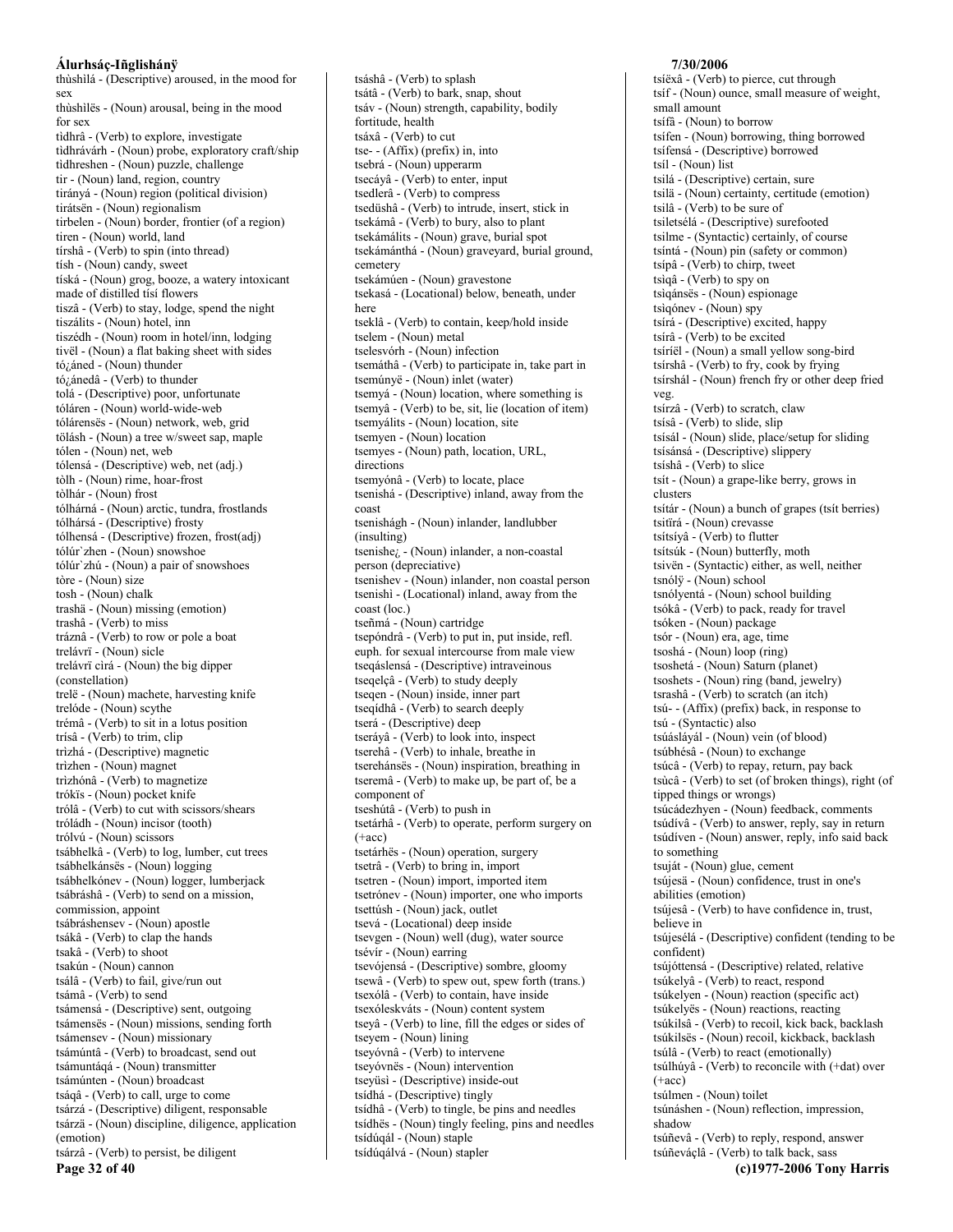tsúñeven - (Noun) answer, reply tsúñevilár - (Noun) feedback, responses tsúqâ - (Verb) to present, give, donate tsúr - (Noun) column (on bldg.) tsúrál - (Noun) shaft, tunnel tsúren - (Noun) column, line tsúrensá - (Descriptive) columnar tsúrttá - (Descriptive) lethargic tsúrttä - (Noun) lethargy tsúrvójen - (Noun) stalactite, stalagmite tsúshhâ - (Verb) to flush, rinse out tsúshhem - (Noun) rinse, wash (liquid) tsúshhem mishná - (Idiom/Phrase) mouthwash tsútheçâ - (Verb) to hate back, hate in return tsútrâ - (Verb) to return with, give/bring back tsuttá - (Descriptive) sticky tsuttihyen - (Noun) tape (sticky) tsúvílâ - (Verb) to write back to tsúyúdrâ - (Verb) to critique tsúyúdres - (Noun) critique, review tsyásá - (Descriptive) ceremonially clean or pure tsyásénâ - (Verb) to cleanse or purify ceremonially tsye - (Locational) in, inside tsye vá sùló álvá - (Idiom/Phrase) in here only joy, greeting on entering house ttáls - (Descriptive) all/every kind/sort/type of ttáshâ - (Verb) to eat, consume food ttáshen - (Noun) food, feed, meal, nourishment ttáshqë - (Noun) stomach ttáshúntâ - (Verb) to graze, nibble over a wide area ttászárhná - (Noun) a hammered, string instrument ttáxan - (Noun) carpet ttèrze - (Descriptive) every time, each time ttesh - (Noun) food, nourishment tteshányá - (Noun) treat, goodie (for eating) tteshqâ - (Verb) to be full (after eating) ttészá - (Descriptive) willing, freely open to ttëszá - (Interjection) expletive used in pain ttészâ - (Verb) to be willing (to) ttészóvá - (Noun) volunteer, willing/accepting doer ttìshá - (Noun) skirt ttò-- (Affix) (prefix) all, complete(ly) ttòcálá - (Descriptive) perfect, all correct ttòcálës - (Noun) perfection, correctness ttòcedzá - (Descriptive) omnipresent ttòcedzës - (Noun) omnipresence ttòcírâ - (Verb) to master (a skill) ttòcírev - (Noun) master (of a skill) ttòdezhyósá - (Descriptive) omniscient, allknowing ttòdezhyósës - (Noun) omniscience ttògá - (Descriptive) extreme (adj.) ttògelsá - (Descriptive) excessive ttògelsá - (Descriptive) ultimate, surpassing ttògelsáme - (Descriptive) out of ones way, excessively ttògen - (Noun) extreme, edge ttòghál - (Noun) atom ttòghálensá - (Descriptive) atomic, atomized ttògháleshká - (Descriptive) material, made of atoms ttòjìnátsën - (Noun) pantheism ttolâ - (Verb) to test, try out, try ttolárefá - (Descriptive) experimental, for an experiment ttoláren - (Noun) experiment ttolárensá - (Descriptive) experimental, being tested ttolen - (Noun) test (specific instance) ttolensá - (Descriptive) test, trial (adj.) ttòlèvá - (Descriptive) critical, fatal, serious (of errors or problems)

ttólfe - (Descriptive) in all manners, in all ways or any way ttòlhásvâ - (Verb) to hope to the end, to the fullest ttòlhúvá - (Descriptive) all three ttólvá - (Pronoun) everyone, everybody ttólvárhen - (Noun) bus (vehicle) ttòmóvrósá - (Descriptive) omnipotent, allpowerful, almighty ttòmóvrósës - (Noun) omnipotence ttòmyánsá - (Descriptive) common, omnipresent, ubiquitous ttònáshù - (Idiom/Phrase) it's as plain as the nose on your face ttòpáxâ - (Verb) to chop up ttòrantsâ - (Verb) to burn up, burn down ttòrevná - (Descriptive) sovreign, all-ruling ttòrre - (Descriptive) sovreign, having authority, rule, nower ttórsá - (Locational) always, at all times, for all times ttòsá - (Descriptive) pure, made completely of ttòselken - (Noun) foursome, all four ttòsege - (Locational) on every side ttóshe - (Pronoun) other (of two), opposite ttòshháványá - (Descriptive) weekly (adj) ttòshthává - (Descriptive) full-blood, fullblooded ttòsíbólsá - (Descriptive) hermaphroditic ttòsílá - (Descriptive) both ttòsimle - (Descriptive) exactly alike, identical ttòsine - (Descriptive) sacrosanct, completely holy ttòsíznensá - (Descriptive) perennial, yearly ttòsnáshélá - (Descriptive) omnivorous ttòsnáshélev - (Noun) omnivore ttòsnezá - (Syntactic) almost, all but ttòsnëblé - (Locational) every day, daily (adv.) ttòsnì - (Syntactic) in total (Standard Dialect) ttòsóñensá - (Descriptive) worldwide ttòsóñensá tólen - (Noun) worldwide web ttòsùlevá - (Descriptive) preoccupied, obsessed ttòsùlevâ - (Verb) to obsess about, be obsessed with  $(+acc)$ ttòsùlevës - (Noun) preoccupation, obsession ttòsvá - (Descriptive) complete, total, full ttósvâ - (Verb) to program, assign ttósválye - (Noun) programming language ttósvárám - (Noun) software load, system, desktop ttósváren - (Noun) software, programming ttósven - (Noun) program, assignment ttòsvì - (Descriptive) just, simply, only ttósvilen - (Noun) module, object, building block (program) ttósvónev - (Noun) programmer ttósvrídâ - (Verb) to develop (software) ttósvrídánsës - (Noun) software development ttòthánsá - (Descriptive) perfect (spiritually) ttòthánsës - (Noun) perfection (spiritual) ttòtseyâ - (Verb) to baptize, immerse ttòtsílek - (Noun) catalog, list book ttóváxne - (Descriptive) in every way ttòvríshén - (Noun) blizzard, heavy snow/sleet ttòvrïtâ - (Verb) to reverse, invert ttòvrïtén - (Noun) tornado ttòvùne - (Locational) in total, together ttòvùnex - (Noun) total, sum (number) ttóxâ - (Verb) to keep, guard, preserve ttóxálvá - (Noun) refrigerator, food storage unit, stasis unit ttòxíme - (Locational) widely, vastly, throughout, globally

ttólevâ - (Verb) to change, mutate

# ttòxímsá - (Descriptive) wide, vast, throughout, global

7/30/2006

ttóxìrá - (Noun) can, canning jar (metal or glass) ttóxìrâ - (Verb) to can, preserve ttóxìrensá - (Descriptive) canned, stored in a can ttòxólá - (Descriptive) comprehensive ttóxónev - (Noun) keeper, watcher, guardian ttòzále - (Descriptive) perfect, without wrong ttòzáles - (Noun) perfection (quality) ttòzáleshátsën - (Noun) perfectionism ttòzáleshev - (Noun) perfectionist (person) ttòzhakánsá - (Descriptive) fascinating ttòzhál - (Noun) frame, structure, skeleton ttòzhár - (Noun) skeleton ttòzhárän - (Noun) a skeleton-tree ttòzhen - (Noun) bone ttòzhyìne - (Noun) Holy Omniscient One, All Knowing, a name of God ttrìshá - (Descriptive) hungry ttrìshä - (Noun) hunger ttrìshâ - (Verb) to hunger for ttrìsházen - (Noun) famine ttúçä - (Noun) mold, fungus ttuçâ - (Verb) to explode ttúçál - (Noun) aspirin ttúvin - (Noun) sign, placard ttúvináze - (Noun) May (month) tú- - (Affix) (prefix) exact, exactly, very túbácâ - (Verb) to refine/narrow a selection túçâ - (Verb) to aim at-for  $(+acc)$ túcálá - (Descriptive) accurate túçensá - (Descriptive) targeted, aimed at túghâ - (Verb) to erase, delete túghï - (Noun) eraser (pencil, blackboard, etc.) túhâ - (Verb) to spit túine - (Descriptive) perfectly or exactly holy tújä - (Noun) accusationism, feelings of placing blame tújâ - (Verb) to accuse tújen - (Noun) accusation (specific example) tuk - (Noun) dot, point túkèlâ - (Verb) to conform (to), obey (+acc) tuklúvázhen - (Noun) cd, dvd, laser or compact disk tuklúvës - (Noun) laser túkólfe - (Syntactic) exactly like túkú - (Noun) dieresis, umlaut, trema túlâ - (Verb) to pelt, throw hard túlë - (Noun) bottom, buns, butt túm - (Noun) drum túmâ - (Verb) to beat (heart, drum, or other noise) túnásháqá - (Noun) hallmark, trademark, perfect image túploshem - (Noun) shrinkwrap (material) túploshen - (Noun) wrapper, shrink-wrap túr - (Noun) crumb, splinter, chip túrâ - (Verb) to point to, indicate túrálvá - (Noun) pointer, mouse, trackball, etc. túráqen - (Noun) address, location indicator túrásven - (Noun) accent, diacritic mark túrásven húvnä - (Idiom/Phrase) circumflex túrásven púká - (Idiom/Phrase) cedilla túrásven zól - (Idiom/Phrase) tilde túráyâ - (Verb) to focus (the eyes) on (+acc) tùrkná - (Noun) Turkey (country) tùrksá - (Descriptive) Turkish túrrá - (Descriptive) exact túrráme delÿ - (Idiom/Phrase) right here, this area túrráme vlór - (Idiom/Phrase) right here, this spot túrrës - (Noun) precision, exactness túrsá - (Descriptive) regular, following a set rhythm, pattern, or sequence túsá - (Descriptive) tasty, good tushâ - (Verb) to rustle, flap, whoosh túsvlansá - (Descriptive) impending

```
(c)1977-2006 Tony Harris
```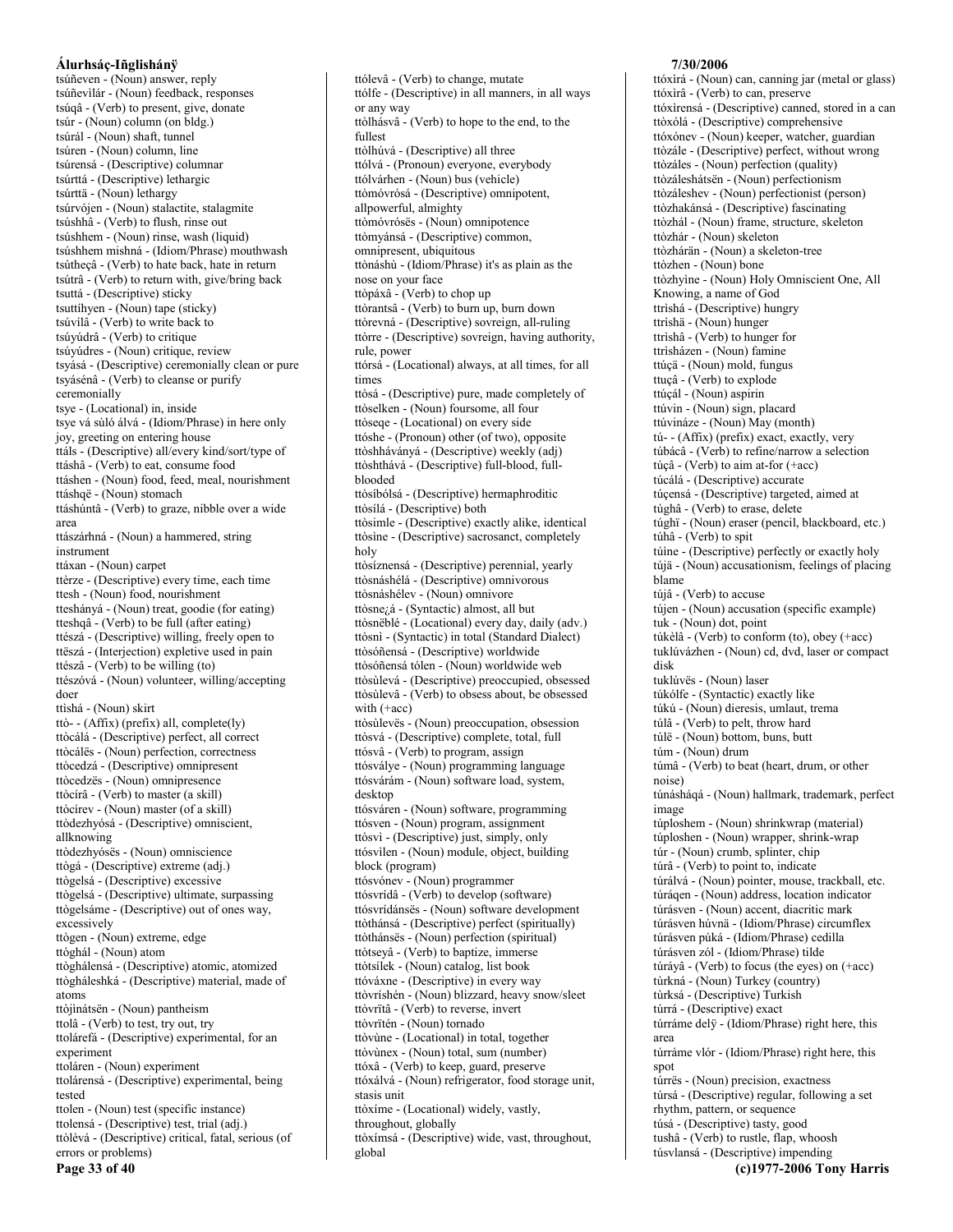Álurhsáç-Iñglishánÿ túthánsá - (Verb) perfect, all good, holy tutüxâ - (Verb) to gurgle, gargle túvëzhâ - (Verb) to be in the midst of túvílensá - (Descriptive) literal, exactly as written túvlórá - (Locational) here, in this very spot, right here túzále - (Descriptive) perfect tváç - (Noun) skin tváçáles - (Noun) skin disease tváçes - (Noun) tattoo (symbolic of slavery in Alurian culture) tvíshná - (Noun) imp, a small mischevious being tvixá - (Descriptive) rotten, spoiled tvixâ - (Verb) to rot, putrify tvójem - (Noun) bark (of a tree or plant) tvósá - (Descriptive) gray/brown, skin colored tye - (Locational) location in, at, on  $-i$ u - (Affix) (suffix) couple, pair of úbhèrze - (Descriptive) this time úç - (Interjection) phew! stinky! úçá - (Descriptive) stinky úçâ - (Verb) to stink úcis - (Locational) this way, this direction údrâ - (Verb) to move údrásháyen - (Noun) runner, glide mechanism údrázen - (Noun) motion ùdrejâ - (Verb) to clean off the tongue údrísâ - (Verb) to stir, move slightly údróven - (Noun) movement, carriage, way of moving údvë - (Interjection) (interj) grunt of exercion ùftâ - (Verb) to flatulate úgrâ - (Verb) to claw, dig or rake with claws úgrë - (Noun) claw úlâ - (Verb) to moan, cry ùlevá - (Descriptive) important, good, weighty, that matters ùlevâ - (Verb) to be important, matter ùleven - (Noun) issue, important item ùlmâ - (Verb) to relieve onesself ùlmághár - (Noun) bathroom stall ùlmálskáqá - (Noun) bidet, genitalia washer ùlmánsá ólevem - (Idiom/Phrase) toilet paper ùlmánsem - (Noun) laxitive ùlmédh - (Noun) bathroom, lavatory ùlmen - (Noun) bodily waste ùlmìrá - (Noun) bedpan, litterbox ùlmójìrá - (Noun) septic tank, also waste treatment tank or vat úlú - (Noun) wolf úlúmká - (Noun) uillean pipes, a bagpipe wind instrument úlúnyá - (Noun) coyote, coy-dog ùlzâ - (Verb) to urinate ùlzánsem - (Noun) diuretic ùlzen - (Noun) urine ùlzeprálës - (Noun) urology, examination of urine ùlzeprálev - (Noun) urologist, one who examines urine  $\text{im}(\acute{a})$ - (Affix) (prefix) this ùmá - (Noun) poopoo, caca (child word) úmáls - (Descriptive) this type úmázhë - (Pronoun) this úmlá - (Descriptive) spooky úmólfe - (Descriptive) in this way, thus ùmvâ - (Verb) to defecate ùmvánsem - (Noun) laxitive specific to bowels ùmven - (Noun) feces ùmvórh - (Noun) diarrhea úñä - (Noun) pain (feeling) úñâ - (Verb) to hurt, be painful úñánsá - (Descriptive) painful úñárránsá - (Descriptive) excruciating úñen - (Noun) pain, hurt Page 34 of 40

úneres - (Locational) just now, a moment ago uñkâ - (Verb) to grunt -ùnsá -  $(Affix)$  (suffix) causing to x oneself -únt- - (Affix) (suffix)dis-, spread widely untâ - (Verb) to limp únyâ - (Verb) to annoint únyásev - (Noun) Messiah, annointed one únyem - (Noun) ointment, lotion úprevá - (Descriptive) this past (in time references) úqár - (Noun) nails, claws (collectively) úqe - (Locational) on this side (of) +gen úqë - (Noun) nail (finger/toe), claw úqefá áñeth - (Idiom/Phrase) nail polish úqefá çáláñeth - (Idiom/Phrase) nail polish remover ùrä - (Noun) compassion, care, loving concern ùrâ - (Verb) to care for/about ùrélá - (Descriptive) compassionate, caring úrelyâ - (Verb) to join (a group) úrev - (Noun) member úrevä - (Noun) feeling of belonging úrevelyâ - (Verb) to become a member of ùrìlá - (Descriptive) sensitive, caring ùrishkâ - (Verb) to clean the ears úseqá - (Descriptive) this coming (in time references) ushâ - (Verb) to shout, talk loud or raspingly úshe - (Pronoun) this one, the one (of two) ùshfà - (Verb) to pick or clean the nose ùshfánsá ólevem - (Idiom/Phrase) tissue paper, kleenex ùshfánsem - (Noun) decongestant ùshfárrâ - (Verb) to blow the nose ùshfól - (Noun) tissue, handkerchief, kleenex úshthâ - (Verb) to tremble, cower (with fear) ùskâ - (Verb) to have diarrhea ùskem - (Noun) diarrhea (substance) ùskórh - (Noun) diarrhea (illness) üslàñ - (Noun) rake (tool) üslàñâ - (Verb) to rake (leaves, etc.) üsqáznâ - (Verb) to go outside üsqel - (Locational) outside, outdoors üsgelihev - (Noun) outdoors lover üsqelsá - (Descriptive) outer, outside, external üstâ - (Verb) to camp, stay/sleep outdoors or in the rough üstálits - (Noun) camp, place to camp or stay outside üste - (Locational) off (of) world, island, etc. útsen - (Noun) object, unit, example útven - (Noun) scar -ùvrá - (Affix) (suffix) able to x oneself úvrá - (Descriptive) stiff (of muscles and joints) úyâ - (Verb) to hoot -úz - (Affix) (suffix) a piece of, a sample of, a slice of ùzá - (Noun) pee, pipi (child word) ùzen - (Noun) potty, child's word for toilet vá - (Pronoun) here, there, pron. of place, also voilà voici vá kasì - (Idiom/Phrase) down there, down here vá kéli - (Idiom/Phrase) up there, up here (in front), ahead vá kilsì - (Idiom/Phrase) back there, back here vá telì - (Idiom/Phrase) up there, up here vábá - (Noun) partner, significant other (female) vábâ - (Verb) to live together, cohabitate as partners vábe - (Noun) partner, significant other (male) vábev - (Noun) partner, significant other (general) vádhól - (Noun) cracker, biscuit vál - (Noun) authority, control válâ - (Verb) to have the authority to

#### 7/30/2006 válád - (Noun) a ruler's title from the east, sultan, king, maharajah válámsen - (Noun) republic válámsës - (Noun) democracy, government by the people válátsá - (Descriptive) authoritarian válnárës - (Noun) monarchy, government by king or ruler válónev - (Noun) minister, secretary, director válqâ - (Verb) to lead, guide, command by guiding válqónev - (Noun) leader, commander vándrhâ - (Verb) to leave, depart (alt. dialectal form) vánrhës - (Noun) departure, leaving (more formal) var - (Locational) there, in that spot/location vârâ - (Verb) to leave, depart (dialectal form) várë - (Noun) head váreñâ - (Verb) to shake the head no -várh - (Affix) (suffix) vehicle várh - (Noun) (colloquial) car, vehicle várhâ - (Verb) to cart, transport várhálen - (Noun) van, minivan várhálsvárh - (Noun) truck, cargo vehicle várhánsës - (Noun) transportation, method of carrying or delivery várhányá - (Noun) cart várháqá - (Noun) handtruck várhen - (Noun) cart, vehicle, car várhentá - (Noun) garage várhísá - (Noun) cart, handtruck, wagon várkenâ - (Verb) to nod the head yes váròzhen - (Noun) skull várs - (Pronoun) your (plural, formal, alt. form) várúñen - (Noun) headache várzâ - (Verb) to commit, covenant várzen - (Noun) commitment, covenant vás - (Locational) by (time) vásáren - (Noun) port, docks, wharves vásen - (Noun) wharf, dock, pier váshhá - (Descriptive) evil, bad (morally impure) váshhâ - (Verb) to sin, do evil or wrong váshhánsá - (Descriptive) wicked váshhárrá - (Descriptive) heinous, greatly evil váshhárrës - (Noun) heinousness, great evil váshhen - (Noun) sin, evil deed, evil thing váshhës - (Noun) evil, wickedness váshhúdrâ - (Verb) to condemn váshhúne - (Noun) demon, evil spirit váshhúsá - (Descriptive) damned (curse, adj.) váxâ - (Verb) to duck váyá - (Descriptive) mysterious váyä - (Noun) mystique, emotion of mystery váyál - (Noun) secret váyálsá - (Descriptive) mythological váyálsen - (Noun) myth váyálsenár - (Noun) mythology váyálsenárválës - (Noun) mythology, study of myths váyátsën - (Noun) mysticism (religious practice) váyçál - (Noun) intrigue, mystery váyçálsá - (Descriptive) intriguing, mysterious váyen - (Noun) mystery váyensá - (Descriptive) mystical váyensës - (Noun) mysticism (pertaining to mystics) váyónâ - (Verb) to cover up, hide ve- - (Affix) (prefix)not, without, -less ve - (Syntactic) question forming particle vebá - (Descriptive) unhappy, annoyed, disliking something vebä - (Noun) dislike, unhappiness, annoyance vebâ - (Verb) to dislike, be unhappy with, be annoved by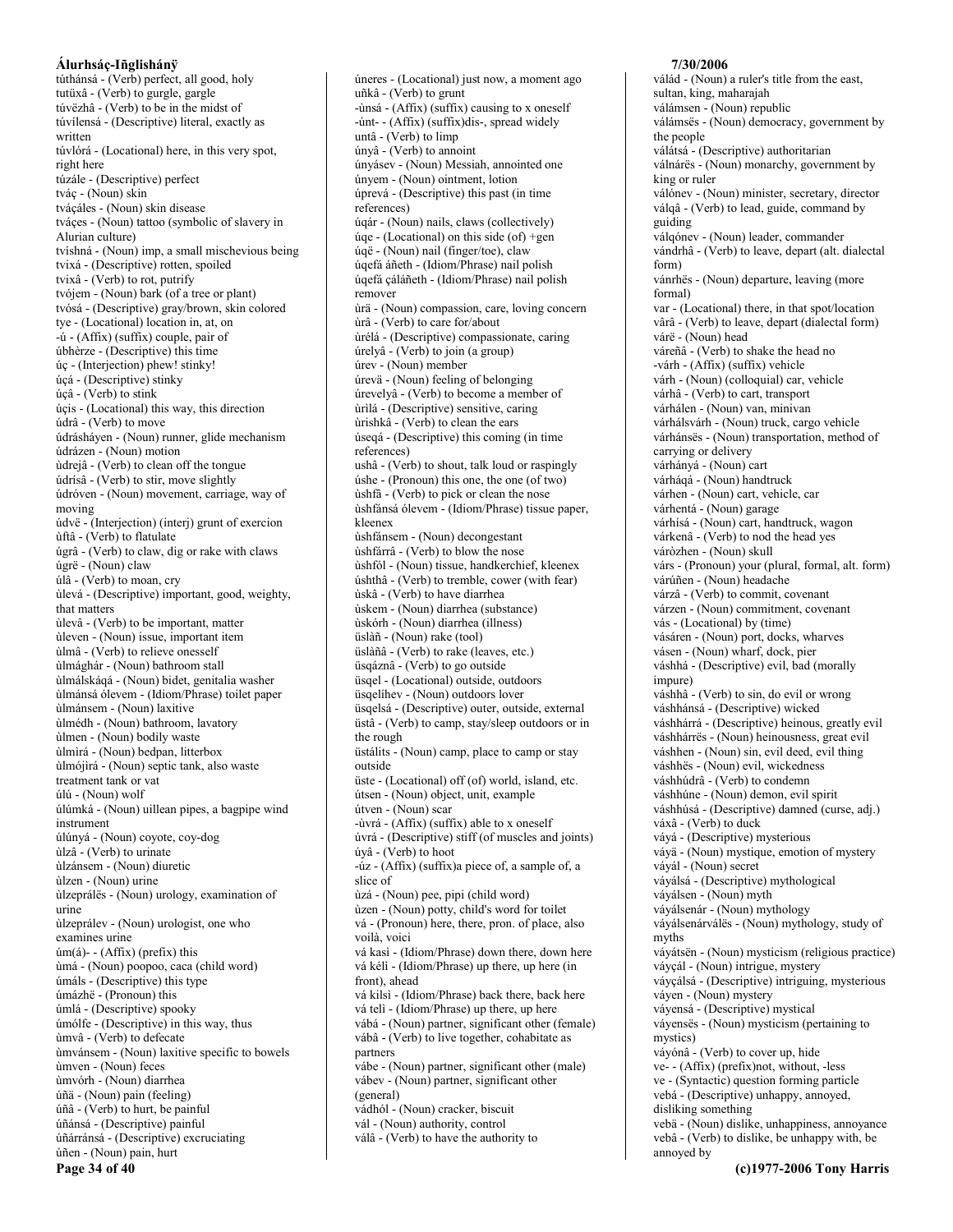vebáthâ - (Verb) to be unbalanced, take an extreme viewpoint, argue illogically vebeks - (Noun) large herbivore, like cross btwn moose and antilope, Y-prong horn, loose skin folds vebelensá - (Descriptive) endless vebleñ - (Descriptive) complicated, not simple vebólesá - (Descriptive) disowned, without tribe, bastard, illigitimate vebóshélá - (Descriptive) merciless vebóyensá - (Descriptive) unmanned, unattended vebóynensá - (Descriptive) rudimentary vebráqálsá - (Descriptive) sleeveless veçá - (Descriptive) narrow vecá - (Descriptive) wrong, incorrect vecâ - (Verb) to be wrong, incorrect vecen - (Noun) error, mistake veçex - (Noun) strait (water), pass, gulf (land) veçis - (Noun) west veçisì - (Locational) on the west of, on the west side of  $(+gen)$ veçkális - (Noun) northwest vecñelis - (Noun) southwest veçúkáfáçlem - (Noun) deodorant veçúkáfsá - (Descriptive) unscented vedâ - (Verb) to deny, reject vedeldzánës - (Noun) extinction vedensá - (Descriptive) rejected vedhrá - (Descriptive) obscure, fuzzy, undifferentiated vedhushensá - (Descriptive) irregular, outside the norm vedícensá - (Descriptive) aimless, directionless vedlá - (Descriptive) short, low vedlázhensá - (Descriptive) unconquered, undefeated vedlóshévrá - (Descriptive) unsolvable, insurmountable vedóçensá - (Descriptive) spotless, immaculate vedólá - (Descriptive) tasteless, bland vedrâ - (Verb) to brace, splint, hold still or in place vedrálvá - (Noun) brace, splint veféhhä - (Noun) mistrust vegádezhye - (Descriptive) in secret, behind one's back veges - (Noun) truce, cease-fire vegesne - (Noun) peace, not war vegesvá - (Descriptive) at peace, not at war vegezá - (Descriptive) fuzzy, unthinking, lethargic, thoughtless vegezná - (Descriptive) brainless, mindless, dull, thick veghálsá - (Descriptive) prime (of numbers) veghelâ - (Verb) to overlook, miss veghólá - (Descriptive) unstable vegùmá - (Descriptive) voiceless vegzáráles - (Noun) aphasia, inability to speak vegzórh - (Noun) coma vehìná - (Descriptive) bare, nude, without clothing vejá - (Descriptive) stupid, clueless vejáxévrá - (Descriptive) incomparable vejélá - (Descriptive) foolish, clueless vejen - (Noun) stupidity, foolishness, a foolish act vejóttá - (Descriptive) disconnected, disjointed, separate vejrá - (Descriptive) cowardly vekáfézhënsá - (Descriptive) decaffinated vekáhá - (Descriptive) smooth, easy, problemfree vekálsá - (Descriptive) unfinished, rough, not done vekánsá - (Descriptive) uncontrolled, wild

Page 35 of 40

vekèlélá - (Descriptive) disobedient, tending to disobev vekelyélá - (Descriptive) passive vekerä - (Noun) disbelief, unbelief, doubt vekerósá - (Descriptive) secular, non-religious veklâ - (Verb) to forget veklës - (Noun) forgetfulness vekná - (Descriptive) chaotic, uncontrolled veknál - (Noun) chaos, anarchy veknálátsën - (Noun) anarchy veknálátsev - (Noun) anarchist vekólámá - (Descriptive) unbending, unyielding (spiritually) vekólevánsá - (Descriptive) anxiety-free, worryfree, causing no worries (of things or situations) vekólevensá - (Descriptive) anxiety-free, worryfree, having no worries (of person) vekrä - (Noun) doubt, disbelief, uncertainty vekrâ - (Verb) to doubt, disbelieve veksá - (Descriptive) ugly veksányá - (Descriptive) unpleasant looking, ugly vekúsá - (Descriptive) poor, having little vekúsánsës - (Noun) poverty vel - (Locational) about, circa (w/numbers, time) vélá - (Descriptive) forbidden vélâ - (Verb) to forbid velâ - (Verb) to read velák - (Noun) (myth) walking tree veláqá - (Noun) reader, player (device) veleksá - (Descriptive) formless veleksës - (Noun) chaos, void, formlessness velës - (Noun) reading, act of reading velèvensá - (Descriptive) free, uninhibited velevi - (Descriptive) anyway, in any case vélhál - (Noun) vacuum, emptiness velhùshá - (Descriptive) incorrect, unsuitable, inappropriate velhùshen - (Noun) faux-pas, inappropriateness velíhev - (Noun) bookworm, one who loves to read velíhyá - (Descriptive) loose, down (of hair) veliká - (Descriptive) unhappy velnúâ - (Verb) to estimate velnúen - (Noun) estimate velósven - (Noun) browser, reader (program) velözévrá - (Descriptive) undefilable velrá - (Descriptive) vague, faint velràginsá - (Descriptive) bareback (adj.) velrüqisá - (Descriptive) hairless velrüqiselyâ - (Verb) to go or become bald velrüqiselyës - (Noun) hair loss velshá - (Descriptive) light (weight) velshizhem - (Noun) helium velúvál - (Noun) twilight, evening velúván - (Noun) darkness vélyá - (Descriptive) hollow, without filling velzháfem - (Noun) helium vemejévrá - (Descriptive) blameless, innocent vemká - (Descriptive) inexpensive, low cost vemlâ - (Verb) to neglect vemlánsá - (Descriptive) negligent vemóghá - (Descriptive) immortal vemólrá - (Descriptive) unfading veñ - (Locational) without veñ nògzâ - (Idiom/Phrase) let alone, never mind, to say nothing of vénäl - (Noun) eggnog-like drink veñálvá - (Descriptive) grief-filled, joyless veñámlensá - (Descriptive) untended, unmaintained veñándlélá - (Descriptive) intolerant veñándlélâ - (Verb) to be intolerant of veñándlélës - (Noun) intolerance

vekèlá - (Descriptive) disobedient (currently)

#### 7/30/2006

venárs- - (Pronoun) your (plur., insult., alt. form) veñátsensá - (Descriptive) unauthorized veñávrá - (Descriptive) helpless, incapable veñávrës - (Noun) helplessness, powerlessness vendzá - (Descriptive) improbable, unlikely venegvâ - (Verb) to turn off, power off veñelshá - (Descriptive) useless, worthless veñelshelyës - (Noun) depression (economic) veñenesná - (Descriptive) uncivilized veñensálsá - (Descriptive) unconditional veñeshká - (Descriptive) natural, untouched veñethá - (Descriptive) pale, colorless veñgá - (Descriptive) mentally tired veñgezá - (Descriptive) mindless, thoughtless veñgezélá - (Descriptive) apathetic, without thought veñgezéles - (Noun) apathy, thoughtlessness veñilá - (Descriptive) emotionless, apathetic veñkályá - (Descriptive) pointless veñkáyá - (Descriptive) childless veñlevâ - (Verb) to be indifferent to, ambivalent twrds veñlevës - (Noun) indifference, uncaringness venògzá - (Descriptive) fuzzy, uncaring, lethargic, thoughtless venògzâ - (Verb) to ignore, disregard venògzélá - (Descriptive) thoughtless, inconsiderate, rash veñólánsá - (Descriptive) politically neutral venóryensá - (Descriptive) unburdened veñrésá - (Descriptive) silent, without noise, quiet veñrésës - (Noun) silence, noiselessness vens - (Pronoun) your (insulting, alt. form) veñská - (Descriptive) dry veñskálits - (Noun) desert, dry place veñskánthá - (Noun) desert, dry area vent - (Noun) thing, doohickey veñúdrá - (Descriptive) still, motionless veñùleve - (Locational) regardless of (+acc) vényá - (Noun) boy, dude, pup vénye - (Descriptive) profane, secular vényefá - (Descriptive) profane, for secular use venyefélá - (Descriptive) constant (adj.) venyefen - (Noun) constant (noun) venyeleksá - (Descriptive) natural, unshaped, raw vepútálsá - (Descriptive) wireless veqâ - (Verb) to bake veqár - (Noun) oven, furnace veqarshálits - (Noun) bakery, place where baked goods sold veqarshánsës - (Noun) bake sale veqónev - (Noun) baker vérá - (Descriptive) clear, understandable verákensá - (Descriptive) unleavened vëráx - (Interjection) expletive used in anger veráyáme - (Descriptive) sight unseen, without having seen verehâ - (Verb) to smother, suffocate verèksá - (Descriptive) restless, stressed verhál - (Noun) faire, market verhs - (Noun) truth verhsá - (Descriptive) true verhsálye - (Descriptive) sincere verhsályës - (Noun) sincerity verhsánsá - (Descriptive) real verhsánselyâ - (Verb) to become real verhsátrá - (Descriptive) valid verhselyâ - (Verb) to come true verhsen - (Noun) truth, fact, true thing verhsì - (Interjection) really, in fact verhsilen - (Noun) fact, piece of truth verrâ - (Verb) to shiver, shake verrólensá - (Descriptive) unmarried verúçélá - (Descriptive) rust-resistant, stainless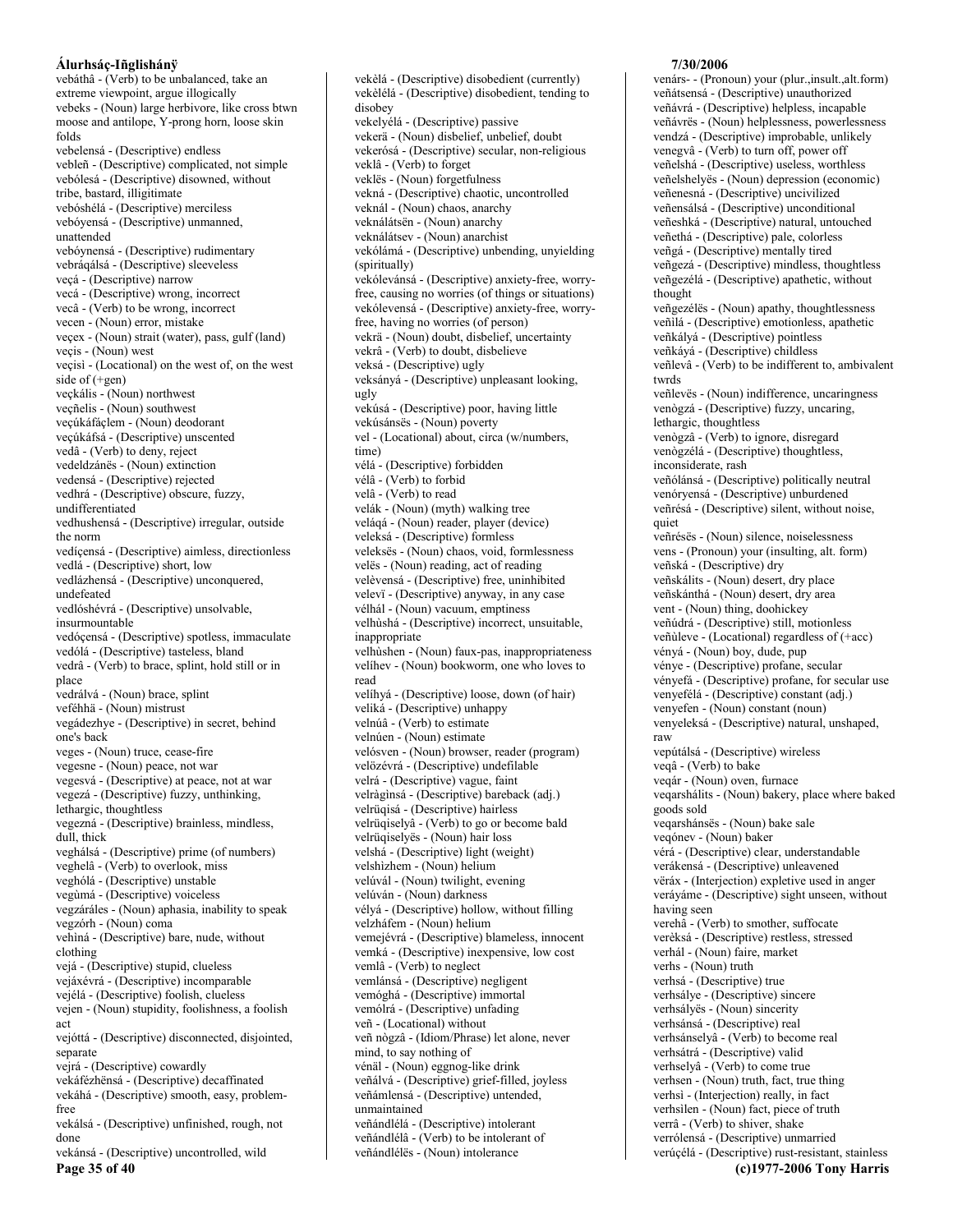#### Álurhsáç-Iñglishánÿ verúcévrá - (Descriptive) rustproof verúddsá - (Descriptive) unfruitful verúshensá - (Descriptive) shameless verzâ - (Verb) to influence (events or circumstances) verzánsës - (Noun) influence, causing vesárá - (Descriptive) open, not secret vesehánsës - (Noun) insufficiency veseqánsës - (Noun) disorder vesévilsháles - (Noun) diabetes vesh - (Noun) bank, incline veshá - (Descriptive) free, without cost or strings véshá - (Descriptive) private veshâ - (Verb) to release, let go véshá vùlcárálits - (Idiom/Phrase) private college veshándá - (Descriptive) chaotic, out of control veshándâ - (Verb) to be in chaos, be out of control véshánsës - (Noun) privacy vesháqensá - (Descriptive) shapeless veshhévá - (Descriptive) relentless veshhúránsës - (Noun) hysterectomy véshì - (Locational) in private veshtâ - (Verb) to despise, consider of no use/value veshthávrá - (Descriptive) orphan, orphaned vesì - (Interjection) no, not like that vesïgá - (Descriptive) meaningless vesígvá - (Descriptive) homeless, having no house/home vesílensá - (Descriptive) odd (of numbers) vësir - (Descriptive) ugly (sounding) veskáx - (Noun) raincoat, slicker veskïn - (Noun) towel veskirá - (Noun) towelrack, towel holder vesóvénsá - (Descriptive) inhuman, inhumane vespezhá - (Descriptive) trivial, unimportant vespezháren - (Noun) trivia vesqá - (Descriptive) random, unordered vesqál - (Noun) chaos, randomness vesqës - (Noun) randomness vesrá - (Descriptive) numb, having no feeling (physical) vesrës - (Noun) numbness (phys.) vesújá - (Descriptive) impatient (now) vesújä - (Noun) impatience vesújélá - (Descriptive) impatient (by nature) vësúl - (Noun) V'sul, a language once spoken in SE Balashan and islands veszánzá - (Descriptive) unlimited, limitless vetâ - (Verb) to set (sun, stars, etc.) vetársá - (Descriptive) illegal vetársélá - (Descriptive) lawless, unruly vetársen - (Noun) crime (specific act) vetársës - (Noun) crime (in general) vetársónev - (Noun) criminal (habitual) vetársóvá - (Noun) criminal, perpetrator veteshá - (Descriptive) dishonorable, unjust vethálits - (Noun) clearing, opening in forest vethálsá - (Descriptive) unplanned, unallocated, free vethlá - (Descriptive) barren vethreshá - (Descriptive) uncomfortable (feeling) vetiksá - (Descriptive) dead end, cul-de-sac, having no exit vetòzhensá - (Descriptive) boneless, boned vetsá - (Descriptive) bland, tasteless vetsálélá - (Descriptive) unfailing vettâ - (Verb) to fast, not eat, abstain from  $(+acc)$ vettës - (Noun) fast, abstention vettólá - (Descriptive) fixed, unchanging vettólevá - (Descriptive) unchanging, static Page 36 of 40

vettóxensá - (Descriptive) unguarded, unattended vetvácensá - (Descriptive) skinless, skinned veveláles - (Noun) alexia, inability to read vevelávrës - (Noun) illiteracy, lack of knowledge how to read vexelensá - (Descriptive) anonymous veyáqâ - (Verb) to miss, fall short of, fail to reach veyágánsá - (Descriptive) aimless veyáqës - (Noun) iniquity, failure, missing veyáshóvná - (Descriptive) inevitable véyër - (Noun) staff, walking stick veyeshá - (Descriptive) cloudless, clear (sky) vezâ - (Verb) to confuse vezágh - (Noun) idiot, imbecile vezánsá - (Descriptive) confusing vëzhâ - (Verb) to happen, affect, experience vëzháçlárrá - (Descriptive) catastrophic vëzháçlárren - (Noun) catastrophe vëzhálqes - (Noun) play, drama vëzhársës - (Noun) activity, things happening vezhásva - (Noun) present tense vëzhén - (Noun) situation vezhensár - (Noun) experience, happening vëzhes - (Noun) log, record vëzhilen - (Noun) episode, occurence vëzhilensá - (Descriptive) episodic, relating to occurences vezrá - (Descriptive) shallow vídhrâ - (Verb) to mark, tag vìghë - (Noun) mountain top, peak vìgô zhë ttòsnë - (Idiom/Phrase) that is it, that is all there is  $(+)$  gen for to it) víl - (Noun) letter (of alphabet), rune vílâ - (Verb) to write vílálsen - (Noun) font, letter style vílám - (Noun) letter, epistle vílányen - (Noun) note, short writing vílár - (Noun) alphabet víláren - (Noun) journal vílelyâ - (Verb) to spell, write out vilen - (Noun) text, writing vílensá - (Descriptive) written vílényá - (Noun) tract, pamphlet vílnä - (Noun) board (black or white) vílóren - (Noun) a pirate's sailing ship vílósá - (Descriptive) textual, text vílósá gzáreskváts - (Idiom/Phrase) command line interface vílsá - (Descriptive) written, recorded vilshá - (Descriptive) sweet vílshá - (Descriptive) written, authored vílshâ - (Verb) to write, compose vilshá ködásh - (Noun) sweet dressing, like thousand-island vilshá rúdd - (Idiom/Phrase) fruit (as opposed to vegetable) vilshál - (Noun) a sweet, strong drink, rum vilsháná - (Noun) sweetie, sweet-one vilshánsem - (Noun) sweetener vílsháren - (Noun) anthology, chrestomathy vílsheksen - (Noun) genre, type of writing vilshemósá - (Descriptive) sugary, sweet vílshen - (Noun) passage, piece, paragraph vílshï - (Noun) pen, writing instrument vílshilen - (Noun) verse (Bible, poem, song) vílshínyá - (Noun) pencil vílshónev - (Noun) author, writer vílshósven - (Noun) word processor vilsken - (Noun) syrup, sweet juice vínâ - (Verb) to advise, counsel to vínánsá - (Descriptive) consulting, advising  $(adj)$ vínár - (Noun) advice, counsel vínshâ - (Verb) to entertain, amuse

# 7/30/2006

vìqá - (Descriptive) open, not secret, public viqës - (Noun) openness, not keeping secrets víragän - (Noun) a newt-like amphibian vírátsen - (Noun) yam, sweet potato vírísá - (Numeric) a little bit, a tiny minuscule amount (number) vírsá - (Descriptive) horizontal vishâ - (Verb) to nurse, give suck (from mother's point of view) vishen - (Noun) milk, mother's milk (never used of animal milk) vishtë - (Noun) breast, mammary vishtìnen - (Noun) bra, bikini top vishtú - (Noun) chest, breasts (collectively) vítáren - (Noun) lap (top of legs) vítë - (Noun) upper leg vitsë - (Noun) heart vízâ - (Verb) to mean, intend to say, imply vízen - (Noun) meaning, intention vízhe - (Descriptive) silly, worthless vlefne - (Descriptive) prudent vlen - (Noun) meter, yard, alurian measure of 42 inches vléshá - (Noun) tent vleshnä - (Descriptive) maroon (colored) vleskâ - (Verb) to drop, release by accident vlesvárrën - (Noun) a four-bladed war axe on a long, pointed shaft vletë - (Noun) lock of hair, strands vlíëshâ - (Verb) to commit adultery vlíëshës - (Noun) adultery vlíëshóvá - (Noun) adulterer, adultress vlónë - (Descriptive) purple vlór - (Locational) here, in this spot/location vlórhyáze - (Noun) September vlórhyë - (Numeric) nine vlórsá - (Descriptive) local, nearby vlózh - (Noun) pit, hole vneres - (Locational) now, at the moment vneres-yáneres - (Idiom/Phrase) now and then, from time to time vóc - (Noun) brick (singly) vóçál - (Noun) brick, bar, ingot vóçálsá - (Descriptive) brick shaped vóçem - (Noun) brick (the material) vócemeshká - (Descriptive) brick, made of brick vódeg - (Noun) the 5th planet of the Alurian system vógrâ - (Verb) to take, seize in battle or with violence vójáren - (Noun) cavern(s) vójë - (Noun) cave vojil - (Noun) mushroom, toadstool vok - (Noun) pole, post vokárren - (Noun) mast (of a ship) vòlâ - (Verb) to try, attempt vólzhan - (Noun) a crescent shaped nut, tastes like a sweet acorn vólzhë - (Noun) bow (weapon) vóná - (Noun) prophetess, seeress, wisewoman vónák - (Noun) prophecy, prophetic or divine announcement vóndzá - (Noun) arctic deer, reindeer vóne - (Noun) prophet, seer, wiseman, magus vonëm - (Noun) bread (substance) voneshká zár - (Idiom/Phrase) breadstick vonír - (Noun) sandwich, pocket, pita vonish - (Noun) cake, sweetened bread vonsá qesh - (Noun) white (bread) flour vontísh - (Noun) cookie, truffle vonú - (Noun) sandwich, 2 slices of bread vonúz - (Noun) a piece or slice of bread vonyá - (Noun) roll, bun (bread) vór - (Noun) status, welfare vórâ - (Verb) to fare, be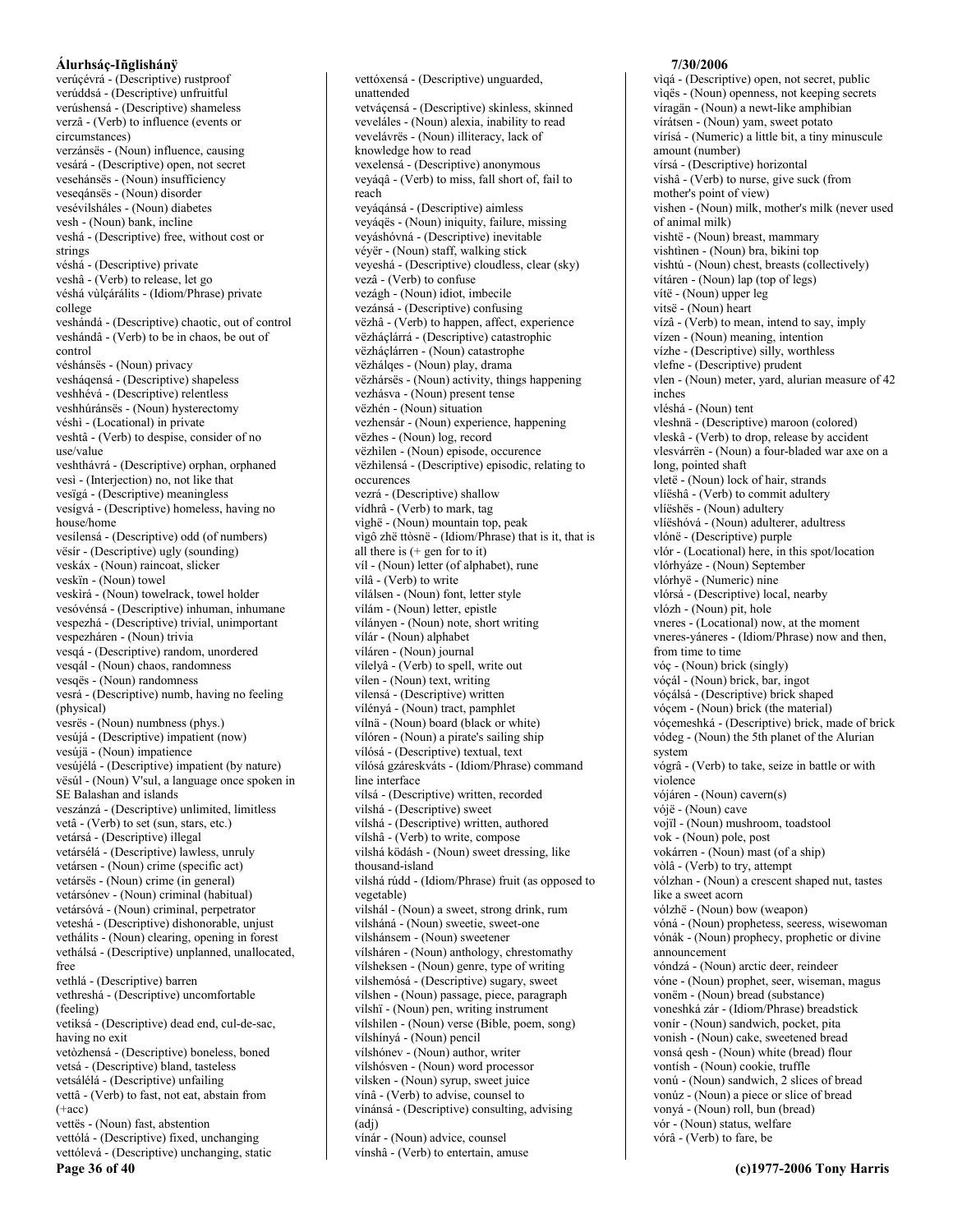vórâ ttòsùlevá nòv - (Idiom/Phrase) to be preoccupied or obsessed with vóren - (Noun) mode, state, status vórensá - (Descriptive) static, concerning the state of something vórensá ázñeven - (Idiom/Phrase) state verb, verb to do with state of something vóres - (Noun) status report vórgës - (Noun) doom, fate vósá - (Descriptive) (slang) cool, in, hip vósh - (Noun) sack, bag vóshád - (Noun) backpack, carry-bag, tote, purse voshí - (Noun) squirrel, small tree-dwelling rodent vóshthâ - (Verb) to simmer, stew voshthë - (Noun) cobweb, insect web vóshthï - (Noun) stew vóshthínyá - (Noun) soup vóshthínyefá vwólë - (Idiom/Phrase) soup spoon vószë - (Noun) stalk veg. like cauliflower vótarshánsës - (Noun) tag sale, lawn sale, garage sale vótë - (Noun) tag, flap vózä - (Noun) will, drive vözâ - (Verb) to will, intend, set oneself to vránze - (Descriptive) bold, brave vrejâ - (Verb) to work, labor vrejâ vù¿sháxná - (Idiom/Phrase) to work in a team vrejál - (Noun) work, job, position vrejánthá - (Noun) work area, work zone vrejáqá - (Noun) apparatus, robot vrejár - (Noun) project, tasks vrejáren - (Noun) position, job vrejárránsá - (Descriptive) labor, toil (adj.) vrejársës - (Noun) career, work life vrejédh - (Noun) workroom, office vrejnä - (Noun) workbench, worktable vreleksâ - (Verb) to construct vreleksálits - (Noun) construction site vrelrës - (Noun) trade, vocation vrényâ - (Verb) to bend, turn, curve vresh - (Noun) curve, turn vreskánsá - (Descriptive) fundamental, foundational vretá - (Descriptive) wavy vrex - (Noun) bat (for hitting) vrexensá hiyán - (Idiom/Phrase) baseball or cricket (sort of), a game involving hitting a ball with a stick vrí - (Noun) screw (fastener) vríçá - (Descriptive) bitter, resentful vríçä - (Noun) resentment, bitterness vríçâ - (Verb) to resent, be bitter about (+acc) vríçánsá - (Descriptive) bitter, causing resentment vrídâ - (Verb) to build, construct vrídámâ - (Verb) to found, establish vrídánsák - (Noun) master builder vrídónev - (Noun) builder, person who builds vrídúqen - (Noun) wrench (tool) vrídze - (Descriptive) savage, attack-prone vríksë - (Noun) axis vriñeth - (Noun) swirl vrínéyâ - (Verb) to invent, build vrínévásá - (Descriptive) invented vrínéyen - (Noun) invention (object or discovery) vríntá - (Verb) tired from exercion vriqë - (Noun) knuckle (bend in finger) vrisá - (Noun) hinge vríshë - (Noun) snow, sleet (old word) vríshén - (Noun) snowstorm vríshká - (Descriptive) scruffy, ragged vrishká - (Noun) blur (sight) Page 37 of 40

vrishkánsá - (Descriptive) blurry vrïtâ - (Verb) to turn vrïtál - (Noun) corner, bend (outward) vritáles - (Noun) dizziness, vertigo vrïtálsá - (Descriptive) convex vrïtánvi - (Noun) angle vrïtányásh - (Noun) helicopter vrïtáznâ - (Verb) to turn, bend, curve, go in a curve vríthálâ - (Verb) to engineer, design vríthálónev - (Noun) engineer, designer vrītúñâ - (Verb) to twist, sprain vrïtúqâ - (Verb) to twist around, fasten vrízâ - (Verb) to twirl, whirl (intransitive) vrízhë - (Noun) pole (axis) vrízhge - (Noun) bolt (large screw) vróçâ - (Verb) to scorn, mock, make fun of vròçlâ - (Verb) to boast, brag vròclen - (Noun) boast, brag (noun) vróçósá - (Descriptive) mocking, scornful vróddâ - (Verb) to tease vrólâ - (Verb) to rage (of storms or weather) vrölén - (Noun) cloud, storm cloud vrölénsá - (Descriptive) stormy (weather) vrólexne - (Noun) storm vrólósá - (Descriptive) stormy, tempestuous vròshcâ - (Verb) to laugh scorningly at, mock vróttä - (Noun) torment vrözhâ - (Verb) to show off, boast vròznâ - (Verb) to swagger vrúqë - (Noun) knob (turning, not a handle) vú - (Locational) at, in, on (time) vù - (Syntactic) plus (in math) vú ttòsná - (Idiom/Phrase) in total (Eskal Dialect) vù(n)--(Affix) (prefix) with, covù¿shá - (Noun) team vù¿shélá - (Descriptive) team oriented, team player (adj) vùbácâ - (Verb) to co-decide, consult, reach consensus vùbhórsá - (Descriptive) simultaneous vùbráshen - (Noun) covenant vùbráshensës - (Noun) confederation vúçâ - (Verb) to miss, fail to hit vùcalâ - (Verb) to dine together, go out to dinner vüçár - (Noun) band or gang of bandits vùçár - (Noun) eyelashes (collectively) vùçë - (Noun) eyelash vüçev - (Noun) bandit vùdâ - (Verb) to assemble, construct, put together vúddâ - (Verb) to owe, be indebted to (dat) for  $(\text{acc})$ vùdh - (Noun) hall, meeting hall, auditorium vùdlóvâ - (Verb) to commune with vùdlóvës - (Noun) communion vùdrá - (Descriptive) thick, packed vùdrâ - (Verb) to add, include, put with vùdzálen - (Noun) meeting vùdzen - (Noun) community vùdzensá - (Descriptive) community (adj.) vùdzentá - (Noun) meetingplace, town hall vùgályùn - (Verb) to be sorry, sympathize (+ acc of subject, +dat of person) vùgesâ - (Verb) to compete with vùgesánsës - (Noun) competition (in general) vùgesélá - (Descriptive) competitive vùgesen - (Noun) a competition vùghelám - (Noun) component vùgnevâ - (Verb) to have a relationship with  $(+acc)$ vùgnevës - (Noun) relationship (btwn people) vùgrúánsá - (Descriptive) coherent, cohesive vùgrúánsës - (Noun) coherence, cohesiveness

#### $W/$ vùgzárágá - (Noun) handset, receiver (of phone) vùhólen - (Noun) bench, loveseat vújäl - (Noun) a pungent root used like garlic vùjáxensës - (Noun) competition, comparison, judgement vùjótten - (Noun) connection, link vùjóttensës - (Noun) cohesion, holding together vùkâ - (Verb) to do, work at, fight or engage in, participate in vùkál'rhës - (Noun) fellowship, communion vùkálrházen - (Noun) interview vùkensál - (Noun) treaty, agreement vùkerónev - (Noun) fellow believer, samideano vùkerónevár - (Noun) congregation, community of believers vùlá - (Descriptive) sympathetic vùlä - (Noun) sympathy vùlâ - (Verb) to sympathize with (+dat) about  $(+acc)$ vùlçárálits - (Noun) university, college vùlçáránsá - (Descriptive) academic, rel. to college/univ. vùlçáránthá - (Noun) campus (college) vùlcáreskvá - (Descriptive) academic, to do with college or university vùlef - (Locational) at the same time (as) vùlefsá - (Descriptive) synchronous vùlhùshâ - (Verb) to be in harmony with, go with  $(+acc)$ vùlícâ - (Verb) to laugh together, share a laugh vùlísá - (Descriptive) intimate, close vùlísës - (Noun) intimacy vùlits - (Noun) base, base camp vùlshä - (Noun) bond of brotherhood or sisterhood vùlshës - (Noun) brotherhood or sisterhood (status or organization) vùlshev - (Noun) brother (or sister) in a group/order vùlshevár - (Noun) brotherhood or sisterhood (people involved) vùn - (Locational) with vùn yáshevárá - (Idiom/Phrase) in public, with others vùnáçlá - (Descriptive) blatant, obtrusive, incongruent, in one's face vùnáqónev - (Noun) Paraclete, Comforter (Holy Spirit) vùnár - (Noun) corps vùnáshh - (Noun) the third week of the month vùnáskáren - (Noun) listserv, mailing list vùnçalár - (Noun) feast, gathering vùndívâ - (Verb) to agree with vùndzâ - (Verb) to visit with (+acc.) vùndzálës - (Noun) comming-together vùndzálits - (Noun) common, gathering place, plaza vùndzáren - (Noun) conference, gathering vùndzárës - (Noun) organization, association vùne - (Syntactic) including, together with, as well vùnédh - (Noun) living room vùnélánses - (Noun) church/religious service vùnelçónev - (Noun) fellow student vùnelçórh - (Noun) workshop, session vùnélentá - (Noun) church (building) vùnélës - (Noun) prayer/meditation group meeting vùnélev - (Noun) church member, parishioner vùnélevár - (Noun) church, congregation vùnélevársá - (Descriptive) ecclesiastic, church  $(adj)$ vùnélóen - (Noun) prayer retreat vùnélórhen - (Noun) prayer meeting (c)1977-2006 Tony Harris

7/30/2006

vùgzárâ - (Verb) to communicate w/ hear/speak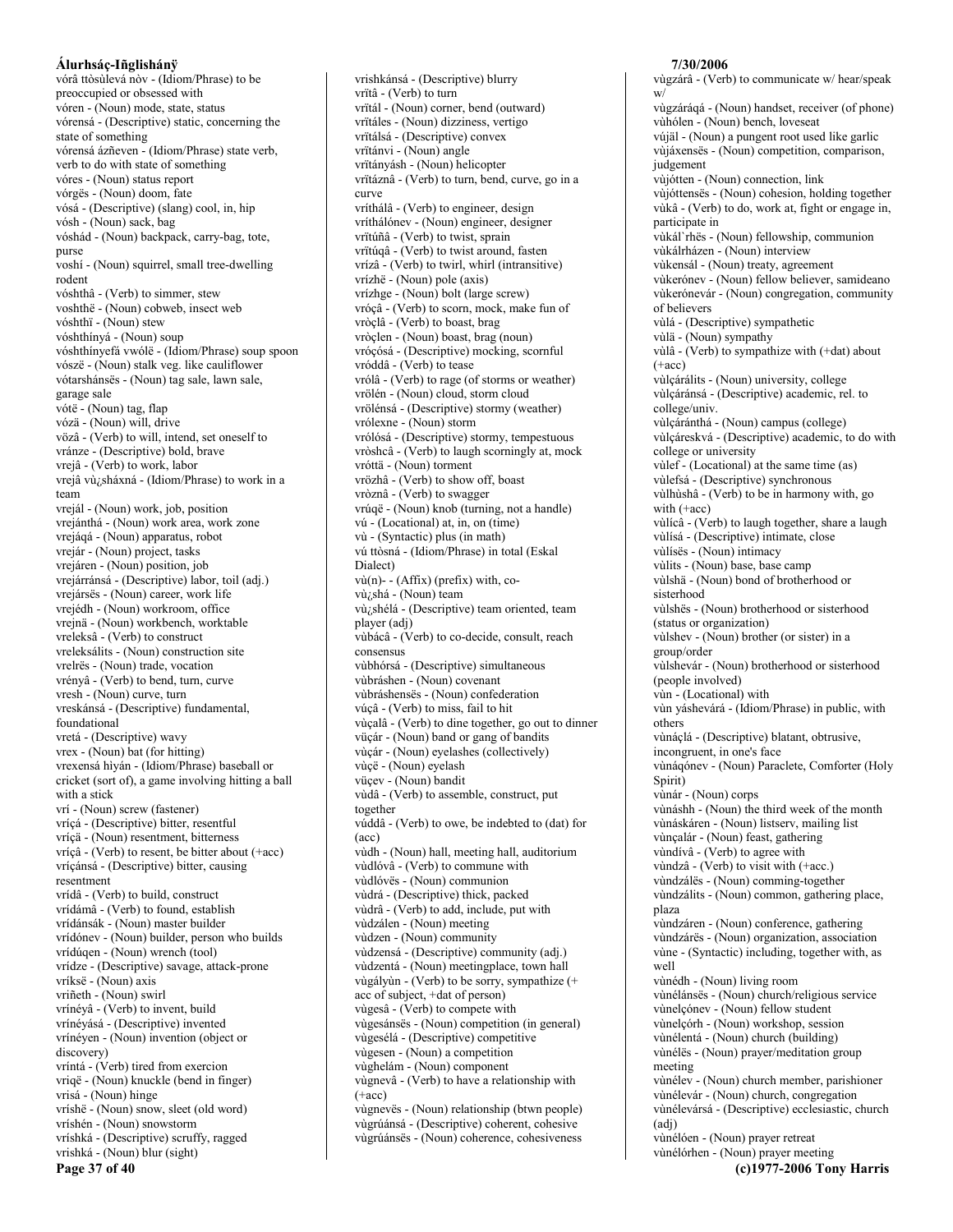vùnelshálek - (Noun) compendium vùnenegvës - (Noun) synergy vùnershâ - (Verb) to collaborate vùnersháren - (Noun) association, society vùnershev - (Noun) associate, partner vùnës - (Noun) togetherness vùñevár - (Noun) conversation vùnilâ - (Verb) to be with, in favor of, on the side of vùnilánsá - (Descriptive) harmonious vùnìlánsä - (Noun) harmony (emotion) vùñlâ - (Verb) to meet, greet, run into vùnògzevár - (Noun) committee vùnòvren - (Noun) comment, commentary,  $remark(s)$ vúnsá - (Descriptive) on time, timely vùntá - (Noun) hive (bees), mound/hill (ants), hatchery/rookery (birds) vùntsilâ - (Verb) to confirm vùntsilen - (Noun) confirmation vùnúmáxár - (Noun) combination (numeric) vùnúrâ - (Verb) to overlap, have in common  $(+acc of common item(s))$ vùnúrës - (Noun) overlap, union vùpóndrâ - (Verb) to add, add to vùqïdâ - (Verb) to come/go with, accompany vùqíëden - (Noun) junction vúr - (Locational) yonder, yonder spot vùr - (Noun) herd, flock vúr (dialectal) - (Noun) clan, tribe, group, herd (Pashthár dialect) vuráps - (Noun) a large herbivore vùren - (Noun) clan, tribe, group, herd vùrésës - (Noun) overtone vùrev - (Noun) cousin, clan or tribe member vùréyál - (Noun) consonant (sound) vùrónev - (Noun) herdsman, herder vùrren - (Noun) crowd, mob vùrrólne - (Noun) marriage (institution and individual) vùrshâ - (Verb) to combine vùrshen - (Noun) combination vùrzánsá - (Descriptive) parallel, multi-flow, many at a time vùsá - (Descriptive) plus, ++, incremented  $(bv=z6)$ vùsálä - (Noun) concord, peace vùsávlâ - (Verb) to question, cross-examine vùsávlensës - (Noun) cross-examination vùseqársál - (Noun) relationship, order, chain vùsh - (Noun) mate, bud, friend (colloquial) vúshá - (Descriptive) play, pretend, simulated  $(adj.)$ vúshâ - (Verb) to play (a role), pretend vùshâ - (Verb) to trade, exchange goods/services vúshárák - (Noun) director (play, music, etc.) vùshe - (Locational) in exchange for  $(+\text{acc})$ vúshen - (Noun) role, part vúshes - (Noun) script, role, written part to play vùsheskvá - (Descriptive) economic, to do w/the economy vùsheskváts - (Noun) economy vùshevánsá - (Descriptive) communist (adj.) vùshevázâ - (Verb) to make a living, earn a living vùshevázen - (Noun) the process of exchange goods/svcs vúshï - (Locational) as, in the role of  $(+acc)$ vúshónev - (Noun) actor, actress vùshtháláren - (Noun) traffic, circulation vùsigâ - (Verb) to associate  $x(acc)$  with  $y(data)$ vùstâ - (Verb) to stay with, keep up with vùtársónâ - (Noun) to ratify or enact (treaty, law, agreement) vùtáshâ - (Verb) to commune with (+dat)

Page 38 of 40

vùthálâ - (Verb) to arrange, plan together vùtrâ - (Verb) to bring with, collect, drag(computer) vùtrásá - (Noun) portable, laptop computer vùtrélá - (Descriptive) clutching, grabbing, dependent vùtren - (Noun) collection, group, assemblage vùtúrrónâ - (Verb) to synchronize vùvezhâ - (Verb) to coincide vùvezhen - (Noun) coincidence vùvezhensá - (Descriptive) coincidental vùvezhensës - (Noun) correlation (of effects) vùvrejâ - (Verb) to work together vùvrejáls - (Noun) workgroup vùvrejë - (Noun) team, workgroup vùxólâ - (Verb) to include, have with vùyensá - (Descriptive) social, to do w/people interacting vùyensárválës - (Noun) sociology vùzá - (Descriptive) wise, understanding vùzâ - (Verb) to understand, comprehend vùzénâ - (Verb) to clarify, explain vùzgâ - (Verb) to touch, meet, have contact vùzgës - (Noun) contact, meeting, touch vúzh - (Noun) hole, pit vùzháçlá - (Noun) clique, club vùzháçlélá - (Descriptive) cliquy vùzháren - (Noun) party, group, collective vùzhë - (Noun) group vùzhör - (Noun) pet (used of animal that accompanies) vùzílshâ - (Verb) to document, comment vùzílshen - (Noun) documentation, comment vùzïnáqâ - (Verb) to diagram vùzïnáqen - (Noun) diagram vùznâ - (Verb) to go together, accompany (destination=dat, person=acc) vùzónâ - (Verb) to explain vùzónës - (Noun) explanation vwólányá - (Noun) teaspoon vwólányen - (Noun) spoonful (small), teaspoon (measure) vwólárre - (Noun) ladle, serving spoon vwólë - (Noun) spoon vwólen - (Noun) spoonful, tablespoon (measure) wábnäkísá - (Descriptive) abenaki (lang., cult.) wádhrë - (Noun) armor wágä - (Noun) love, agape (emotion), charity wágâ - (Verb) to love (agape) wágáçlen - (Noun) affair, dalliance wágámâ - (Verb) to make love wágánsá - (Descriptive) romantic wágányen - (Noun) affair, flirtation wágélá - (Descriptive) loving wágósá - (Descriptive) loving, full of love wál - (Noun) voice wáláren - (Noun) chorus wáláxne - (Locational) out loud wálen - (Noun) audio item wálensá - (Descriptive) audio (adj.) walís - (Noun) bean, pea wálú - (Noun) duet wásád - (Noun) a small cat-sized predatory lizard washthâ - (Verb) to stroke, pet wáskâ - (Verb) to build (a road), beat (a path) wend - (Noun) fuel wendálits - (Noun) filling station, fuel station weñgë - (Noun) pig, boar, a pig-like animal weñgesh - (Noun) pork, pig or boar meat weñgesh vonírá - (Idiom/Phrase) ham sandwich (pita) weñgesh vonúyá - (Idiom/Phrase) ham sandwich weñgeshávon - (Noun) open-faced ham sandwich

7/30/2006 wesá - (Noun) lover, beloved (female) wesâ - (Verb) to love, spoon, court, have a tryst with wese - (Noun) lover, beloved (male) wilhâ - (Verb) to breathe wilhen - (Noun) breath, a breath wípálh - (Noun) flute wir - (Noun) cry, pout (noun) wírâ - (Verb) to cry, pout wól - (Noun) hood (of jacket, etc.) wölex - (Noun) a crab-like creature wölexesh - (Noun) crabmeat, meat from wölex woshhâ - (Verb) to smoke woshháfen - (Noun) carbon monoxide woshhen - (Noun) smoke (in general) woshhensá - (Descriptive) smokey, smoked woshhósá - (Descriptive) smokey, smoke-filled wozhë - (Noun) fumes wúnâ - (Verb) to throb, beat slowly wuskâ - (Verb) to be in labor, be giving birth xá - (Interjection) git! Go! (interj) xahhadlë - (Noun) alcohol xahhadlósá - (Descriptive) alcoholic (containing alcohol) xányá - (Noun) stick, twig xávâ - (Verb) to risk, run the risk of xáven - (Noun) risk xelâ - (Verb) to be called, named xelónâ - (Verb) to name, cause to be called xílhényâ - (Verb) to permeate, pervade xílhényánsá - (Descriptive) pervasive xílúvem - (Noun) x-ray xílúvemáqá - (Noun) x-ray machine xím - (Locational) through xívezh - (Noun) aspec, situation, status xízhâ - (Verb) to know how something works, understand xízhës - (Noun) knowledge of how something works xíznâ - (Verb) to pass through xólâ - (Verb) to have xólensenár - (Noun) inventory xre - (Locational) near xresá - (Descriptive) local, in the area, nearby, close xresës - (Noun) proximity, nearness xrevá - (Locational) nearer xrevárh - (Noun) taxi, mazecar, local public transport vehicle xrevárhálits - (Noun) mazecar station, bus station, taxi stand xrevárheskváts - (Noun) taxi system, local public transport system xrevná - (Locational) nearest yábhïkánsës - (Noun) resettlement yábhïksónâ - (Verb) to resettle yácálánsës - (Noun) correction (in general) yádíce - (Locational) in the other direction yádíveln - (Interjection) excuse me, please repeat váfà - (Verb) to fix, repair, put back together yáfárónâ - (Verb) to fix, repair váfárónev - (Noun) repairman, mechanic, technician vágh - (Interjection) a cry of anger or frustration, damn, blast, shit yághâ - (Verb) to cry in anger/frustration yághólmâ - (Verb) to reaffirm, re-establish yáhìlónâ - (Verb) to reheat yákrâ - (Verb) to re-acquire válçâ - (Verb) to review yále - (Pronoun) other (of two), alternate yáleksâ - (Verb) to restore, reform, reshape yáleksenses - (Noun) restoration, reshaping válélhâ - (Verb) to clear out, reset yáltárhâ - (Verb) to heal (transitive) (c)1977-2006 Tony Harris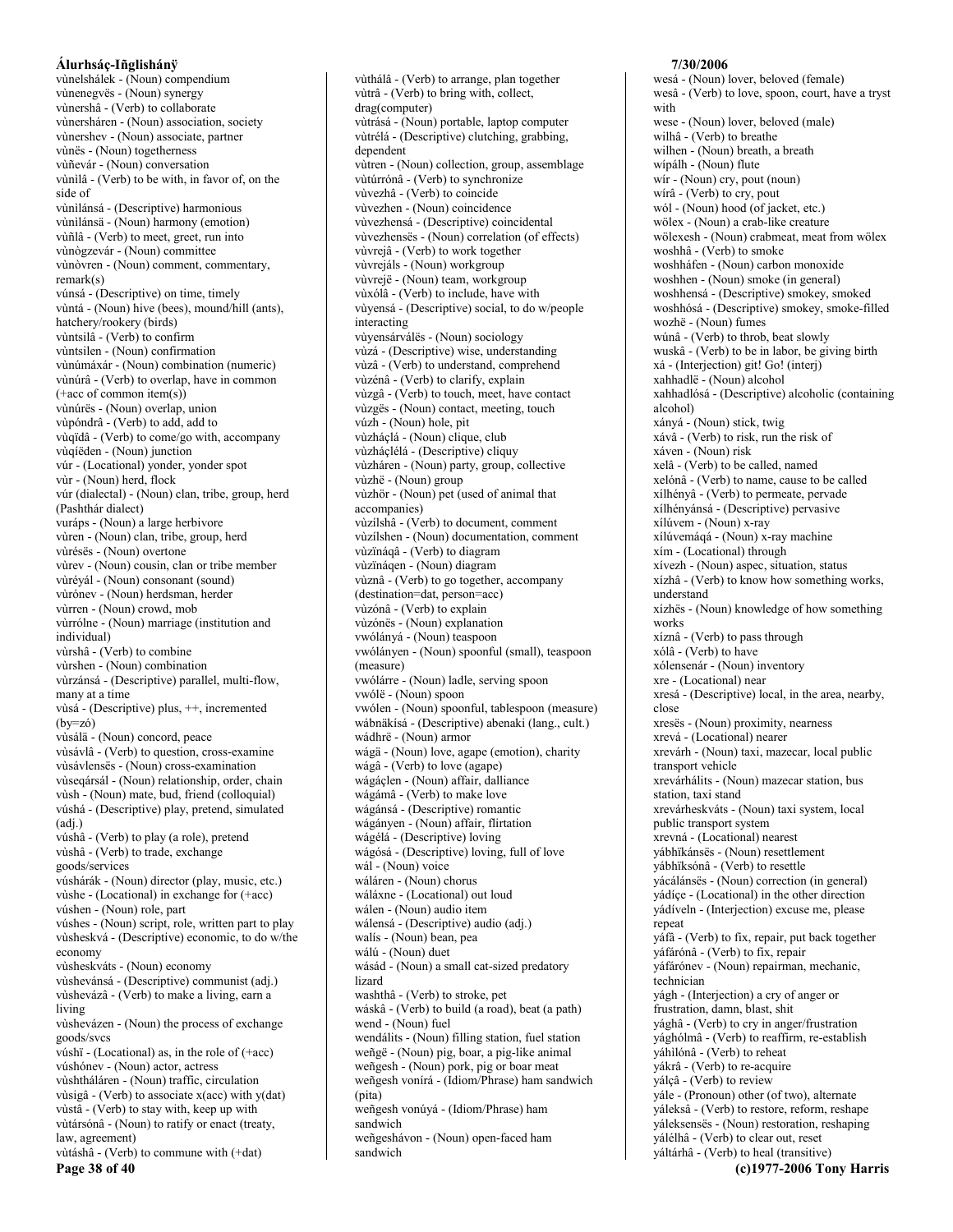váltárhvárh - (Noun) ambulance yálven - (Noun) review yályíves - (Noun) chorus, refrain yáme - (Descriptive) somewhat, to some extent vâñ - (Noun) goose, a large waterfowl vánágen - (Noun) reflection, image vánáshâ - (Verb) to reflect yánásháqá - (Noun) mirror vánáshen - (Noun) reflection váneres - (Locational) then, not now, another time yáñethâ - (Verb) to repaint yánògzâ - (Verb) to rethink, reconsider, second guess vánóvâ - (Verb) to renew, restore ványe - (Numeric) a few yányílshâ - (Verb) to reprint yánzhyâ - (Verb) to relearn yáórlhâ - (Verb) to reuse, recycle yáórlhévrá - (Descriptive) reusable yápífã - (Verb) to restart, begin again yápífénâ - (Verb) to reinitialize vápóndrâ - (Verb) to put back, replace yáqâ - (Verb) to reach, achieve, arrive at yágen - (Noun) goal, destination yár - (Interjection) wow! yárä - (Noun) awe, wonder (emotion) yárâ - (Verb) to wonder, be in awe yárál - (Noun) miracle várálsá - (Descriptive) miraculous yáránsá - (Descriptive) wonderful, awesome yárányâ - (Verb) to refocus, renew concentration/focus várésá - (Noun) echo yárésâ - (Verb) to resound várïtsâ - (Verb) to stand back up yárvâ - (Verb) to edit, look at again, review vás - (Locational) back to, back unto yásel - (Noun) round (song), chorus yásh - (Noun) a grass-like reddish moss yáshë - (Pronoun) other, another váshë bhèrsáxne - (Idiom/Phrase) at other times yáshë bhèrzì - (Idiom/Phrase) another time, at another point yáshelef - (Locational) elsewhen, another time vásheme - (Syntactic) otherwise yáshemyá - (Locational) elsewhere váshéne - (Syntactic) as opposed to, versus yáshensá - (Descriptive) alternate, also alt-key vásheqe - (Locational) on the other side of yásher - (Noun) foreign land (alt. term) yásherev - (Noun) foreigner, person from a foreign land (alt. term) váshersá - (Descriptive) foreign (alt. term) yáshev - (Pronoun) another (person) yáshevár - (Noun) public, others (noun) yáshevelyes - (Noun) resurrection, Easter yáshevì - (Locational) publicly, in public yáshexne - (Syntactic) on the other hand yáshilánsá - (Descriptive) opposing, alternate (of views) yáshilánsen - (Noun) opposition, opposing viewpoint yáshilánsev - (Noun) oppositionist, member of the oppos. yáshírrázâ - (Verb) to reverberate yáshnyets - (Syntactic) again váshólvá - (Pronoun) someone else váshóñen - (Noun) offworld, another world váshóñensá - (Descriptive) alien, offworld (adj) váshóñenyev - (Noun) alien, offworlder yáshóváxne - (Syntactic) in other words yáshrëtâ - (Verb) to regrow yáshtir - (Noun) outland, foreign land yáshtirev - (Noun) outlander, foreigner váshtirsá - (Descriptive) outland (adj.), foreign Page 39 of 40

váshúne - (Noun) destiny, tahlmorra yáshúnensá - (Descriptive) predestined váshúnensës - (Noun) predestination yásílâ - (Verb) to duplicate, clone vásílsá - (Descriptive) duplicate (adj) váská - (Descriptive) right (side) váskev - (Noun) righthander yáskì - (Locational) on the right side yátárhâ - (Verb) to heal (intrans.) vátárhâ - (Verb) to recover (health) vátárhédh - (Noun) recovery room yátárhës - (Noun) recovery (health) yátrâ - (Verb) to return, bring back yátsecáyës - (Noun) re-entry (of data) vátsekrenfelyës - (Noun) reincarnation vátseváznâ - (Verb) to go back in yáve - (Pronoun) some, some of it yázâ - (Verb) to repeat (tr) (an action) vázálénâ - (Verb) to renovate yázávórâ - (Verb) to refresh, renew yázhírâ - (Verb) to renew, rebuild, remake vèká - (Descriptive) stiff (of joints) yèken - (Noun) crick (of joints) vely - (Locational) back out yeñsá - (Descriptive) primitive yesh - (Locational) back towards yëshén - (Noun) grey, overhanging cloud(s) yëshénsá - (Descriptive) cloudy (weather) yeshráyâ - (Verb) to look back yëshúä - (Noun) Jesus vësin - (Descriptive) maroon, dark red yësir - (Noun) side or wall of an object yetsen - (Noun) anniversary celebration yeven - (Pronoun) you (sing., insult., alt. form) yevenár - (Pronoun) you (plur., insult., alt. form) vírkâ - (Verb) to creak  $yo_{\xi}$  - (Noun) burp (the sound, and the action)  $yo_{\lambda} \hat{a}$  - (Verb) to burp yóánes - (Noun) John  $y\acute{u}_i$  - (Interjection) oops yúdásá - (Descriptive) jewish yúdrâ - (Verb) to weigh, evaluate, grade yúdráshâ - (Verb) to judge yúdráshálits - (Noun) judgement place, court yúdráshentá - (Noun) courthouse vúdráshës - (Noun) judgement yúdrelshen - (Noun) case (law) yúdren - (Noun) evaluation, grade yúná - (Descriptive) light, not thick or strong (taste) yúnògzâ - (Verb) to critique yúrâ - (Verb) to savor yúránsá - (Descriptive) savory, tasty, rich yúrzâ - (Verb) to assess, rate yúrzen - (Noun) assessment, rating (one instance of) yúrzës - (Noun) assessment, rating (process of) yúshkùn - (Verb) to bow, make obeissance, get on one's face yúshqé - (Noun) sponge yúshqésá - (Descriptive) spongy yúshrâ - (Verb) to sort through, review, clean  $_{\text{out}}$ yúthó¿â - (Verb) to discern, perceive with discernment yúthó¿ávrës - (Noun) discernment (gift or ability) yúthó¿ës - (Noun) discernment (action) zá- - (Affix) (prefix) kilo-, 1000 times za - (Interjection) okay? okay! good! zábóvelsá - (Noun) girlfriend zábóvelse - (Noun) boyfriend zácâ - (Verb) to reward (acc=prize,dat=recvr) zácel - (Noun) charity, alm, handout zácelës - (Noun) charity, giving

zácen - (Noun) reward, prize

7/30/2006 zácúká - (Noun) aroma, smell (good) zádír - (Noun) mainland zádívâ - (Verb) to compliment zádíven - (Noun) a compliment zádlárvi - (Noun) kilohertz zágevár - (Noun) mansion zákályâ - (Verb) to succeed, produce positive results zákályánsá - (Descriptive) successful, causing positive results zákályës - (Noun) success, positive effects zákályósá - (Descriptive) successful, effective zákúsä - (Noun) feeling of prosperity, sufficiency, wealth, plenty zálánvi - (Noun) quality, measure of goodness zálátá - (Descriptive) special, dear zálázgá - (Descriptive) having good manners  $(adi)$ zálázgës - (Noun) good manners, culture zále - (Descriptive) good záleksá - (Descriptive) good looking, shapely záleme pándásvely - (Idiom/Phrase) I got lucky, I was lucky záleshen - (Noun) good wishes zálevónâ - (Verb) to improve, make better zálexne - (Descriptive) fortunately zályen - (Noun) favor, boon, goodness zályés - (Noun) favor, goodness, kindness zámexá - (Descriptive) noble, royal zámexës - (Noun) nobility zámexev - (Noun) noble person zánesnósá - (Descriptive) civilized, cultured, not barbarians zánórshá - (Descriptive) well-mannered. civilized zánye - (Descriptive) small, little zányefã - (Verb) to tune, tailor zányezh - (Noun) microbe zányísá - (Descriptive) tiny, miniscule zápándî - (Interjection) congratulations (interj.) záqâ - (Verb) to bless záqen - (Noun) blessing (specific) zár - (Noun) rod, pole, stick zár làñálváyá - (Idiom/Phrase) broomstick zárâ - (Verb) to take, pick up zárásh - (Noun) rail, bannister zárïden - (Noun) belaying pin, rope hold, hook zárre - (Descriptive) big, great, large zárrelyâ - (Verb) to swell, grow zárrelyen - (Noun) swell, swelling, wave (on ocean) zárreme - (Descriptive) greatly, very zárretá - (Noun) Jupiter (planet) zárrevánsá - (Descriptive) enlarging, enhancing, making larger or greater zárrevónâ - (Verb) to enlarge, make larger or greater, enhance zásálges - (Noun) gospel zásává - (Descriptive) flattering, good looking zátáshnensá - (Descriptive) enlightened (spiritually) zátáshnensës - (Noun) enlightenment (spiritual) záthùshá - (Descriptive) sexy, good in bed zátsä - (Noun) passion, gusto, appetite, desire zátsâ - (Verb) to have an appetite for, be hungry for, be passionate about závlen - (Noun) mile, kilometer (1.1km) závùná - (Descriptive) unobtrusive, blending well závùnës - (Noun) unobtrusiveness, blending well záxá - (Descriptive) straight záyúdrá - (Descriptive) just, right (of an act or decision) záyúdrélá - (Descriptive) just, righteous (of a person)